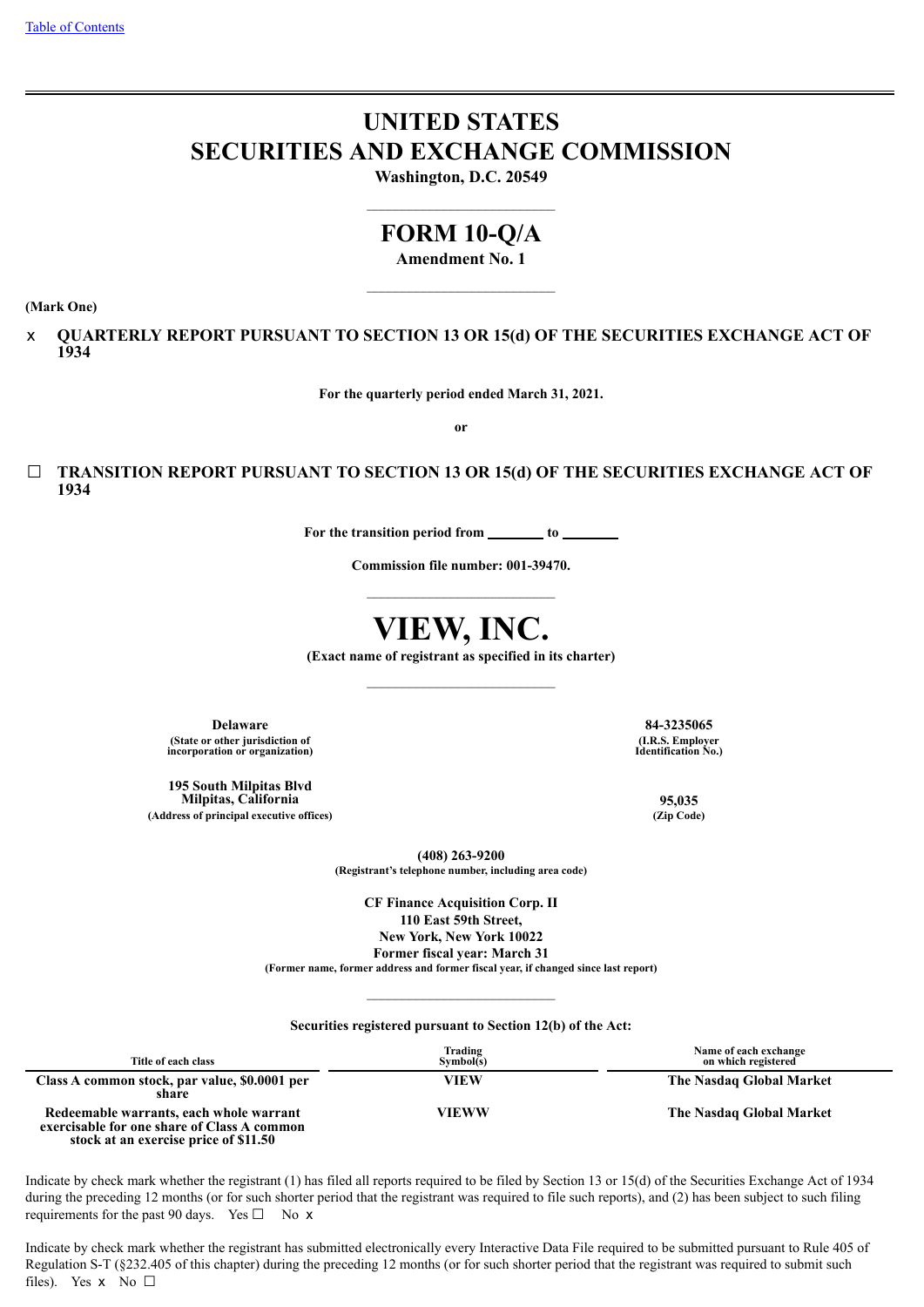Indicate by check mark whether the registrant is a large accelerated filer, an accelerated filer, a non-accelerated filer, a smaller reporting company, or an emerging growth company. See the definitions of "large accelerated filer," "accelerated filer," "smaller reporting company," and "emerging growth company" in Rule 12b-2 of the Exchange Act.

| Large accelerated filer | ப | Accelerated filer         |   |
|-------------------------|---|---------------------------|---|
| Non-accelerated filer   | x | Smaller reporting company | X |
|                         |   | Emerging growth company   | х |

If an emerging growth company, indicate by check mark if the registrant has elected not to use the extended transition period for complying with any new or revised financial accounting standards provided pursuant to Section 13(a) of the Exchange Act.  $\Box$ 

Indicate by check mark whether the registrant is a shell company (as defined in Rule 12b-2 of the Exchange Act). Yes  $\Box$  No x

As of May 14, 2021, 217,076,712 shares of Class A common stock, par value \$0.0001 of the registrant were issued and outstanding.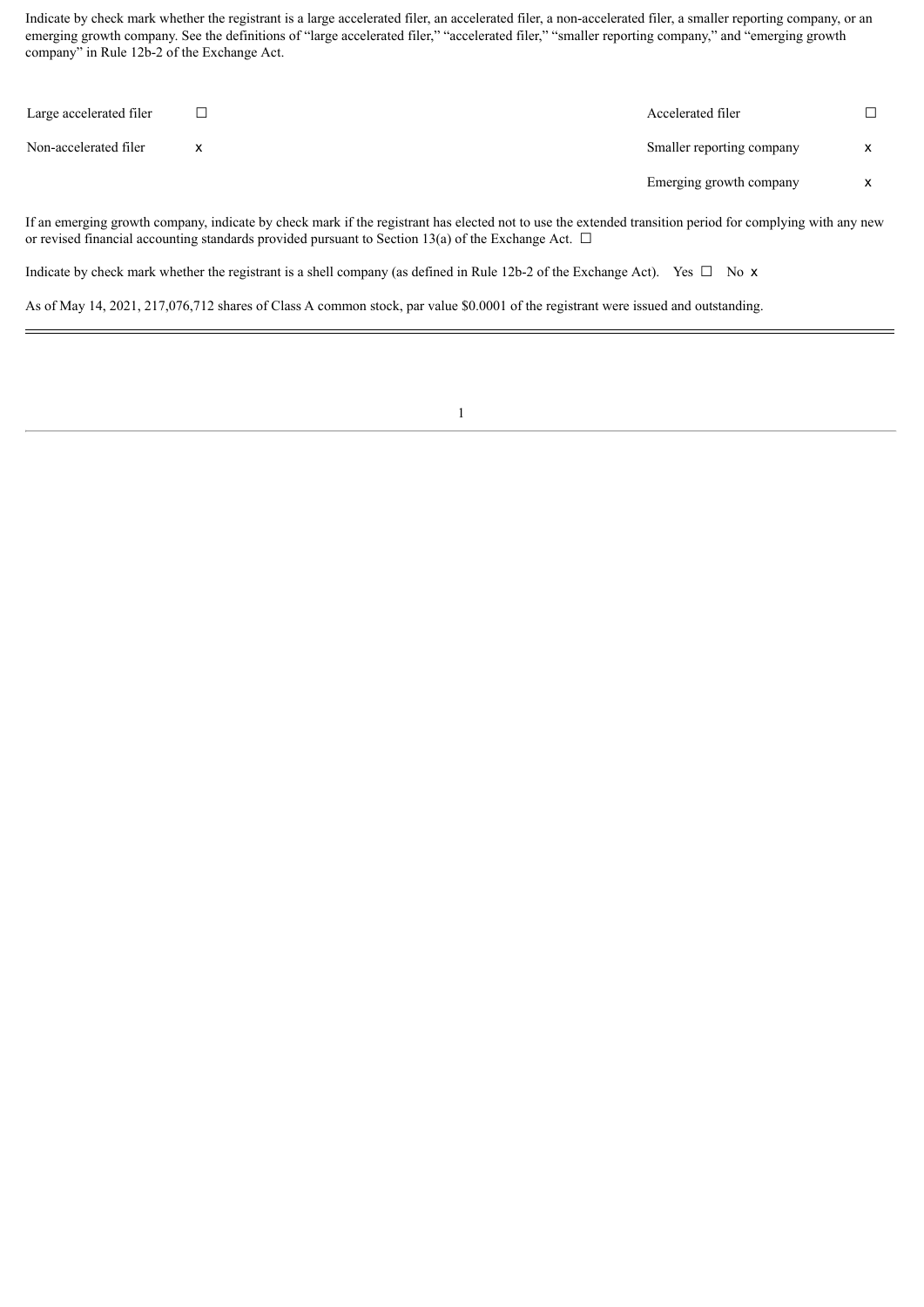# **EXPLANATORY NOTE**

On May 10, 2021, after discussion with WithumSmith+Brown, PC, the Company's independent registered public accounting firm for the Non-Reliance Period (defined below), the Company's management and the audit committee of the Board of Directors of the Company concluded that certain financial statements previously filed before consummation of the Company's initial business combination, namely the quarterly unaudited financial statements as of and for the three months ended September 30, 2020 and December 31, 2020 (the "Non-Reliance Period"), should no longer be relied upon due to changes in the accounting for the Company's warrants during that period. For additional information, please refer to that certain Form 8-K, filed on May 11, 2021.

# Explanatory Note in Connection with the Filing of this Amendment No. 1 to the Quarterly Report on Form 10-O/A

# In this Amendment No. 1 to the Quarterly Report on Form 10-Q/A, all references to "View", "the Company", "we", "us", "our", refer to View, Inc. and its *consolidated subsidiaries.*

This Amendment No. 1 to the Quarterly Report on Form 10-Q/A ("Form 10-Q/A") amends and restates certain items noted below in the Quarterly Report on Form 10-Q of the Company for the quarter ended March 31, 2021, as originally filed with the Securities and Exchange Commission (the "SEC") on May 17, 2021 (the "Original Filing"). This Form 10-Q/A amends the Original Filing to reflect the correction of a material misstatement in the previously issued unaudited interim condensed financial statements as of March 31, 2021 and for the three months ended March 31, 2021 and 2020, and the condensed consolidated balance sheet as of December 31, 2020 (the "Restated Periods") related to the Company's accounting treatment of warranty-related obligations and other immaterial prior period misstatements. The Company is also restating its annual financial statements as of December 31, 2020 and for the years ended December 31, 2020 and 2019 in connection with the filing of its 2021 Form 10-K on June 15, 2022 and its unaudited quarterly financial statements for the quarterly and year to date periods ended June 30, 2020 and September 30, 2020 in connection with the filing of its Q2 2021 and Q3 2021 Form 10-Qs as filed with the SEC on June 15, 2022.

# *Background of Restatement*

As previously disclosed on August 16, 2021, the Audit Committee of the Company's Board of Directors (the "Audit Committee") initiated an independent investigation concerning the adequacy of the Company's previously reported warranty accrual (the "Investigation").

Based on the independent investigation, the Audit Committee concluded that (i) the Company's previously reported liabilities associated with warrantyrelated obligations and the cost of revenue associated with the recognition of those liabilities were materially misstated, (ii) the Company's former Chief Financial Officer and certain former accounting staff negligently failed to properly record the liabilities for warranty-related obligations and cost of revenue, and (iii) the Company's former Chief Financial Officer and certain former accounting staff intentionally failed to disclose certain information to the Board of Directors and the Company's independent registered public accounting firm, PricewaterhouseCoopers LLP ("PwC") regarding the applicable costs incurred and expected to be incurred in connection with the warranty-related obligations.

As reported in the Current Report on Form 8-K filed with the SEC on November 9, 2021, the Audit Committee concluded, with the concurrence of management that certain financial statements of the Company should no longer be relied upon and would require restatement in order to correct misstatements in those financial statements relating to the recording and reporting of the warranty-related obligations. In connection with this restatement, the Company is also correcting other immaterial prior period misstatements.

This Form 10-Q/A includes the restatement of the unaudited quarterly financial statements as of March 31, 2021 and for the three months ended March 31, 2021 and 2020, and the condensed consolidated balance sheet as of December 31, 2020 (the "Restated Periods"). The 2020 beginning equity has also been restated for the prior period impact. The financial information that had been previously filed or otherwise reported related to the Restated Periods is superseded by the information in this Form 10-Q/A and the restated 2020 and 2019 financial statements included in the 2021 Annual Report on Form 10-K filed on June 15, 2022; therefore, the financial statements and related financial information contained in previously filed reports should no longer be relied upon.

The restatement is further described and the impact of the restatement is included in Note 2 of the "Notes to the Condensed Consolidated Financial Statements" included in Part I, Item 1. "Financial Statements (Unaudited)" of this Form 10-Q/A.

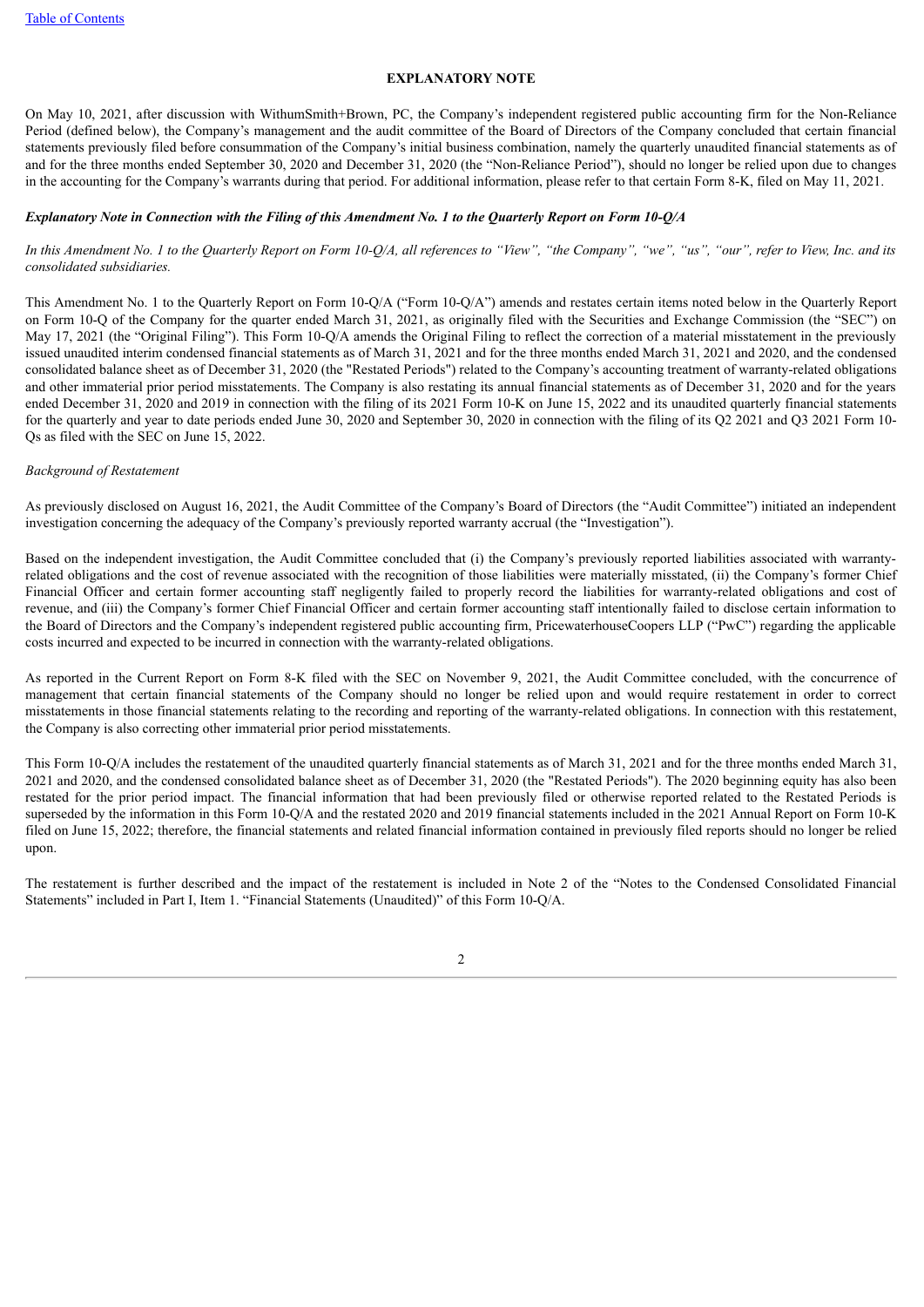# *Control Considerations*

In connection with the restatement, the Audit Committee concluded, with concurrence of management, that there were additional deficiencies in our internal control over financial reporting that constituted additional material weaknesses as of March 31, 2021. For a discussion of management's consideration of our disclosure controls and procedures and the material weaknesses identified, See Part I, Item 4, Controls and Procedures of this Form 10-Q/A.

#### *Items Amended in this Filing*

For the convenience of the reader, this Form 10-Q/A sets forth the Original Filing, as amended, in its entirety; however, this Form 10-Q/A amends and restates only the following Items of the Original Filing to the extent necessary to reflect the adjustments discussed above and to make corresponding adjustments to the Company's financial data cited elsewhere in this Form 10-Q/A:

-Part I, Item 1 – Financial Statements (Unaudited)

- -Part I, Item 2 Management's Discussion and Analysis of Financial Condition and Results of Operations
- -Part I, Item 4 Controls and Procedures
- -Part II, Item 1 Legal Proceedings
- -Part II, Item 1A Risk Factors
- -Part II, Item 6 Exhibits

In addition, in connection with the preparation of this Form 10-Q/A, the Company has reevaluated its financial condition as of the date of filing this Form 10-Q/A. Based on this reevaluation, the Company has determined that there is substantial doubt about its ability to continue as a going concern as of the date of the filing of this Form 10-Q/A, as the Company does not currently have adequate financial resources to fund its forecasted operating costs and meet its obligations for at least twelve months from the filing of this Form 10-Q/A. The assessment of going concern is further discussed in Note 1 of the "Notes to the Condensed Consolidated Financial Statements" included in Part I, Item 1. "Financial Statements (Unaudited)" of this Form 10-Q/A.

Further, the Company's Chief Executive Officer and Chief Financial Officer have provided new certifications dated as of the date of this filing (Exhibits 31.1, 31.2, 32.1 and 32.2), and the Company has provided its restated condensed consolidated financial statements formatted in Extensible Business Reporting Language (XBRL) in Exhibit 101.

<span id="page-3-0"></span>Except as described above, no other changes have been made to the Original Filing. This Form 10-Q/A speaks as of the date of the Original Filing and does not reflect other events that may have occurred after the date of the Original Filing or modify or update any disclosures that may have been affected by subsequent events.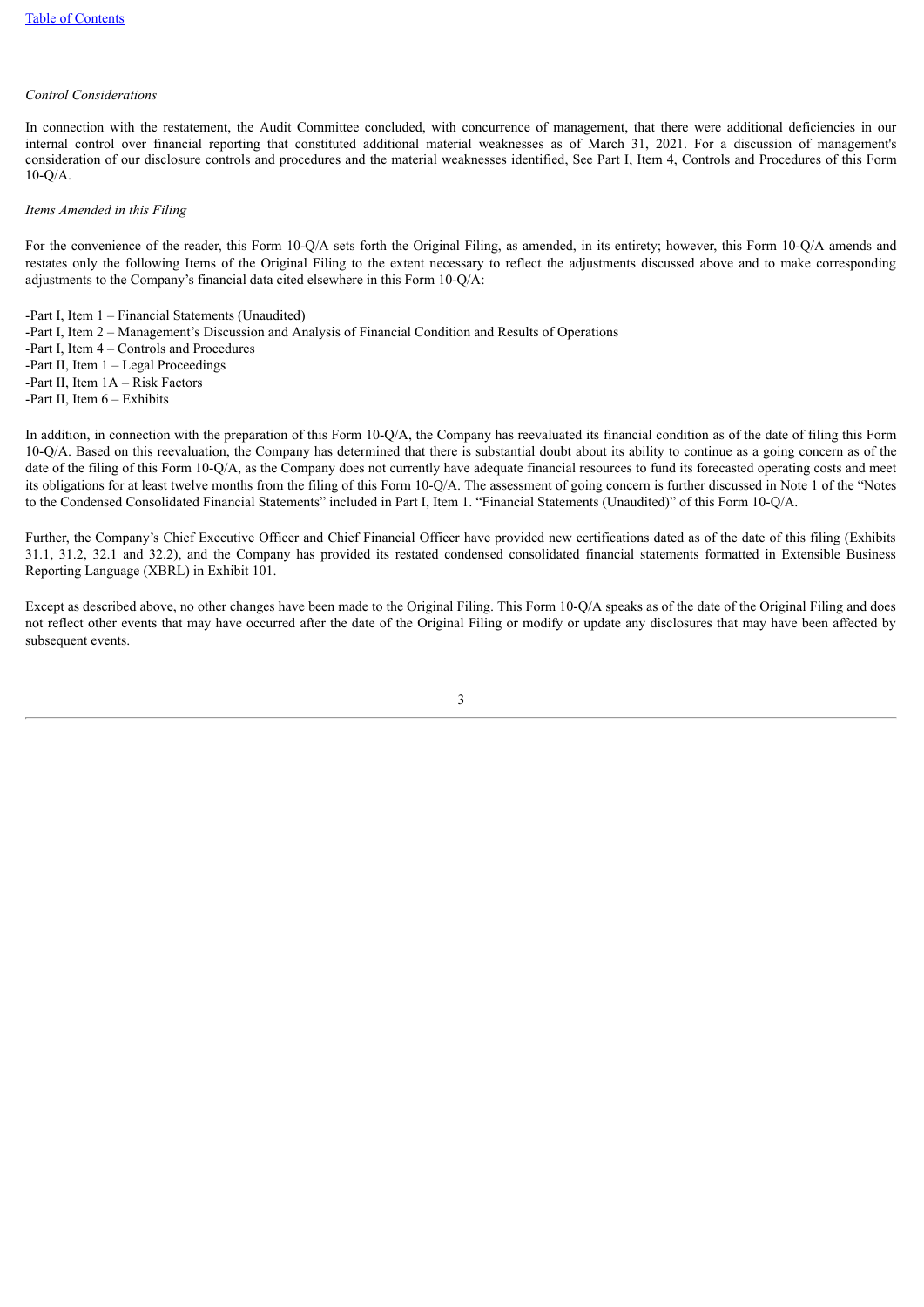# **View, Inc. Quarterly Report on Form 10-Q/A**

# **Table of Contents**

<span id="page-4-0"></span>

|                   |                                                                                                                                                                      | Page No. |
|-------------------|----------------------------------------------------------------------------------------------------------------------------------------------------------------------|----------|
|                   | <b>Note Regarding Forward Looking Statements</b>                                                                                                                     | 5        |
|                   | PART I. FINANCIAL INFORMATION                                                                                                                                        | 6        |
| Item 1.           | <b>Financial Statements (Unaudited)</b>                                                                                                                              | 6        |
|                   | Condensed Consolidated Balance Sheets as of March 31, 2021 and December 31, 2020                                                                                     | 6        |
|                   | Condensed Consolidated Statements of Comprehensive Loss for the Three Months Ended March 31, 2021 and 2020                                                           |          |
|                   | Condensed Consolidated Statements of Redeemable Convertible Preferred Stock and Stockholders' Equity (Deficit) for the<br>Three Months Ended March 31, 2021 and 2020 | 8        |
|                   | Condensed Consolidated Statements of Cash Flows for the Three Months Ended March 31, 2021 and 2020                                                                   | 9        |
|                   | <b>Notes to Condensed Consolidated Financial Statements</b>                                                                                                          | 10       |
| Item 2.           | <u>Management's Discussion and Analysis of Financial Condition and Results of Operations</u>                                                                         | 38       |
| Item 3.           | <b>Quantitative and Qualitative Disclosures About Market Risk</b>                                                                                                    | 52       |
| Item 4.           | <b>Controls and Procedures</b>                                                                                                                                       | 52       |
|                   | PART II. OTHER INFORMATION                                                                                                                                           | 56       |
| Item 1.           | <b>Legal Proceedings</b>                                                                                                                                             | 56       |
| Item 1A.          | <b>Risk Factors</b>                                                                                                                                                  | 56       |
| Item 2.           | <u>Unregistered Sales of Equity Securities and Use of Proceeds from Registered Securities</u>                                                                        | 56       |
| Item 3.           | <b>Defaults Upon Senior Securities</b>                                                                                                                               | 58       |
| Item 4.           | <b>Mine Safety Disclosures</b>                                                                                                                                       | 58       |
| Item 5.           | Other Information                                                                                                                                                    | 58       |
| Item 6.           | <b>Exhibits</b>                                                                                                                                                      | 59       |
| <b>Signatures</b> |                                                                                                                                                                      | 62       |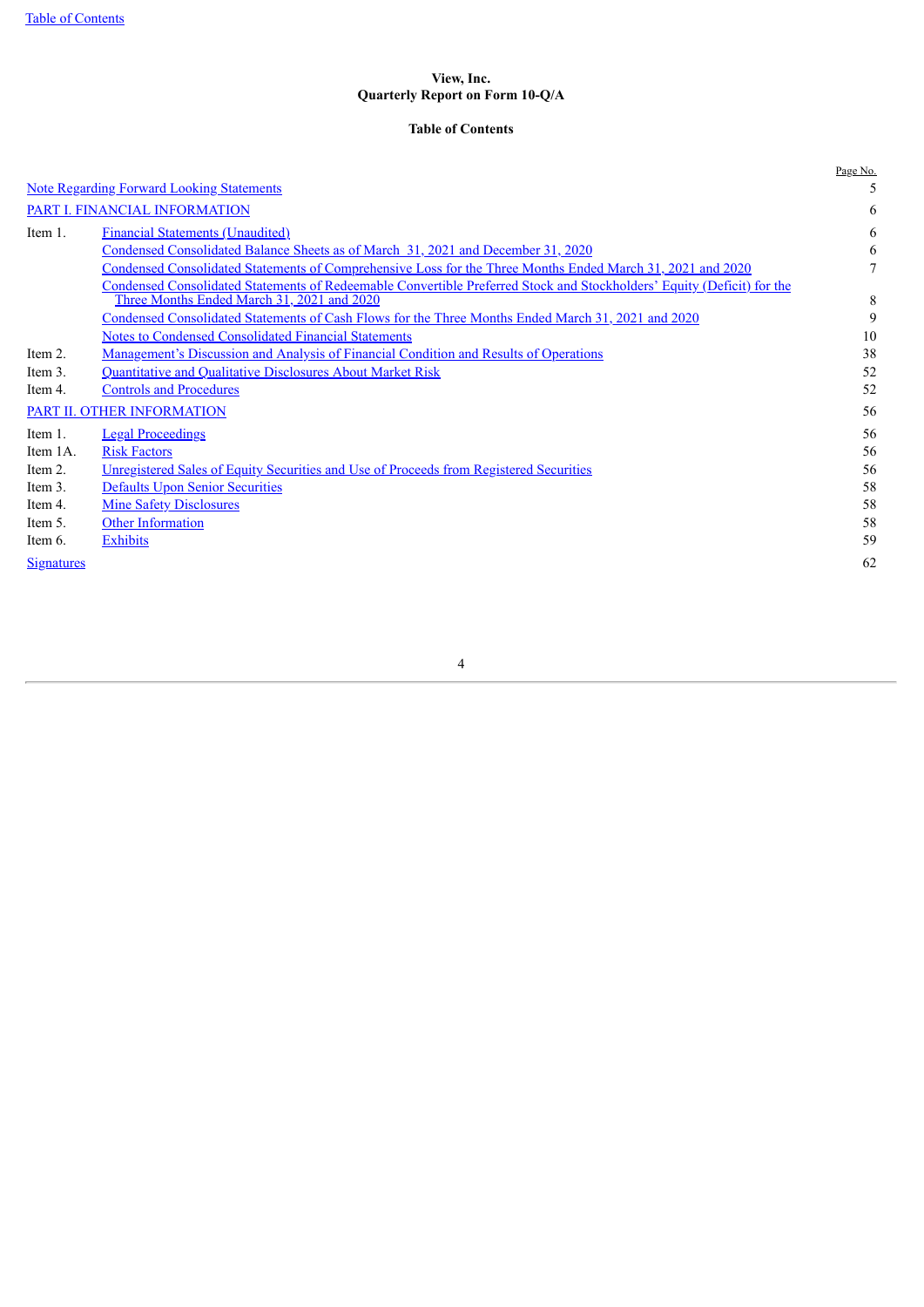## **Note Regarding Forward Looking Statements**

<span id="page-5-0"></span>Certain statements included in this Amendment No. 1 to the Quarterly Report on Form 10-Q/A ("Form 10-Q/A") that are not historical facts are forwardlooking statements within the meaning of the federal securities laws, including safe harbor provisions under the United States Private Securities Litigation Reform Act of 1995. Forward-looking statements are sometimes accompanied by words such as "believe," "continue," "project," "expect," "anticipate," "estimate," "intend," "strategy," "future," "opportunity," "predict," "plan," "may," "should," "will," "would," "potential," "seem," "seek," "outlook" and similar expressions that predict or indicate future events or trends or that are not statements of historical matters. Forward-looking statements are predictions, projections and other statements about future events that are based on current expectations and assumptions and, as a result, are subject to risks and uncertainties. These statements are based on various assumptions, whether or not identified in this Form 10-Q/A. These forwardlooking statements are provided for illustrative purposes only and are not intended to serve as, and must not be relied on by an investor as, a guarantee, an assurance, a prediction or a definitive statement of fact or probability. Actual events and circumstances are difficult or impossible to predict and will differ from assumptions. Many actual events and circumstances are beyond the control of the Company. Many factors could cause actual future events to differ from the forward-looking statements in this 10-O/A. These risks and uncertainties may be amplified by the COVID-19 pandemic, which has caused significant economic uncertainty. You should carefully consider the factors and the other risks and uncertainties described in Part II, Item 1A of this Form 10-Q/A and in the Company's 2021 Annual Report on Form 10-K filed with the SEC on June 15, 2022. These filings identify and address other important risks and uncertainties that could cause actual events and results to differ materially from those contained in the forward-looking statements. Forwardlooking statements speak only as of the date they are made. Readers are cautioned not to put undue reliance on forward-looking statements, and the Company assumes no obligation and does not intend to update or revise these forward-looking statements, whether as a result of new information, future *events, or otherwise. The Company does not give any assurance that it will achieve its expectations.*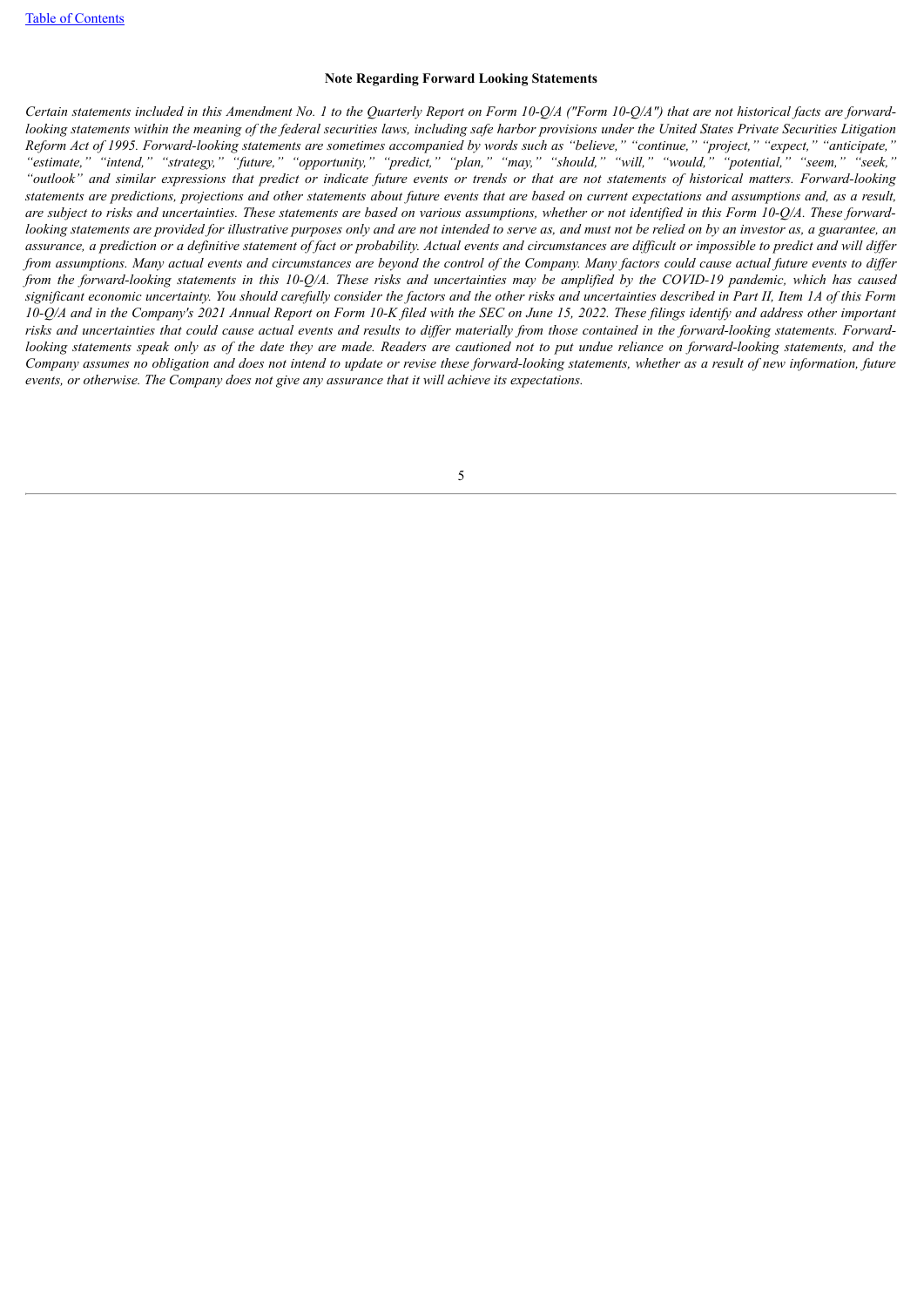# **PART I. FINANCIAL INFORMATION**

# <span id="page-6-0"></span>**Item 1. Financial Statements (Unaudited)**

# <span id="page-6-1"></span>**View, Inc.**

# **Condensed Consolidated Balance Sheets (unaudited)**

(in thousands, except share and per share data)

|                                                                                                                                                                                                                                                                                                                                             |              | March 31,<br>2021<br>(As Restated) |              | December 31,<br>2020<br>(As Restated) |
|---------------------------------------------------------------------------------------------------------------------------------------------------------------------------------------------------------------------------------------------------------------------------------------------------------------------------------------------|--------------|------------------------------------|--------------|---------------------------------------|
| <b>Assets</b>                                                                                                                                                                                                                                                                                                                               |              |                                    |              |                                       |
| Current assets:                                                                                                                                                                                                                                                                                                                             |              |                                    |              |                                       |
| Cash and cash equivalents                                                                                                                                                                                                                                                                                                                   | $\mathbb{S}$ | 506,457                            | <sup>S</sup> | 63,232                                |
| Accounts receivable, net of allowances of \$224 as of March 31, 2021 and December 31, 2020, respectively                                                                                                                                                                                                                                    |              | 12,086                             |              | 12,252                                |
| Inventories                                                                                                                                                                                                                                                                                                                                 |              | 7,134                              |              | 6,483                                 |
| Prepaid expenses and other current assets                                                                                                                                                                                                                                                                                                   |              | 6,069                              |              | 6,213                                 |
| Total current assets                                                                                                                                                                                                                                                                                                                        |              | 531,746                            |              | 88,180                                |
| Property and equipment, net                                                                                                                                                                                                                                                                                                                 |              | 278,304                            |              | 282,560                               |
| Restricted cash                                                                                                                                                                                                                                                                                                                             |              | 10,464                             |              | 10,461                                |
| Other assets                                                                                                                                                                                                                                                                                                                                |              | 3,421                              |              | 8,946                                 |
| Total assets                                                                                                                                                                                                                                                                                                                                | \$           | 823,935 \$                         |              | 390,147                               |
| Liabilities, Redeemable Convertible Preferred Stock, and Stockholders' Equity (Deficit)                                                                                                                                                                                                                                                     |              |                                    |              |                                       |
| Current liabilities:                                                                                                                                                                                                                                                                                                                        |              |                                    |              |                                       |
| Accounts payable                                                                                                                                                                                                                                                                                                                            | \$           | 8,688                              | -S           | 14,562                                |
| Accrued expenses and other current liabilities                                                                                                                                                                                                                                                                                              |              | 29.996                             |              | 42,150                                |
| Accrued compensation                                                                                                                                                                                                                                                                                                                        |              | 10,386                             |              | 10,827                                |
| Deferred revenue                                                                                                                                                                                                                                                                                                                            |              | 4,220                              |              | 2,649                                 |
| Debt, current                                                                                                                                                                                                                                                                                                                               |              |                                    |              | 247,248                               |
| Total current liabilities                                                                                                                                                                                                                                                                                                                   |              | 53.290                             |              | 317,436                               |
| Debt, non-current                                                                                                                                                                                                                                                                                                                           |              | 15,430                             |              | 15,430                                |
| Redeemable convertible preferred stock warrant liability                                                                                                                                                                                                                                                                                    |              |                                    |              | 12,323                                |
| Sponsor earn-out liability                                                                                                                                                                                                                                                                                                                  |              | 23,983                             |              |                                       |
| Other liabilities                                                                                                                                                                                                                                                                                                                           |              | 53,290                             |              | 56,844                                |
| <b>Total liabilities</b>                                                                                                                                                                                                                                                                                                                    |              | 145,993                            |              | 402,033                               |
| Commitments and contingencies (Note 6)                                                                                                                                                                                                                                                                                                      |              |                                    |              |                                       |
| Redeemable convertible preferred stock, \$0.0001 par value; none authorized, issued and outstanding as of<br>March 31, 2021; 224, $409,612$ shares authorized, 121, $431,310$ shares issued and outstanding as of<br>December 31, 2020; no aggregate liquidation preference as of March 31, 2021 and \$1,749,201 as of<br>December 31, 2020 |              |                                    |              | 1,812,678                             |
| Stockholders' equity (deficit):                                                                                                                                                                                                                                                                                                             |              |                                    |              |                                       |
| Preferred stock, \$0.0001 par value; 1,000,000 shares authorized, none issued and outstanding as of March 31,<br>2021; none authorized, issued and outstanding as of December 31, 2020                                                                                                                                                      |              |                                    |              |                                       |
| Common stock, \$0.0001 par value; 600,000,000 and 262,797,235 shares authorized as of March 31, 2021 and<br>December 31, 2020; $217,076,712$ and $1,708,476$ shares issued and outstanding as of March 31, 2021 and<br>December 31, 2020, respectively                                                                                      |              | 22                                 |              |                                       |
| Additional paid-in capital                                                                                                                                                                                                                                                                                                                  |              | 2,666,308                          |              | 89,789                                |
| Accumulated deficit                                                                                                                                                                                                                                                                                                                         |              | (1,988,388)                        |              | (1,914,353)                           |
| Total stockholders' equity (deficit)                                                                                                                                                                                                                                                                                                        |              | 677,942                            |              | (1,824,564)                           |
| Total liabilities redeemable convertible preferred stock, and stockholders' equity (deficit)                                                                                                                                                                                                                                                | \$           | 823,935 \$                         |              | 390,147                               |

<span id="page-6-2"></span>The accompanying notes are an integral part of these condensed consolidated financial statements.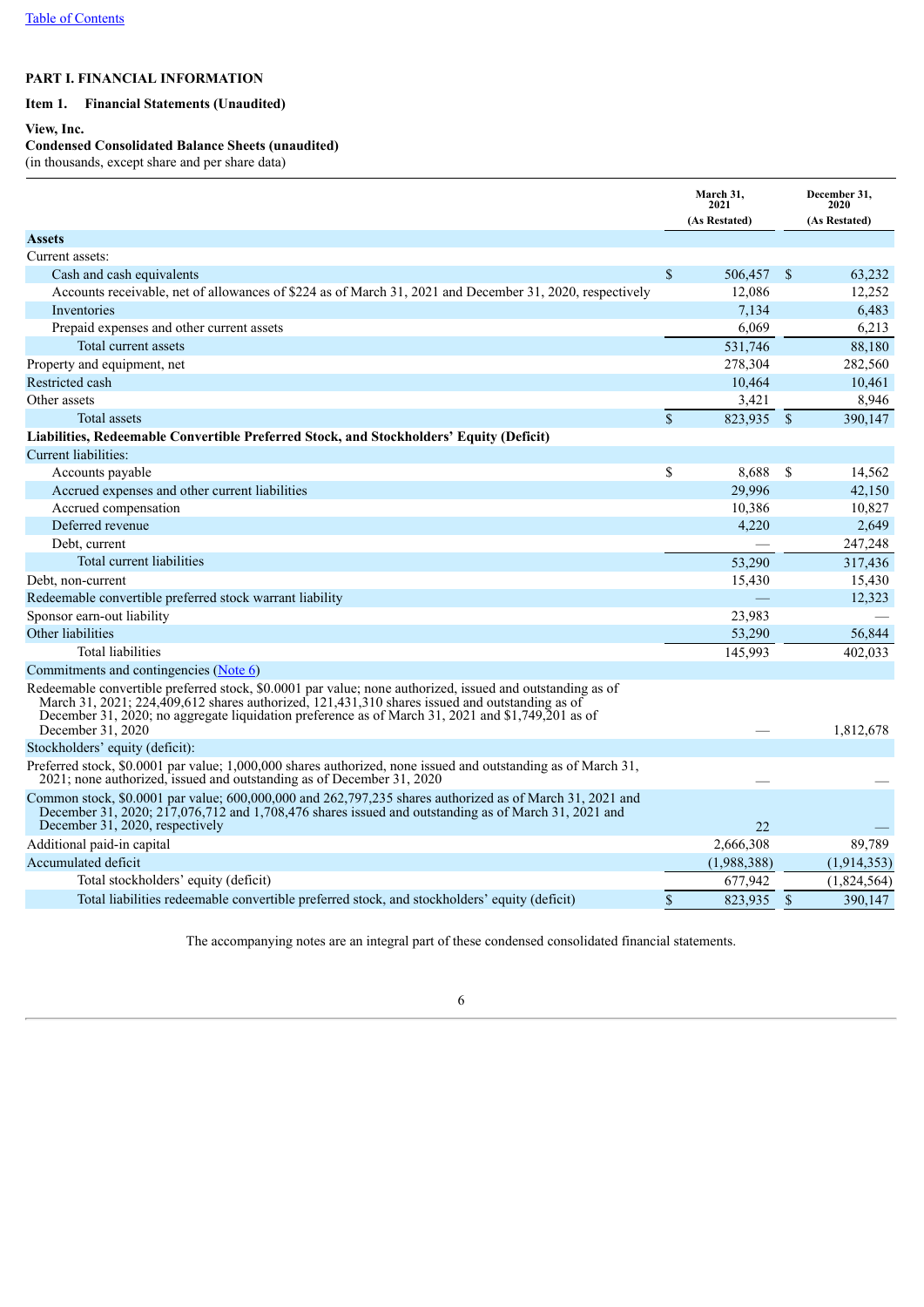# **View, Inc. Condensed Consolidated Statements of Comprehensive Loss (unaudited)** (in thousands, except share and per share data)

|                                                                                      |              | <b>Three Months Ended March 31.</b> |          |               |
|--------------------------------------------------------------------------------------|--------------|-------------------------------------|----------|---------------|
|                                                                                      |              | 2021                                |          | 2020          |
|                                                                                      |              | (As Restated)                       |          | (As Restated) |
| Revenue                                                                              | $\mathbb{S}$ | 9,769                               | <b>S</b> | 9,032         |
| Costs and expenses:                                                                  |              |                                     |          |               |
| Cost of revenue                                                                      |              | 36,179                              |          | 36,463        |
| Research and development                                                             |              | 16,570                              |          | 23,088        |
| Selling, general, and administrative                                                 |              | 21,700                              |          | 21,364        |
| Total costs and expenses                                                             |              | 74,449                              |          | 80,915        |
| Loss from operations                                                                 |              | (64,680)                            |          | (71, 883)     |
| Interest and other income (expense), net                                             |              |                                     |          |               |
| Interest income                                                                      |              | 5                                   |          | 445           |
| Interest expense                                                                     |              | (5,308)                             |          | (5,285)       |
| Other expense, net                                                                   |              | (1, 442)                            |          | (24)          |
| Gain on fair value change, net                                                       |              | 7,413                               |          | 4,427         |
| Loss on extinguishment of debt                                                       |              | (10,018)                            |          |               |
| Interest and other income (expense), net                                             |              | (9,350)                             |          | (437)         |
| Loss before provision of income taxes                                                |              | (74,030)                            |          | (72, 320)     |
| Provision for income taxes                                                           |              | (5)                                 |          | (5)           |
| Net and comprehensive loss                                                           | \$           | (74, 035)                           | -S       | (72, 325)     |
| Net loss per share, basic and diluted                                                |              | (1.33)                              | -S       | (43.65)       |
| Weighted-average shares used in calculation of net loss per share, basic and diluted |              | 55,500,398                          |          | 1,656,774     |

<span id="page-7-0"></span>The accompanying notes are an integral part of these condensed consolidated financial statements.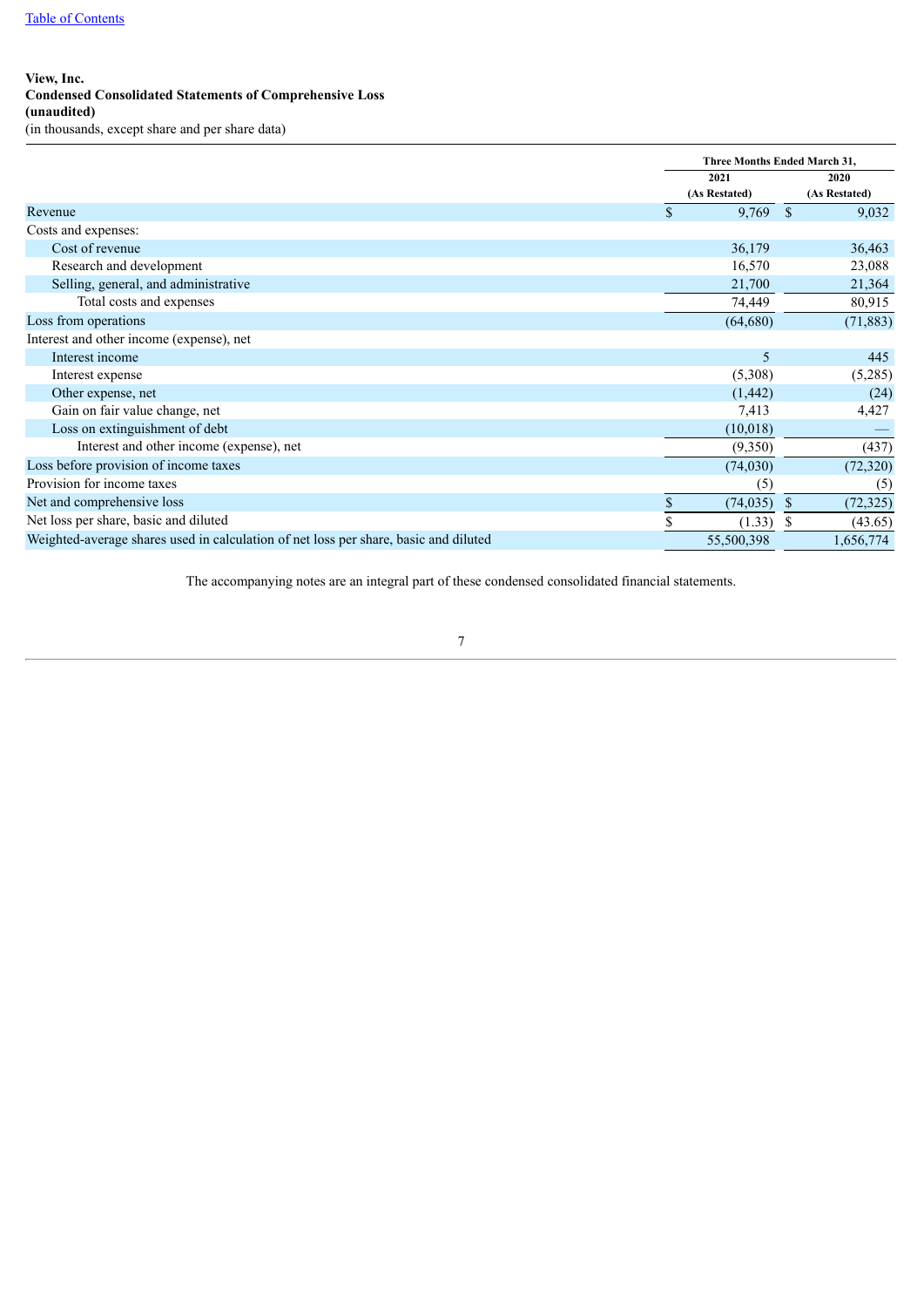# **View, Inc.**

# **Condensed Consolidated Statements of Redeemable Convertible Preferred Stock and Stockholders' Equity (Deficit) (unaudited)**

(in thousands)

|                                                                                                                                          | <b>Redeemable Convertible</b><br>Preferred<br><b>Stock</b> |             |               | <b>Common Stock</b> | <b>Additional</b><br>Paid-In | Accumulated   | Total<br>Stockholders'  |  |
|------------------------------------------------------------------------------------------------------------------------------------------|------------------------------------------------------------|-------------|---------------|---------------------|------------------------------|---------------|-------------------------|--|
|                                                                                                                                          | <b>Shares</b>                                              | Amount      | <b>Shares</b> | Amount              | Capital                      | Deficit       | <b>Equity (Deficit)</b> |  |
| Balances as of December 31, 2020 (As Restated)                                                                                           | 5,222,852                                                  | \$1,812,678 | 73,483        |                     | 89,782<br><sup>S</sup>       | \$(1,914,353) | \$(1,824,564)           |  |
| Retroactive application of reverse recapitalization (Note 3)                                                                             | (5,101,421)                                                |             | (71, 774)     | (7)                 |                              |               |                         |  |
| Balances as of December 31, 2020, as converted (As<br><b>Restated</b> )                                                                  | 121,431                                                    | 1,812,678   | 1,709         |                     | 89,789                       | (1,914,353)   | (1,824,564)             |  |
| Conversion of redeemable convertible preferred stock to<br>common stock in connection with reverse recapitalization                      | (121, 431)                                                 | (1,812,678) | 121,431       | 12                  | 1,812,666                    |               | 1,812,678               |  |
| Reverse recapitalization transaction, net of fees                                                                                        |                                                            |             | 93,865        | 10                  | 745,741                      |               | 745,751                 |  |
| Conversion of redeemable convertible preferred stock<br>warrants to common stock warrants in connection with<br>reverse recapitalization |                                                            |             |               |                     | 7,267                        |               | 7,267                   |  |
| Issuance of common stock upon exercise of stock options                                                                                  |                                                            |             | 72            |                     | 382                          |               | 382                     |  |
| Stock-based compensation                                                                                                                 |                                                            |             |               |                     | 10,463                       |               | 10,463                  |  |
| Net loss                                                                                                                                 |                                                            |             |               |                     |                              | (74, 035)     | (74, 035)               |  |
| Balances as of March 31, 2021 (As Restated)                                                                                              |                                                            |             | 217,077       | 22                  | \$2,666,308                  | \$(1,988,388) | 677,942                 |  |

|                                                                                            | Preferred     | <b>Redeemable Convertible</b><br><b>Stock</b> |               | <b>Common Stock</b> | Additional<br>Paid-In | Accumulated   | Total<br>Stockholders'  |  |
|--------------------------------------------------------------------------------------------|---------------|-----------------------------------------------|---------------|---------------------|-----------------------|---------------|-------------------------|--|
|                                                                                            | <b>Shares</b> | Amount                                        | <b>Shares</b> | Amount              | Capital               | Deficit       | <b>Equity (Deficit)</b> |  |
| Balances as of December 31, 2019 (As Restated)                                             | 5.223.032     | \$1,812,724                                   | 71,000 \$     |                     | 60,349<br>S           | \$(1,664,627) | \$(1,604,271)           |  |
| Retroactive application of reverse recapitalization $(Note 3)$                             | (5,101,596)   |                                               | (69,349)      | (7)                 |                       |               |                         |  |
| Balances as of December 31, 2019, as converted (As<br><b>Restated</b> )                    | 121,436       | 1,812,724                                     | 1,651         |                     | 60.356                | (1,664,627)   | (1,604,271)             |  |
| Cancellation of Series A, Series B, and Series E redeemable<br>convertible preferred stock | (5)           | (46)                                          |               |                     | 46                    |               | 46                      |  |
| Issuance of common stock upon exercise of stock options                                    |               |                                               | 28            |                     | 149                   |               | 149                     |  |
| Stock-based compensation                                                                   |               |                                               |               |                     | 9.218                 |               | 9,218                   |  |
| Net loss                                                                                   |               |                                               |               |                     |                       | (72, 325)     | (72, 325)               |  |
| Balances as of March 31, 2020 (As Restated)                                                | 121,431       | \$1,812,678                                   | 1,679         |                     | 69,769                | \$(1,736,952) | \$(1,667,183)           |  |

<span id="page-8-0"></span>The accompanying notes are an integral part of these condensed consolidated financial statements.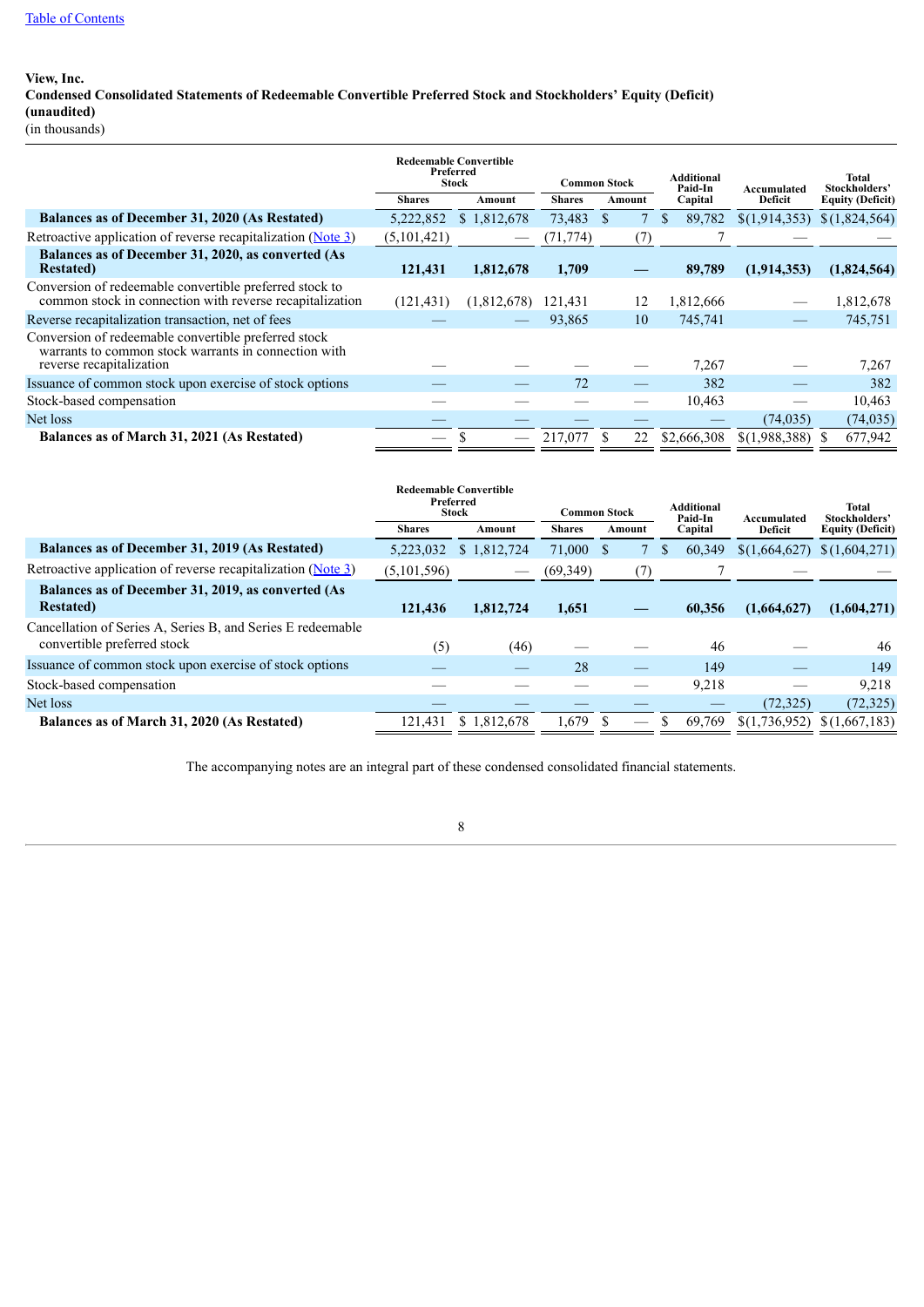# **View, Inc. Condensed Consolidated Statements of Cash Flows (unaudited)** (in thousands)

|                                                                                                        | Three Months Ended March 31, |                       |               |                       |
|--------------------------------------------------------------------------------------------------------|------------------------------|-----------------------|---------------|-----------------------|
|                                                                                                        |                              | 2021<br>(As Restated) |               | 2020<br>(As Restated) |
| Cash flows from operating activities:                                                                  |                              |                       |               |                       |
| Net loss                                                                                               | \$                           | $(74, 035)$ \$        |               | (72, 325)             |
| Adjustments to reconcile net loss to net cash used in operating activities:                            |                              |                       |               |                       |
| Depreciation and amortization                                                                          |                              | 7,029                 |               | 6,614                 |
| Loss on extinguishment of debt                                                                         |                              | 10,018                |               |                       |
| Gain on fair value change, net                                                                         |                              | (7, 413)              |               | (4, 427)              |
| Amortization of debt discount                                                                          |                              | 488                   |               | 586                   |
| Stock-based compensation                                                                               |                              | 10,463                |               | 9,218                 |
| Changes in operating assets and liabilities:                                                           |                              |                       |               |                       |
| Accounts receivable                                                                                    |                              | 166                   |               | 1,523                 |
| Inventories                                                                                            |                              | (651)                 |               | 756                   |
| Prepaid expenses and other current assets                                                              |                              | 143                   |               | 22,762                |
| Other assets                                                                                           |                              | 32                    |               | 26                    |
| Accounts payable                                                                                       |                              | (4,685)               |               | (2,967)               |
| Deferred revenue                                                                                       |                              | 1,571                 |               | (407)                 |
| Accrued compensation                                                                                   |                              | (439)                 |               | 133                   |
| Accrued expenses and other liabilities                                                                 |                              | (13,025)              |               | (843)                 |
| Net cash used in operating activities                                                                  |                              |                       |               |                       |
|                                                                                                        |                              | (70, 338)             |               | (39, 351)             |
| Cash flows from investing activities:<br>Purchases of property and equipment                           |                              |                       |               | (19, 355)             |
|                                                                                                        |                              | (2,679)               |               |                       |
| Maturities of short-term investments                                                                   |                              |                       |               | 32,866                |
| Net cash provided by (used in) investing activities                                                    |                              | (2,679)               |               | 13,511                |
| Cash flows from financing activities:                                                                  |                              |                       |               |                       |
| Proceeds from draws related to revolving debt facility                                                 |                              |                       |               | 34,615                |
| Repayment of revolving debt facility                                                                   |                              | (257, 454)            |               | (37,500)              |
| Repayment of other debt obligations                                                                    |                              |                       |               | (1,714)               |
| Payments of obligations under capital leases                                                           |                              | (212)                 |               | (364)                 |
| Proceeds from issuance of common stock upon exercise of stock options                                  |                              | 382                   |               | 149                   |
| Proceeds from reverse recapitalization and PIPE financing                                              |                              | 815,184               |               |                       |
| Payment of transaction costs related to reverse recapitalization                                       |                              | (41, 655)             |               |                       |
| Net cash provided by (used in) financing activities                                                    |                              | 516,245               |               | (4, 814)              |
| Net increase (decrease) in cash, cash equivalents, and restricted cash                                 |                              | 443,228               |               | (30, 654)             |
| Cash, cash equivalents, and restricted cash, beginning of period                                       |                              | 74,693                |               | 148,674               |
| Cash, cash equivalents, and restricted cash, end of period                                             | \$                           | 517,921               | \$            | 118,020               |
| Supplemental disclosure of cash flow information:                                                      |                              |                       |               |                       |
| Cash paid for interest                                                                                 | \$                           | 19,329                | <sup>\$</sup> | 1,492                 |
| Cash paid for income taxes                                                                             |                              | 28                    |               | $\,$ 8 $\,$           |
| Non-cash investing and financing activities:                                                           |                              |                       |               |                       |
| Change in accounts payable balance and other liabilities related to purchase of property and equipment | \$                           | (967)                 | -S            | (3, 563)              |
| Conversion of redeemable convertible preferred stock to common stock                                   | \$                           | 1,812,678             | \$            |                       |
| Conversion of redeemable convertible preferred stock warrants to common stock warrants                 | \$                           | 7,267                 | $\mathcal{S}$ |                       |
| Common stock issued in exchange for services associated with the reverse recapitalization              | \$                           | 7,500                 | <sup>\$</sup> |                       |

<span id="page-9-0"></span>The accompanying notes are an integral part of these condensed consolidated financial statements.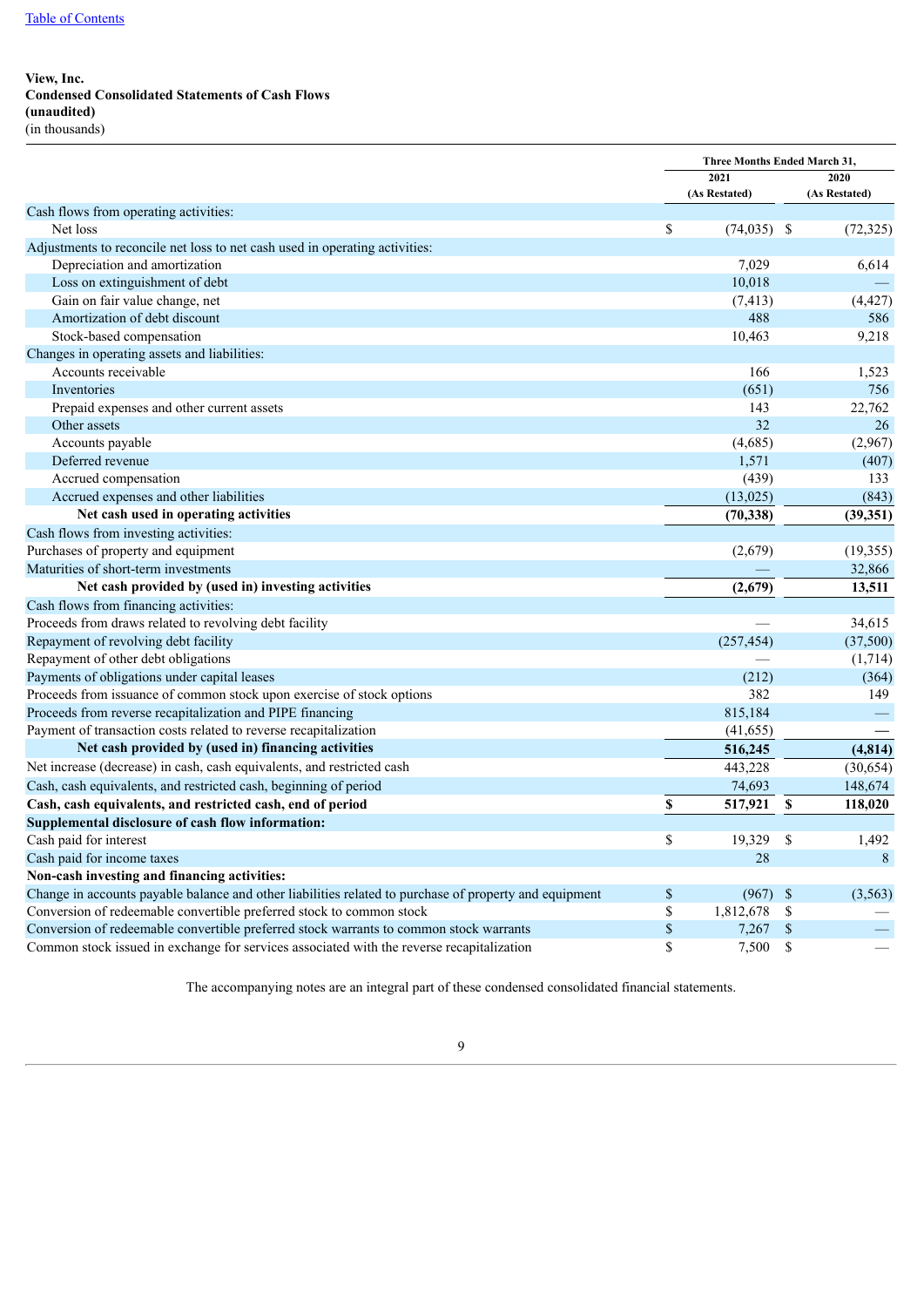# **1. Organization and Summary of Significant Accounting Policies**

#### **Organization**

View, Inc. (f/k/a CF Finance Acquisition Corp. II) and its wholly-owned subsidiaries (collectively "View" or the "Company") headquartered in Milpitas, California, is a technology company that manufactures smart building products intended to help improve people's health, productivity and experience, while simultaneously reducing energy consumption. View's primary product is a proprietary electrochromic or "smart" glass panel that when combined with View's proprietary network infrastructure and software, intelligently adjusts in response to the sun by tinting from clear to dark states, and vice versa thereby reducing heat and glare. The Company is devoting substantially all of its efforts towards the manufacturing, sale and further development of its product platforms, and marketing of both custom and standardized product solutions.

On March 8, 2021 (the "Closing Date" or "Closing"), CF Finance Acquisition Corp. II ("CF II"), a Delaware corporation, consummated the previously announced merger pursuant to an Agreement and Plan of Merger, dated November 30, 2020 (the "Merger Agreement"), by and among CF II, PVMS Merger Sub, Inc., a Delaware corporation and wholly-owned subsidiary of CF II ("Merger Sub"), and View, Inc. (prior to the Closing, hereinafter referred to as "Legacy View"). Pursuant to the Merger Agreement, a business combination between CF II and Legacy View was effected through the merger of Merger Sub with and into Legacy View, with Legacy View as the surviving company and a wholly-owned subsidiary of CF II (the "Merger"). In connection with the Merger, the Company raised \$815.2 million of gross proceeds including the contribution of \$374.1 million of cash held in CF II's trust account from its initial public offering, net of redemptions of CF II Class A Common Stock held by CF II's public stockholders of \$125.9 million, \$260.8 million of private investment in public equity ("PIPE") at \$10.00 per share of CF II's Class A Common Stock, and \$180.3 million of additional PIPE at \$11.25 per share of CF II's Class A Common Stock. The PIPE, collectively with the Merger and other transactions described in the Merger Agreement, are herein referred to collectively as "Transactions". On the Closing Date, CF II changed its name from CF Finance Acquisition Corp. II to View, Inc. and Legacy View changed its name to View Operating Corporation. See [Note](#page-24-0) 3 for additional information.

# **Basis of Presentation**

The condensed consolidated financial statements and accompanying notes have been prepared in accordance with generally accepted accounting principles in the United States of America ("U.S. GAAP") and regulations of the U.S. Securities and Exchange Commission ("SEC") for interim financial reporting and are unaudited. The Company's condensed consolidated financial statements include the accounts of View, Inc. and its wholly-owned subsidiaries. All intercompany balances and transactions have been eliminated in consolidation. The Company's fiscal year ends on December 31.

Certain information and footnote disclosures normally included in consolidated financial statements prepared in accordance with U.S. GAAP have been condensed or omitted pursuant to such rules and regulations. Accordingly, these condensed consolidated financial statements should be read in conjunction with the audited consolidated financial statements and notes thereto for the year ended December 31, 2020 included in View's 2021 Annual Report on Form 10-K filed with the SEC on June 15, 2022 (the "2021 Form 10-K"). The information as of December 31, 2020 included in the condensed consolidated balance sheets was derived from those audited consolidated financial statements as restated for the items described within this report. See [Note](#page-19-0) 2 for further information.

As a result of the Transactions completed on March 8, 2021, prior period share and per share amounts presented in the accompanying condensed consolidated financial statements and these related notes have been retroactively converted.

The condensed consolidated financial statements were prepared on the same basis as the audited consolidated financial statements and included herein reflect all adjustments, including normal recurring adjustments, which are, in the opinion of management, necessary for a fair statement of the Company's financial position as of March 31, 2021 and the results of operations and cash flows for the three months ended March 31, 2021 and 2020. The results of operations for the three months ended March 31, 2021 are not necessarily indicative of the results that may be expected for the full year or any other future interim or annual periods.

All amounts are presented in U.S. dollars (\$).

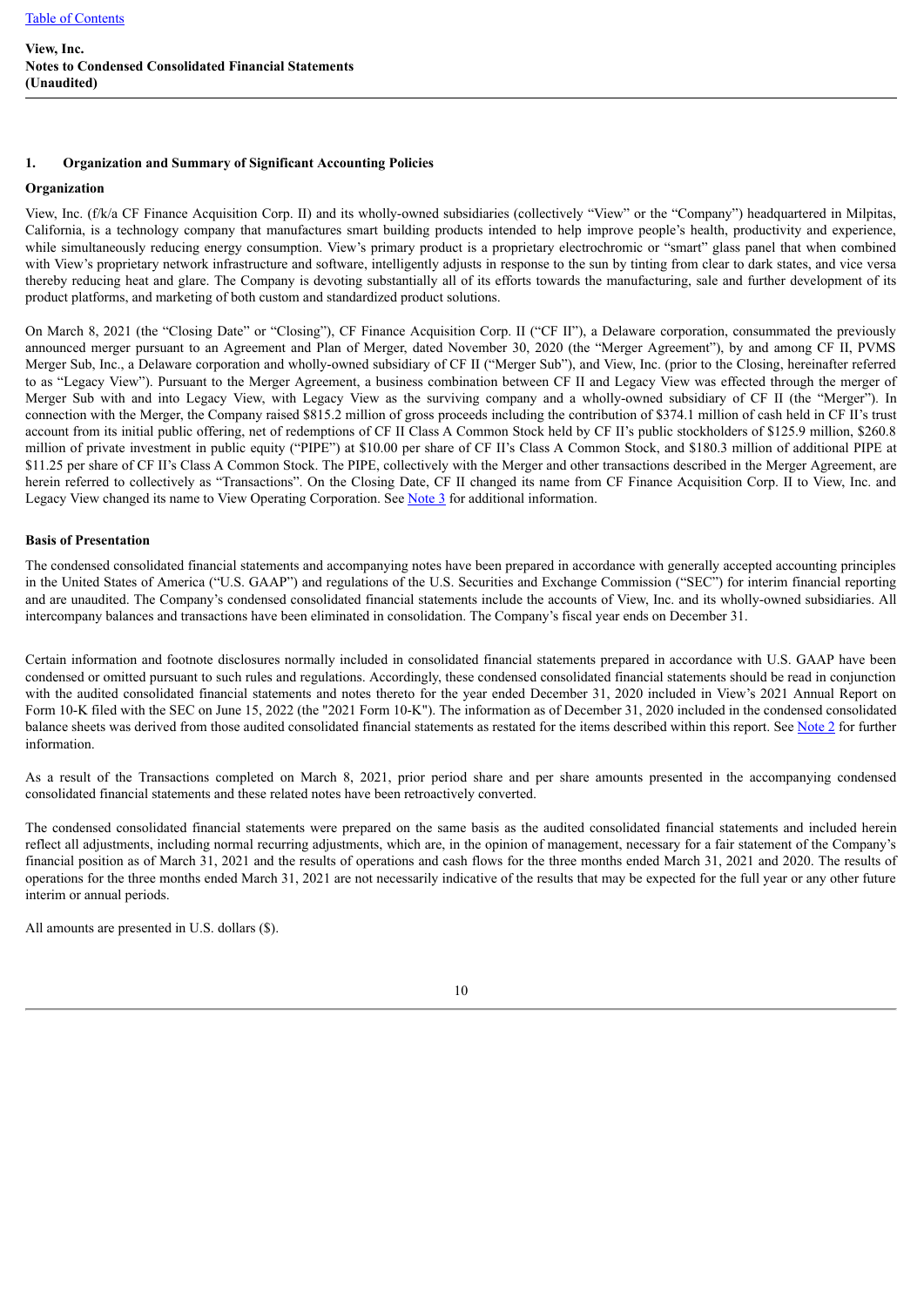#### **View's Pandemic Response**

During March 2020, the World Health Organization declared the coronavirus outbreak (COVID-19) to be a global pandemic. The COVID-19 pandemic has impacted health and economic conditions throughout the U.S., including the construction industry. The COVID-19 pandemic continues to be dynamic and evolving, and the extent to which COVID-19 impacts the Company's operations will depend on future developments that cannot be predicted with certainty, including the duration of the pandemic, resurgences of COVID-19 infections and the emergence of new variants, the availability and efficacy of vaccines, new information that may emerge concerning the severity of COVID-19 and the governmental measures to contain or treat its impact, among others. COVID-19's disruptions to the construction industry may reduce or delay new construction projects or result in cancellations or delays of existing planned construction. Supply of certain materials used by the Company in the manufacture of its products that are sourced from a limited number of suppliers may also be disrupted. For example, we utilize semiconductor chips in certain products that we manufacture, and semiconductor chips have been subject to an ongoing global shortage. This shortage may cause delays in our production and increase the cost to obtain semiconductor chips and components that use semiconductor chips. In addition, long-term effects of COVID-19 on employer work-from-home policies and therefore demand for office space cannot be predicted. Any one or a combination of such events could have a material adverse effect on the Company's financial results.

To address these conditions, the Company established protocols to continue business operations as an essential industry, helped insulate its supply chain from delays and disruptions, and assessed its business operations and financial plans as a result of COVID-19. The Company optimized its financial plan by focusing on sales growth and by reducing and delaying incremental spending on operating and capital expenditures compared with the pre-COVID business plan. In particular, the Company reduced operating costs through headcount reductions and reduction of operating expenditures for third-party contractors.

# **Liquidity and Going Concern**

The accompanying condensed consolidated financial statements have been prepared on the basis that the Company will continue as a going concern, which contemplates realization of assets and the satisfaction of liabilities in the normal course of business. The financial statements do not include any adjustments that might be necessary should the Company be unable to continue as a going concern. Since inception, the Company has not achieved profitable operations or positive cash flows from operations. The Company's accumulated deficit totaled \$1,988.4 million as of March 31, 2021. For the three months ended March 31, 2021, we had a net loss of approximately \$74.0 million and negative cash flows from operations of approximately \$70.3 million. For the three months ended March 31, 2020, we had a net loss of approximately \$72.3 million and negative cash flows from operations of approximately \$39.4 million.

The Company has historically financed its operations through the issuance and sale of redeemable convertible preferred stock, the issuance of debt financing, the gross proceeds associated with the Transactions and revenue generation from product sales. The Company's continued existence is dependent upon its ability to obtain additional financing, enter into profitable sales contracts and generate sufficient cash flow to meet its obligations on a timely basis. The Company's business will require significant amounts of capital to sustain operations and the Company will need to make the investments it needs to execute its long-term business plans.

As of the filing of the Company's Quarterly Report on Form 10-Q for the quarter ended March 31, 2021 on May 17, 2021 (the "Original Filing"), management believed that the Company's cash and cash equivalents of \$506.5 million as of March 31, 2021 were adequate to meet its needs, including any debt balances due at maturity, for the next twelve months from the issuance of the originally issued condensed consolidated financial statements.

In connection with the preparation of this Amendment No. 1 to the Quarterly Report on Form 10-Q/A ("Form 10-QA"), the Company has reevaluated its financial condition as of the date of filing this Form 10-Q/A. Based on this reevaluation, the Company has determined that there is substantial doubt about its ability to continue as a going concern, as the Company does not currently have adequate financial resources to fund its forecasted operating costs and meet its obligations for at least twelve months from the filing of this Form 10-Q/A.

While the Company will seek to raise additional capital, there can be no assurance the necessary financing will be available on terms acceptable to the Company, or at all. If the Company raises funds by issuing equity securities, dilution to stockholders may result. Any equity securities issued may also provide for rights, preferences or privileges senior to those of holders of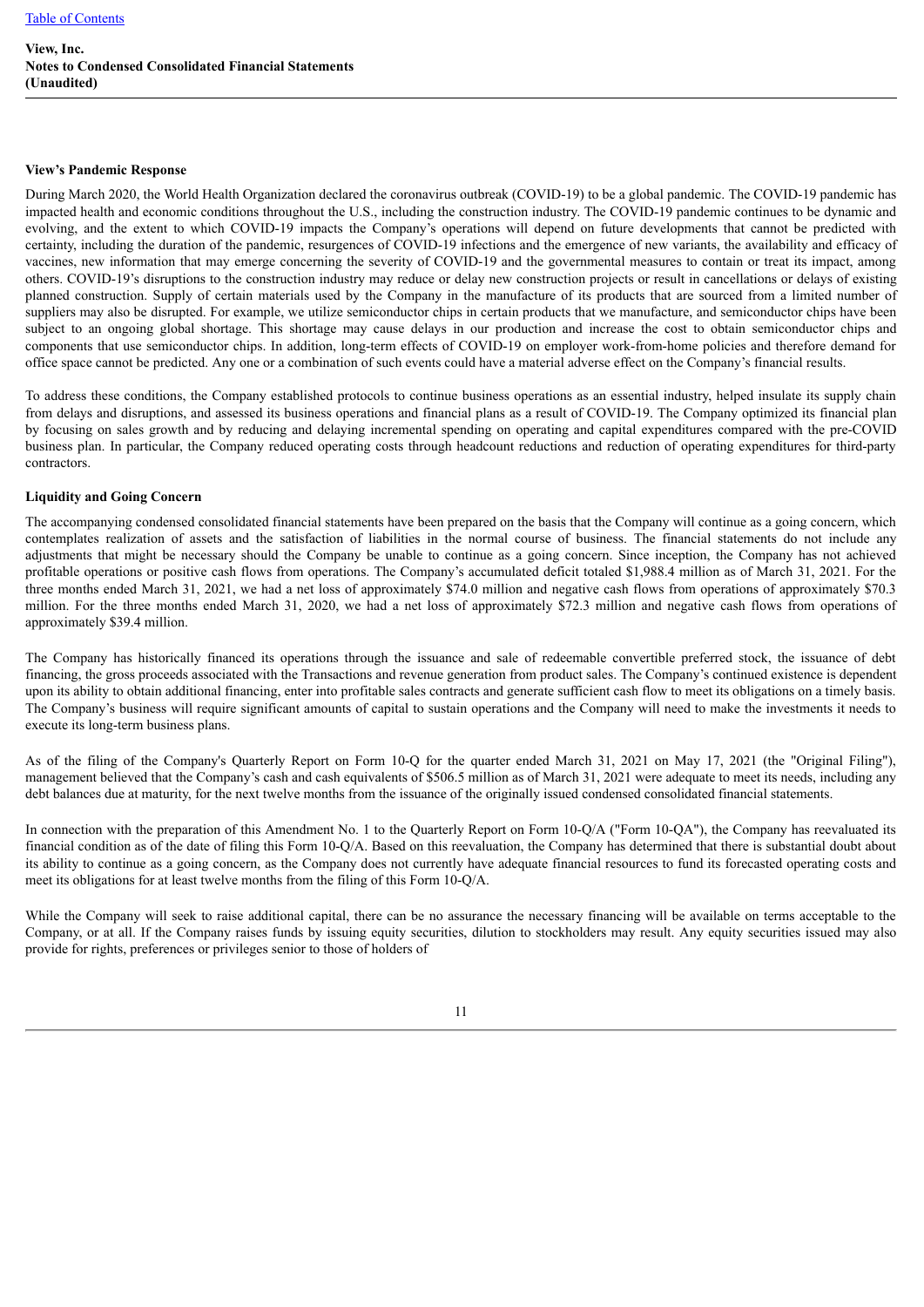common stock. If we raise funds by issuing debt securities, these debt securities would have rights, preferences and privileges senior to those of preferred and common stockholders. The terms of debt securities or borrowings could impose significant restrictions on our operations. The capital markets have in the past, and may in the future, experience periods of upheaval that could impact the availability and cost of equity and debt financing. In addition, recent and anticipated future increases in federal fund rates set by the Federal Reserve, which serve as a benchmark for rates on borrowing, will impact the cost of debt financing.

If we are unable to obtain adequate capital resources to fund operations, we would not be able to continue to operate our business pursuant to our current business plan, which would require us to modify our operations to reduce spending to a sustainable level by, among other things, delaying, scaling back or eliminating some or all of our ongoing or planned investments in corporate infrastructure, business development, sales and marketing, research and development and other activities, which would have a material impact on our operations and our ability to increase revenues, or we may be forced to discontinue our operations entirely.

#### **Summary of Significant Accounting Policies**

Other than policies noted below, there have been no significant changes to the significant accounting policies disclosed in Note 1 of the audited consolidated financial statements as of and for the year ended December 31, 2021 included in View's 2021 Form 10-K.

#### **Use of Estimates**

The preparation of condensed consolidated financial statements in conformity with U.S. GAAP requires management to make estimates and assumptions that affect the reported amounts and disclosures in the condensed consolidated financial statements and the accompanying notes. Significant estimates include the warranty accrual, the fair value of common stock prior to reverse recapitalization and other assumptions used to measure stock-based compensation, the fair value of the redeemable convertible preferred stock, warrants, sponsor earn-out liability, the determination of standalone selling price of various performance obligations and estimation of costs to complete the performance obligations under the insulating glass units ("IGU") contracts for revenue recognition, and valuation of deferred tax assets and uncertain income tax positions. The Company bases its estimates on historical experience, the current economic environment, and on assumptions that it believes are reasonable under the circumstances. The Company adjusts such estimates and assumptions when facts and circumstances dictate which may require significant judgement. Changes in those estimates resulting from continuing changes in the economic environment will be reflected in the financial statements in future periods. Actual results could differ significantly from these estimates.

#### **Concentration of Credit Risk and Other Risks and Uncertainties**

Financial instruments which potentially subject the Company to concentration of credit risk consist primarily of cash and cash equivalents, restricted cash, and accounts receivable. Cash and cash equivalents are held by domestic financial institutions with high credit standings. Such deposits may, at times, exceed federally insured limits. As of March 31, 2021, the Company has not experienced any losses on its deposits of cash and cash equivalents.

For the three months ended March 31, 2021, two customers represented greater than 10.0% of total revenue, each accounting for 31.8% and 10.3% of total revenue. Four customers represented greater than 10.0% of total revenue, each accounting for 21.3%, 19.1%, 12.2%, and 12.1%, for the three months ended March 31, 2020. One customer accounted for 28.8% of accounts receivable, net as of March 31, 2021 and one customer accounted for 23.6% of accounts receivable, net as of December 31, 2020. Accounts receivable are stated at the amount the Company expects to collect. The Company generally does not require collateral or other security in support of accounts receivable. To reduce credit risk, management performs ongoing credit evaluations of its customers' financial condition.

Certain materials used by the Company in the manufacturing of its products are purchased from a limited number of suppliers. Shortages could occur in these materials due to an interruption of supply or increased demand in the industry. For the three months ended March 31, 2021, two suppliers accounted for 37.3% and 12.7% of total purchases. For the three months ended March 31, 2020, one supplier accounted for 48.6% of total purchases.

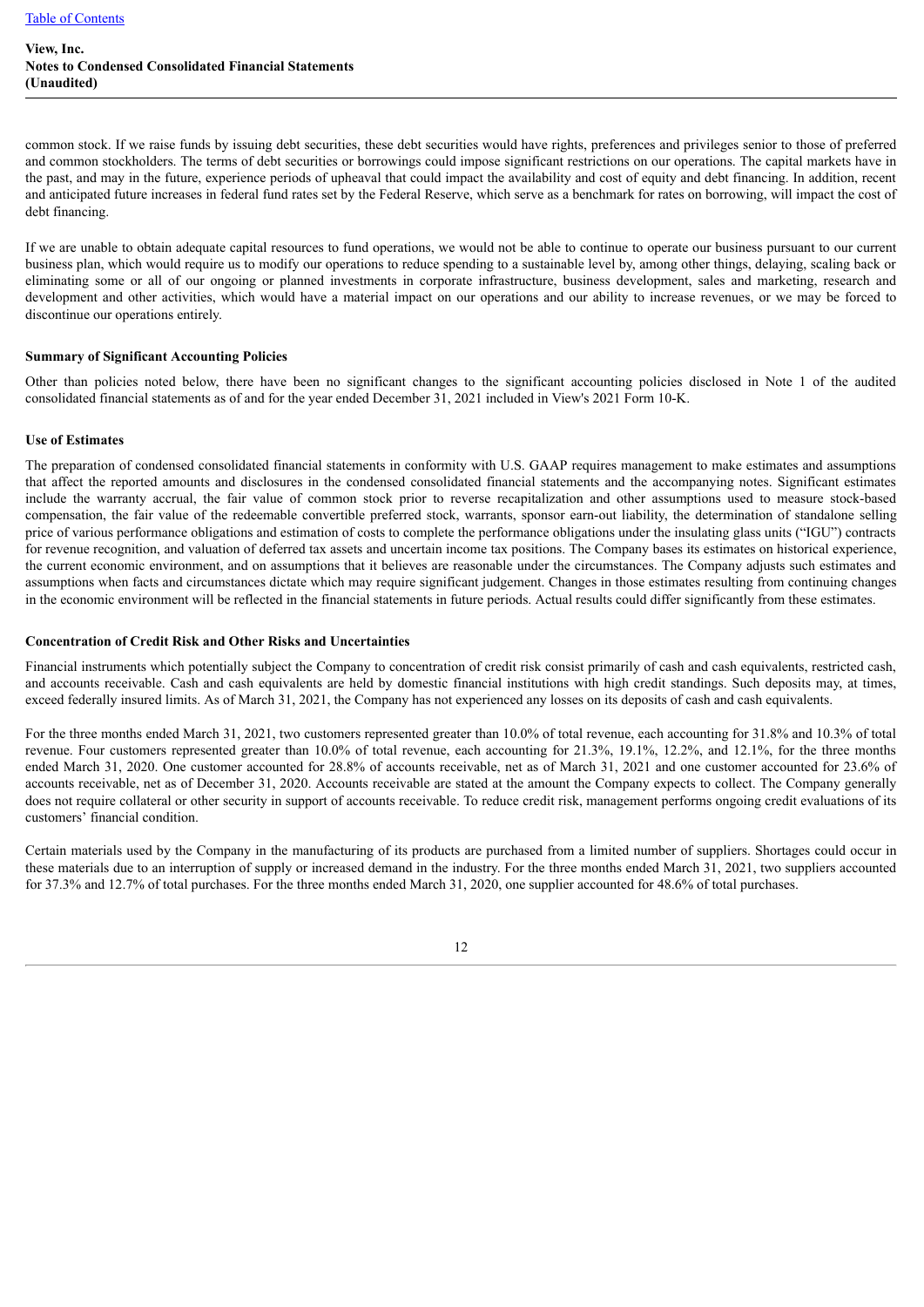#### **Fair Value Measurement of Financial Assets and Liabilities**

Fair value is defined as an exchange price that would be received to sell an asset or paid to transfer a liability in an orderly transaction between market participants at the measurement date. When determining the fair value measurements for assets and liabilities required or permitted to be either recorded or disclosed at fair value, the Company considers the principal or most advantageous market in which it would transact, and it also considers assumptions that market participants would use when pricing the asset or liability.

The Company maximizes the use of observable inputs and minimizes the use of unobservable inputs when measuring fair value. U.S. GAAP establishes a fair value hierarchy based on the level of independent, objective evidence surrounding the inputs used to measure fair value. A financial instrument's categorization within the fair value hierarchy is based upon the lowest level of input that is significant to the fair value measurement. The fair value hierarchy is as follows:

- Level 1 Observable inputs such as quoted prices in active markets for identical assets or liabilities that the Company has the ability to access at the measurement date.
- Level 2 Inputs other than the quoted prices in active markets that are observable either directly or indirectly.
- Level 3 Unobservable inputs in which there are little or no market data and which require the Company to develop its own assumptions.

Cash equivalents relating to demand deposits and U.S. Treasury bills, accounts receivable, and accounts payable are carried at cost, which approximates fair value due to the short maturity of these instruments. Short-term and long-term debt are carried at amortized cost, which approximates its fair value. See [Note](#page-26-0) 5 for further information.

#### **Inventories**

Inventories consist of finished goods and are stated at the lower of cost or net realizable value. Costs are measured on a first-in, first out basis using standard cost, which approximates actual cost. Net realizable value is the estimated selling price of the Company's products in the ordinary course of business less reasonably predictable costs of completion, disposal, and transportation. Inventories are written down to their net realizable value if they have become obsolete, have a cost basis in excess of expected net realizable value, or are in excess of expected demand. Once inventory is written down, its new value is maintained until it is sold, scrapped, or written down for further valuation losses. The valuation of inventories requires the Company to make judgments based on currently available information about the likely method of disposition and current and future product demand relative to the remaining product life. Inventory valuation losses are classified as cost of revenue in the condensed consolidated statements of comprehensive loss. During the three months ended March 31, 2021 and 2020, the Company recorded \$0.5 million and \$0.9 million, respectively, to reserve for excess and obsolete inventories and adjust ending inventories to net realizable value.

#### **Product Warranties**

The Company provides a standard assurance type warranty that its IGUs will be free from defects in materials and workmanship for generally 10 years from the date of delivery to customers. IGUs with sloped or laminated glass generally have a warranty of 5 or 10 years. Control systems associated with the sale of Controls, Software and Services ("CSS") typically have a 5-year warranty. In resolving warranty claims, the Company's standard warranty terms provide that the Company generally has the option of repairing, replacing or refunding the selling price of the covered product. The Company has not been requested to and has not provided any refunds, which would be treated as a reduction to revenue, to date as of March 31, 2021. The Company accrues for estimated claims of defective products at the time revenue is recognized based on historical warranty claims rates. The Company's estimated costs for standard warranty claims are based on future estimated costs the Company expects to incur to replace the IGUs or control systems multiplied by the estimated IGU or control system warranty claims, respectively, based on warranty contractual terms and business practices. The total warranty liability included \$5.7 million and \$5.5 million as of March 31, 2021 and December 31, 2020, respectively, related to this standard assurance warranty.

In 2019, the Company identified a quality issue with certain materials purchased from one of its suppliers utilized in the manufacturing of certain IGUs. The Company stopped using the affected materials upon identification of the quality issue in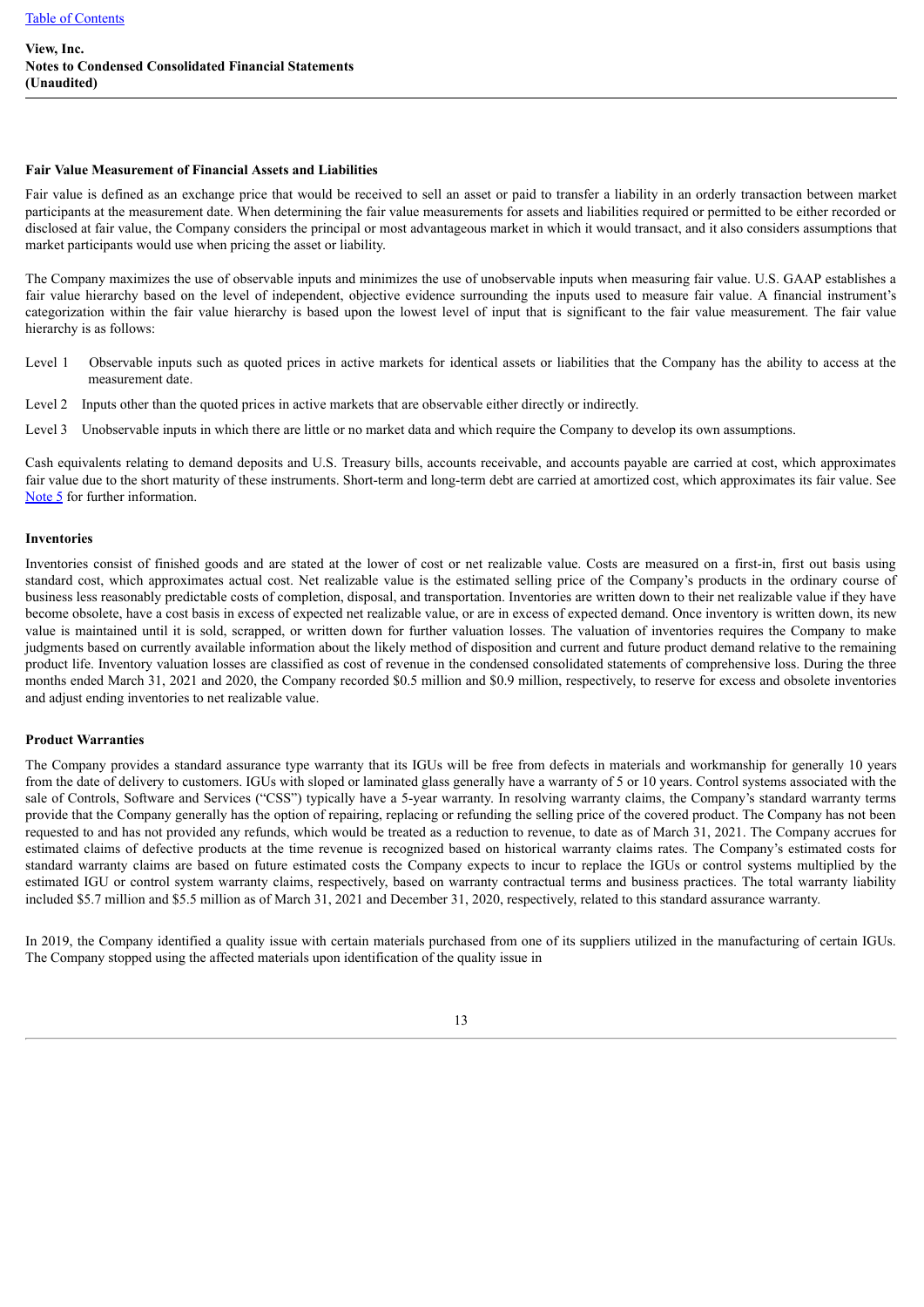2019. The Company has replaced and expects to continue to replace the affected IGUs for the remainder of the period covered by the warranty. The Company developed a statistical model to analyze the risk of failure of the affected IGUs related to this quality issue and predict the potential number of future failures that may occur during the remaining warranty period, as well as the timing of the expected failures. Management judgment is necessary to determine the distribution fit and covariates utilized in the statistical model, as well as the relative tolerance to declare convergence. The statistical model considered the volume of units sold, the volume of unit failures, data patterns, and other characteristics associated with the failed IGUs as well as the IGUs that had not yet failed as of each financial reporting period. These characteristics include, but are not limited to, time to failure, manufacture date, location of installation, and environmental factors. Based on this analysis, the Company has recorded a specific warranty liability using the estimated number of affected IGUs expected to fail in the remaining warranty period and applying estimated costs the Company expects to incur to replace the IGUs based on warranty contractual terms and business practices. The total warranty liability included \$41.1 million and \$42.1 million as of March 31, 2021, and December 31, 2020, respectively, related to these IGUs.

The Company monitors warranty obligations and may make adjustments to its warranty liabilities if actual costs of product repair and replacement are significantly higher or lower than estimated. Accruals for anticipated future warranty costs are recorded to cost of revenue in the condensed consolidated statements of comprehensive loss and included in other current liabilities and other liabilities on the condensed consolidated balance sheet. Warranty liabilities are based on estimates of failure rates and future costs to settle warranty claims that are updated periodically, taking into consideration inputs such as changes in the volume of claims compared with the Company's historical experience, and changes in the cost of servicing warranty claims. The estimated cost includes the Company's expectations regarding future total cost of replacement, as well as fixed cost absorption as production increases. The Company accounts for the effect of changes in estimates prospectively.

Changes in warranty liabilities are presented below (in thousands) See Note 2 for discussion of the material misstatement of the previously reported warranty liability balances as of March 31, 2021 and December 31, 2020.

|                                                   | March 31,<br>2021 | <b>December 31, 2020</b> |
|---------------------------------------------------|-------------------|--------------------------|
| Beginning balance                                 | 47,678            | 53,296                   |
| Accruals for warranties issued                    | 413               | 1.304                    |
| Changes to estimates of volume and costs          |                   | (1,002)                  |
| Settlements made                                  | (1,276)           | (5,920)                  |
| Ending balance                                    | 46.815            | 47,678                   |
| Warranty liability, current, beginning balance    | 8.864             | 8,038                    |
| Warranty liability, noncurrent, beginning balance | 38,814 \$         | 45,258                   |
| Warranty liability, current, ending balance       | 9.470             | 8.864                    |
| Warranty liability, noncurrent, ending balance    | 37,345            | 38,814                   |

During the three months ended March 31, 2021 and 2020, the Company recorded a charge to Cost of revenues of \$0.4 million and \$0.3 million, respectively, related to adjustments to the warranty liability.

Considering the uncertainty inherent in the failure analysis, including the actual timing of the failures and the number of defective IGUs, as well as uncertainty regarding future supply chain costs and production volumes that may impact the projected costs to replace defective IGUs in future years, it is reasonably possible that the amount of costs to be incurred to replace the defective IGUs could ultimately be materially different from the estimate. Unforeseen component failures or exceptional component performance can also result in changes to warranty costs. If actual warranty costs differ substantially from the Company's estimates, revisions to the estimated warranty liability would be required, which could have a material adverse effect on the Company's business, financial condition and results of operations.

In addition to the warranty liabilities presented above, the Company has \$5.1 million and \$0.8 million included within Accrued expenses and other current liabilities in its Condensed Consolidated Balance Sheets as of March 31, 2021 and December 31, 2020, respectively, for incremental performance obligations promised to customers in connection with IGU failures associated with the quality issue described above. The costs associated with these obligations are included within Cost of revenue in the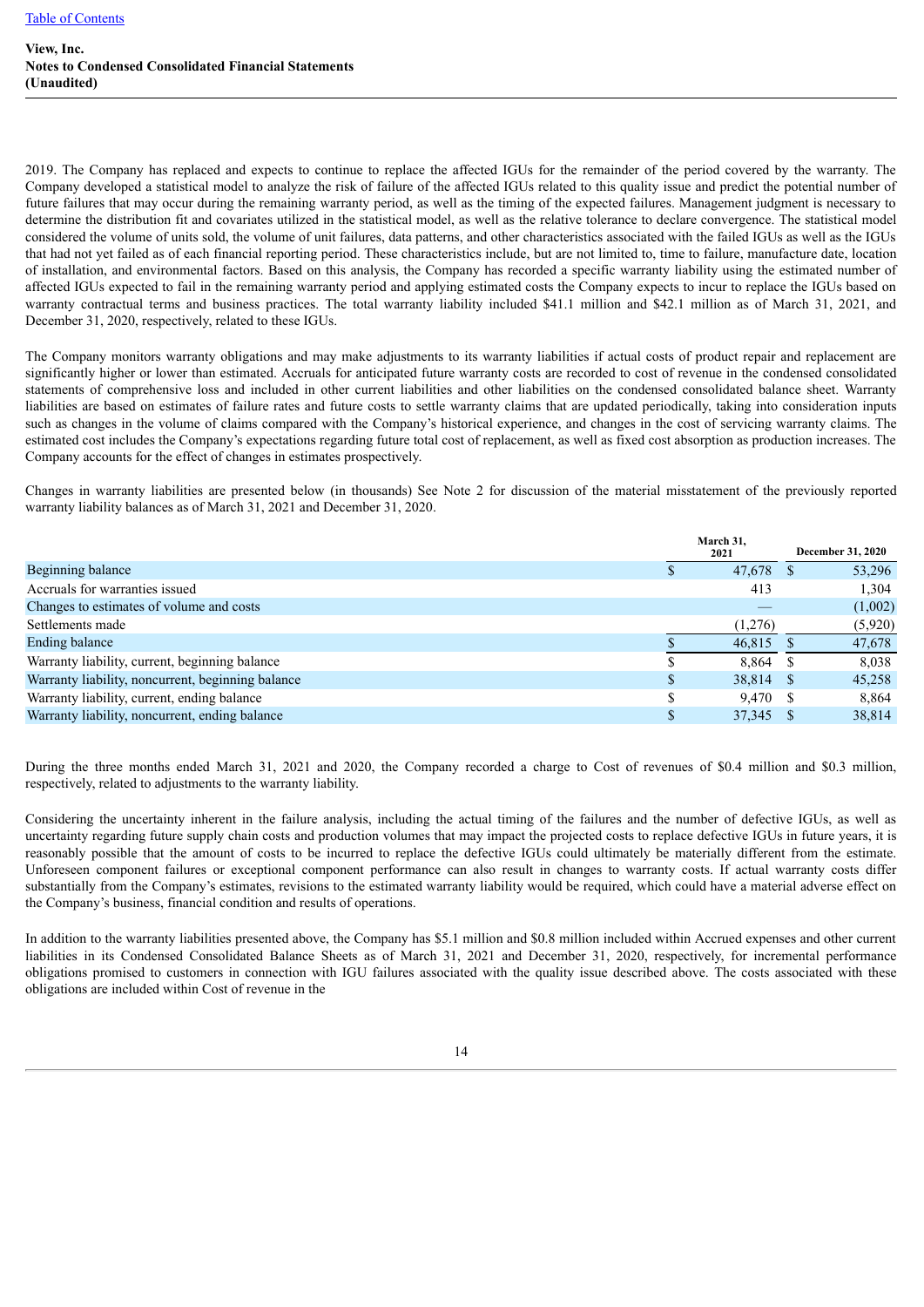Condensed Consolidated Statement of Comprehensive Loss, and were \$5.1 million and \$1.0 million for the three months ended March 31, 2021 and 2020.

#### **Revenue Recognition**

The Company generates revenue from (i) the manufacturing and sale of insulating glass units ("IGU") that are coated on the inside with a proprietary technology and are designed and built to customer specifications that include sizes for specific windows, skylights, and doors in specified or designated areas of a building and (ii) selling the Controls, Software and Services ("CSS"), which includes electrical connections schema, sky sensors, window controllers and control panels with embedded software, cables and connectors that when combined with the IGUs enable the IGUs to tint. Also included in CSS is a commissioning service, in which the installed IGUs and CSS components are tested and tinting configurations are set by the Company.

The IGUs and CSS are typically sold separately to glaziers and low-voltage electricians ("LVE"), respectively. The assembly and installation of the IGUs and the electrical components included in the CSS generally is performed by the third-party, glaziers and LVEs, respectively, and is not included in the Company's offerings. The Company does not have a role in arranging for the assembly nor the installation. The entire project is commissioned by the Company after the IGUs and CSS electrical components are installed. The commissioning service is provided by the Company to configure and test the operation of the windows at the building site and ensure proper functionality.

The Company's revenue is highly dependent on securing design wins with end-users of the Company's products and services, which typically are the owners, tenants or developers of buildings. The design win is typically secured through a non-binding memorandum of understanding. Once a design-win is secured, the Company enters into separate legally binding agreements with its customers (glaziers, LVEs, owners, tenants, developers of buildings, general contractors ("GC") or a combination thereof) to deliver IGUs and CSS. The legally binding agreements with each customer constitute the revenue contract with its customers.

The Company's accounting policy for its contracts with its customers is as follows:

The Company accounts for revenue in accordance with Accounting Standards Codification (ASC) Topic 606, Revenue from Contracts with Customers (ASC 606) for all periods presented. Under ASC 606, revenue is recognized as or when a customer obtains control of promised goods or services, in an amount that reflects the consideration which the entity expects to receive in exchange for those goods or services. To determine revenue recognition for arrangements that are within the scope of ASC 606, the Company performed the following five steps:

Step 1: Identify the contract(s) with a customer;

Step 2: Identify the performance obligations in the contract;

Step 3: Determine the transaction price;

Step 4: Allocate the transaction price to the performance obligations in the contract; and

Step 5: Recognize revenue as or when the entity satisfies a performance obligation.

# *Insulating glass units ("IGUs")*

IGUs are designed and fabricated to building-site specifications and typically sold to glaziers, who are subcontracted by the building general contractor. Each contract to provide IGUs includes multiple distinct IGUs. Each unit is separately identifiable, does not modify or customize one another and each unit is not highly interdependent or interrelated. The Company determines the transaction price based on the consideration expected to be received, which is the contractual selling price. There is no variable consideration. The building-site specific IGUs have no alternative use to the Company once production has commenced as at that time they cannot practically be redirected to another customer. The Company has contractually enforceable rights to proportionate payment of the transaction price for performance completed to date. As such, the Company recognizes revenue over time as the IGU is fabricated, using cost-to-cost as the basis to measure the Company's progress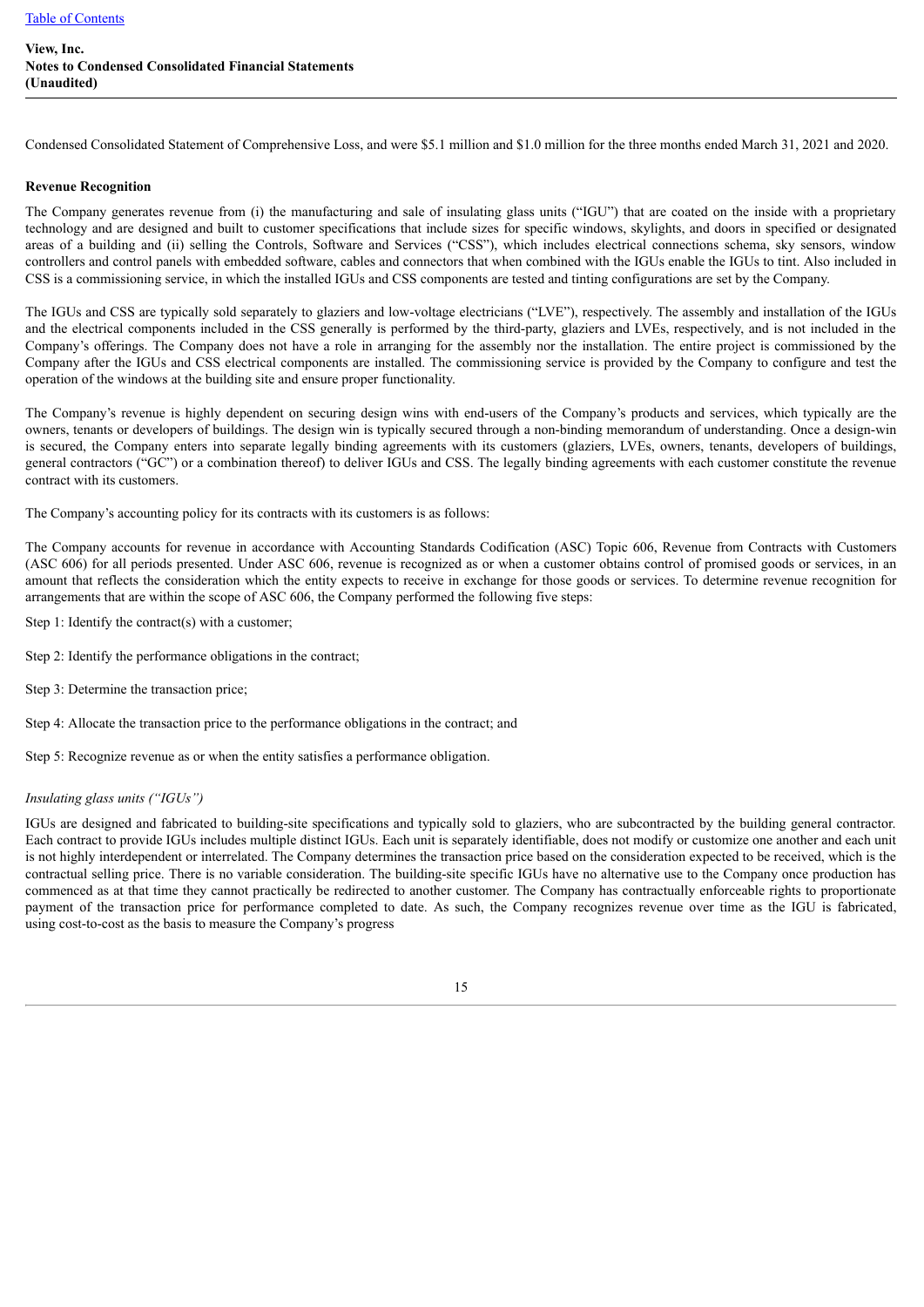toward satisfying the performance obligation. Recognizing revenue as costs are incurred provides an objective measure of progress and thereby best depicts the extent of transfer of control to the customer. Management judgment is required to estimate both the total cost to produce and the progress towards completion. Production cost is recognized as incurred. Changes in estimated costs to fabricate the IGU and the related effect on revenue are recognized using a cumulative catch-up adjustment which recognizes in the current period the cumulative effect of the changes on current and prior periods based on a contract's progress towards fulfillment of the performance obligation. The cumulative catch-up adjustments have not been material for the three months ended March 31, 2021 and 2020.

The average term of the contract is less than 12 months and is dependent on the size of the project and the associated construction schedule. Payment terms are generally net 30 upon invoicing, which coincides with shipment of completed IGUs.

# *Controls, Software and Services (CSS)*

Contracts with customers for CSS contain multiple promised goods and services including electrical connections schema, sky sensors, window controllers and control panels with embedded software, cables and connectors, and commissioning and other support services. The customer in these arrangements is typically the LVE, GC, building owner or in some limited cases the glazier. The Company assesses whether each promised good or service is distinct for the purpose of identifying the performance obligations in the contract. This assessment requires management to make judgments about the individual promised good or service and whether such good or service is separable from the other aspects of the contractual relationship. Performance obligations in a contract are identified based on the promised goods or services that will be transferred to the customer that are both capable of being distinct, whereby the customer can benefit from the goods or service either on its own or together with other resources that are readily available from third parties or from the Company, and are distinct in the context of the contract, whereby the transfer of the goods or services is separately identifiable from other promises in the contract. If these criteria are not met, the promised goods and services are accounted for as a combined performance obligation.

The Company's contracts to deliver CSS contain multiple performance obligations for each promise in the CSS arrangement. Each of the identified promises, including electrical connections schema, sky sensors, window controllers and control panels with embedded software, cables and connectors, and commissioning and other support services are capable of being distinct and each promise is separately identifiable in the context of the contract. The transaction price is allocated to each performance obligation on a relative standalone selling price basis. The Company determines standalone selling prices based on the price at which the performance obligation is sold separately. If the standalone selling price is not observable through past transactions, the Company applies judgment to estimate the standalone selling price taking into account available information, such as internally approved pricing guidelines with respect to geographies, customer type, internal costs, and gross margin objectives, for the related performance obligations. The consideration expected to be received for the Company's CSS arrangements is generally fixed at inception; however, in limited cases the consideration expected to be received is dependent on the future occupancy of the building. The Company determines the transaction price based on the consideration expected to be received, which is the contractual selling price, as adjusted for any applicable estimates for variable consideration. Variable consideration is estimated at the amount that is expected to be earned. Estimated amounts are included in the transaction price to the extent it is probable that a significant reversal of cumulative revenue recognized will not occur when the uncertainty associated with the variable consideration is resolved. Payment terms are generally net 30 upon invoicing, which typically occurs upon delivery of electrical connections schema or shipment of electrical components and completion of the commissioning service. Limited CSS arrangements have extended payment terms, and the Company adjusts the transaction price for the effects of the financing component, if significant.

The Company recognizes revenue allocated to each performance obligation at the time the related performance obligation is satisfied by transferring control of the promised good or service to a customer, which generally occurs upon shipment or delivery of the control panel and electrical components. The commissioning services and the delivery of the electrical connections schema require acceptance from the customer. The Company recognizes revenue from each of these two performance obligations when customer acceptance is obtained, as that is the point in time when control has been deemed to have transferred.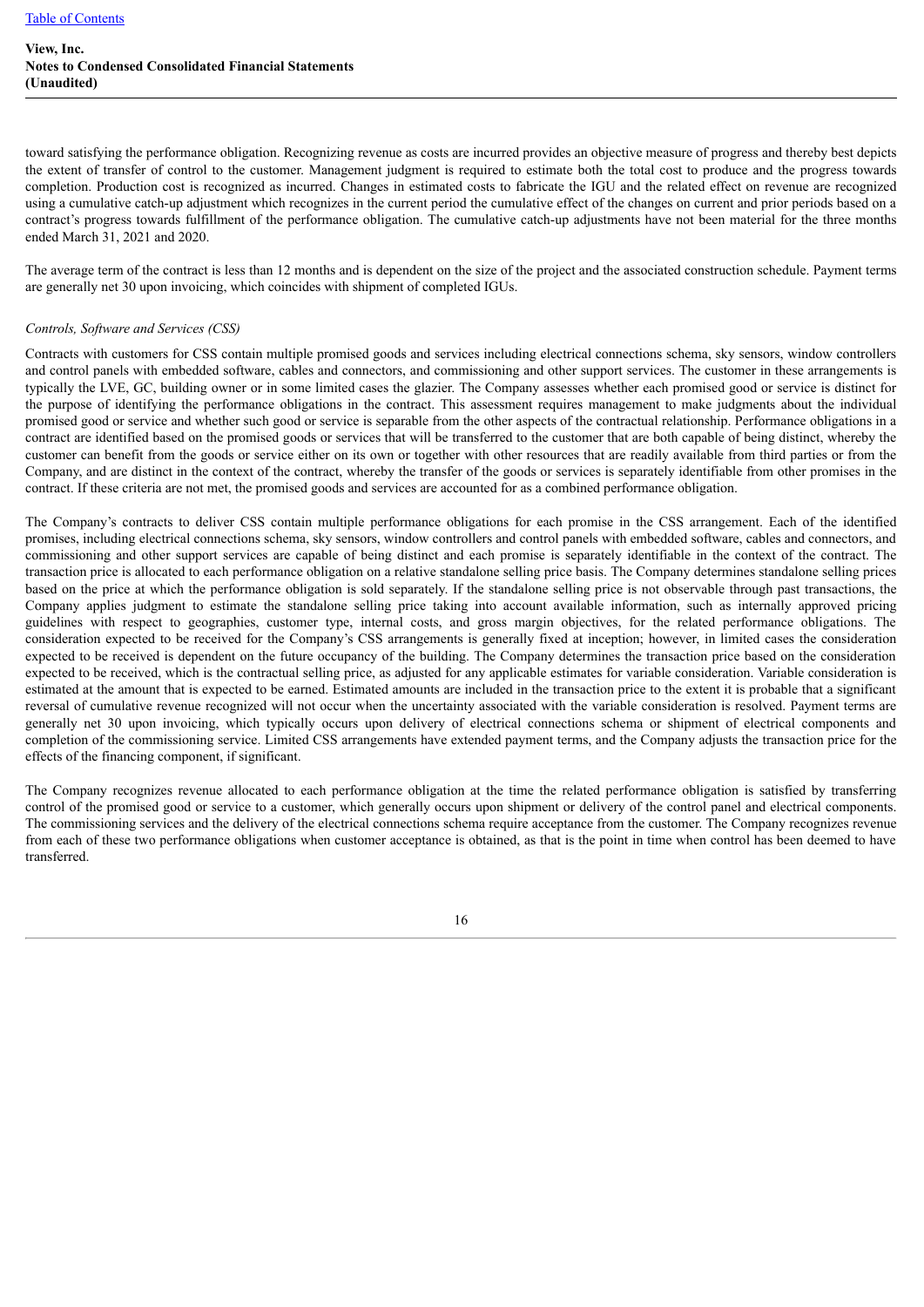#### *Shipping and Handling Costs*

The Company considers shipping and handling activities as costs to fulfill the sales of products. Freight charged to customers is included in revenue when control of the product is transferred to the customer, and the related shipping and handling costs are included in cost of revenue.

#### *Taxes*

Taxes imposed by governmental authorities on the Company's revenue producing activities with customers, such as sales taxes and value added taxes, are excluded from revenue.

# *Contract Costs*

The Company incurs incremental costs of obtaining contracts, primarily sales commissions and related fringe benefits. Incremental costs to obtain contracts are evaluated for recoverability using the expected consideration of both IGU and CSS contracts as the incremental costs are associated with both contracts. The Company currently incurs significant losses on its offerings and as such incremental costs to obtain contracts are not recoverable and have been expensed as incurred.

The Company does not incur significant costs to fulfill contracts prior to transferring control of the products or services.

#### **Stock-Based Compensation**

The Company measures stock-based awards, including stock options and restricted stock units ("RSUs") granted to employees and nonemployees based on the estimated fair value as of the grant date. Nonemployee stock-based awards have not been material through March 31, 2021.

#### *Awards with only service vesting conditions*

The fair value of stock option awards with only service condition is estimated on the grant date using the Black-Scholes option-pricing model, which requires the input of assumptions, including the fair value of the underlying common stock, the expected term of the stock option, the expected volatility of the price of the Company's common stock, risk-free interest rates, and the expected dividend yield of the Company's common stock. Changes in the assumptions can materially affect the fair value and ultimately how much stock-based compensation expense is recognized. These inputs are subjective and generally require significant analysis and judgment to develop. The Company recognizes the fair value of each stock award on a straight-line basis over the requisite service period of the awards. Stock-based compensation expense is based on the value of the portion of stock-based awards that is ultimately expected to vest. As such, the Company's stock-based compensation is reduced for the estimated forfeitures at the date of grant and revised, if necessary, in subsequent periods if actual forfeitures differ from those estimates. At Closing, as required by the Merger Agreement, the Company granted stock option awards to purchase 5,000,000 shares of the Company's common stock to certain officers.

#### *Awards with service vesting and market conditions*

At Closing, as required by the Merger Agreement, the Company granted stock-based awards containing both service and market conditions, as follows: (i) a nonqualified stock option award to its CEO to purchase 25,000,000 shares of the Company common stock ("CEO Option Award") and (ii) 12,500,000 RSUs to certain officers ("Officer RSUs").

The estimated fair value of the CEO Option Award and Officer RSUs is determined using the Monte Carlo simulation model and the effect of the market condition is reflected in the grant date fair value of the award. Monte Carlo simulations are a class of computational algorithms that rely on repeated random sampling to compute their results. This approach allows the calculation of the value of such stock options based on a large number of possible stock price path scenarios. Compensation cost is recognized for each vesting tranche of an award with a market condition using the accelerated attribution method over the longer of the requisite service period and derived service period, irrespective of whether the market condition is satisfied. The derived service period is determined using the Monte Carlo simulation model. If a recipient terminates employment before completion of the requisite service period, any compensation cost previously recognized is reversed unless the market

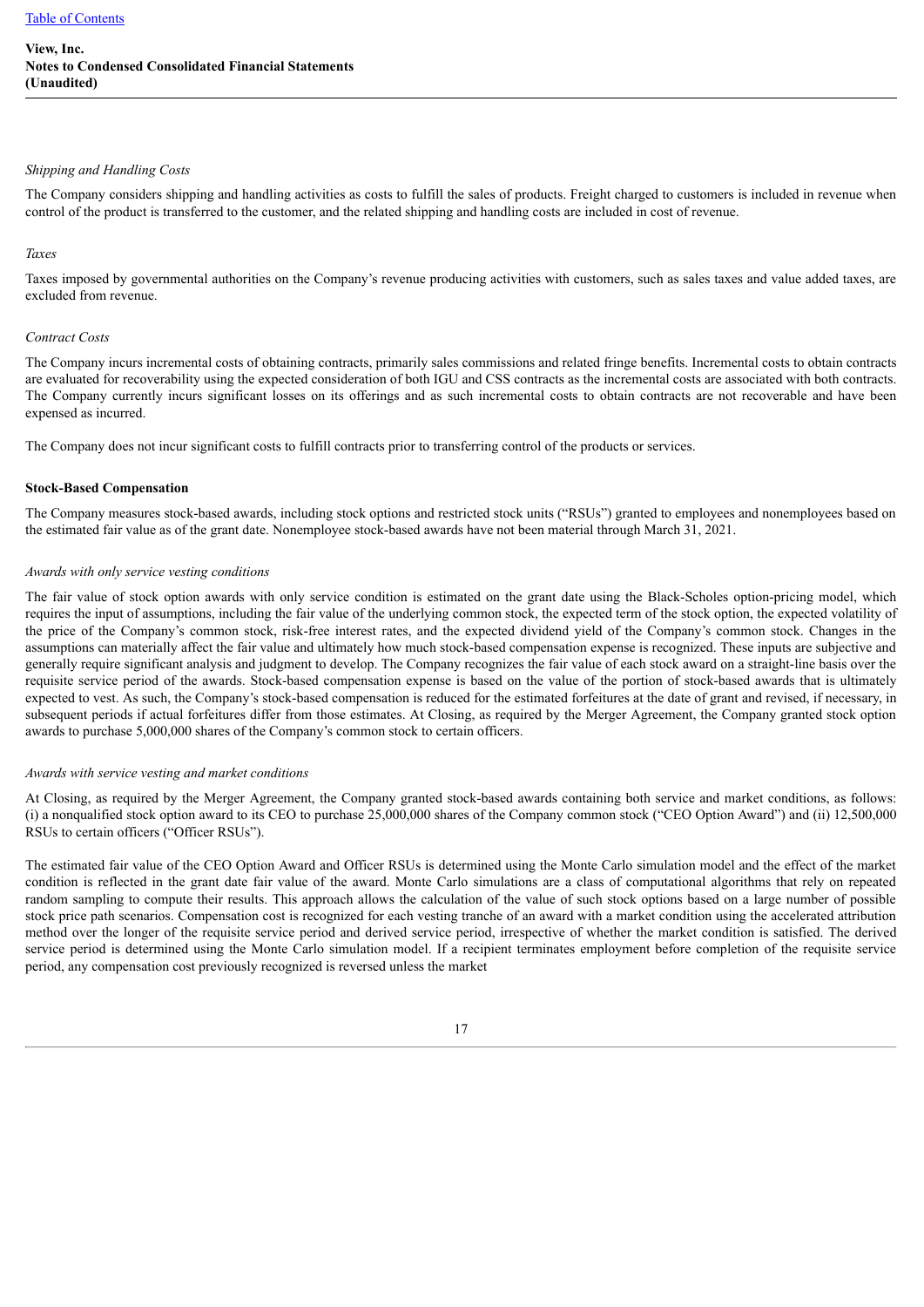condition has been satisfied prior to termination. If the market condition has been satisfied during the vesting period, the remaining unrecognized compensation cost is accelerated. See [Note](#page-33-0) 10 for further information regarding these awards.

# **Sponsor Earn-Out Liability**

At Closing, the Sponsor subjected 4,970,000 shares ("Sponsor Earn-Out Shares") to vesting and potential forfeiture (and related transfer restrictions) based on a five year post-Closing earnout, with (a) 50% of the Sponsor Earn-Out Shares being released if the stock price of the Company exceeds \$12.50 for 5 out of any 10 trading days, (b) 25% of the Sponsor Earn-Out Shares being released if the stock price of the Company exceeds \$15.00 for 5 out of any 10 trading days and (c) 25% of the Sponsor Earn-Out Shares being released if the stock price of the Company exceeds \$20.00 for 5 out of any 10 trading days, in each case, subject to early release for a sale, change of control or going private transaction or delisting after the Closing (collectively, the "Earn-Out Triggering Events").

These Sponsor Earn-Out Shares are accounted for as liability classified instruments because the Earn-Out Triggering Events that determine the number of Sponsor Earn-Out Shares to be earned back by the Sponsor include events that are not solely indexed to the common stock of the Company. The aggregate fair value of the Sponsor Earn-Out Shares on the Closing date was estimated using a Monte Carlo simulation model and was determined to be \$26.4 million. As of March 31, 2021, the Earn-Out Triggering Events were not achieved for any of the tranches and as such the Company adjusted the carrying amount of the liability to its estimated fair value of \$24.0 million. The change in the fair value of \$2.4 million is included in gain on fair value change, net in the condensed consolidated statements of comprehensive loss. See [Note](#page-26-0) 5 for further information on fair value.

#### **Public and Private Warrants**

Prior to the Merger, CF II issued 366,666 private placement warrants ("Private Warrants") and 16,666,637 public warrants ("Public Warrants" and collectively "Warrants"). Each whole warrant entitles the holder to purchase one share of the Company's common stock at a price of \$11.50 per share, subject to adjustments. The Warrants are exercisable at any time commencing the later of a) 30 days after the completion of the Merger on March 8, 2021 and b) 12 months from the date of the closing of CF II's initial public offering on August 26, 2020 and terminating five years after the Merger.

The Private Warrants and the shares of common stock issuable upon the exercise of the Private Warrants are transferable, assignable or salable after the completion of the Merger, subject to certain limited exceptions. Additionally, the Private Warrants are exercisable for cash or on a cashless basis, at the holder's option, and are non-redeemable so long as they are held by the initial purchasers or their permitted transferees. If the Private Warrants are held by someone other than the initial purchasers or their permitted transferees, the Private Warrants will be redeemable by the Company and exercisable by such holders on the same basis as the Public Warrant. See [Note](#page-31-0) 9 for further information.

Upon consummation of the Merger, the Company concluded that (a) the Public Warrants meet the derivative scope exception for contracts in the Company's own stock and are recorded in stockholders' equity and (b) the Private Warrants do not meet the derivative scope exception and are accounted for as derivative liabilities. Specifically, the Private Warrants contain provisions that cause the settlement amounts dependent upon the characteristics of the holder of the warrant which is not an input into the pricing of a fixed-for-fixed option on equity shares. Therefore, the Private Warrants are not considered indexed to the Company's stock and should be classified as a liability. Since the Private Warrants meet the definition of a derivative, the Company recorded the Private Warrants as liabilities on the condensed consolidated balance sheet at fair value upon the Closing, with subsequent changes in the fair value recognized in the condensed consolidated statements of comprehensive loss at each reporting date. The fair value of the Private Warrants was measured using the Black-Scholes option-pricing model at each measurement date.

On the consummation of the Merger, the Company recorded a liability related to the Private Warrants of \$0.6 million, included in Other Liabilities, with an offsetting entry to additional paid-in capital. On March 31, 2021, the fair value of the Private Warrants increased to \$0.7 million, included in Other Liabilities, with the loss on fair value change recorded in the condensed consolidated statement of comprehensive loss for the three months ended March 31, 2021. See [Note](#page-26-0) 5 for further information on fair value.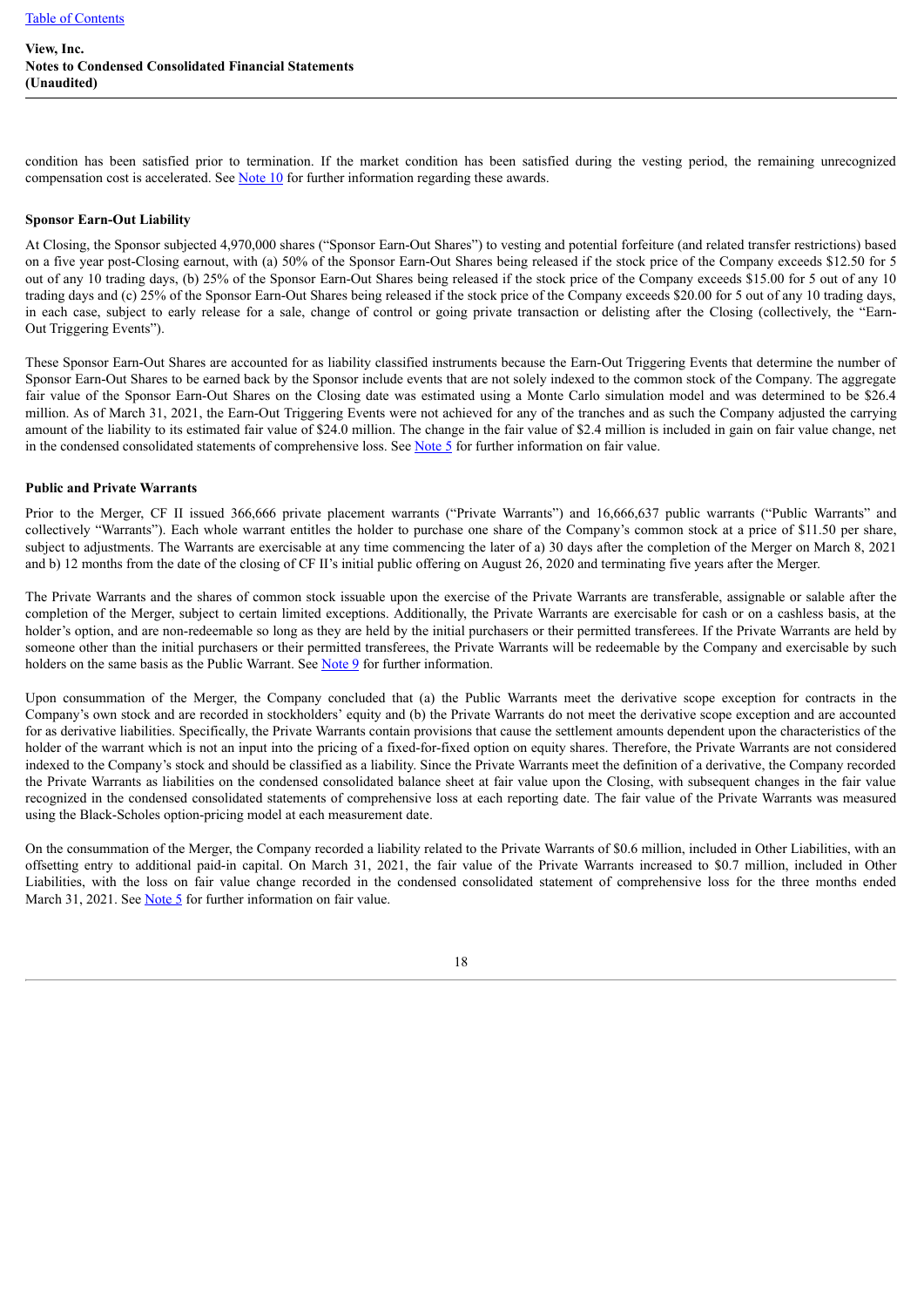#### **Segment Reporting**

Operating segments are defined as components of an entity where discrete financial information is evaluated regularly by the chief operating decision maker in deciding how to allocate resources and in assessing performance. The Company operates and manages its business as one reportable and operating segment. The Company's chief executive officer, who is the chief operating decision maker, reviews financial information on a consolidated basis for purposes of allocating resources and assessing performance. All material long-lived assets are maintained in the United States. See "Concentration of Credit Risk and Other Risks and Uncertainties" for further information on revenue by customer and [Note](#page-25-0) 4 for further information on revenue by geography and categorized by products and services.

#### **Recent Accounting Pronouncements Adopted**

In December 2019, the Financial Accounting Standards Board ("FASB") issued ASU No. 2019-12, Income Taxes (Topic 740), which simplifies the accounting for income taxes, primarily by eliminating certain exceptions to ASC 740. This standard is effective for fiscal periods beginning after December 15, 2020. The Company has adopted this standard as of the first quarter of 2021 and did not have a material impact on the condensed consolidated financial statements.

#### **Recent Accounting Pronouncements, Not Yet Adopted**

In February 2016, the FASB issued ASU No. 2016-2, *Leases (Topic 842)*, and has since issued several updates, amendments, and technical improvements to ASU 2016-2. The guidance requires recognition of lease right-of-use ("ROU") assets and lease liabilities by lessees for those leases previously classified as operating. The standard also requires additional disclosures about leasing arrangements related to discount rates, lease terms, and the amount, timing, and uncertainty of cash flows arising from leases. Topic 842 was originally effective for the Company's financial statements issued for fiscal years beginning after December 15, 2021. The Company expects to adopt this guidance in fiscal year 2022. The adoption of this guidance will result in recognition of ROU assets and leases liabilities on the condensed consolidated balance sheets. The Company is currently evaluating whether this guidance will have a significant impact on its condensed consolidated financial statements.

In June 2016, FASB issued an ASU No. 2016-13, *Financial Instruments-Credit Losses (Topic 326)*. The FASB also issued amendments and the initial ASU, and all updates are included herein as the Credit Losses standard or Topic 326.The new standard generally applies to financial assets and requires those assets to be reported at the amount expected to be realized. The ASU is effective for fiscal years beginning after December 15, 2022 and interim periods within those fiscal years. Early adoption is permitted. The Company is currently evaluating whether this guidance will have a significant impact on its condensed consolidated financial statements.

<span id="page-19-0"></span>In August 2020, the FASB issued No. ASU 2020-6, *Debt—Debt with Conversion and Other Options (Subtopic 470-20) and Derivatives and Hedging—* Contracts in Entity's Own Equity (Subtopic 815-40): Accounting for Convertible Instruments and Contracts in an Entity's Own Equity ("ASU 2020-6"). This ASU simplifies accounting for convertible instruments by removing major separation models required under current U.S. GAAP. Consequently, more convertible debt instruments will be reported as a single liability instrument and more convertible preferred stock as a single equity instrument with no separate accounting for embedded conversion features. The ASU removes certain settlement conditions that are required for equity contracts to qualify for the derivative scope exception, which will permit more equity contracts to qualify for it. The ASU also simplifies the diluted earnings per share ("EPS") calculation in certain areas. ASU 2020-6 is effective for fiscal years beginning after December 15, 2023 including interim periods within those fiscal years. Early adoption is permitted, but no earlier than fiscal years beginning after December 15, 2020, including interim periods within those fiscal years. The Company is currently evaluating whether this guidance will have a significant impact on its condensed consolidated financial statements.

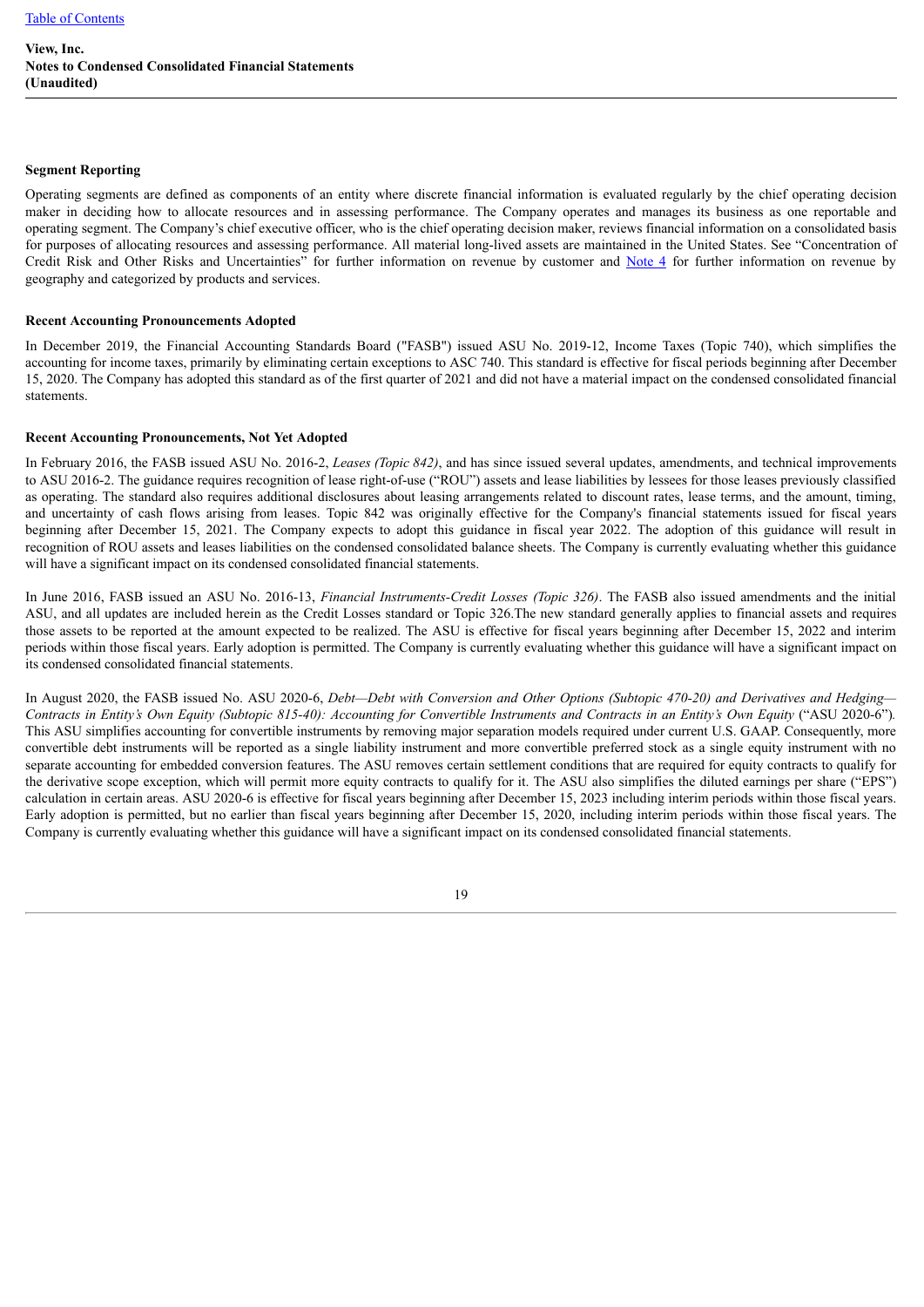# **2. Restatement of Previously Issued Financial Statements**

#### **Background of the Restatement**

As previously disclosed, in August 2021, the Audit Committee of the Company's Board of Directors (the "Audit Committee") initiated an independent investigation concerning the adequacy of the Company's previously presented warranty-related obligations (the "Investigation"), which has since been completed.

As a result of the Investigation, it was concluded that (i) the Company's previously reported liabilities associated with warranty-related obligations and the cost of revenue associated with the recognition of those liabilities were materially misstated, (ii) the Company's former Chief Financial Officer and certain former accounting staff negligently failed to properly record the liabilities for warranty-related obligations and cost of revenue, and (iii) the Company's former Chief Financial Officer and certain former accounting staff intentionally failed to disclose certain information to the Company's Board of Directors and the independent auditors, regarding the applicable costs incurred and expected to be incurred in connection with the warranty-related obligations when replacing the IGUs. Specifically, the Company had inappropriately excluded from the warranty obligation the installation labor and freight costs that it had incurred, and expected to continue to incur, when replacing the IGUs. It was also determined that partially offsetting the misstatement which understated the warranty obligation was another misstatement resulting in an overestimate in the estimated failure rates of the impacted IGUs. As a result of these material misstatements, the Company's warranty liabilities were understated by \$24.9 million and \$25.0 million as of March 31, 2021 and December 31, 2020, respectively, and the Company's Cost of Revenue and Net Loss were overstated by nil and \$1.4 million for the three months ended March 31, 2021 and 2020, respectively, as well as understated by \$25.0 million for periods prior to 2021, which has been corrected for as an adjustment to Accumulated Deficit as of December 31, 2020.

Accordingly, the Company is restating the accompanying financial statements as of March 31, 2021 and December 31, 2020 and for the three months ended March 31, 2021 and 2020. The Company has also restated its audited annual financial statements for the years ended December 31, 2020 and 2019 in connection with the filing of its 2021 Form 10-K on June 15, 2022 and its unaudited quarterly financial statements as of June 30, 2020 and September 30, 2020 and for the quarterly and year to date periods then ended in connection with the filing of its Q2 2021 Quarterly Report on Form 10-Q and Q3 2021 Quarterly Report on Form 10-Q filed with the SEC on June 15, 2022.

In addition to restating for the warranty-related misstatements, the Company is also correcting for other immaterial misstatements in the accompanying financial statements, included within the Other Adjustments column of the tables below. Such adjustments include a \$1.8 million overstatement of Net Loss which originated in periods prior to 2021, as well as the following:

- (a) the misstatement of depreciation expense for certain fixed assets;
- (b) timing of the recognition of commissions expense due to contractual service requirements necessary to earn such commission;
- (c) timing differences resulting from performance obligations associated with certain revenue contracts that were not initially identified and deferred over the period earned;
- (d) the misstatement of liabilities associated with performance obligations promised to customers in connection with IGU failures;
- (e) timing of the recognition of revenue, contract assets and contract liabilities related to contract modifications;
- (f) timing of the recognition of contract loss accrual;
- (g) the understatement of stock compensation expense in the first quarter of 2021; and
- (h) certain income statement and balance sheet misclassifications, as well as other immaterial misstatements

#### **Effect of the Restatement**

The effects of the prior-period misstatements on our Condensed Consolidated Balance Sheets, Statements of Comprehensive Income and Cash Flows are reflected in the tables below (in thousands, except per share data). As it relates to the Condensed Consolidated Statements of Redeemable Convertible Preferred Stock and Stockholders' Deficit, the impact of the restatement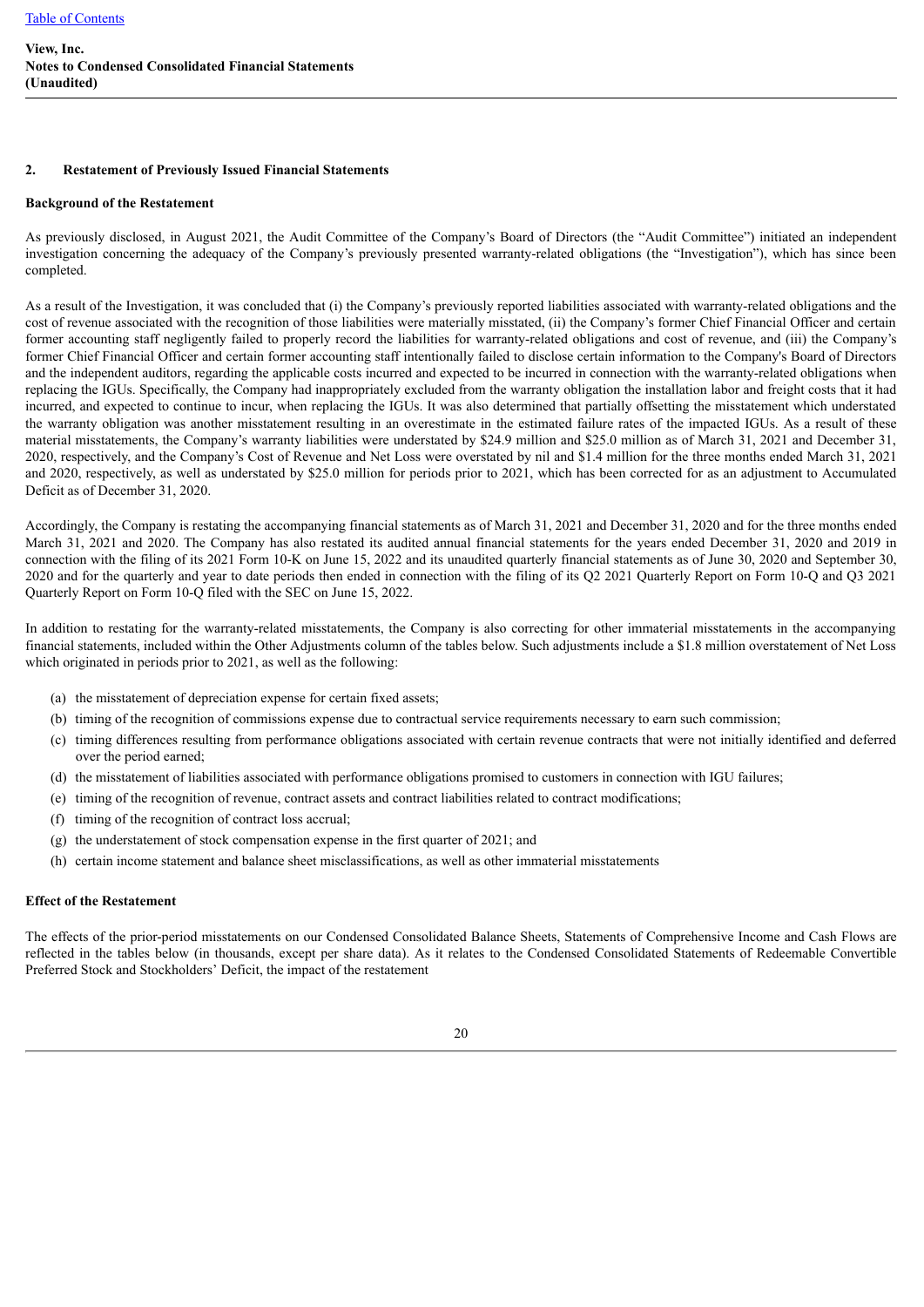was to increase net loss and comprehensive loss as shown below, which included a \$0.8 million increase of stock compensation expense for the three months ended March 31, 2021, which had a corresponding impact on Accumulated Deficit. We have also restated impacted amounts within the accompanying notes to the condensed consolidated financial statements, as applicable.

# **Condensed Consolidated Balance Sheets**

|                                                                                                     |              |                                         |              |                                     | March 31, 2021 |                             |               |                    |  |
|-----------------------------------------------------------------------------------------------------|--------------|-----------------------------------------|--------------|-------------------------------------|----------------|-----------------------------|---------------|--------------------|--|
|                                                                                                     |              | <b>As Previously</b><br><b>Reported</b> |              | Investigation<br><b>Adjustments</b> |                | Other<br><b>Adjustments</b> |               | <b>As Restated</b> |  |
| <b>Assets</b>                                                                                       |              |                                         |              |                                     |                |                             |               |                    |  |
| Current assets:                                                                                     |              |                                         |              |                                     |                |                             |               |                    |  |
| Cash and cash equivalents                                                                           | $\mathbb{S}$ | 506,457                                 | $\mathbb{S}$ |                                     | $\mathbf S$    |                             | $\mathcal{S}$ | 506,457            |  |
| Accounts receivable, net of allowances                                                              |              | 12,086                                  |              |                                     |                |                             |               | 12,086             |  |
| Inventories                                                                                         |              | 7,134                                   |              |                                     |                |                             |               | 7,134              |  |
| Prepaid expenses and other current assets                                                           |              | 6,793                                   |              |                                     |                | $(724)$ (b)                 |               | 6,069              |  |
| Total current assets                                                                                |              | 532,470                                 |              |                                     |                | (724)                       |               | 531,746            |  |
| Property and equipment, net                                                                         |              | 279,278                                 |              |                                     |                | $(974)$ (a)                 |               | 278,304            |  |
| Restricted cash                                                                                     |              | 10,464                                  |              |                                     |                |                             |               | 10,464             |  |
| Other assets                                                                                        |              | 4,318                                   |              |                                     |                | $(897)$ (e)                 |               | 3,421              |  |
| <b>Total assets</b>                                                                                 | $\mathbb{S}$ | 826,530                                 | $\mathbb{S}$ |                                     | \$             | (2,595)                     | $\mathcal{S}$ | 823,935            |  |
| Liabilities, Redeemable Convertible Preferred Stock, and Stockholders' Equity (Deficit)             |              |                                         |              |                                     |                |                             |               |                    |  |
| Current liabilities:                                                                                |              |                                         |              |                                     |                |                             |               |                    |  |
| Accounts payable                                                                                    | \$           | 8,688                                   | \$           |                                     | \$             |                             | \$            | 8,688              |  |
| Accrued expenses and other current<br>liabilities                                                   |              | 17,085                                  |              | 5,705                               |                | $(d)$ , $(f)$<br>7,206      |               | 29,996             |  |
| Accrued compensation                                                                                |              | 13,305                                  |              |                                     |                | $(2,919)$ (b)               |               | 10,386             |  |
| Deferred revenue                                                                                    |              | 2,543                                   |              |                                     |                | $1,677$ (c), (e)            |               | 4,220              |  |
| Total current liabilities                                                                           |              | 41,621                                  |              | 5,705                               |                | 5,964                       |               | 53,290             |  |
| Debt, non-current                                                                                   |              | 15,430                                  |              |                                     |                |                             |               | 15,430             |  |
| Sponsor earn-out liability                                                                          |              | 23,983                                  |              |                                     |                |                             |               | 23,983             |  |
| Other liabilities                                                                                   |              | 34,051                                  |              | 19,239                              |                |                             |               | 53,290             |  |
| <b>Total liabilities</b>                                                                            |              | 115,085                                 |              | 24,944                              |                | 5,964                       |               | 145,993            |  |
| Stockholders' equity (deficit):                                                                     |              |                                         |              |                                     |                |                             |               |                    |  |
| Common stock, \$0.0001 par value                                                                    |              | 22                                      |              |                                     |                |                             |               | 22                 |  |
| Additional paid-in-capital                                                                          |              | 2,667,127                               |              |                                     |                | $(819)$ $(g)$               |               | 2,666,308          |  |
| Accumulated deficit                                                                                 |              | (1,955,704)                             |              | (24, 944)                           |                | (7,740)                     |               | (1,988,388)        |  |
| Total stockholders' equity (deficit)                                                                |              | 711,445                                 |              | (24, 944)                           |                | (8,559)                     |               | 677,942            |  |
| Total liabilities, redeemable convertible<br>preferred stock, and stockholders' equity<br>(deficit) | \$           | 826.530                                 | \$           |                                     | \$             | (2,595)                     | \$            | 823.935            |  |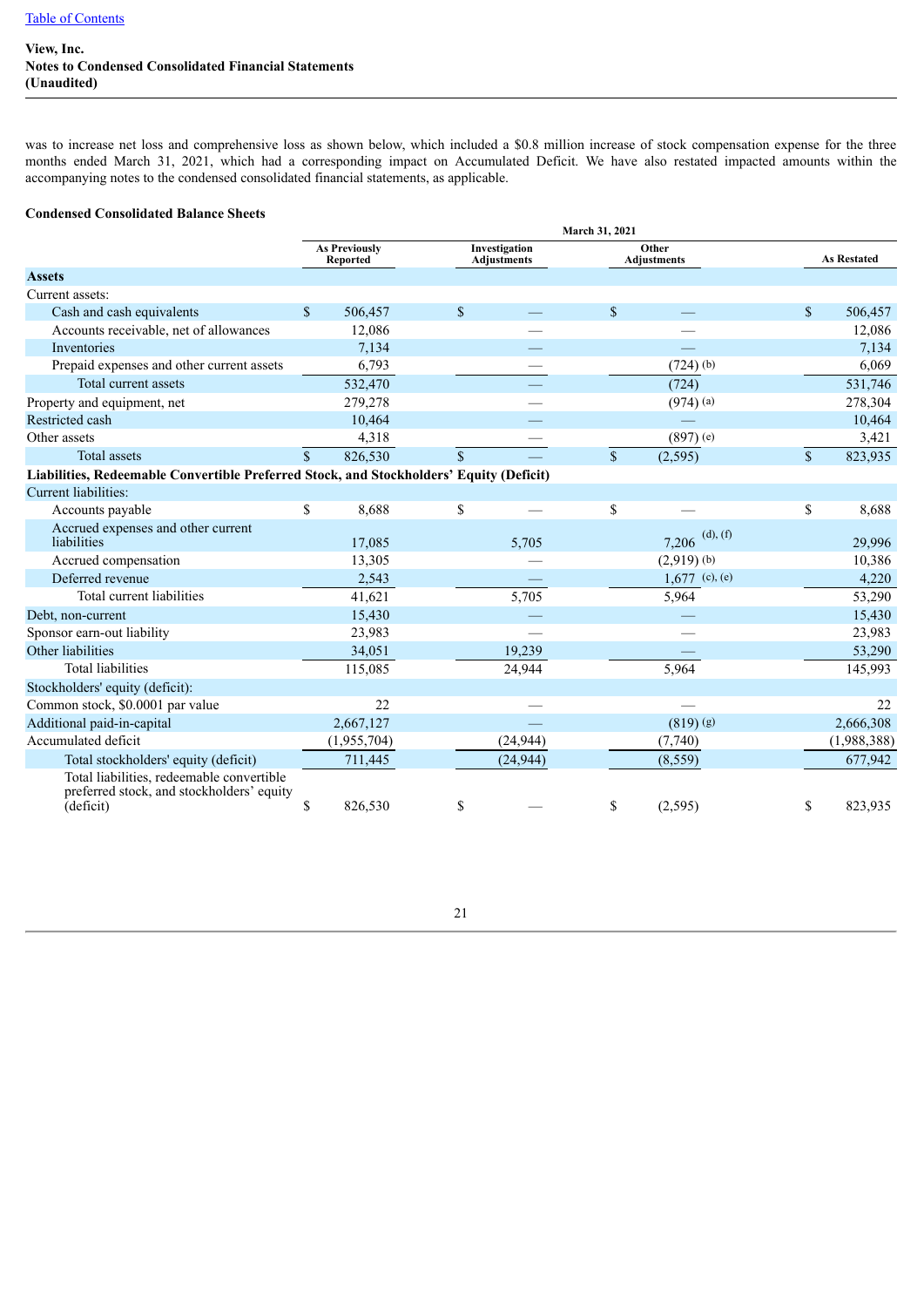|                                                                                                     | December 31, 2020  |                                  |               |                                     |              |                             |              |                    |  |  |  |
|-----------------------------------------------------------------------------------------------------|--------------------|----------------------------------|---------------|-------------------------------------|--------------|-----------------------------|--------------|--------------------|--|--|--|
|                                                                                                     |                    | <b>As Previously</b><br>Reported |               | Investigation<br><b>Adjustments</b> |              | Other<br><b>Adjustments</b> |              | <b>As Restated</b> |  |  |  |
| <b>Assets</b>                                                                                       |                    |                                  |               |                                     |              |                             |              |                    |  |  |  |
| Current assets                                                                                      |                    |                                  |               |                                     |              |                             |              |                    |  |  |  |
| Cash and cash equivalents                                                                           | $\mathbb{S}$       | 63,232                           | \$            |                                     | $\mathbb{S}$ |                             | \$           | 63,232             |  |  |  |
| Accounts receivable, net of allowances                                                              |                    | 12,252                           |               |                                     |              |                             |              | 12,252             |  |  |  |
| Inventories                                                                                         |                    | 6,483                            |               |                                     |              |                             |              | 6,483              |  |  |  |
| Prepaid expenses and other current assets                                                           |                    | 6,881                            |               |                                     |              | $(668)$ $(b)$               |              | 6,213              |  |  |  |
| Total current assets                                                                                |                    | 88,848                           |               |                                     |              | (668)                       |              | 88,180             |  |  |  |
| Property and equipment, net                                                                         |                    | 282,560                          |               |                                     |              |                             |              | 282,560            |  |  |  |
| Restricted cash                                                                                     |                    | 10,461                           |               |                                     |              |                             |              | 10,461             |  |  |  |
| Other assets                                                                                        |                    | 8,946                            |               |                                     |              |                             |              | 8,946              |  |  |  |
| <b>Total assets</b>                                                                                 | $\mathbf{\hat{s}}$ | 390,815                          | $\mathcal{S}$ |                                     | $\mathbb{S}$ | (668)                       | $\mathbb{S}$ | 390,147            |  |  |  |
| Liabilities, Redeemable Convertible Preferred Stock, and Stockholders' Equity (Deficit)             |                    |                                  |               |                                     |              |                             |              |                    |  |  |  |
| <b>Current liabilities</b>                                                                          |                    |                                  |               |                                     |              |                             |              |                    |  |  |  |
| Accounts payable                                                                                    | \$                 | 14,562                           | \$            |                                     | \$           |                             | \$           | 14,562             |  |  |  |
| Accrued expenses and other current liabilities                                                      |                    | 36,480                           |               | 4,849                               |              | 821 (d)                     |              | 42,150             |  |  |  |
| Accrued compensation                                                                                |                    | 14,665                           |               |                                     |              | $(3,838)$ (b)               |              | 10,827             |  |  |  |
| Deferred revenue                                                                                    |                    | 2,111                            |               |                                     |              | 538 (c)                     |              | 2,649              |  |  |  |
| Debt. current                                                                                       |                    | 247,248                          |               |                                     |              |                             |              | 247,248            |  |  |  |
| Total current liabilities                                                                           |                    | 315,066                          |               | 4,849                               |              | (2, 479)                    |              | 317,436            |  |  |  |
| Debt, non-current                                                                                   |                    | 15,430                           |               |                                     |              |                             |              | 15,430             |  |  |  |
| Redeemable convertible preferred stock warrant<br>liability                                         |                    | 12,323                           |               |                                     |              |                             |              | 12,323             |  |  |  |
| Other liabilities                                                                                   |                    | 36,731                           |               | 20,113                              |              |                             |              | 56,844             |  |  |  |
| <b>Total liabilities</b>                                                                            |                    | 379,550                          |               | 24,962                              |              | (2, 479)                    |              | 402,033            |  |  |  |
| Redeemable convertible preferred stock                                                              |                    | 1,812,678                        |               |                                     |              |                             |              | 1,812,678          |  |  |  |
| Stockholders' equity (deficit):                                                                     |                    |                                  |               |                                     |              |                             |              |                    |  |  |  |
| Common stock, \$0.0001 par value                                                                    |                    |                                  |               |                                     |              |                             |              |                    |  |  |  |
| Additional paid-in-capital                                                                          |                    | 89,789                           |               |                                     |              |                             |              | 89,789             |  |  |  |
| Accumulated deficit                                                                                 |                    | (1,891,202)                      |               | (24,962)                            |              | 1,811                       |              | (1,914,353)        |  |  |  |
| Total stockholders' equity (deficit)                                                                |                    | (1,801,413)                      |               | (24,962)                            |              | 1,811                       |              | (1,824,564)        |  |  |  |
| Total liabilities, redeemable convertible<br>preferred stock, and stockholders' equity<br>(deficit) | \$                 | 390,815                          | \$            |                                     | \$           | (668)                       | \$           | 390,147            |  |  |  |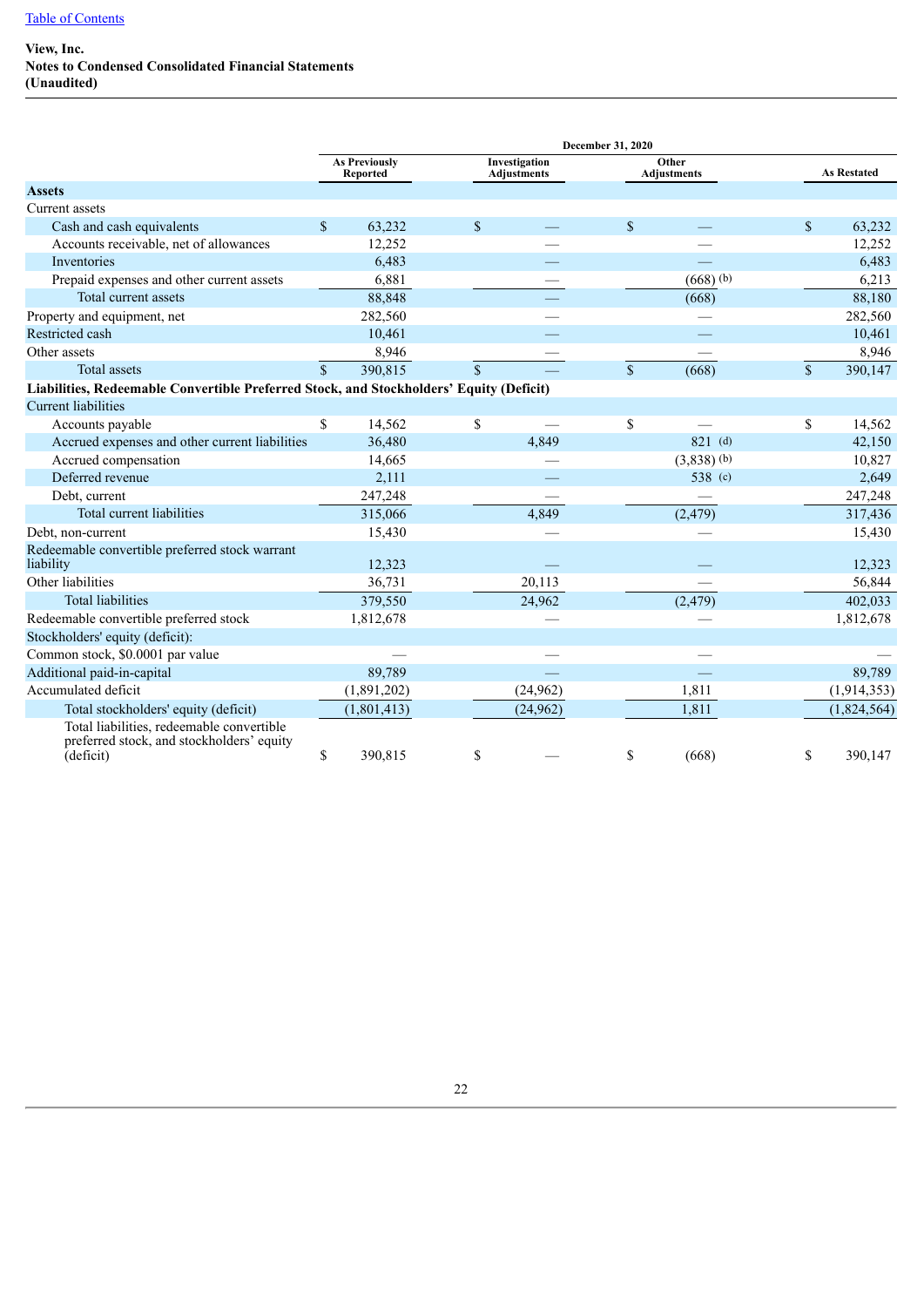# **Condensed Consolidated Statements of Comprehensive Loss**

|                                                                                         | Three Months Ended March 31, 2021 |                                  |              |                                     |               |                          |   |                    |  |  |
|-----------------------------------------------------------------------------------------|-----------------------------------|----------------------------------|--------------|-------------------------------------|---------------|--------------------------|---|--------------------|--|--|
|                                                                                         |                                   | <b>As Previously</b><br>Reported |              | Investigation<br><b>Adjustments</b> |               | <b>Other Adjustments</b> |   | <b>As Restated</b> |  |  |
| Revenue                                                                                 | S                                 | 11,805                           | $\mathbf{s}$ |                                     |               | $(2,036)$ (c), (e)       |   | 9,769              |  |  |
| Costs and expenses:                                                                     |                                   |                                  |              |                                     |               |                          |   |                    |  |  |
| Cost of revenue                                                                         |                                   | 29,874                           |              | (18)                                |               | $6,323$ (d), (f), (g)    |   | 36,179             |  |  |
| Research and development                                                                |                                   | 15,658                           |              |                                     |               | $912$ (a), (g)           |   | 16,570             |  |  |
| Selling, general, and administrative                                                    |                                   | 21,420                           |              |                                     |               | $280$ (b), (g)           |   | 21,700             |  |  |
| Total costs and expenses                                                                |                                   | 66,952                           |              | (18)                                |               | 7,515                    |   | 74,449             |  |  |
| Loss from operations                                                                    |                                   | (55, 147)                        |              | 18                                  |               | (9,551)                  |   | (64, 680)          |  |  |
| Interest and other income (expense), net                                                |                                   |                                  |              |                                     |               |                          |   |                    |  |  |
| Interest income                                                                         |                                   | 5                                |              |                                     |               |                          |   | 5                  |  |  |
| Interest expense                                                                        |                                   | (5,308)                          |              |                                     |               |                          |   | (5,308)            |  |  |
| Other expense, net                                                                      |                                   | (1, 442)                         |              |                                     |               |                          |   | (1, 442)           |  |  |
| Gain on fair value change, net                                                          |                                   | 7,413                            |              |                                     |               |                          |   | 7,413              |  |  |
| Loss on extinguishment of debt                                                          |                                   | (10,018)                         |              |                                     |               |                          |   | (10, 018)          |  |  |
| Interest and other income (expense), net                                                |                                   | (9,350)                          |              |                                     |               |                          |   | (9,350)            |  |  |
| Loss before provision of income taxes                                                   |                                   | (64, 497)                        |              | 18                                  |               | (9, 551)                 |   | (74,030)           |  |  |
| Provision for income taxes                                                              |                                   | (5)                              |              |                                     |               |                          |   | (5)                |  |  |
| Net and comprehensive loss                                                              |                                   | (64, 502)                        | $\mathbf S$  | 18                                  | <sup>\$</sup> | (9, 551)                 |   | (74, 035)          |  |  |
| Net loss per share, basic and diluted                                                   |                                   | $(1.16)$ \$                      |              |                                     | \$            | (0.17)                   | S | (1.33)             |  |  |
| Weighted-average shares used in calculation of net loss per<br>share, basic and diluted |                                   | 55,500,398                       |              |                                     |               |                          |   | 55,500,398         |  |  |

|                                                                                         | Three Months Ended March 31, 2020 |                                     |                          |                    |  |  |  |
|-----------------------------------------------------------------------------------------|-----------------------------------|-------------------------------------|--------------------------|--------------------|--|--|--|
|                                                                                         | <b>As Previously</b><br>Reported  | Investigation<br><b>Adjustments</b> | <b>Other Adjustments</b> | <b>As Restated</b> |  |  |  |
| Revenue                                                                                 | \$<br>9,167                       | $\mathcal{S}$                       | $(135)$ (c)              | 9,032              |  |  |  |
| Costs and expenses:                                                                     |                                   |                                     |                          |                    |  |  |  |
| Cost of revenue                                                                         | 35,572                            | (1,381)                             | $2,272$ (a), (d), (h)    | 36,463             |  |  |  |
| Research and development                                                                | 21,258                            |                                     | $1,830$ (a), (h)         | 23,088             |  |  |  |
| Selling, general, and administrative                                                    | 22,835                            |                                     | $(1,471)$ (a), (b), (h)  | 21,364             |  |  |  |
| Total costs and expenses                                                                | 79,665                            | (1,381)                             | 2,631                    | 80,915             |  |  |  |
| Loss from operations                                                                    | (70, 498)                         | 1,381                               | (2,766)                  | (71, 883)          |  |  |  |
| Interest and other income (expense), net                                                |                                   |                                     |                          |                    |  |  |  |
| Interest income                                                                         | 445                               |                                     |                          | 445                |  |  |  |
| Interest expense                                                                        | (5,285)                           |                                     |                          | (5,285)            |  |  |  |
| Other expense, net                                                                      | (24)                              |                                     |                          | (24)               |  |  |  |
| Gain on fair value change, net                                                          | 4,427                             |                                     |                          | 4,427              |  |  |  |
| Interest and other income (expense), net                                                | (437)                             |                                     |                          | (437)              |  |  |  |
| Loss before provision of income taxes                                                   | (70, 935)                         | 1,381                               | (2,766)                  | (72, 320)          |  |  |  |
| Provision for income taxes                                                              | (5)                               |                                     |                          | (5)                |  |  |  |
| Net and comprehensive loss                                                              | (70, 940)                         | 1,381<br><sup>\$</sup>              | \$<br>(2,766)            | (72, 325)          |  |  |  |
| Net loss per share, basic and diluted                                                   | (42.82)                           | 0.83<br><sup>S</sup>                | <sup>\$</sup><br>(1.66)  | (43.65)            |  |  |  |
| Weighted-average shares used in calculation of net loss per<br>share, basic and diluted | 1,656,774                         |                                     |                          | 1,656,774          |  |  |  |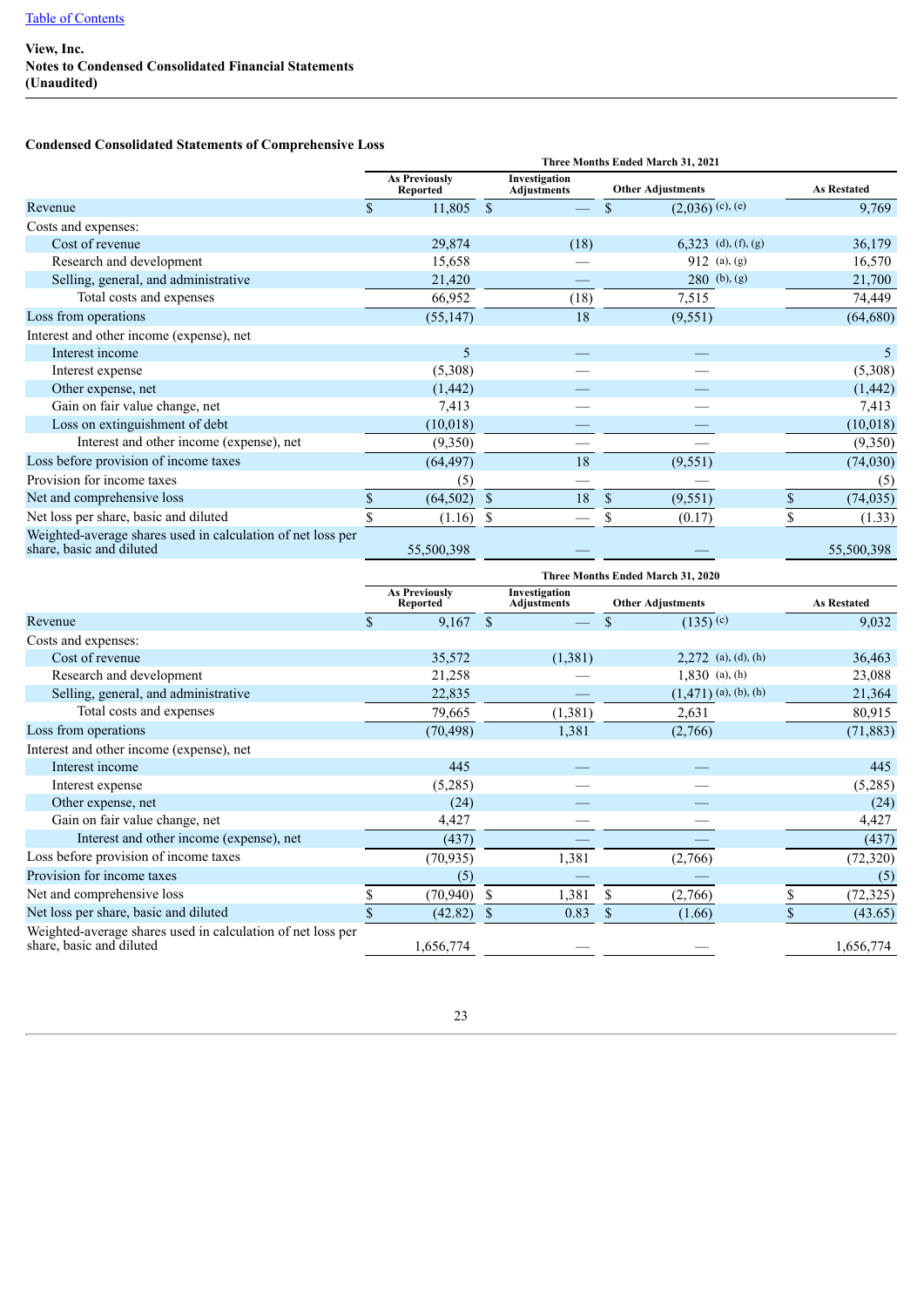# **Condensed Consolidated Statements of Cash Flows**

|                                                                             | Three Months Ended March 31, 2021 |                                     |                                                |                    |  |  |
|-----------------------------------------------------------------------------|-----------------------------------|-------------------------------------|------------------------------------------------|--------------------|--|--|
|                                                                             | <b>As Previously</b><br>Reported  | Investigation<br><b>Adjustments</b> | <b>Other Adjustments</b>                       | <b>As Restated</b> |  |  |
| Cash flows from operating activities:                                       |                                   |                                     |                                                |                    |  |  |
| Net loss                                                                    | (64, 502)                         | 18                                  | (a), (b), (c), (d),<br>$(9,551)$ (e), (f), (g) | (74, 035)          |  |  |
| Adjustments to reconcile net loss to net cash used in operating activities: |                                   |                                     |                                                |                    |  |  |
| Depreciation and amortization                                               | 6,055                             |                                     | $974$ (a)                                      | 7,029              |  |  |
| Loss on extinguishment of debt                                              | 10,018                            |                                     |                                                | 10,018             |  |  |
| Gain on fair value change, net                                              | (7, 413)                          |                                     |                                                | (7, 413)           |  |  |
| Amortization of debt discount                                               | 488                               |                                     |                                                | 488                |  |  |
| Stock-based compensation                                                    | 11,282                            |                                     | $(819)$ $(g)$                                  | 10,463             |  |  |
| Changes in operating assets and liabilities:                                |                                   |                                     |                                                |                    |  |  |
| Accounts receivable                                                         | 166                               |                                     |                                                | 166                |  |  |
| Inventories                                                                 | (651)                             |                                     |                                                | (651)              |  |  |
| Prepaid expenses and other current assets                                   | 87                                |                                     | 56 (b)                                         | 143                |  |  |
| Other assets                                                                | (865)                             |                                     | $897$ (e)                                      | 32                 |  |  |
| Accounts payable                                                            | (4,685)                           |                                     |                                                | (4,685)            |  |  |
| Deferred revenue                                                            | 432                               |                                     | $1,139$ (c), (e)                               | 1,571              |  |  |
| Accrued compensation                                                        | (1,360)                           |                                     | 921(b)                                         | (439)              |  |  |
| Accrued expenses and other liabilities                                      | (19,390)                          | (18)                                | $6,383$ (d), (f)                               | (13,025)           |  |  |
| Net cash used in operating activities                                       | (70, 338)                         |                                     |                                                | (70, 338)          |  |  |

<span id="page-24-0"></span>

|                                                                                                           | Three Months Ended March 31, 2020 |                                     |                               |                    |  |  |  |
|-----------------------------------------------------------------------------------------------------------|-----------------------------------|-------------------------------------|-------------------------------|--------------------|--|--|--|
|                                                                                                           | <b>As Previously</b><br>Reported  | Investigation<br><b>Adjustments</b> | <b>Other Adjustments</b>      | <b>As Restated</b> |  |  |  |
| Cash flows from operating activities:                                                                     |                                   |                                     |                               |                    |  |  |  |
| Net loss                                                                                                  | (70, 940)                         | 1,381                               | $(2,766)$ (e), (b), (c), (d), | (72, 325)          |  |  |  |
| Adjustments to reconcile net loss to net cash used in operating activities:                               |                                   |                                     |                               |                    |  |  |  |
| Depreciation and amortization                                                                             | 6,201                             |                                     | 413(a)                        | 6,614              |  |  |  |
| Gain on fair value change, net                                                                            | (4, 427)                          |                                     |                               | (4, 427)           |  |  |  |
| Amortization of debt discount                                                                             | 586                               |                                     |                               | 586                |  |  |  |
| Stock-based compensation                                                                                  | 9,218                             |                                     |                               | 9,218              |  |  |  |
| Changes in operating assets and liabilities:                                                              |                                   |                                     |                               |                    |  |  |  |
| Accounts receivable                                                                                       | 1,523                             |                                     |                               | 1,523              |  |  |  |
| Inventories                                                                                               | 756                               |                                     |                               | 756                |  |  |  |
| Prepaid expenses and other current assets                                                                 | 22,044                            |                                     | $718$ (b), (e)                | 22,762             |  |  |  |
| Other assets                                                                                              | 26                                |                                     |                               | 26                 |  |  |  |
| Accounts payable                                                                                          | (2,967)                           |                                     |                               | (2,967)            |  |  |  |
| Deferred revenue                                                                                          | (542)                             |                                     | $135$ (c)                     | (407)              |  |  |  |
| Accrued compensation                                                                                      | 481                               |                                     | $(348)$ (b)                   | 133                |  |  |  |
| Accrued expenses and other liabilities                                                                    | (1,310)                           | (1,381)                             | $1,848$ (d), (h)              | (843)              |  |  |  |
| Net cash used in operating activities                                                                     | (39,351)                          |                                     |                               | (39, 351)          |  |  |  |
| Non-cash investing and financing activities:                                                              |                                   |                                     |                               |                    |  |  |  |
| Change in accounts payable balance and other liabilities related to<br>purchase of property and equipment | (2,784)                           |                                     | $(779)$ (h)                   | (3,563)            |  |  |  |
|                                                                                                           |                                   |                                     |                               |                    |  |  |  |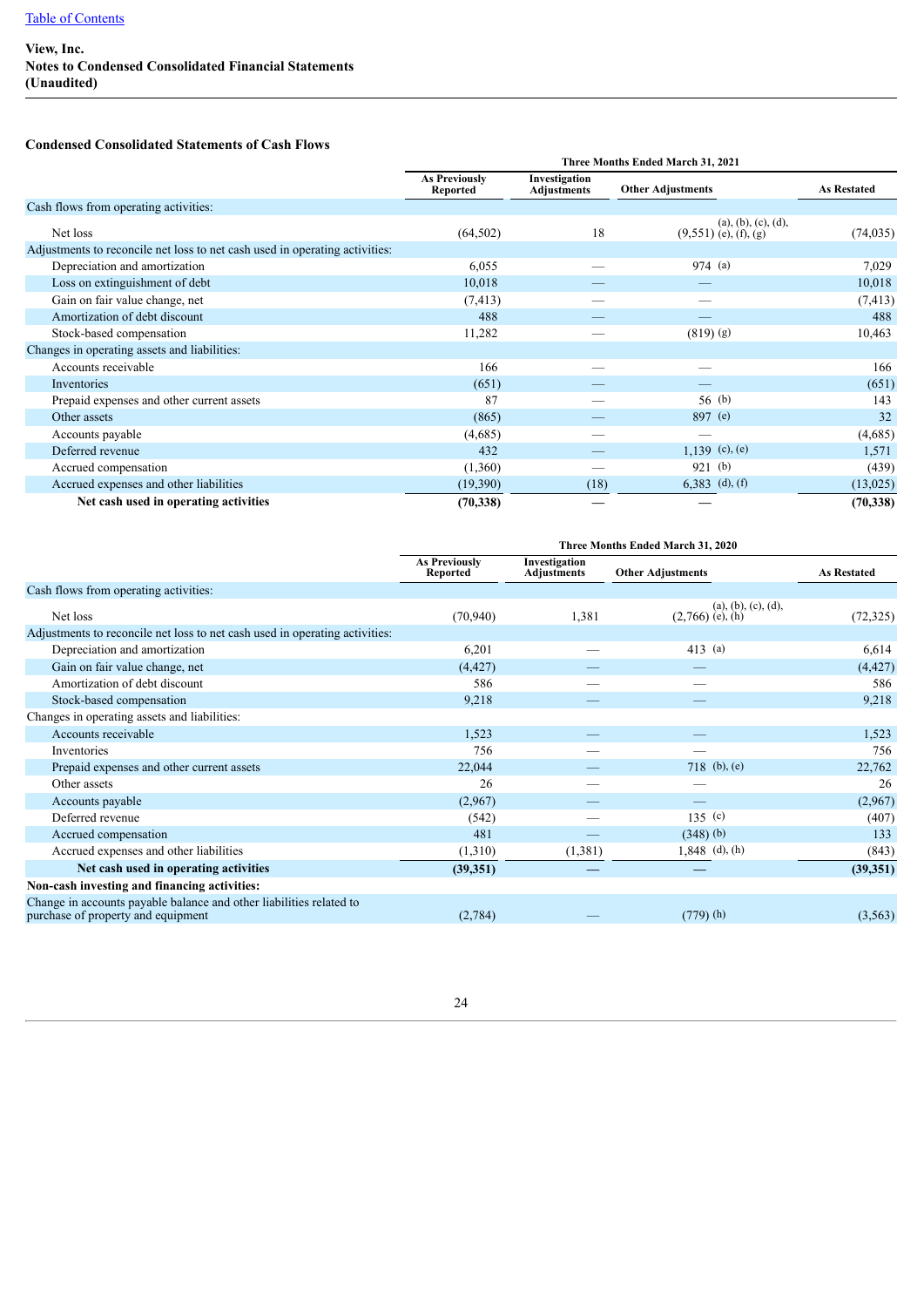#### **3. Reverse Recapitalization**

The Merger was accounted for as a reverse recapitalization. Under this method of accounting, CF II was treated as the "acquired" company for financial reporting purposes. Accordingly, for accounting purposes, the financial statements of the Company will represent a continuation of the financial statements of Legacy View with the Merger treated as the equivalent of Legacy View issuing stock for the net assets of CF II, accompanied by a recapitalization. The net assets of CF II will be stated at historical cost, with no goodwill or other intangible assets recorded. Operations prior to the Merger are those of Legacy View.

In connection with the Merger, the Company raised \$815.2 million of gross proceeds including the contribution of \$374.1 million of cash held in CF II's trust account from its initial public offering, net of redemptions of CF II Class A Common Stock held by CF II's public stockholders of \$125.9 million, \$260.8 million of private investment in public equity ("PIPE") at \$10.00 per share of CF II's Class A Common Stock, and \$180.3 million of additional PIPE at \$11.25 per share of CF II's Class A Common Stock.

Upon the Closing, holders of Legacy View common stock and redeemable convertible preferred stock received shares of the Company's common stock in an amount determined by application of the exchange ratio of 0.02325 ("Exchange Ratio"), which was based on Legacy View's implied price per share prior to the Merger. For periods prior to the Merger, the reported share and per share amounts have been retroactively converted by applying the Exchange Ratio.

In connection with the Merger, the Company incurred \$43.9 million of Transaction costs, consisting of underwriting, legal, and other professional fees, of which \$42.4 million was recorded to additional paid-in capital as a reduction of proceeds and the remaining \$1.5 million was expensed immediately.

#### <span id="page-25-0"></span>**4. Revenue**

#### *Disaggregation of Revenue*

The Company disaggregates revenue by geographic market and between products and services that depict the nature, amount, and timing of revenue and cash flows.

The following table summarizes the Company's revenue by geographic area, which is based on the shipping address of the customers (in thousands):

|                      |   | Three Months Ended March 31, |  |       |  |
|----------------------|---|------------------------------|--|-------|--|
|                      |   | 2021                         |  | 2020  |  |
| <b>Revenue:</b>      |   |                              |  |       |  |
| <b>United States</b> | P | $9,665$ \$                   |  | 8,687 |  |
| Canada               |   | 104                          |  | 321   |  |
| Other                |   |                              |  | 24    |  |
| Total                |   | 9,769                        |  | 9,032 |  |
|                      |   |                              |  |       |  |

The following table summarizes the Company's revenue by products and services (in thousands):

|                 |   | Three Months Ended March 31, |  |       |  |
|-----------------|---|------------------------------|--|-------|--|
|                 |   | 2021                         |  | 2020  |  |
| <b>Revenue:</b> |   |                              |  |       |  |
| Products        | ъ | 9,711                        |  | 8,944 |  |
| Services        |   | 58                           |  | 88    |  |
| Total           |   | 9,769                        |  | 9,032 |  |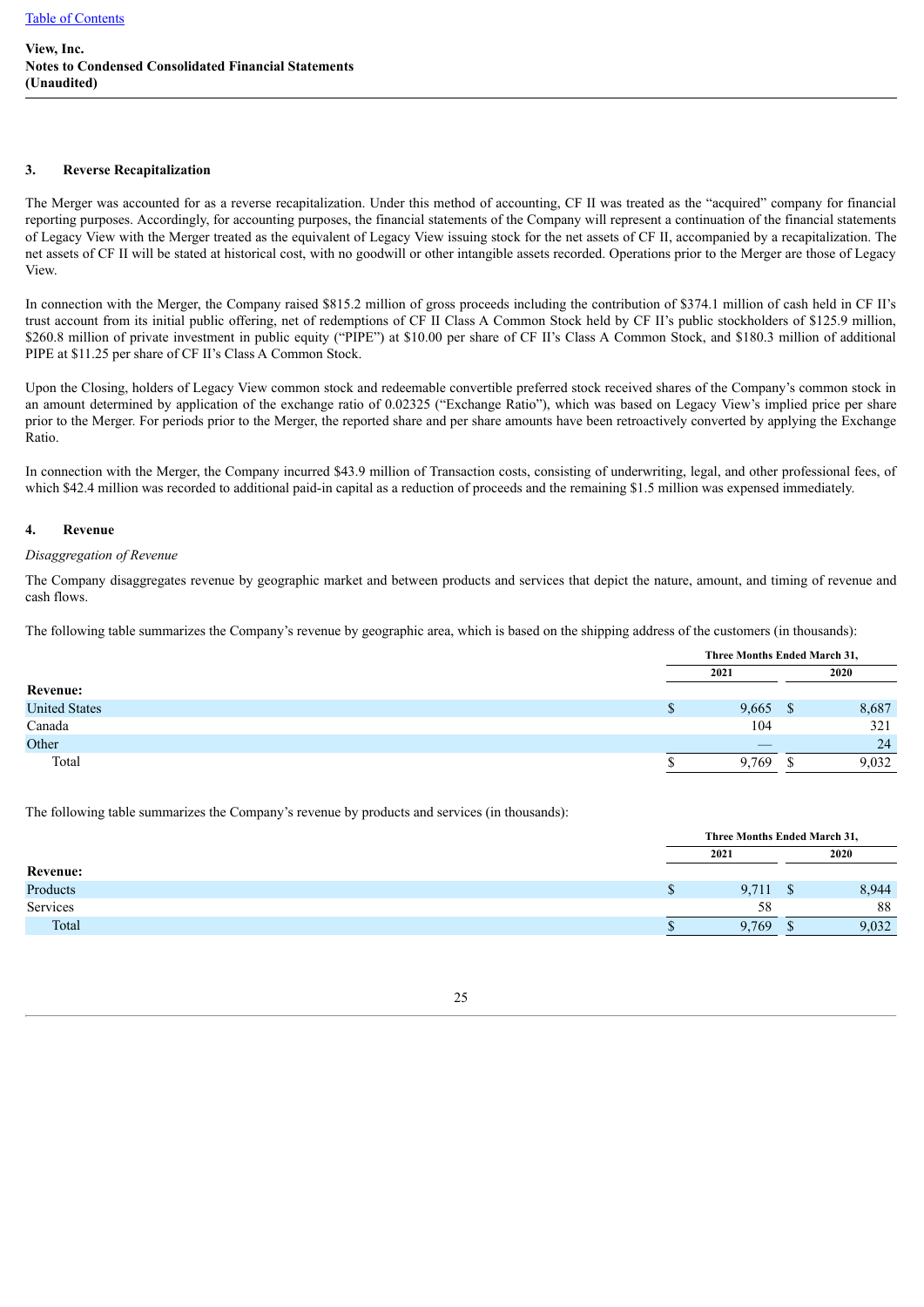#### *Remaining Performance Obligations*

Remaining performance obligations represent the amount of contracted future revenue, including both deferred revenue and non-cancelable contracted amounts that will be invoiced in future periods, not yet recognized as revenue as the amount has been allocated to performance obligations not yet completed, or only partially completed, as of the end of the reporting period. The Company applies the practical expedient to not disclose information about remaining performance obligations that are part of a contract that has an original expected duration of one year or less. After applying the practical expedient, the transaction price allocated to remaining performance obligations as of March 31, 2021 and December 31, 2020 was \$7.2 million and \$7.3 million, respectively, that the Company expects to recognize revenue as it satisfies the performance obligations over the next 12 to 24 months which are, among other things, dependent on the construction schedule of the site for which the Company's products and services are delivered.

#### *Contract Assets and Liabilities*

Contract assets reflect revenue recognized and performance obligations satisfied in advance of customer billing, where payment is conditional. Current contract assets as of March 31, 2021 and December 31, 2020 were \$1.2 million and \$1.2 million, and were included in other current assets. Non-current contract assets as of March 31, 2021 and December 31, 2020 were \$0.6 million and nil, respectively, and were included in other assets.

Contract liabilities relate to amounts invoiced or consideration received from customers in advance of the Company's satisfaction of certain performance obligations. Such contact liabilities are recognized as revenue when the performance obligation is satisfied. Contract liabilities are presented as deferred revenue on the condensed consolidated balance sheets.

Revenue recognized during the three months ended March 31, 2021 and 2020, which was included in the opening contract liability balance as of December 31, 2020 and 2019 was \$0.3 million and \$0.6 million, respectively.

#### <span id="page-26-0"></span>**5. Fair Value**

The following table presents information about the Company's financial assets and liabilities measured at fair value on a recurring basis (in thousands):

|                                          | March 31, 2021                  |  |                                |    |         |      |         |
|------------------------------------------|---------------------------------|--|--------------------------------|----|---------|------|---------|
|                                          | Level 1                         |  | Level 2                        |    | Level 3 |      | Total   |
| Cash equivalents:                        |                                 |  |                                |    |         |      |         |
| Money market funds                       | 457,440                         |  |                                |    |         |      | 457,440 |
| Total cash equivalents                   | 457,440                         |  |                                |    |         |      |         |
| Restricted cash:                         |                                 |  |                                |    |         |      |         |
| Certificates of deposit                  |                                 |  | 11,464                         |    |         |      | 11,464  |
| Total assets measured at fair value      | 457,440                         |  | 11,464                         |    |         |      | 468,904 |
| Private warrants liability               | $\hspace{0.1mm}-\hspace{0.1mm}$ |  |                                | Ъ. | 692     | - \$ | 692     |
| Sponsor earn-out liability               |                                 |  |                                |    | 23,983  |      | 23,983  |
| Total liabilities measured at fair value | $\overline{\phantom{m}}$        |  | $\overbrace{\hspace{25mm}}^{}$ |    | 24,675  |      | 24,675  |
|                                          |                                 |  |                                |    |         |      |         |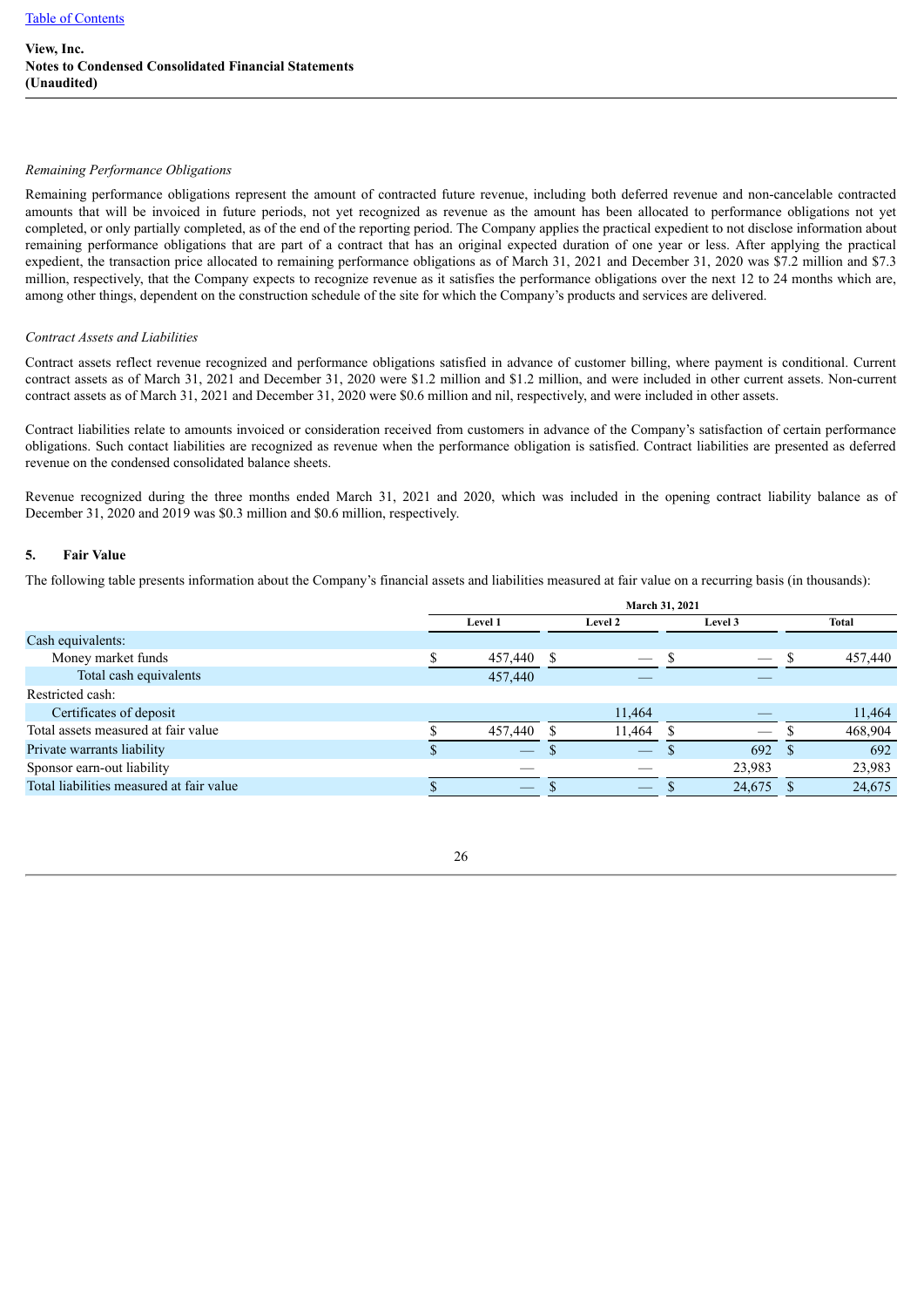|                                                 | <b>December 31, 2020</b> |                               |  |                                |  |         |  |        |
|-------------------------------------------------|--------------------------|-------------------------------|--|--------------------------------|--|---------|--|--------|
|                                                 |                          | Level 1                       |  | Level 2                        |  | Level 3 |  | Total  |
| Cash equivalents:                               |                          |                               |  |                                |  |         |  |        |
| Money market funds                              |                          | 38,574                        |  |                                |  |         |  | 38,574 |
| Total cash equivalents                          |                          | 38,574                        |  |                                |  |         |  | 38,574 |
| Restricted cash:                                |                          |                               |  |                                |  |         |  |        |
| Certificates of deposit                         |                          |                               |  | 11,461                         |  |         |  | 11,461 |
| Total assets measured at fair value             |                          | 38,574                        |  | 11,461                         |  |         |  | 50,035 |
| Redeemable convertible preferred stock warrants |                          |                               |  | $\overbrace{\hspace{25mm}}^{}$ |  | 12.323  |  | 12,323 |
| Total liabilities measured at fair value        |                          | $\overbrace{\phantom{12332}}$ |  |                                |  | 12,323  |  | 12.323 |

There were no transfers between Level 1, Level 2 or Level 3 during the three months ended March 31, 2021 and 2020.

The following table provides a reconciliation of the beginning and ending balances for the level 3 financial liabilities measured at fair value using significant unobservable inputs (in thousands):

|                                                    | Private<br>Warrants | Sponsor<br>Earn-out<br>Liabilitv | Redeemable<br>Convertible<br>Preferred<br>Stock<br>Warrants |
|----------------------------------------------------|---------------------|----------------------------------|-------------------------------------------------------------|
| Balance as of December 31, 2020                    | $\hspace{0.05cm}$   | $\hspace{0.05cm}$                | 12,323                                                      |
| Additions during the quarter                       | 589                 | 26.443                           |                                                             |
| Change in fair value                               | 103                 | (2,460)                          | (5,056)                                                     |
| Reclass to additional paid-in-capital upon Closing |                     |                                  | (7,267)                                                     |
| Balance as of March 31, 2021                       | 692                 | 23,983                           |                                                             |

# *Valuation of redeemable convertible preferred stock warrants*

The Company used the Black-Scholes option-pricing model, which incorporates assumptions and estimates, to value the redeemable convertible preferred stock warrants. The Company determined the fair value per share of the underlying redeemable convertible preferred stock by taking into consideration the most recent sales of its redeemable convertible preferred stock, results obtained from third-party valuations and additional factors that are deemed relevant. As a private company, specific historical and implied volatility information of its stock is not available. Therefore, the Company estimated the expected stock volatility based on the historical volatility of publicly traded peer companies for a term equal to the expected term of the redeemable convertible preferred stock warrant. The risk-free interest rate was determined by reference to the U.S. Treasury yield curve for time periods approximately equal to the expected term of the redeemable convertible preferred stock warrant. The Company estimated a 0% expected dividend yield based on the fact that the Company had never paid or declared dividends through the Closing Date at which time these redeemable convertible preferred stock warrants were converted to common stock warrants and classified as a component of stockholders' equity.

The market-based assumptions used in the valuations include the following:

|                                    | <b>March 8, 2021</b><br>(Closing Date) | <b>December 31, 2020</b> |
|------------------------------------|----------------------------------------|--------------------------|
| <b>Expected volatility</b>         | $52\% - 75\%$                          | 70%                      |
| Expected term (in years)           | 0.08-7.71                              | 2.0                      |
| Expected dividends                 | $0\%$                                  | $0\%$                    |
| Risk-free rate                     | $0.04\% - 1.28\%$                      | $0.1\%$                  |
| Discount for lack of marketability | $5.0\% - 33.0\%$                       | $11\% - 55\%$            |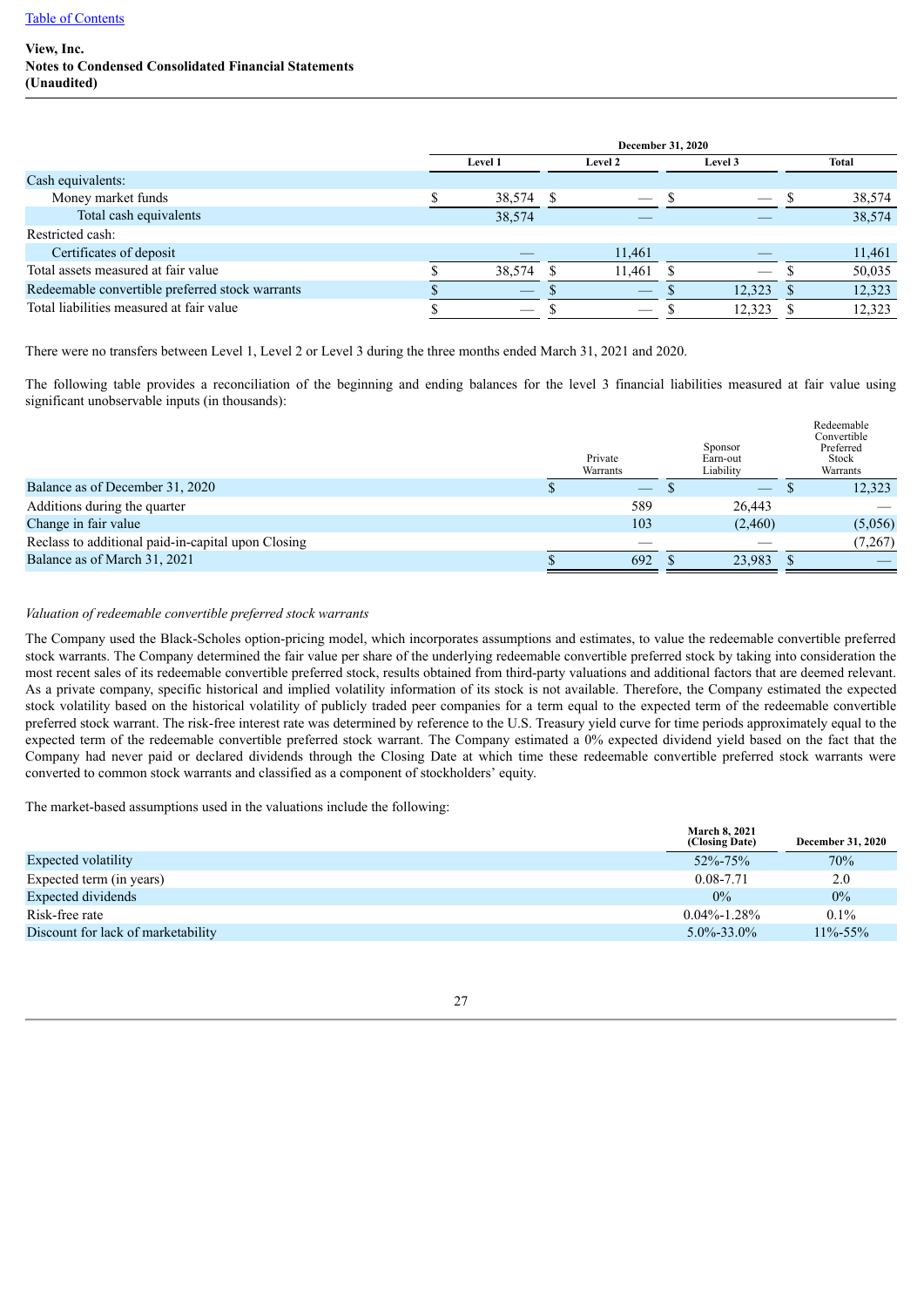# *Valuation of Sponsor Earn-Out liability*

The estimated fair value of the Sponsor Earn-Out Shares was determined using a Monte Carlo simulation valuation model using the following assumptions:

|                             | <b>March 31, 2021</b> | <b>March 8, 2021</b><br>(Closing Date) |
|-----------------------------|-----------------------|----------------------------------------|
| Stock price                 | \$7.40                | \$9.19                                 |
| Expected volatility         | 46.60%                | 29.20%                                 |
| Risk free rate              | $0.92\%$              | 0.86%                                  |
| Contractual term (in years) | 4.9                   | 5.0                                    |
| <b>Expected dividends</b>   | $0\%$                 | $0\%$                                  |

*Current stock price:* The stock price was based on the closing price as of the valuation date.

*Expected volatility:* The volatility rate was determined using a Monte Carlo simulation to estimate the implied volatility of the warrants as such warrants are publicly traded.

*Risk-free interest rate:* The risk-free interest rate is based on the U.S. Treasury yield curve in effect at the time of issuance for zero-coupon U.S. Treasury notes with maturities corresponding to the expected five-year term of the earnout period.

*Expected term:* The contractual term is the five-year term of the earnout period.

*Expected dividend yield:* The expected dividend rate is zero as the Company currently has no history or expectation of declaring dividends in the foreseeable future.

#### *Valuation of Private Warrants*

The estimated fair value of the Private Warrants was determined using the Black-Scholes option-pricing model using the following assumptions:

|                           | <b>March 31, 2021</b> | <b>March 8, 2021</b><br>(Closing Date) |
|---------------------------|-----------------------|----------------------------------------|
| Stock price               | \$7.40                | \$9.19                                 |
| Expected volatility       | 46.6%                 | 29.2%                                  |
| Risk free rate            | 0.78%                 | 0.73%                                  |
| Expected term (in years)  | 4.4                   | 4.5                                    |
| <b>Expected dividends</b> | 0%                    | 0%                                     |

# <span id="page-28-0"></span>**6. Commitments and Contingencies**

#### *Operating Leases*

The Company has an operating lease of approximately 77,200 square feet of office space in Milpitas, California. The lease will expire on September 30, 2028. The lease requires a letter of credit in the amount of \$1.0 million. The letter of credit was issued by the Company's primary commercial bank and is fully secured by a certificate of deposit. The Company has classified this certificate of deposit as restricted cash on the condensed consolidated balance sheets. The Company also had an operating lease agreement for the lease of approximately 6,000 square feet of office space in Milpitas, California which expired on December 31, 2020.

In July 2010, the Company entered into an operating lease with Industrial Developments International for approximately 300,000 square feet of manufacturing space in Olive Branch, Mississippi, which is effective through March 2026. The lease required, in addition to the minimum payments noted below, a letter of credit in the amount of \$0.4 million in lieu of a deposit.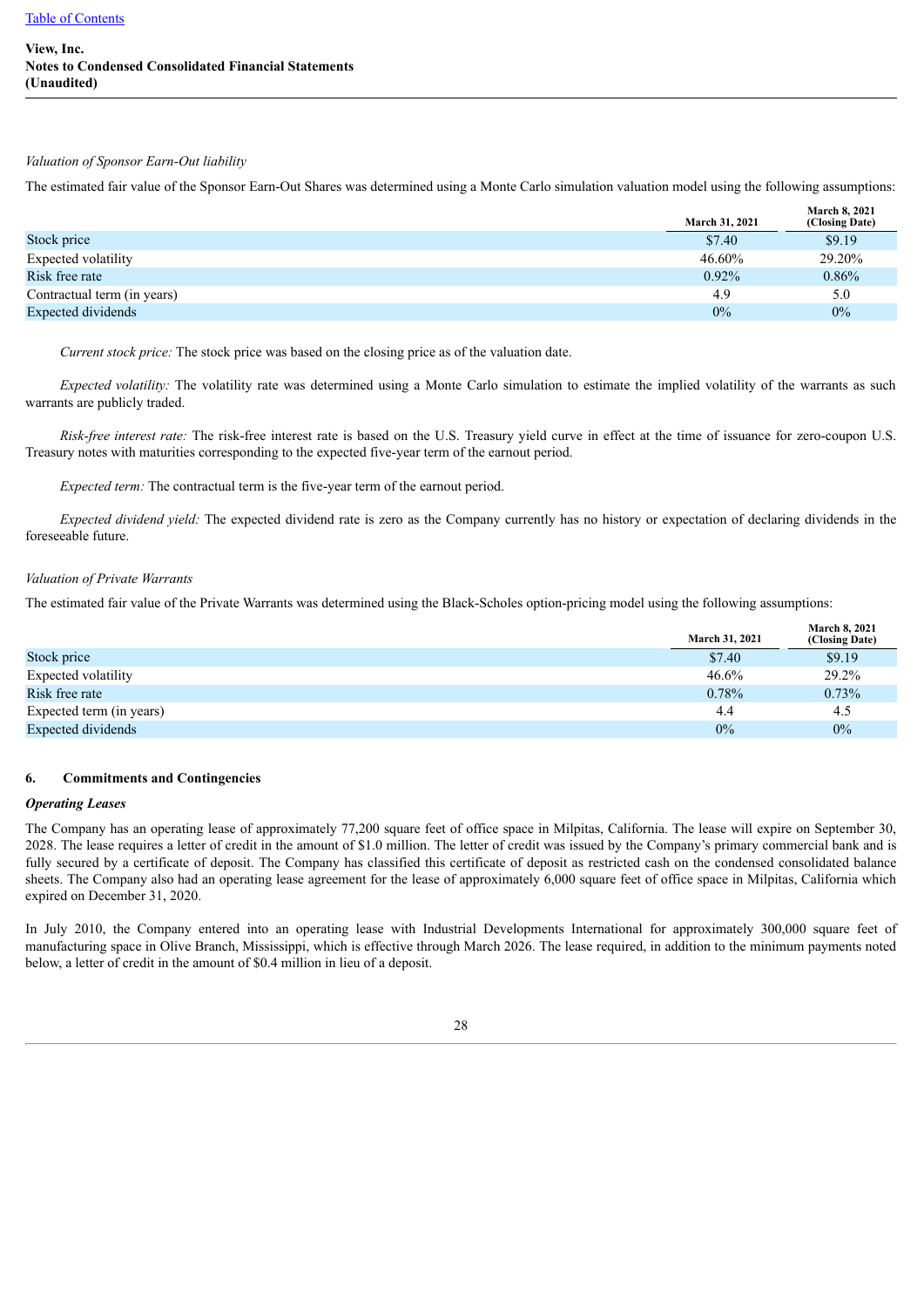The letter of credit was issued by the Company's primary commercial bank and is fully secured by a certificate of deposit. The Company has classified this certificate of deposit as restricted cash on the condensed consolidated balance sheets. In September 2015, the Company amended the lease for an additional 267,300 square feet effective from March 2016. In March 2018, the Company entered into a second amendment for an additional 236,804 square feet, which lease expires on March 31, 2028.

In January 2019, the Company entered into an industrial facility operating lease with IDIG Crossroads I, LLC for manufacturing space of 510,350 square feet in Olive Branch, Mississippi with expiration on February 28, 2029. The lease requires a security deposit in the amount of \$0.5 million and \$1.1 million as of March 31, 2021 and December 31, 2020, respectively. The Company classified this security deposit as other assets on the condensed consolidated balance sheets. In April 2021, the Company terminated this operating lease.

The Company recorded facility rent expense of \$1.7 million and \$1.9 million for the three months ended March 31, 2021 and 2020, respectively.

The future minimum payments under all leases are as follows (in thousands):

| <b>Year Ending December 31,</b> |  | <b>Operating Leases</b> |
|---------------------------------|--|-------------------------|
| 2021 (remaining nine months)    |  | 5,672                   |
| 2022                            |  | 7,718                   |
| 2023                            |  | 7,901                   |
| 2024                            |  | 8,089                   |
| 2025                            |  | 8,281                   |
| Thereafter                      |  | 22,509                  |
| Total minimum lease payments    |  | 60,170                  |

The amount included in the above table associated with the terminated lease on April 30, 2021 was \$16.4 million (\$1.3 million in 2021, \$2.0 million in each of 2022, 2023 and 2024, \$2.1 million in 2025 and \$7.0 million thereafter).

# *Indemnifications*

From time to time, the Company enters into certain types of contracts that contingently require the Company to indemnify the Company's officers, directors, and employees for liabilities arising out of their employment relationship. Generally, a maximum obligation under these contracts is not explicitly stated. Because the maximum amounts associated with these agreements are not explicitly stated, the overall maximum amount of the obligation cannot be reasonably estimated. The Company has not been required to make payments under these obligations, and no liabilities have been recorded for these obligations on the Company's condensed consolidated balance sheets.

# *Standby Letter of Credit*

During the course of business, the Company's bank issues standby letters of credit on behalf of the Company to certain vendors and other third parties of the Company. As of March 31, 2021 and December 31, 2020, the total value of the letters of credit issued by the bank are \$11.5 million. No amounts have been drawn under the standby letter of credit.

# *Litigation Settlement*

In December 2014, the Company finalized the terms of a litigation settlement with a third party where the Company agreed to pay the other party a total of \$32.0 million periodically over the next ten years. The Company recorded the present value of future payments as a liability and records interest expense as it accretes the liability. Under the terms of the settlement, the Company paid \$3.0 million and \$2.0 million during the three months ended March 31, 2021 and 2020, respectively. As of March 31, 2021 and December 31, 2020, the Company is obligated to pay \$13.0 million and \$16.0 million, respectively, through 2025. As of March 31, 2021, the Company recorded \$3.0 million and \$7.0 million and as of December 31, 2020, \$3.0 million and \$9.7 million, respectively, in accrued expense and current liabilities, and other liabilities on the condensed consolidated balance sheets.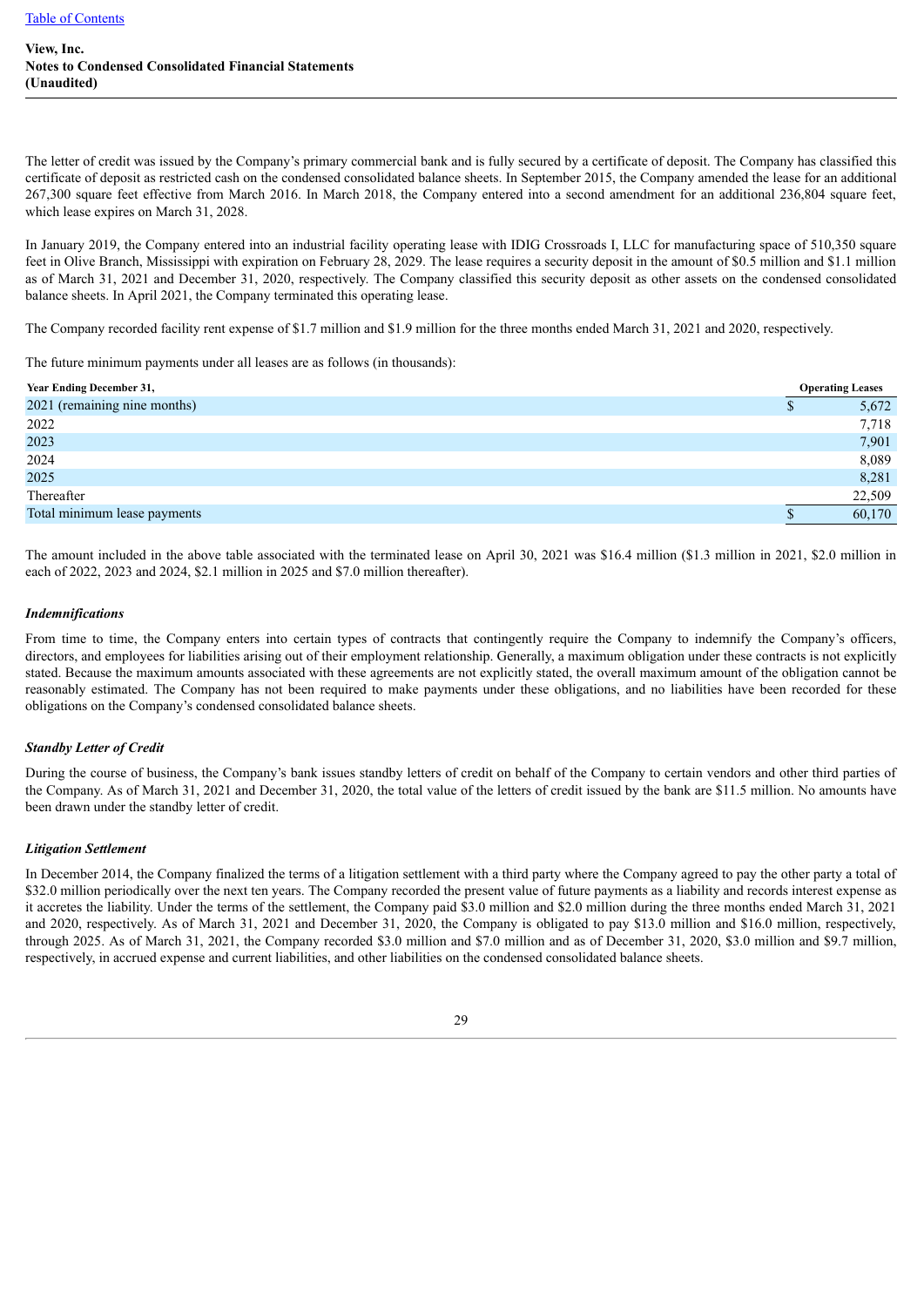#### **7. Debt**

Debt outstanding consisted of the following (in thousands):

|                                                  | <b>Interest Rate</b> | March 31,<br>2021 | <b>December 31, 2020</b> |
|--------------------------------------------------|----------------------|-------------------|--------------------------|
| Term loan, due June 30, 2032                     | $0\%$                | 15,430            | 15,430                   |
| Revolving debt facility, repaid on March 8, 2021 | $LIBOR+9.05%$        |                   | 250,000                  |
| Debt discount                                    |                      |                   | (2,752)                  |
| <b>Total Debt</b>                                |                      | 15,430            | 262,678                  |
| Debt, current                                    |                      |                   | 247,248                  |
| Debt, non-current                                |                      | 15,430            | 15,430                   |
|                                                  |                      |                   |                          |

Principal payments on all debt outstanding as of March 31, 2021 are estimated as follows (in thousands):

| <b>Year Ending December 31,</b> | Total  |
|---------------------------------|--------|
| 2021 (remaining nine months)    |        |
| 2022                            | 1,470  |
| 2023                            | 1,470  |
| 2024                            | 1,470  |
| 2025                            | 1,470  |
| Thereafter                      | 9,550  |
| Total                           | 15,430 |

# **Term Loan**

On November 22, 2010, the Company entered into a debt arrangement with a lender, in an amount of \$40.0 million ("Term Loan"), for the purpose of financing equipment and tenant improvements at its manufacturing facility in Olive Branch, Mississippi. Pursuant to the original terms, the loan provides for interest-free debt to be repaid in semi-annual payments due on June 30 and December 31 each year. The first installment became due on December 31, 2012. The loan was originally being paid over 24 semi-annual installments through June 30, 2024.

On October 22, 2020, the Company entered into an amended and restated debt arrangement with the lender. The amended and restated debt arrangement temporarily suspended the payments. Starting June 30, 2022, the Company is required to make semi-annual payments of \$0.7 million through June 30, 2032.

The term loan agreement, as amended, contains requirements of the Company to: (i) invest at least \$133.0 million in land, building, and equipment no later than December 31, 2016; and (ii) create 330 new full-time jobs within five years of the start of commercial production, no later than December 31, 2017, with an average annual wage of at least \$48 thousand per job. Failure to meet these requirements, in whole or in part, may result in acceleration of debt repayment. The Company has met these requirements and was not in default of any of the terms of the debt arrangement.

The term loan agreement, as amended, also includes a covenant for audited consolidated financial statements to be delivered to the lender within 210 days of the Company's fiscal year end. The Company was in compliance with this covenant.

# **Revolving Debt Facility**

In October 2019, the Company entered into a secured revolving debt facility pursuant to which the Company may draw amounts in a maximum aggregate principal amount of \$200.0 million until January 3, 2020 and \$250.0 million after such date, for the purpose of paying payables and other corporate obligations. In October 2019, the Company drew a principal amount of \$150.0 million under the facility with weekly maturity dates ranging from 8 days to 364 days. In May 2020, the Company drew the remaining principal amount of \$100.0 million available under the facility, which is repayable in May 2021.The facility expires on October 22, 2023, at which time all drawn amounts must be repaid in full. The interest rate applicable to amounts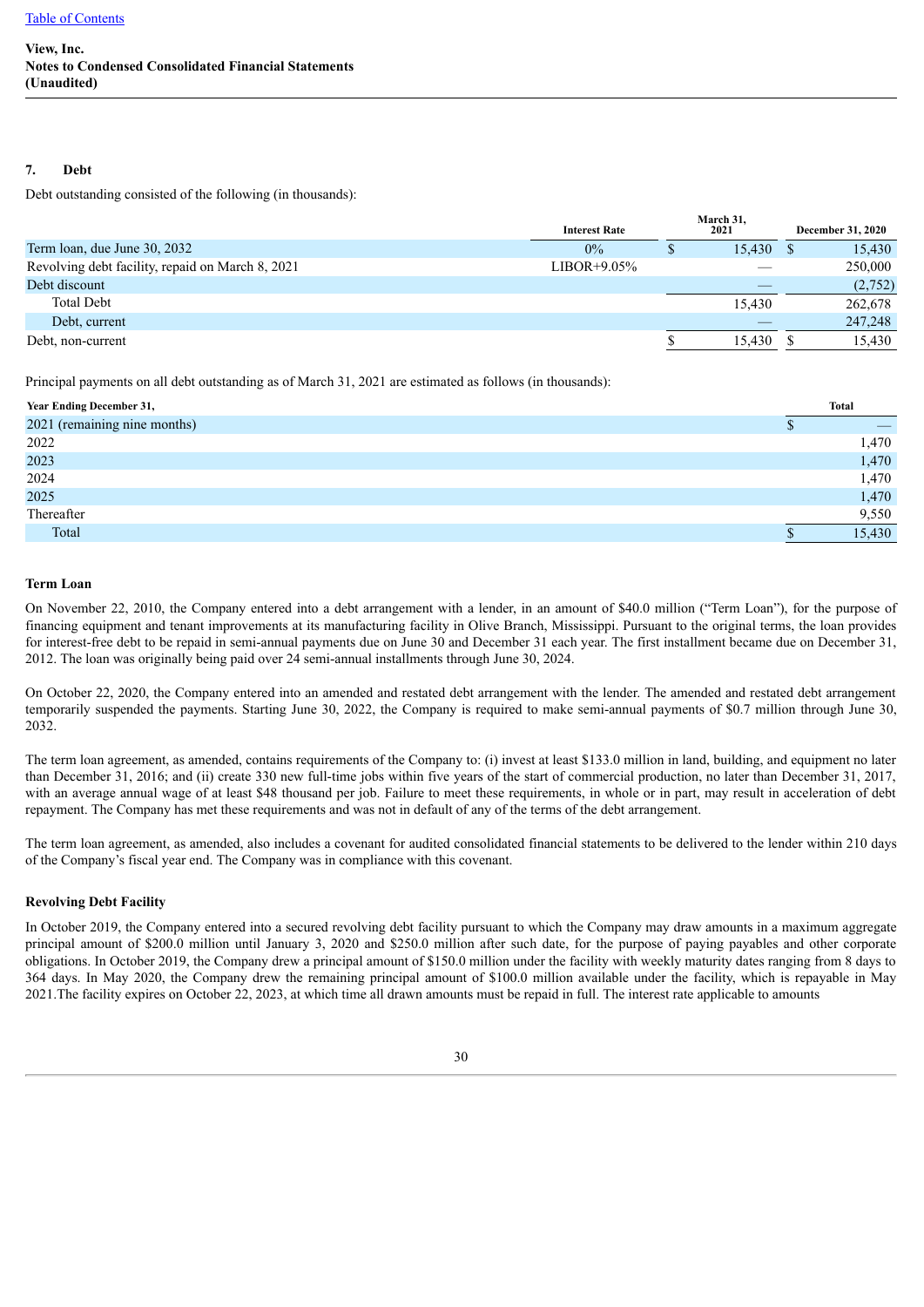outstanding under the facility is LIBOR, plus 9.05%. As security for the payment and performance of all obligations under the facility, the Company has granted the finance provider a security interest in substantially all of the Company's assets.

Through October 23, 2022, repaid principal amounts become immediately available to be redrawn under the facility with maturity dates of one year. The maximum draw amount available under the facility is determined by a borrowing base calculated based on a formula consisting of certain eligible assets of the Company. As of December 31, 2020, the Company's available borrowing capacity was nil pursuant to the terms of the debt facility including borrowing base limitation and compliance with other applicable terms. As of December 31, 2020, the Company classified the outstanding balance of \$250.0 million as a current liability because the Company was in violation of the stockholders' equity covenant as of such date and the limited waiver from the finance provider waived such violation only through March 31, 2021.

In December 2020, the Company entered into an amendment to replace thirteen weekly draws of approximately \$2.9 million each, aggregating to \$37.5 million in principal amount, with four notes of approximately \$9.4 million each, aggregating to \$37.5 million in principal amount. Before the amendment, the Company would have paid a total of \$42.0 million, consisting of principal and interest amounts, upon maturity on January 6, 2021 through March 31, 2021. As a result of this amendment, the Company would have paid a total amount of \$42.2 million, consisting of principal and interest amounts, upon maturity on April 9, 2021 through April 16, 2021.

On March 8, 2021, upon Closing, the facility was repaid in full in the amount of \$276.8 million, including accrued interest and future interest through maturity of the notes of \$26.8 million prior to the expiration of the limited waiver from the finance provider. Upon repayment of its obligation, the Company recorded a debt extinguishment loss of \$10.0 million.

# **8. Stockholders' Equity**

#### *Common Stock*

On March 9, 2021, the Company's common stock and warrants began trading on the Nasdaq Global Select Market under the ticker symbols "VIEW" and "VIEWW," respectively. Pursuant to the Company's certificate of incorporation, the Company is authorized to issue 600,000,000 shares of common stock with a par value of \$0.0001 per share. As of March 31, 2021, the Company had 217,076,712 shares of common stock issued and outstanding.

Prior to the Merger, Legacy View had outstanding shares of Series A, Series B, Series C, Series D, Series E-2, Series F, Series G, and Series H redeemable convertible preferred stock. Upon the Closing, holders of these outstanding redeemable convertible preferred stock received shares of the Company's common stock in an amount determined by application of the Exchange Ratio, as discussed in [Note](#page-24-0) 3.

# *Preferred Stock*

Pursuant to the Company's certificate of incorporation, the Company is authorized to issue 1,000,000 shares of preferred stock having a par value of \$0.0001 per share ("View Inc Preferred Stock"). The Company's board of directors has the authority to issue View, Inc. Preferred Stock and to determine the rights, preferences, privileges, and restrictions, including voting rights, of those shares. As of March 31, 2021, no shares of View, Inc. Preferred Stock were issued and outstanding.

#### *Dividend*

<span id="page-31-0"></span>Common stock is entitled to dividends when and if declared by the Company's board of directors, subject to the rights of all classes of stock outstanding having priority rights to dividends. The Company has not paid any cash dividends on common stock to date. The Company may retain future earnings, if any, for the further development and expansion of its business and has no current plans to pay cash dividends for the foreseeable future. Any future determination to pay dividends will be made at the discretion of the Company's board of directors and will depend on, among other things, the Company's financial condition, results of operations, capital requirements, restrictions contained in future agreements and financing instruments, business prospects and such other factors as the Company's board of directors may deem relevant.

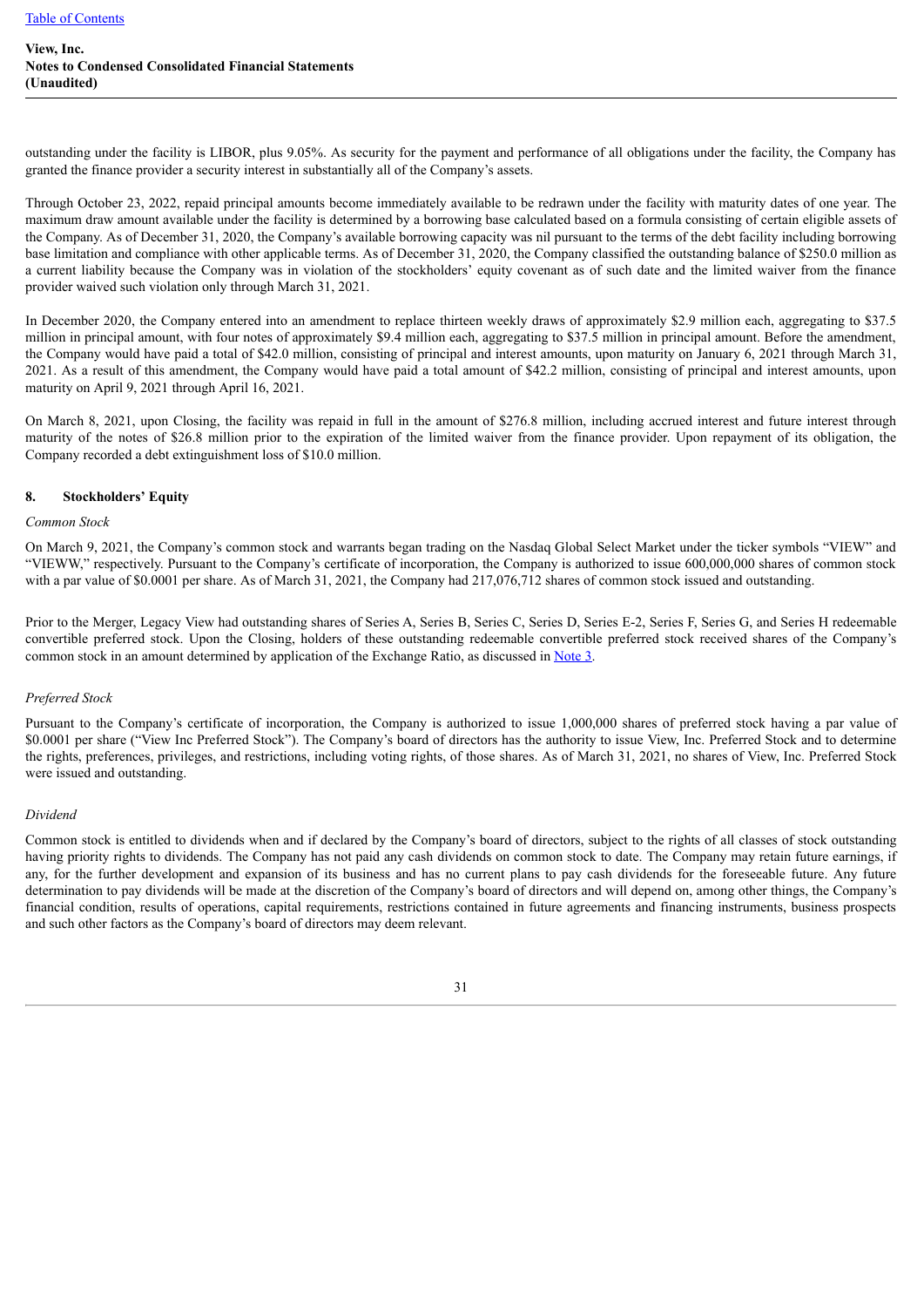## **9. Stock Warrants**

#### *Public and Private Warrants*

Prior to the Merger, CF II issued 366,666 Private Warrants and 16,666,637 Public Warrants. Each whole warrant entitles the holder to purchase one share of the Company's common stock at a price of \$11.50 per share, subject to adjustments. The Warrants are exercisable on August 26, 2021 and terminating five years after the Closing.

Once the Public Warrants become exercisable, the Company may redeem the outstanding warrants, in whole and not in part, upon a minimum of 30 days' prior written notice of redemption ("Redemption Period"). For purposes of the redemption, "Reference Value" shall mean the last reported sales price of the Company's common stock for any twenty trading days within the thirty trading-day period ending on the third trading day prior to the date on which notice of the redemption is given.

The Company may redeem the outstanding Public Warrants for cash at a price of \$0.01 per warrant if the Reference Value equals or exceeds \$18.00 per share. The warrant holders have the right to exercise their outstanding warrants prior to the scheduled redemption date during the Redemption Period at \$11.50 per share. If the Company calls the Public Warrants for redemption, the Company will have the option to require all holders that wish to exercise the Public Warrants to do so on a "cashless basis", as described in the warrant agreement.

The Private Warrants are identical to the Public Warrants except that the Private Warrants are not transferable, assignable or salable until 30 days after the completion of the Merger, subject to certain limited exceptions. Additionally, the Private Warrants are exercisable on a cashless basis and are nonredeemable so long as they are held by the initial purchasers or their permitted transferees. If the Private Warrants are held by someone other than the initial purchasers or their permitted transferees then such warrants will be redeemable by the Company and exercisable by the warrant holders on the same basis as the Public Warrants.

As of March 31, 2021, there were 17,033,303 Warrants outstanding, and no Warrants have been exercised.

#### *Other Warrants*

Legacy View also issued redeemable convertible preferred stock and common stock warrants, to various service providers, lenders, investors, at various points in time, which were subsequently converted to the common stock warrants of the Company. Upon consummation of the Merger, each Legacy View warrant that was outstanding was assumed by CF II and converted into a common stock warrant exercisable for common stock equal to the product (rounded down to the nearest whole number) of (a) the number of shares of Legacy View capital stock subject to the Legacy View warrant immediately prior to the Merger multiplied by (b) the Exchange Ratio. Such warrants have a per share exercise price equal to the quotient (rounded up to the nearest whole cent) obtained by dividing (i) the exercise price per share of Legacy View capital stock subject to the Legacy View warrant immediately prior to the Merger by (ii) the Exchange Ratio, and, except as specifically provided in the Merger Agreement, each warrant continues to be governed by the same terms and conditions (including vesting and exercisability terms) as were applicable to the corresponding former Legacy View warrant immediately prior to the Merger.

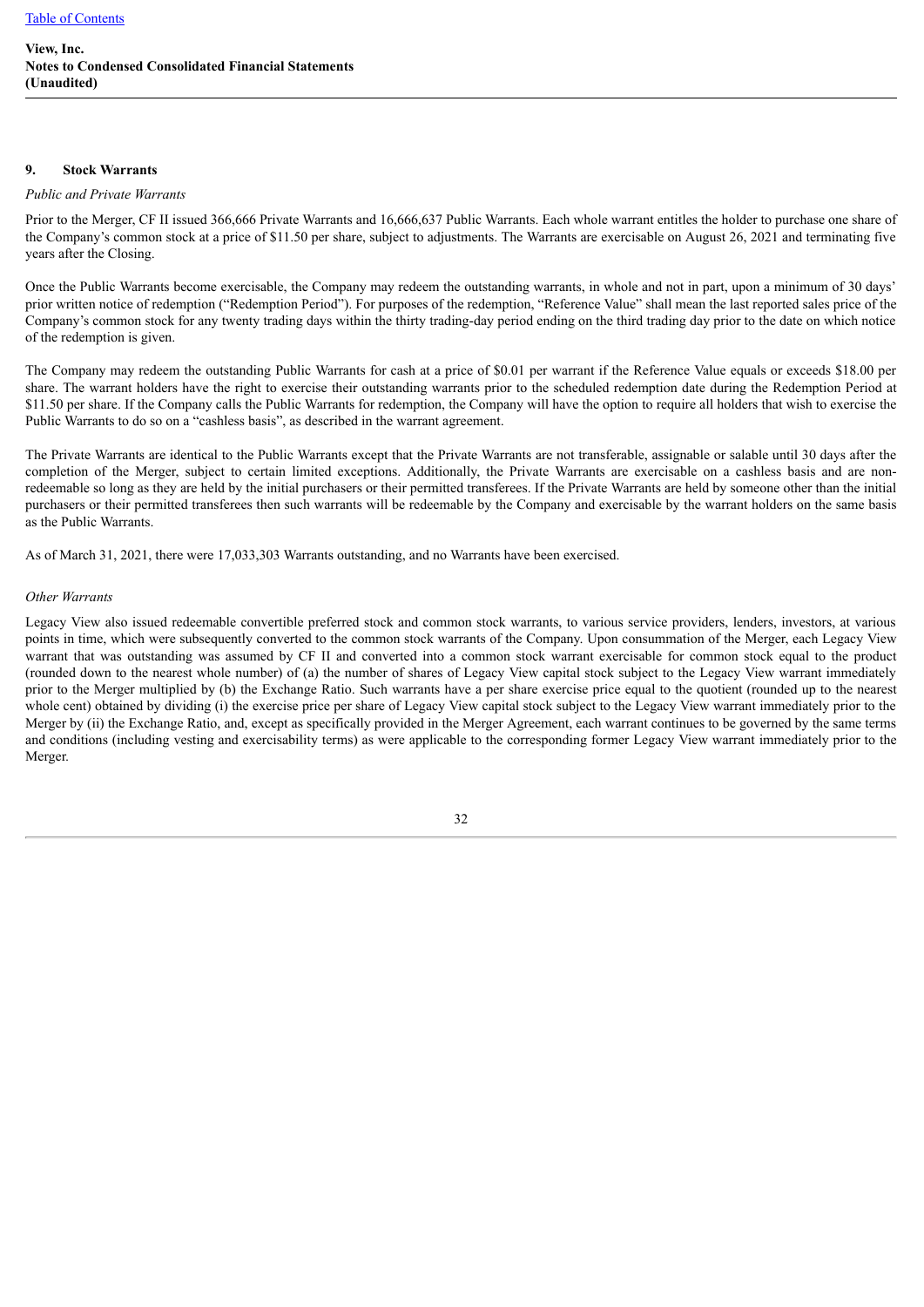The following table summarizes the outstanding common stock warrants:

| Warrant issue date         | <b>Types of shares</b><br>issued by Legacy View                                 | Number of<br><b>Warrants March 31,</b><br>2021 (As converted) | Number of<br><b>Warrants</b><br>December 31, 2020<br>(As converted) | <b>Exercise</b><br><b>Price Per</b><br>Warrant<br>(As<br>converted) | <b>Expiry Date</b>                    |
|----------------------------|---------------------------------------------------------------------------------|---------------------------------------------------------------|---------------------------------------------------------------------|---------------------------------------------------------------------|---------------------------------------|
| August 2010 - June 2011    | Common stock (previously<br>Series B redeemable<br>convertible preferred stock) | 46,498                                                        | 46,498                                                              | 15.49                                                               | Note 1                                |
| August 2011 - January 2012 | Common stock (previously<br>Series C redeemable<br>convertible preferred stock) | 53,256                                                        | 53,256                                                              | 18.78                                                               | Note 1                                |
| August 2012                | Common stock (previously<br>Series D redeemable<br>convertible preferred stock) | 45,388                                                        | 45,388                                                              | 21.6                                                                | Note 1                                |
| December 2013              | Common stock (previously<br>Series E redeemable<br>convertible preferred stock) | 63,296                                                        | 63,296                                                              | 25.91                                                               | Note 1                                |
| April 2015 - April 2016    | Common stock (previously<br>Series F redeemable<br>convertible preferred stock) | 161,457                                                       | 161,457                                                             | 38.71                                                               | Through<br>December $20\overline{2}2$ |
| April 2016 - November 2018 | Common stock (previously<br>Series H redeemable<br>convertible preferred stock) | 1,135,391                                                     | 1,135,391                                                           | 18.93                                                               | Note 1                                |
| March 2017                 | Common stock (previously<br>Series H redeemable<br>convertible preferred stock) | 1,849,431                                                     | 1,849.431                                                           | 12.91                                                               | March 2027                            |
| March 2014                 | Common stock                                                                    | 2,324                                                         | 2,324                                                               | 9.47                                                                | Through<br>March 2024                 |
| August 2015                | Common stock                                                                    | 12,916                                                        | 12.916                                                              | 11.62                                                               | <b>Through August</b><br>2025         |
| December 2018              | Common stock                                                                    | 24,910                                                        | 24,910                                                              | 9.04                                                                | Through<br>December $20\overline{2}8$ |
| August 2020                | Common stock                                                                    | 17,033,303                                                    |                                                                     | 11.50                                                               | March 2026                            |
|                            | Total stock warrants                                                            | 20,428,170                                                    | 3,394,867                                                           |                                                                     |                                       |

**Exercise**

# <span id="page-33-0"></span>**10. Stock-Based Compensation**

# *2018 Plan*

Legacy View's 2018 Amended and Restated Equity Incentive Plan (formerly the 2009 Equity Incentive Plan), effective November 21, 2018 (the "2018 Plan"), allowed Legacy View to grant incentive stock options, nonstatutory stock options, stock appreciation rights, restricted stock awards and restricted stock units to eligible employees, directors, and consultants of Legacy

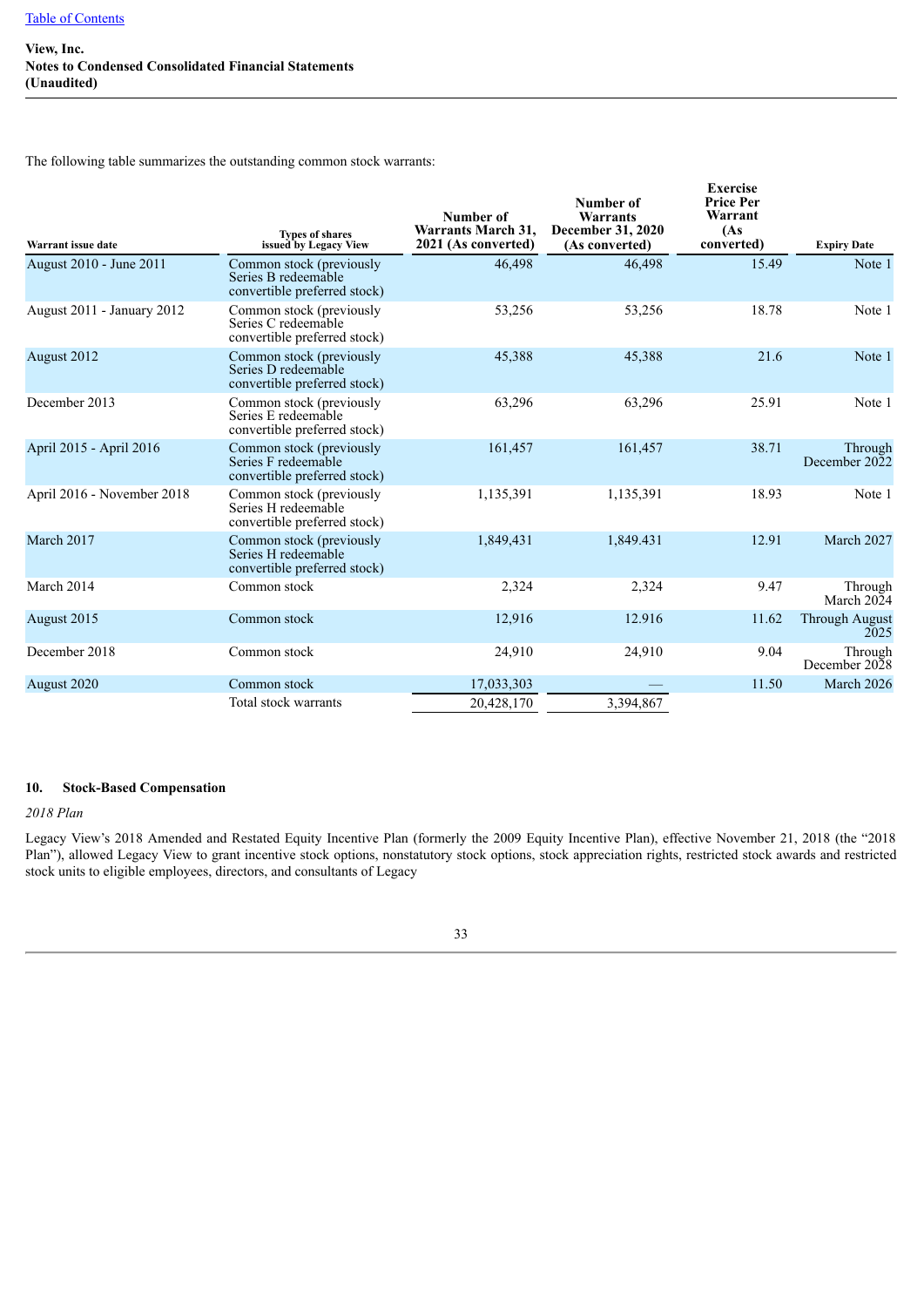View and any parent or subsidiary of Legacy View. In connection with the Closing of the Merger, the 2018 Plan was terminated, the remaining unallocated share reserve under the 2018 Plan was cancelled and no new awards will be granted under the 2018 Plan. 24,657,302 options (as converted, due to retroactive application of reverse recapitalization) outstanding under the 2018 Plan at Closing were assumed by the Company under the 2021 Plan (defined below).

The options assumed under the 2021 Plan (defined below) generally vest 20% upon completion of one year of service and 1/60 per month thereafter or vest 25% upon completion of one year of service and 1/48 per month thereafter and generally expire 10 years from the date of grant.

#### *2021 Plan*

In connection with the Closing of the Merger, the Company adopted the 2021 Equity Incentive Plan (the "2021 Plan") under which 58,631,907 shares of common stock were initially reserved for issuance. The 2021 Plan permits the grant of incentive stock options ("Options"), nonstatutory stock options, stock appreciation rights, restricted stock, restricted stock units ("RSUs)", and stock bonus awards. As of March 31, 2021, the Company had 15,809,242 shares of common stock reserved for future issuance of equity awards to employees, officers, directors, or consultants under the 2021 Plan.

Pursuant to the terms of the Agreement and Plan of Merger, at the Closing of the Merger on March 8, 2021, the Company granted 12,500,000 Officer RSUs for shares of Class A Common Stock of the Company and 5,000,000 options to purchase Class A Common Stock of the Company ("Officer Options") to View's executive officers. The Officer RSUs are subject to both time and market based vesting conditions. The Officer RSUs time vest over a four-year period with 25% to vest on the twelve-month anniversary of the Closing and the remaining 75% to vest on a monthly basis over the following thirty-six months subject to the following market-based vesting. 50% of the Officer RSUs granted to each executive officer will only vest if the share price hurdle of \$15.00 is achieved and the remaining 50% of such Officer RSUs will vest if the share price hurdle of \$20.00 is achieved. The Officer Options time vest over a four-year period with 25% to vest on the twelve-month anniversary of the Closing and the remaining 75% will vest on a monthly basis over the following thirty-six months.

# *CEO Incentive Plan*

In connection with the Closing of the Merger, the Company adopted the 2021 Chief Executive Officer Incentive Plan (the "CEO Incentive Plan") effective March 8, 2021. Pursuant to the CEO Incentive Plan and the terms of the Agreement and Plan of Merger, on March 8, 2021, the Company granted the CEO an option award to purchase Class A common stock of the Company at an exercise price of \$10.00 per share, which vests and becomes exercisable upon satisfaction of the performance conditions set forth in the table below, contingent upon the CEO's continued employment with the Company on each such vesting date.

|                |                   | Average 60-day<br>Trading Price<br>per Share of the |
|----------------|-------------------|-----------------------------------------------------|
| Tranche        | Option Shares (#) | Entity $($ )                                        |
| $\perp$        | 2,500,000         | 20.00                                               |
| $\overline{2}$ | 2,500,000         | 30.00                                               |
| $\mathfrak{Z}$ | 2,500,000         | 40.00                                               |
| 4              | 2,500,000         | 50.00                                               |
| 5              | 2,500,000         | 60.00                                               |
| 6              | 2,500,000         | 70.00                                               |
| $\overline{7}$ | 2,500,000         | 80.00                                               |
| 8              | 2,500,000         | 90.00                                               |
| 9              | 2,500,000         | 100.00                                              |
| 10             | 2,500,000         | 110.00                                              |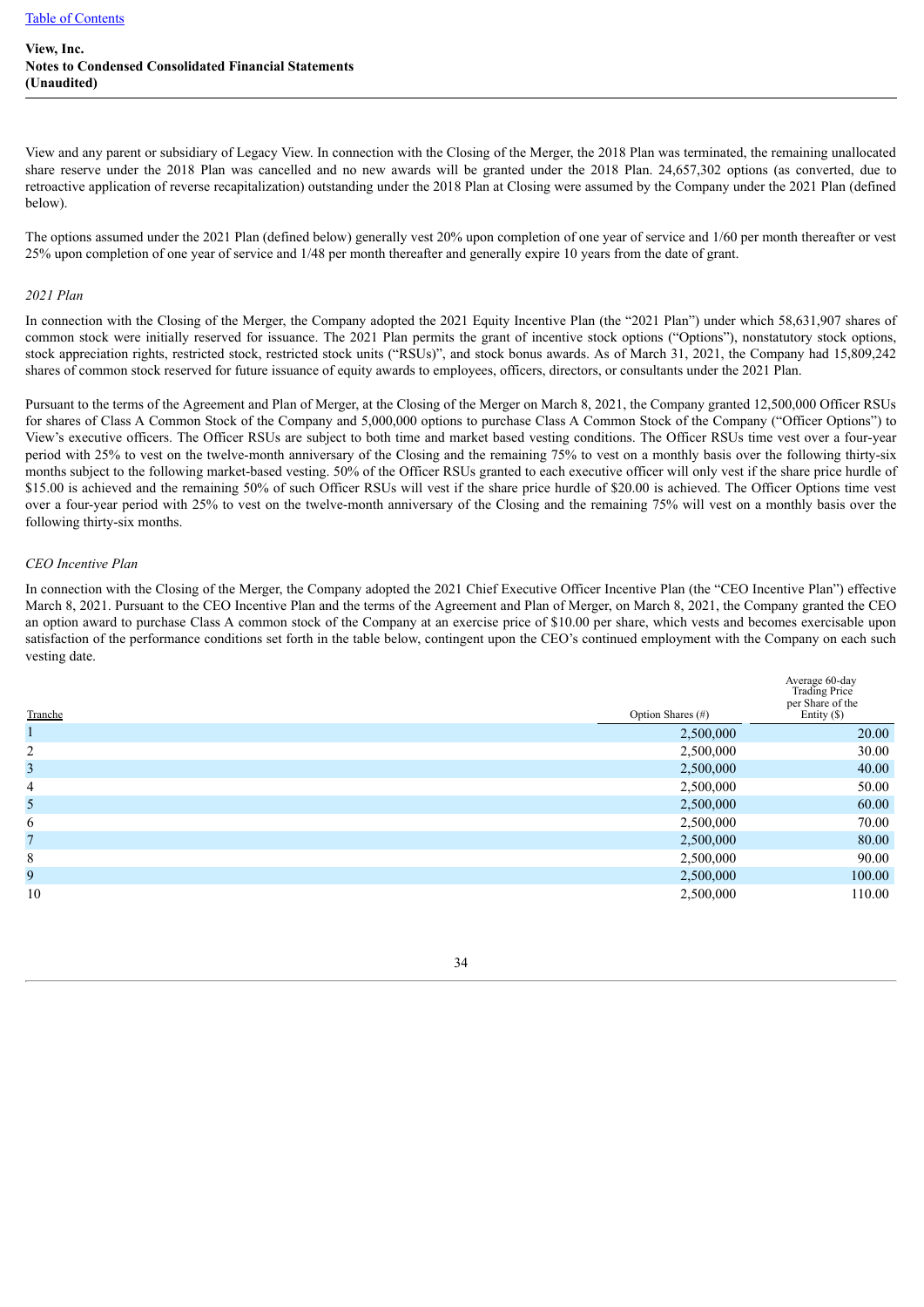The following table summarizes the activity under the 2021 Plan (in thousands, except per share data and contractual term) for time vested options:

|                                                          | <b>Options Outstanding</b>                                                             |              |                                               |                                                                               |  |                                           |
|----------------------------------------------------------|----------------------------------------------------------------------------------------|--------------|-----------------------------------------------|-------------------------------------------------------------------------------|--|-------------------------------------------|
|                                                          | Number of<br><b>Shares</b><br><b>Subject to</b><br><b>Stock Options</b><br>Outstanding |              | Weighted-<br>Average<br><b>Exercise Price</b> | <b>Weighted-Average</b><br>Remaining<br><b>Contractual Term</b><br>(in years) |  | Aggregate<br>Intrinsic Value <sup>1</sup> |
| Outstanding as of December 31, 2020                      | 1,071,605,000                                                                          |              | 0.22                                          | $7.59$ \$                                                                     |  | 20,564                                    |
| Retroactive application of reverse recapitalization      | (1,046,690,000)                                                                        |              |                                               |                                                                               |  |                                           |
| Balance as of December 31, 2020, as converted            | 24,915                                                                                 | S            | 9.32                                          | 7.59 S                                                                        |  | 20,564                                    |
| Options granted                                          | 5,000                                                                                  |              | 10.00                                         |                                                                               |  |                                           |
| Exercised                                                | (186,000)                                                                              | <sup>S</sup> | 9.04                                          |                                                                               |  |                                           |
| Canceled/forfeited                                       | (99,000)                                                                               | S            | 9.35                                          |                                                                               |  |                                           |
| Outstanding as of March 31, 2021                         | 29,630                                                                                 | S            | 9.44                                          | 7.84 \$                                                                       |  |                                           |
| Options vested and expected to vest as of March 31, 2021 | 28,294,000                                                                             |              | 9.46                                          | 7.84 \$                                                                       |  |                                           |
| Exercisable as of March 31, 2021                         | 14,950,000                                                                             |              | 9.52                                          | $7.13 \text{ }$ \$                                                            |  |                                           |

The aggregate intrinsic value is calculated as the difference between the market value of the Company's common shares as of the relevant period end and the respective exercise prices of the options. The market value as of March 31, 2021 was \$7.40 per share, which is the closing sale price of View's common shares on that day as reported by the Nasdaq Global Market. The market value as of December 31, 2020 was \$9.89 per share, which is the fair value of View's common stock as historically determined in accordance with the guidelines outlined in the American Institute of Certified Public Accountants Practice Aid, Valuation of Privately-Held-Company Equity Securities Issued as Compensation. 1

The weighted-average grant date fair value per share of stock options granted was \$4.38 for the three months ended March 31, 2021. The total grant date fair value of stock options vested was \$6.4 million during the three months ended March 31, 2021. The total intrinsic value of options exercised during the three months ended March 31, 2021 was \$0.4 million.

As of March 31, 2021, total unrecognized compensation cost related to unvested stock options, net of estimated forfeitures, was \$58.1 million and is expected to be recognized over a weighted-average remaining service period of 2.6 years.

In addition to the time vested options above, as of March 31, 2021, total outstanding stock options under the CEO Incentive Plan was 25,000,000 shares which were issued during the three months ended March 31, 2021 with a grant date exercise price per share of \$10.00 and remaining contractual term of 9.94 years. There were no options issued under this plan in 2020.

The weighted-average grant date fair value per share of stock options granted under the CEO Incentive Plan was \$3.54 for the three months ended March 31, 2021. As of March 31, 2021, total unrecognized compensation cost related to options under the CEO Incentive plan, net of estimated forfeitures, was \$87.1 million and is expected to be recognized over a weighted-average remaining service period of 5.1 years.

The following table summarizes the activities for our outstanding RSUs under the Company's 2021 Plan (in thousands, except per share data) during the three months ended March 31, 2021:

|                                     | Number of<br><b>Shares</b> | Weighted<br>Average<br><b>Grant Date</b><br><b>Fair Value</b> |
|-------------------------------------|----------------------------|---------------------------------------------------------------|
| Outstanding as of December 31, 2020 |                            |                                                               |
| Granted                             | 12.500                     | 6.12                                                          |
| Outstanding as of March 31, 2021    | 12,500                     | 6.12                                                          |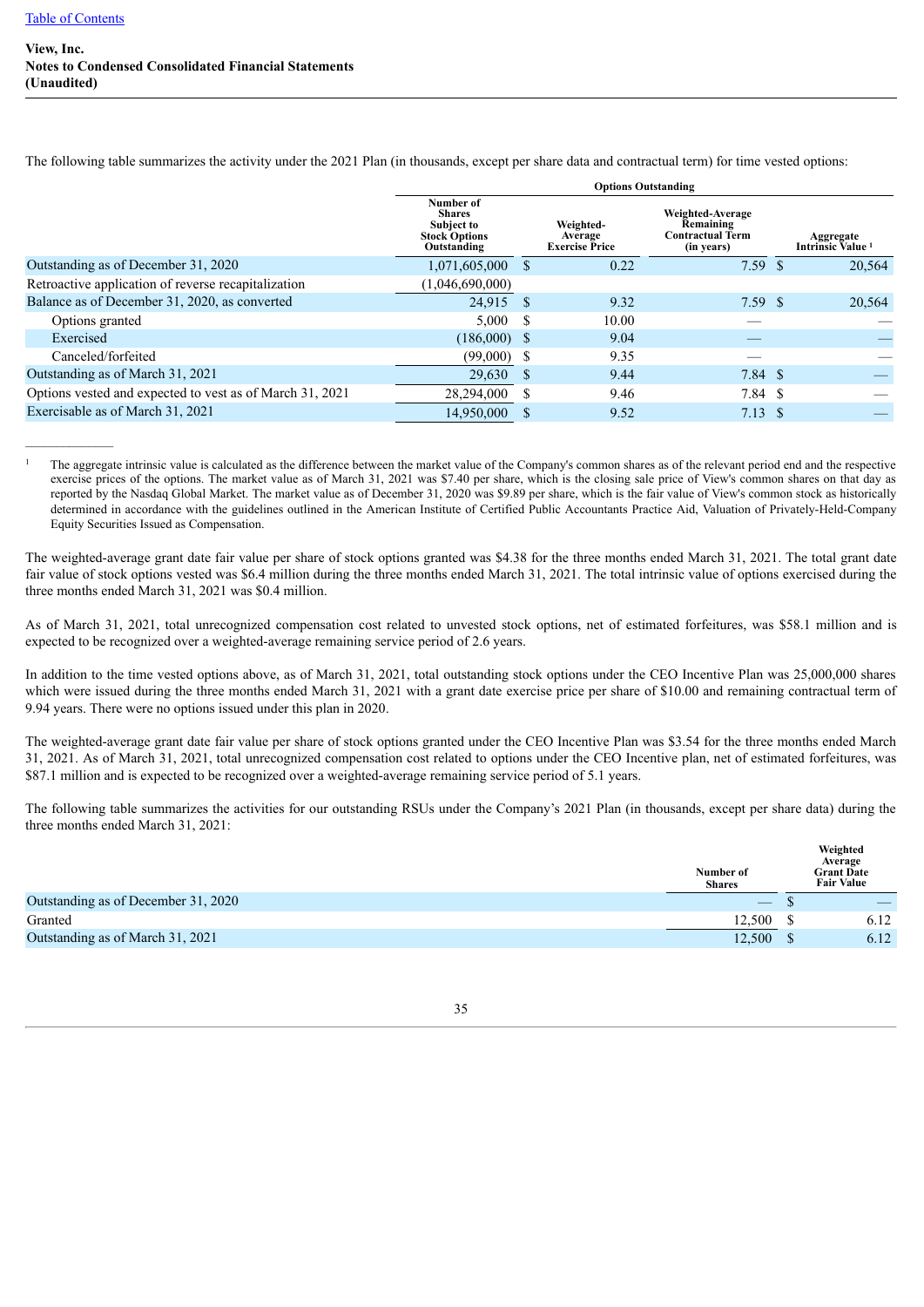As of March 31, 2021, total unrecognized compensation cost related to RSUs, net of estimated forfeitures, was \$74.0 million and is expected to be recognized over a weighted-average remaining service period of 2.3 years.

To the extent that the actual forfeiture rate is different than what the Company has anticipated, stock-based compensation related to these awards will be different from expectations.

#### *Valuation*

The estimated grant date fair values of the Company's time vested stock options granted to employees were calculated using the Black-Scholes optionpricing models based on the following assumptions:

|                           |          | Three Months Ended March 31, |
|---------------------------|----------|------------------------------|
|                           | 2021     | 2020                         |
| Expected volatility       | 53.0%    | 70%                          |
| Expected terms (in years) | 6.0      | 5.4-6.7                      |
| Expected dividends        | 0%       | $0\%$                        |
| Risk-free rate            | $1.07\%$ | $1.4\% - 1.8\%$              |

The estimated grant date fair value for each tranche of CEO Option Award and Officer RSUs is determined by using the Monte Carlo Simulation valuation model and the assumptions below. The estimated grant date fair value of the Officer Options is determined using the Black-Scholes option-pricing model. The valuation models incorporated the following key assumptions:

|                                    | <b>CEO</b> Option<br>Award | <b>Officer RSUs</b> | <b>Officer Options</b> |
|------------------------------------|----------------------------|---------------------|------------------------|
| Expected stock price               | \$9.19                     | \$9.19              | \$9.19                 |
| Expected volatility                | 54.0%                      | 56.0%               | 53.0%                  |
| Risk-free rate                     | 1.59%                      | $0.60\%$            | 1.07%                  |
| Expected terms (in years)          | 10.0                       | 4.0                 | 6.0                    |
| Expected dividends                 | $0\%$                      | $0\%$               | $0\%$                  |
| Discount for lack of marketability | 20%                        | n/a                 | n/a                    |

#### *Stock-based Compensation Expense*

The Company's stock-based compensation included in its condensed consolidated statements of comprehensive loss was as follows (in thousands):

|                                      | Three Months Ended March 31, |  |       |  |
|--------------------------------------|------------------------------|--|-------|--|
|                                      | 2021                         |  | 2020  |  |
| Cost of revenue                      | 879                          |  | 542   |  |
| Research and development             | 914                          |  | 2,908 |  |
| Selling, general, and administrative | 8.670                        |  | 5,768 |  |
| Total                                | 10.463                       |  | 9,218 |  |

#### **11. Income Taxes**

The Company calculates the provision for income taxes during interim reporting periods by applying an estimate of the annual effective tax rate for the full fiscal year to ordinary income or loss for the interim reporting period. When applicable, the year-to-date tax provision reflects adjustments from discrete tax items.

For the three months ended March 31, 2021 and March 31, 2020, the Company's income tax expense was immaterial.

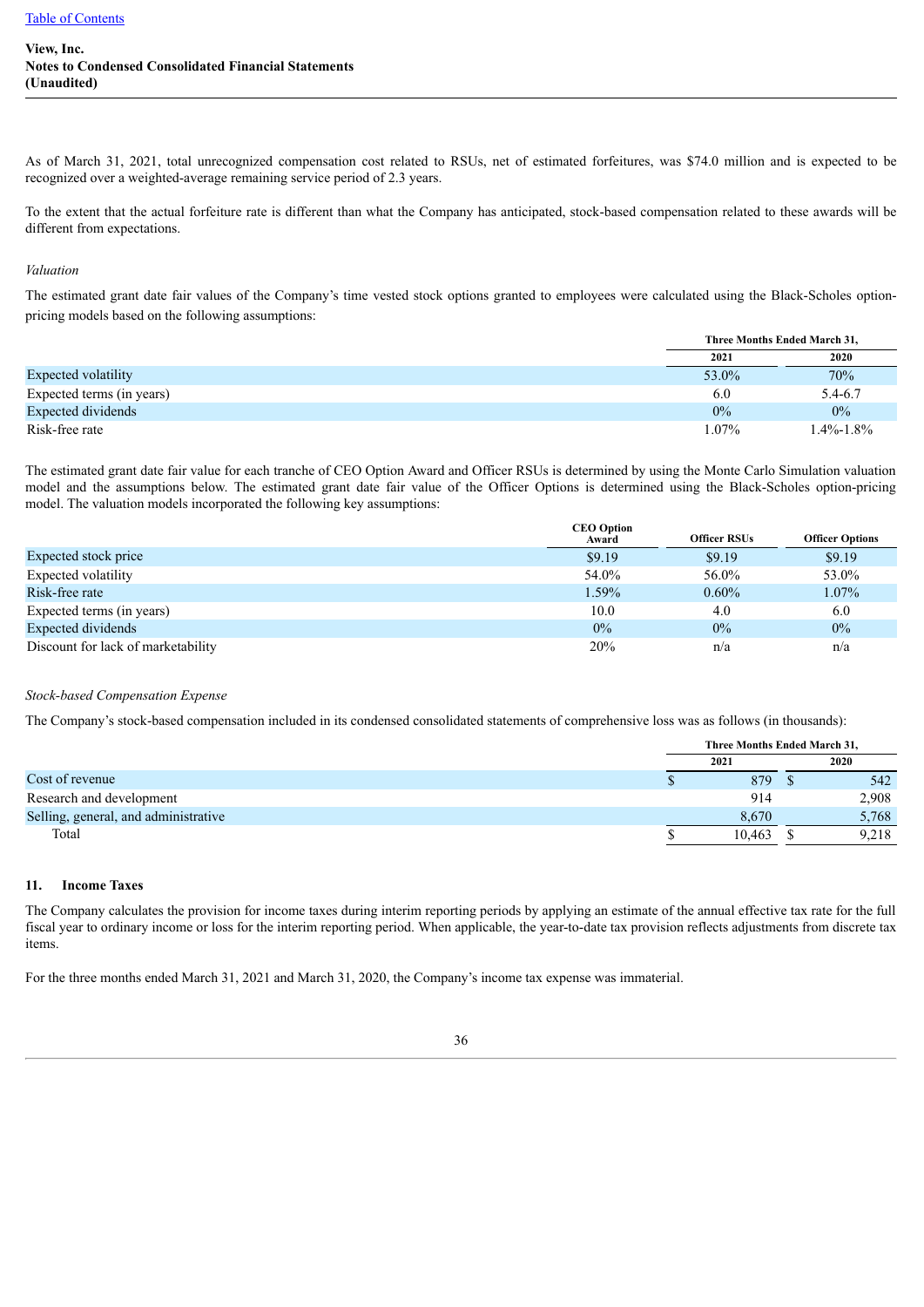As our U.S. operations are projecting to be in a taxable loss in the year and based on all available objectively verifiable evidence during the three months ended March 31, 2021, the Company believes it is more likely than not that the tax benefits of the U.S. losses incurred will not be realized. Accordingly, the Company will continue to maintain a full valuation allowance on the U.S. deferred tax assets. The Company's income tax expense for the three months ended March 31, 2021 is due primarily to income taxes in Canada.

The Company accounts for the uncertainty in income taxes by utilizing a comprehensive model for the recognition, measurement, presentation and disclosure in financial statements of any uncertain tax positions that have been taken or are expected to be taken on an income tax return. During the three months ended March 31, 2021, there have been no changes in the estimated uncertain tax benefits.

# **12. Net Loss Per Share**

The following table sets forth the computation of basic and diluted net loss per share (in thousands, except share and per share data):

|                                                              | Three Months Ended March 31. |            |  |           |
|--------------------------------------------------------------|------------------------------|------------|--|-----------|
|                                                              |                              | 2021       |  | 2020      |
| Net loss                                                     |                              | (74.035)   |  | (72, 325) |
| Total weighted-average shares outstanding, basic and diluted |                              | 55,500,398 |  | .656,774  |
| Net loss per share, basic and diluted                        |                              | (1.33)     |  | (43.65)   |

As a result of the Merger, the weighted-average number of shares of common stock used in the calculation of net loss per share have also been retroactively converted by applying the Exchange Ratio.

The following outstanding shares of common stock equivalents were excluded from the computation of diluted net loss per share for the periods presented because including them would have had an anti-dilutive effect:

|                                                                                        | March 31.  |               |
|----------------------------------------------------------------------------------------|------------|---------------|
|                                                                                        | 2021       | 2020          |
| Redeemable convertible preferred stock (on an if-converted basis)                      |            | 121,431,302   |
| Stock options to purchase common stock                                                 | 29,630,036 | 25,404,652    |
| Warrants to purchase common stock                                                      | 20,428,170 | 40.152        |
| Warrants to purchase redeemable convertible preferred stock (on an if-converted basis) |            | 3,387,251     |
| Total                                                                                  | 50,058,206 | 150, 263, 357 |

<span id="page-37-0"></span>The 4,970,000 Sponsor Earn-Out Shares are excluded from basic and diluted net loss per share as such shares are contingently recallable until the share price of the Company exceeds specified thresholds that have not been achieved as of March 31, 2021. The 25,000,000 shares and the 12,500,000 shares of common stock equivalents subject to the CEO Option Award and the Officer RSUs, respectively, are excluded from the anti-dilutive table as the underlying shares are contingently issuable until the share price of the Company exceeds the specified thresholds that have not been achieved.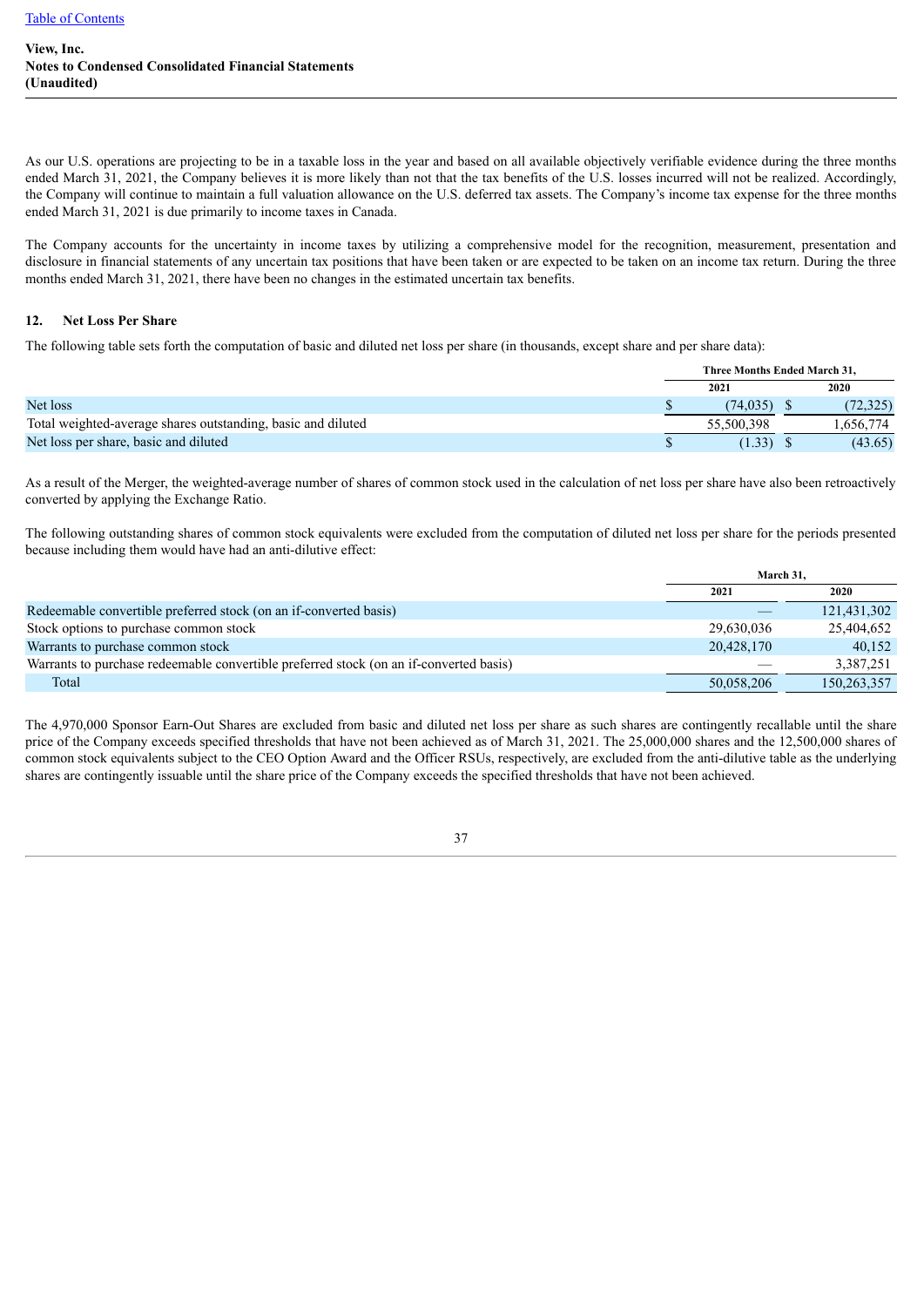## **Item 2. Management's Discussion and Analysis of Financial Condition and Results of Operations**

As described in the Explanatory Note above and in Note 2 of "Notes to the Condensed Consolidated Financial Statements" included elsewhere in this Amendment No. 1 to the Quarterly Report on Form 10-Q/A, we have restated our unaudited quarterly financial statements as of March 31, 2021 and for each of the three months ended March 31, 2021 and 2020, and we have restated our condensed consolidated balance sheet as of December 31, 2020. This Item 2, Management's Discussion and Analysis of Financial Condition and Results of Operations, has been amended to reflect the restatement of the previously reported financial information for these periods, including but not limited to, information within the Results of Operations section.

The following management's discussion and analysis is provided in addition to the accompanying condensed consolidated financial statements and notes, and for a full understanding of View's results of operations and financial condition should be read in conjunction with the condensed consolidated financial statements and notes included in this Amendment No. 1 to the Quarterly Report on Form 10-O/A included in Part I, Item 1, "Financial Statements *(Unaudited)."*

#### **Overview**

#### *Recent Developments*

We are a former blank check company incorporated on September 27, 2019 under the name CF Finance Acquisition Corp. II ("CF II") as a Delaware corporation and formed for the purpose of effecting a merger, capital stock exchange, asset acquisition, stock purchase, reorganization or similar business combination with one or more businesses. On March 8, 2021 (the "Closing Date"), CF II consummated the previously announced merger pursuant to an Agreement and Plan of Merger, dated November 30, 2020 (the "Merger Agreement"), by and among CF II, PVMS Merger Sub, Inc., a Delaware corporation and wholly owned-subsidiary of CF II ("Merger Sub"), and View, Inc. (prior to the Merger, hereinafter referred to as "Legacy View"). Pursuant to the Merger Agreement, a business combination between CF II and Legacy View was effected through the merger of Merger Sub with and into Legacy View, with Legacy View surviving as the surviving company and as a wholly-owned subsidiary of CF II (the "Merger"). On the Closing Date, CF II changed its name from CF Finance Acquisition Corp. II to View, Inc. and Legacy View changed its name to View Operating Corporation.

The Merger was accounted for as a reverse recapitalization. Under this method of accounting, CF II was treated as the "acquired" company for financial reporting purposes. Accordingly, for accounting purposes, our financial statements will represent a continuation of the financial statements of Legacy View with the Merger treated as the equivalent of Legacy View issuing stock for the net assets of CF II, accompanied by a recapitalization. The net assets of CF II will be stated at historical cost, with no goodwill or other intangible assets recorded. Operations prior to the Merger are those of Legacy View.

In connection with the Merger, we raised \$815.2 million of gross proceeds including the contribution of \$374.1 million of cash held in CF II's trust account from its initial public offering, net of redemption of CF II Class A Common Stock held by CF II's public stockholders of \$125.9 million, \$260.8 million of private investment in public equity ("PIPE") at \$10.00 per share of CF II's Class A Common Stock, and \$180.3 million of additional PIPE at \$11.25 per share of CF II's Class A Common Stock (the PIPE and collectively with the Merger and other transactions described in the Merger Agreement, the "Transactions"). We incurred \$43.9 million of Transaction costs, consisting of underwriting, legal, and other professional fees, of which \$42.4 million was recorded to additional paid-in capital as a reduction of proceeds and the remaining \$1.5 million was expensed immediately.

In connection with the Merger, holders of Legacy View common stock and redeemable convertible preferred stock received shares of the Company's common stock in an amount determined by application of the exchange ratio of 0.02325 (the "Exchange Ratio"), which was based on Legacy View's implied price per share prior to the Merger. For periods prior to the Merger, the reported share and per share amounts have been retroactively converted by applying the Exchange Ratio.

Additionally, at Closing as required by the Merger Agreement:

- the Sponsor subjected 4,970,000 shares ("Sponsor Earn-Out Shares") to vesting and potential forfeiture (and related transfer restrictions) based on a five-year post-Closing earnout, subject to Earn-Out Triggering Events. The aggregate fair value of the Sponsor Earn-Out Shares on the Closing date was estimated using a Monte Carlo simulation model. As of March 31, 2021, the Earn-Out Triggering Events were not achieved for any of the tranches and as such the Company adjusted the carrying amount of the liability to its estimated fair value.
- the Company adopted the 2021 Equity Incentive Plan which assumed all the outstanding options under Legacy View's 2018 Plan at Closing.

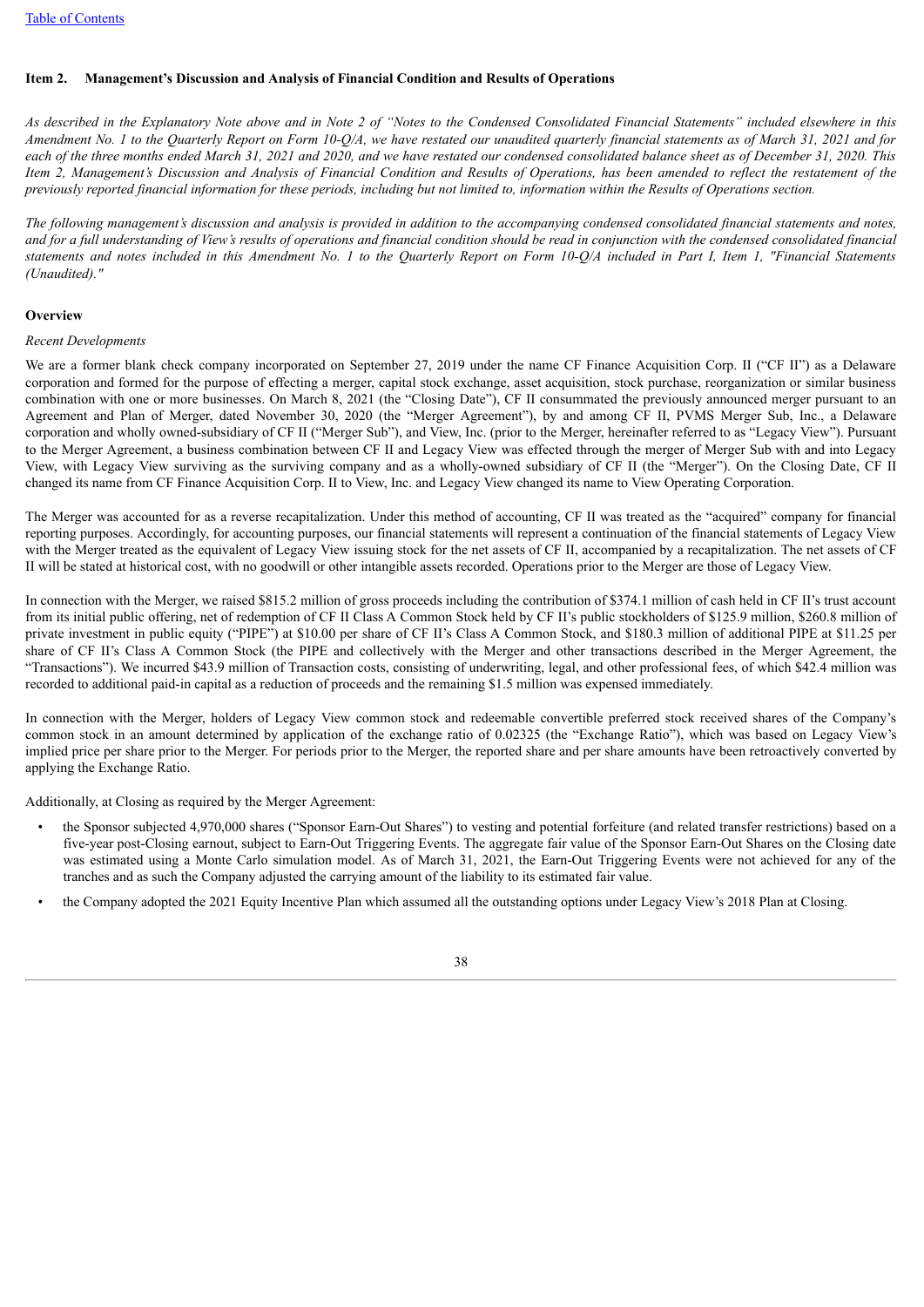- the Company granted stock-based awards containing both a service and a market conditions, as follows: (i) a nonqualified stock option award to its CEO to purchase 25,000,000 shares of the Company common stock ("CEO Option Award) (ii) 12,500,000 RSUs to certain officers ("Officer RSUs"). The fair value of our market condition-based CEO Option Award and Officer RSUs is determined using a Monte Carlo simulation model that utilizes significant assumptions, including volatility, expected term, risk free rate that determine the probability of satisfying the market condition stipulated in the award to calculate the fair value of the award. Compensation cost is recognized for each vesting tranche of an award with a market condition using the accelerated attribution method over the longer of the requisite service period and derived service period, irrespective of whether the market condition is satisfied.
- the Company granted option awards to purchase 5,000,000 shares of the Company's common stock to certain officers.

Prior to the Merger, CF II issued 366,666 private placement warrants ("Private Warrants") and 16,666,637 public warrants ("Public Warrants" and collectively "Warrants"). Each whole warrant entitles the holder to purchase one share of the Company's common stock at a price of \$11.50 per share, subject to adjustments. The Warrants are exercisable at any time commencing on August 26, 2021 and terminating five years after the Closing. The Public Warrants meet the criteria to be classified in stockholders' equity and the Private Warrants are classified as a liability. The Private Warrants are recorded at fair value at the Closing and at each reporting date estimated using the Black-Scholes option-pricing model.

#### *Our Business*

We are a technology company that makes buildings smarter and more connected. Our innovative products are intended to help enable people to lead healthier and more productive lives by allowing in more natural daylight and views while minimizing glare and heat, and also simultaneously reducing the building's carbon footprint and energy usage. We seek to achieve these transformations by designing, manufacturing, and providing electrochromic or "smart" glass panels to which we add a 1 micrometer (approximately 1/100th the thickness of human hair) proprietary electrochromic coating. Through our proprietary network infrastructure, each View Smart Glass window is provided an individual IP-addressable location and when combined with our proprietary software and algorithms, intelligently adjusts in response to the sun by tinting from clear to dark states, and vice versa, thereby reducing heat and glare. In addition, we offer a suite of fully integrated, cloud-connected smart-building products that we believe will enable us to further optimize the human experience within buildings and help provide a truly delightful experience.

To date, we have devoted substantially all of our efforts and resources towards the development, manufacture and sale of our product platforms, which we believe have begun to show strong market traction. For the three months ended March 31, 2021 and 2020, our revenue was \$9.8 million and \$9.0 million, respectively, representing period-over-period growth of 8.2%.

## **Key Factors Affecting Operating Results**

#### *Execution of Growth Strategies*

We believe that we are just beginning to address our market opportunity, which we expect to be driven by four secular trends (i) climate change. ESG and sustainability, (ii) a growing focus on human health inside buildings, (iii) increased desire for better human experiences in buildings, and (iv) growing demand for smart buildings.

To capitalize on these trends and our market opportunity, we must execute on multiple growth initiatives, the success of which may depend on our ability to develop mainstream acceptance of our products, including (i) increasing awareness of our products and their benefits across major markets in North America and internationally, (ii) increasing recurring sales, (iii) expanding our product portfolio, (iv) expanding our sales channels to include real estate brokers, (v) continuing to develop strong relationships with ecosystem partners such as building owners, developers, tenants, architects, contractors, low voltage electricians and glaziers, and (vi) expanding outside North America into international markets.

#### *Technology Innovation*

With over 1,000 patents and patent filings and 12 years of research and development experience, we have a history of technological innovation. We have a strong research and development team, including employees with expertise in all aspects of the development process, including materials science, electronics, networking, hardware, software, and human factors research. As we have since inception, we intend to continue making significant investments in research and development and hiring top technical and engineering talent to improve our existing products and develop new products, which would increase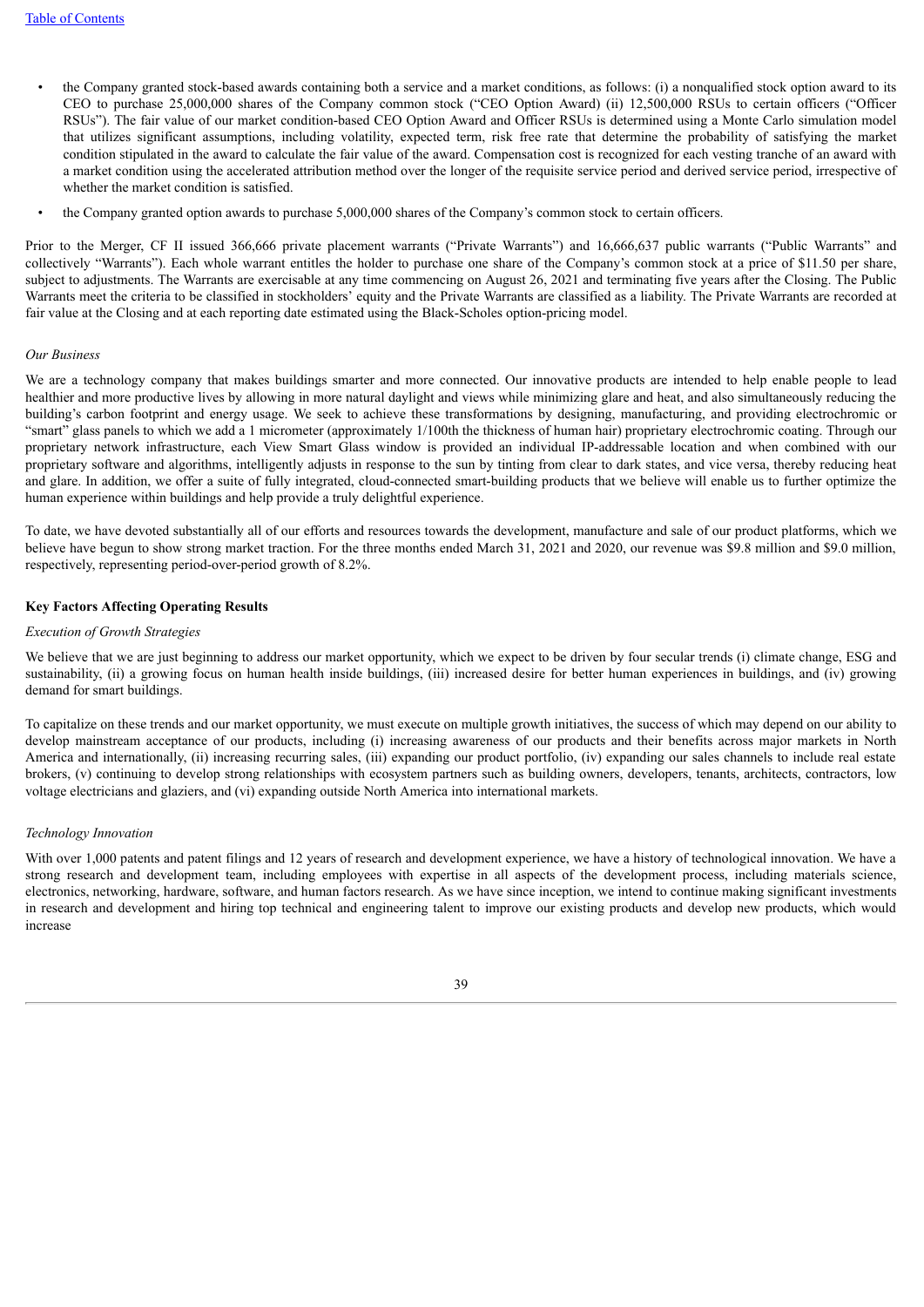our differentiation in the market. For example, in 2020, we introduced a new suite of products to complement our market-leading Smart Glass windows and optimize the human experience while making buildings more intelligent:

- View Net. Our high bandwidth power and data network that serves as the backbone to an intelligent building platform.
- View Immersive Experiences. Our transparent, digital, interactive surfaces product that incorporates see-through, high definition displays directly onto the window.
- View Sense. Modules that provide the ability to measure and optimize light, humidity, temperature, air quality, dust and noise to improve occupant wellness.

We expect our research and development expenses to increase in absolute dollars over time to maintain our differentiation.

#### *Competition*

We compete in the commercial window industry, the electrochromic glass industry, as well as within the larger smart building products industry, each of which is highly competitive and continually evolving as participants strive to distinguish themselves within their markets, including through price and product improvement. We believe that our main sources of competition are existing commercial window manufacturers, electrochromic glass manufacturers, and companies developing smart building products and intrusion detection solution technologies. We believe the primary competitive factors in our markets are:

- Technological innovation:
- Product performance;
- Product quality, durability, and price;
- Execution track record; and
- Manufacturing efficiency.

#### *Capacity*

View Smart Glass panels are currently manufactured at our production facility located in Olive Branch, Mississippi. We operate a sophisticated manufacturing facility designed for performance, scale, durability, and repeatability. Our manufacturing combines talent, equipment, and processes from the semiconductor, flat panel display, solar and glass processing industries. Our proprietary manufacturing facility has been in use since 2010. We currently operate one production line in our facility with a name-plate capacity of approximately 5 million square feet of smart glass per year. In addition, we have partially completed the construction of a second production line at our Olive Branch facility. We expect the name-plate capacity of the second production line to be 7.5 million square feet of smart glass per year, bringing total name-plate capacity of our facility to 12.5 million square feet per year. We believe our facility, including the second production line, will enable us to achieve economies of scale, meet future demand, and achieve profitability.

As of March 31, 2021, we have invested \$410.1 million in capital expenditures net of retirements, primarily in our factory. We expect to incur additional factory capital expenditure of up to approximately \$160.0 million over the next two to four years with respect to facility automation and completion of the second production line to support the expected growth in demand for our products.

#### **Impact of COVID-19**

During March 2020, the World Health Organization declared the coronavirus outbreak (COVID-19) to be a global pandemic. The COVID-19 pandemic has impacted health and economic conditions throughout the U.S., including the construction industry. The COVID-19 pandemic continues to be dynamic and evolving, and the extent to which COVID-19 impacts the Company's operations will depend on future developments that cannot be predicted with certainty, including the duration of the pandemic, resurgences of COVID-19 infections and the emergence of new variants, the availability and efficacy of vaccines, new information that may emerge concerning the severity of COVID-19 and the governmental measures to contain or treat its impact, among others. COVID-19's disruptions to the construction industry may reduce or delay new construction projects or result in cancellations or delays of existing planned construction. Supply of certain materials used by the Company in the manufacture of its products that are sourced from a limited number of suppliers may also be disrupted. In addition, long-term

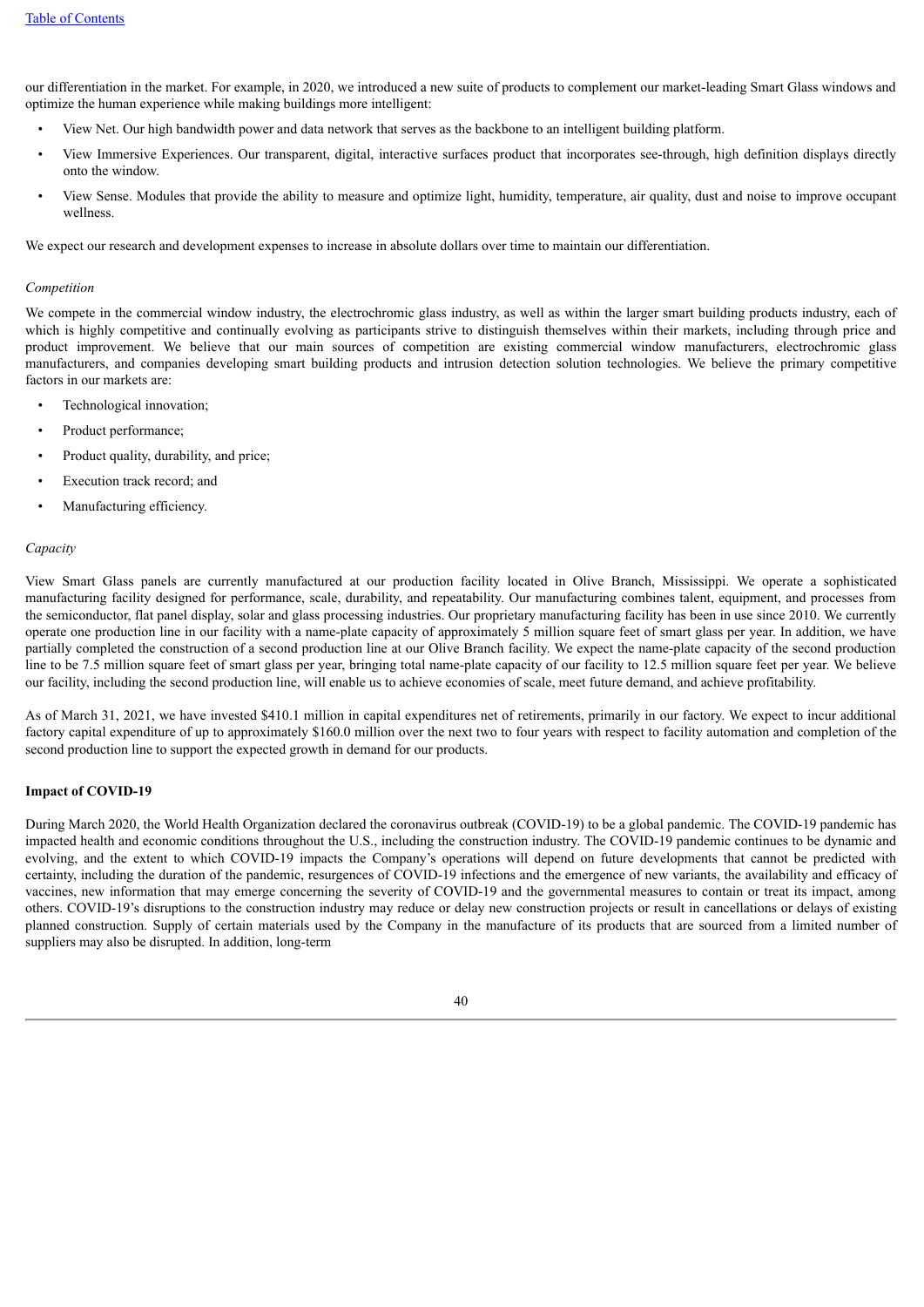effects of COVID-19 on employer work-from-home policies and therefore demand for office space cannot be predicted. Any one or a combination of such events could have a material adverse effect on the Company's financial results.

To address these conditions, the Company established protocols to continue business operations as an essential industry, helped insulate its supply chain from delays and disruptions, and assessed its business operations and financial plans as a result of COVID-19. The Company optimized its financial plan by focusing on sales growth and by reducing and delaying incremental spending on operating and capital expenditures compared with the pre-COVID business plan. In particular, the Company reduced operating costs through headcount reductions and reduction of operating expenditures for third-party contractors.

The long-term effects of COVID-19 on one of our key markets, office space, cannot be accurately predicted as employers continue to design their longterm work-from- home policies. Conversely, we expect to see an accelerated interest in the renovation market, potential increased spending on public buildings and infrastructure, movement to suburban office spaces, and increased investment in life sciences and laboratory buildings. We also expect to see changes in the market in response to COVID-19, including increased aversion to blinds that collect dirt and dust. Finally, we have seen COVID-19 accelerate societal perspective on the importance of the environment on personal health, which could drive adoption of our sensor products that measure and monitor health aspects in buildings.

#### **Components of Results of Operations**

#### *Revenue*

We generate revenue from the manufacturing and sale of insulating glass units ("IGU") that are coated on the inside with our proprietary technology and are designed, programmed, and built to customer specifications that include sizes for specific windows, skylights, and doors in specified or designated areas of a building. The IGUs, when combined with our Controls, Software and Services ("CSS") which includes commissioning services, that we sell make the specified IGU tint. A full solution to the end-user includes IGU and CSS. The assembly and installation of the IGU and CSS is generally performed by glaziers and electricians and not included in our offerings. We do not have a role in arranging for the assembly nor the installation. The entire project is commissioned by us after the final assembly and installation to configure the operation of the windows at the building site and ensure proper functionality.

Our revenue primarily relies on securing design wins with end-users of our products and services, which typically are the owners, tenants or developers of buildings. We start the selling process by pitching the View Smart Glass benefits and business outcomes to the building owners, tenants, or developers. The pricing for a project is primarily driven by the make-up, size, shape, and total units of the IGU and associated CSS. The design win is typically secured through a non-binding agreement with the owners, tenants or developers of the buildings. Once a design win is secured, we enter into legally binding agreements with our customers (glaziers, low voltage electricians, owners, tenants, developers of buildings, general contractors or a combination thereof) to deliver IGUs and CSS.

Our IGUs are custom-built and sold to customers through legally binding contracts. Each contract to provide IGUs includes multiple distinct IGUs. We recognize revenue from our IGU contracts overtime as the work progresses and IGUs are produced, using cost-to-cost basis as a measure for percentage-ofcompletion of the performance obligation.

Our contracts for CSS contain promises to deliver multiple goods and services including sky sensors, window controllers, control panels and embedded software, cables and connectors, electrical connection schema and commissioning services. We recognize revenue allocated to each performance obligation at the time the related performance obligation is satisfied by transferring control of the promised good or service to a customer, which generally occurs upon shipment or delivery. Commissioning services requires acceptance from the customer, and we recognize commissioning revenue when customer acceptance is obtained. Limited CSS arrangements have extended payment terms, and we adjust the transaction price for the effects of the financing component, if significant.

#### *Cost of Revenue*

Cost of revenue consists primarily of the costs to manufacture and source our products, including the costs of materials, customer support, outside services, shipping, personnel expenses, including salaries and related personnel expenses and stock-based compensation expense, equipment and facility expenses including depreciation of manufacturing equipment, rent and utilities, and insurance and taxes, warranty costs, and inventory valuation provisions.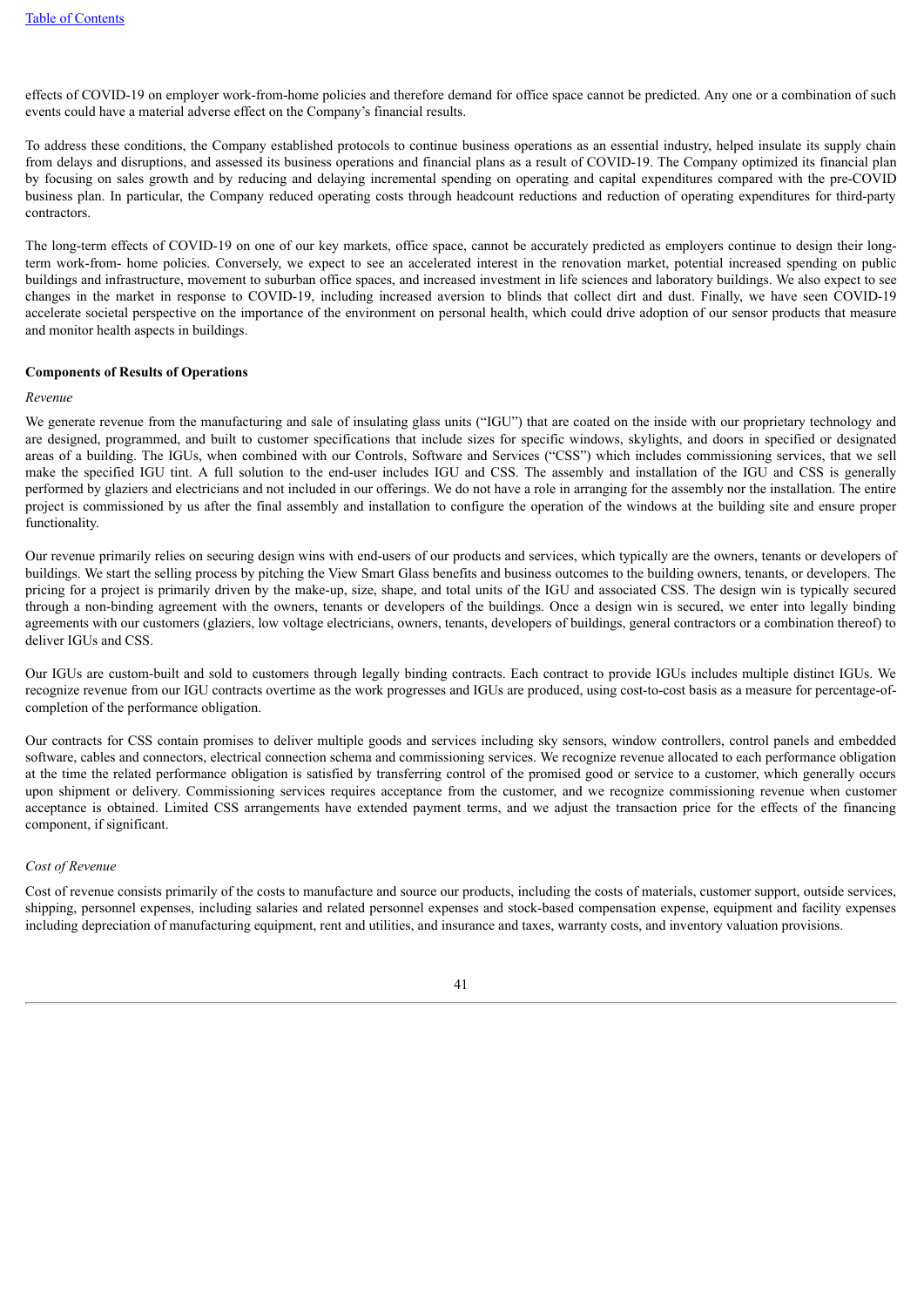The primary factors that impact our cost of revenue are manufacturing efficiencies, cost of material, and mix of products. Given our advanced investment in capacity to capture future demand, we expect to continue to incur significant fixed costs that will be amortized over larger volumes of production as we scale our business.

#### *Research and Development Expenses*

Research and development expenses consist primarily of costs related to research, design, maintenance, and minor enhancements of our software that are expensed as incurred. Research and development expenses consist primarily of costs incurred for salaries and related personnel expenses, including stockbased compensation expense, for personnel related to the development of improvements and expanded features for our products, materials and supplies used in development and testing, payments to consultants, outside manufacturers, patent related legal costs, facility costs and depreciation. We expect that our research and development expenses will increase in absolute dollars as our business grows, particularly as we incur additional costs related to continued investments in development of new products and offerings. However, we expect that our research and development expenses will decrease as a percentage of our revenue over time.

#### *Selling, General and Administrative Expenses*

Selling, general, and administrative expenses consist primarily of salaries and related personnel expenses, including stock-based compensation, related to sales and marketing, finance, legal and human resource functions, contractor and professional services fees, audit and compliance expenses, insurance costs, advertising and promotional expenses and general corporate expenses, including allocated facilities and information technology expenses.

We expect our selling, general, and administrative expenses to increase in absolute dollars for the foreseeable future as we scale headcount with the growth of our business, and as a result of operating as a public company, including compliance with the rules and regulations of the SEC and Nasdaq, legal, audit, higher expenses for directors and officer insurance, investor relations activities, and other administrative and professional services. Over time, we expect our selling, general and administrative expenses to decline as a percentage of revenue.

#### *Interest and Other Income (Expense), net*

Interest and other income (expense), net comprises interest income, interest expense, other expense, net, gain or loss arising out of change in fair value of sponsor earn-out liability, redeemable convertible preferred stock warrants and other derivative liabilities.

Interest income consists primarily of interest received or earned on our cash and cash equivalents balances.

Interest expense consists primarily of interest incurred on our debt facilities and amortization of debt discounts and issuance costs.

Other expense, net primarily consists of foreign exchange gains and losses and realized gains and losses from the sale of short-term investments.

Loss on extinguishment of debt comprises a loss arising from the extinguishment of debt as a result of repayment in full of our revolving debt facility.

Our sponsor earn-out shares, private warrants and redeemable convertible preferred stock warrants are subject to remeasurement to fair value at each balance sheet date. Changes in fair value as a result of the remeasurement are recognized in the condensed consolidated statements of operations. We will continue to adjust the outstanding instruments for changes in fair value until the Earn-Out Triggering Events are met, the earlier of the exercise or expiration of the warrants.

#### *Provision for Income Taxes*

Our provision for income taxes consists of an estimate of federal, state, and foreign income taxes based on enacted federal, state, and foreign tax rates, as adjusted for allowable credits, deductions, uncertain tax positions, changes in deferred tax assets and liabilities, and changes in tax law. Due to the level of historical losses, we maintain a valuation allowance against U.S. federal and state deferred tax assets as we have concluded it is more likely than not that these deferred tax assets will not be realized.

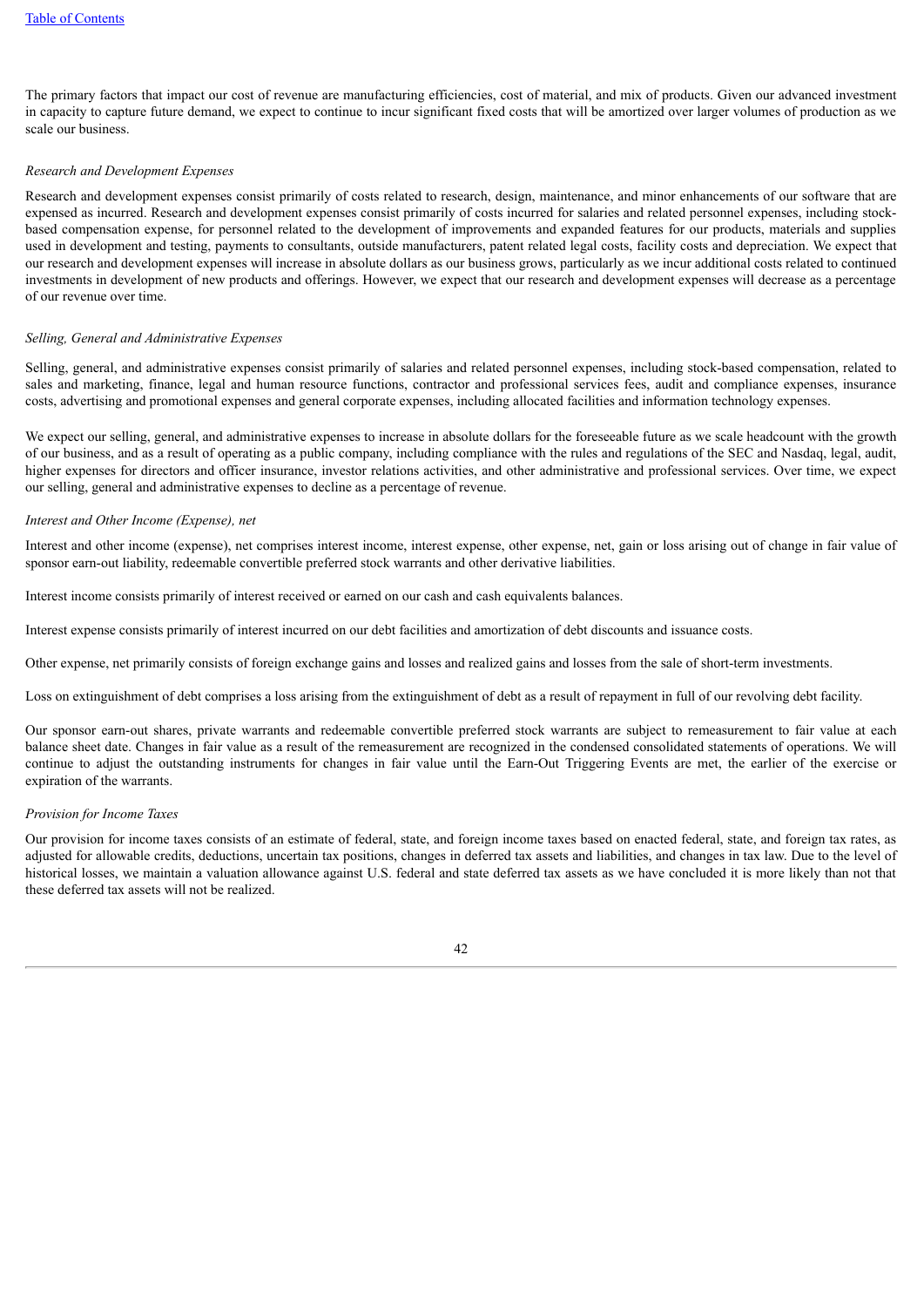# **Results of Operations**

The following table sets forth our historical operating results for the periods indicated (in thousands, except percentages):

|                                           | <b>Three Months Ended</b><br>March 31, |               |                    |               |              |             |                |
|-------------------------------------------|----------------------------------------|---------------|--------------------|---------------|--------------|-------------|----------------|
|                                           |                                        | 2021          |                    | 2020          |              |             |                |
|                                           |                                        | (As Restated) |                    | (As Restated) |              | Change (\$) | Change $(\% )$ |
| Revenue                                   | \$                                     | 9,769         | $\mathbf{\hat{s}}$ | 9,032         | $\mathbf{s}$ | 737         | $8.2\%$        |
| Costs and expenses:                       |                                        |               |                    |               |              |             |                |
| Cost of revenue                           |                                        | 36,179        |                    | 36,463        |              | (284)       | (0.8)%         |
| Research and development                  |                                        | 16,570        |                    | 23,088        |              | (6,518)     | $(28.2)\%$     |
| Selling, general, and administrative      |                                        | 21,700        |                    | 21,364        |              | 336         | $1.6\%$        |
| Total costs and expenses                  |                                        | 74,449        |                    | 80,915        |              | (6, 466)    | $(8.0)\%$      |
| Loss from operations                      |                                        | (64,680)      |                    | (71, 883)     |              | 7,203       | $(10.0)\%$     |
| Interest and other income (expense), net: |                                        |               |                    |               |              |             |                |
| Interest income                           |                                        | 5             |                    | 445           |              | (440)       | $(98.9)\%$     |
| Interest expense                          |                                        | (5,308)       |                    | (5,285)       |              | (23)        | $(0.4)\%$      |
| Other expense, net                        |                                        | (1, 442)      |                    | (24)          |              | (1, 418)    | $\ast$         |
| Gain on fair value change, net            |                                        | 7,413         |                    | 4,427         |              | 2,986       | 67.4 %         |
| Loss on extinguishment of debt            |                                        | (10,018)      |                    |               |              | (10,018)    |                |
| Interest and other income (expense), net  |                                        | (9,350)       |                    | (437)         |              | (8,913)     | $\ast$         |
| Loss before provision of income taxes     |                                        | (74,030)      |                    | (72, 320)     |              | (1,710)     | 2.4 %          |
| Provision for income taxes                |                                        | (5)           |                    | (5)           |              |             |                |
| Net and comprehensive loss                |                                        | (74, 035)     | S                  | (72, 325)     | \$           | (1,710)     | 2.4%           |

\* not meaningful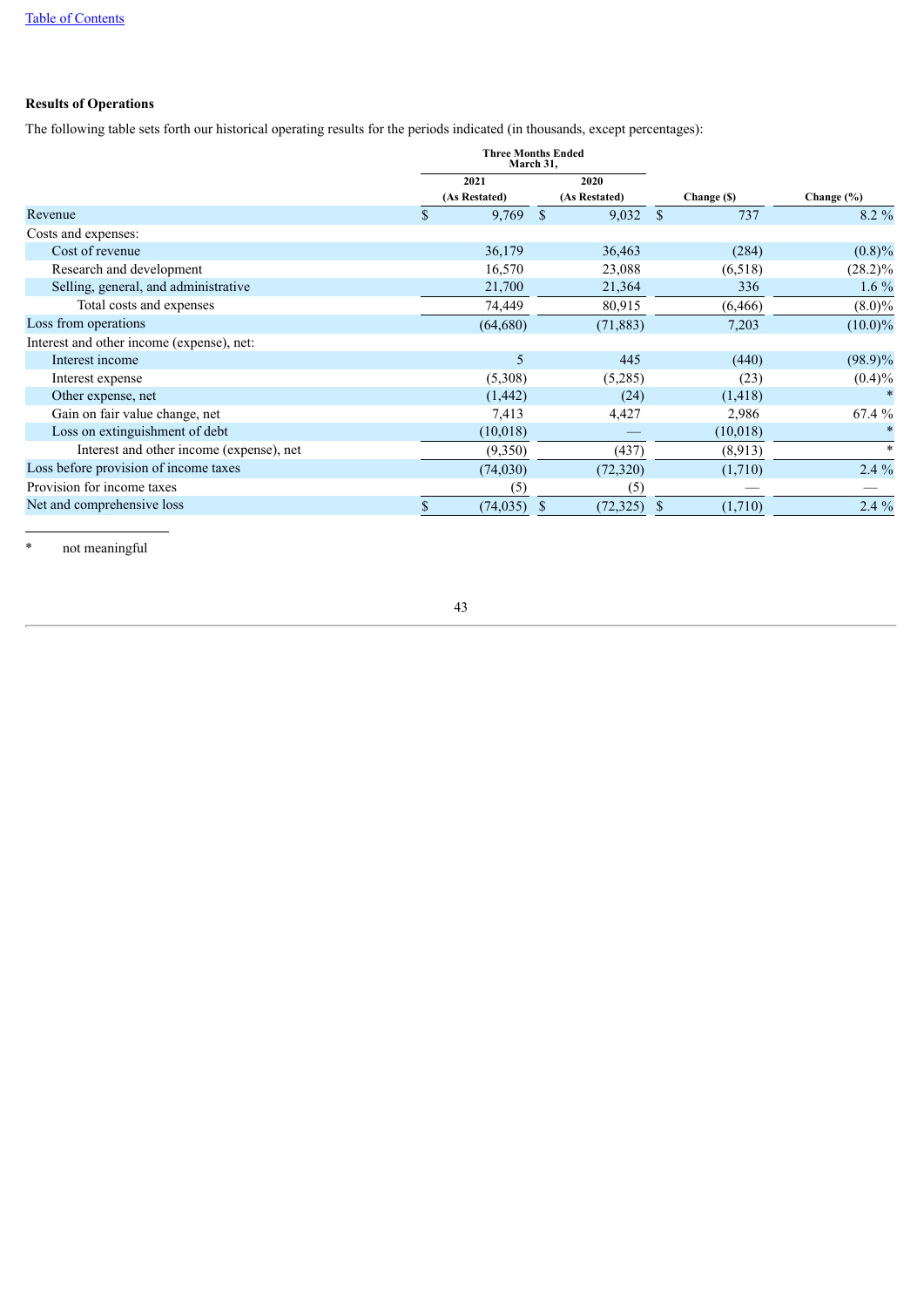# **Revenue**

The following table presents our revenue by geographic area and is based on the shipping address of the customers (in thousands, except percentages):

|                             | <b>Three Months Ended</b><br>March 31, |         |               |         |  |             |                |
|-----------------------------|----------------------------------------|---------|---------------|---------|--|-------------|----------------|
|                             |                                        | 2021    |               | 2020    |  | Change (\$) | Change $(\% )$ |
| <b>United States</b>        |                                        | 9,665   | <sup>\$</sup> | 8,687   |  | 978         | $11.3\%$       |
| Percentage of total revenue |                                        | 98.9%   |               | 96.2%   |  |             |                |
| Canada                      |                                        | 104     |               | 321     |  | (217)       | $(67.6)\%$     |
| Percentage of total revenue |                                        | $1.1\%$ |               | $3.6\%$ |  |             |                |
| Other                       |                                        |         |               | 24      |  | (24)        | (100)%         |
| Percentage of total revenue |                                        |         |               | $0.3\%$ |  |             |                |
| Total                       |                                        | 9,769   |               | 9,032   |  | 737         | $8.2\%$        |

The following table presents our revenue by product and services (in thousands, except percentages):

|                             | <b>Three Months Ended</b><br>March 31, |         |  |         |  |             |            |
|-----------------------------|----------------------------------------|---------|--|---------|--|-------------|------------|
|                             |                                        | 2021    |  | 2020    |  | Change (\$) | Change (%) |
| Product                     |                                        | 9,711   |  | 8,944   |  | 767         | $8.6\%$    |
| Percentage of total revenue |                                        | 99.4%   |  | 99.0%   |  |             |            |
| <b>Services</b>             |                                        | 58      |  | 88      |  | (30)        | $(34.1)\%$ |
| Percentage of total revenue |                                        | $0.6\%$ |  | $1.0\%$ |  |             |            |
| Total                       |                                        | 9,769   |  | 9,032   |  | 737         | $8.2\%$    |

Our total revenue increased by \$0.7 million or 8.2% for the three months ended March 31, 2021 compared to the same period ended March 31, 2020. The increase is primarily driven by higher volume generated from the manufacturing and sale of IGUs. The increase in total volume was attributable to a greater market awareness of our products and stronger relationships with our ecosystem partners. A substantial majority of the Company's revenue continue to be shipped to customers in the U.S., with such revenue representing 98.9% of total revenue for the three months ended March 31, 2021 as compared to 96.2% for the same period in 2020.

Product revenue increased by 8.6% in the three months ended March 31, 2021 as compared to the same period in the prior year mainly due to an increase in total volume recognized partially offset by change in product mix. Commissioning service revenue decreased by 34.1% in the three months ended March 31, 2021 as compared to the three months ended March 31, 2020, primarily due to timing of project completions and commissioning of project sites.

# **Costs and Expenses**

#### *Cost of Revenue*

Cost of revenue decreased by \$0.3 million or 0.8% in the three months ended March 31, 2021 compared to the same period in the prior year, despite the increase in revenue. This decrease was primarily related to a \$5.3 million decrease in factory labor and overhead expense, driven by cost reduction efforts that resulted in a \$4.7 million decrease in factory labor expenses from lower headcount and a \$0.8 million reduction in other overhead costs. Additionally, there was a decrease of \$1.4 million in materials cost primarily due to lower negotiated pricing, operational improvements in post-coat yield and carrier utilization. These decreases were offset by a \$4.8 million charge in connection with specific performance obligations promised to customers in connection with IGU failures associated with the previously discussed quality issue. Cost of revenue for the three months ended March 31, 2021 and March 31, 2020 included \$0.8 million and \$0.5 million of stock-based compensation expense, respectively.

#### **Research and Development**

Research and development expenses decreased by \$6.5 million or 28.2% in the three months ended March 31, 2021 compared to the same period in 2020. This was primarily due to completion of research and development ahead of the release of our Gen4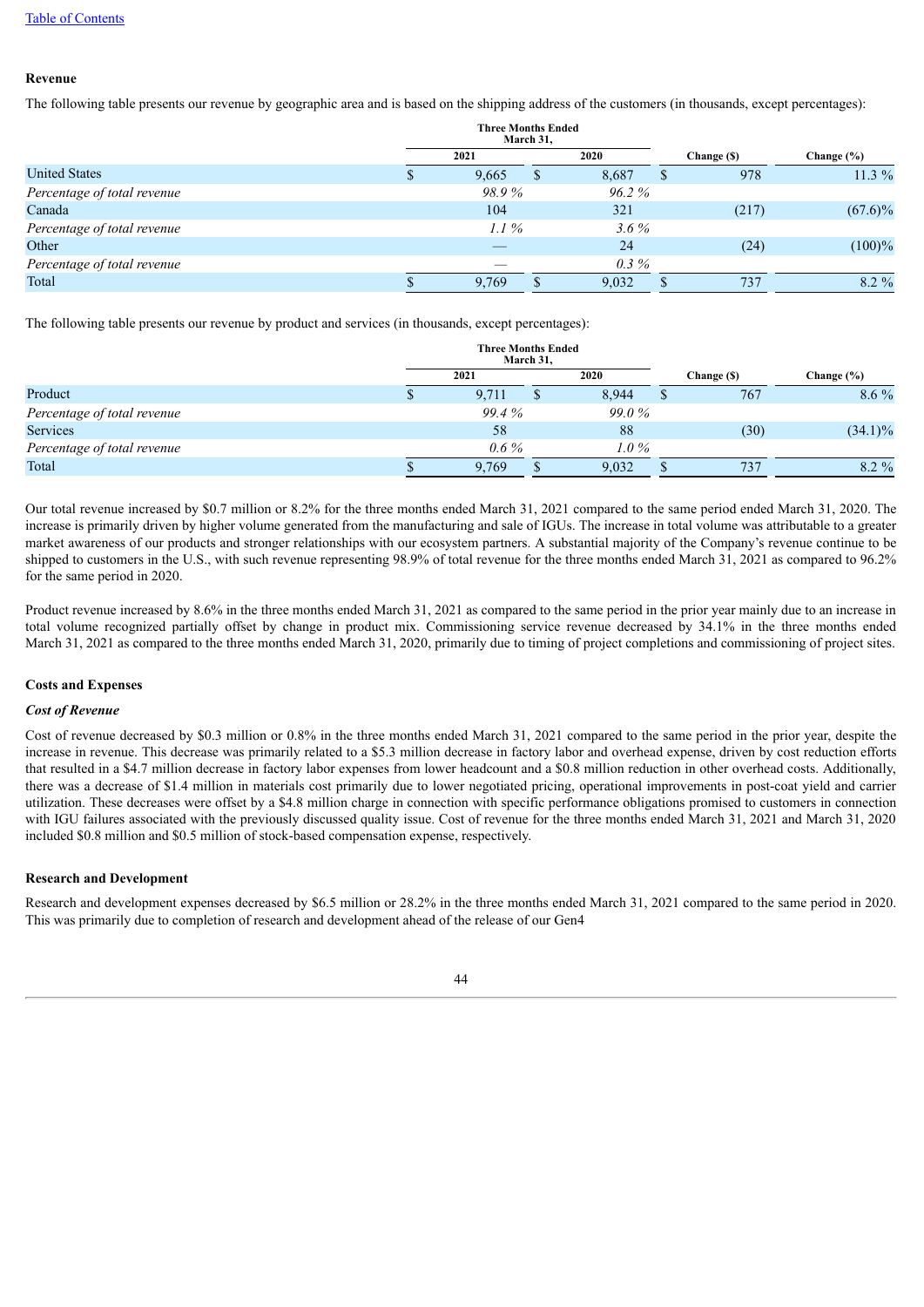product, as well as lower levels of stock-based compensation expense. Research and development expenses for the three months ended March 31, 2021 and March 31, 2020 included \$0.9 million and \$2.9 million of stock-based compensation expense, respectively.

#### **Selling, General, and Administrative**

Selling, general, and administrative expenses increased by \$0.3 million or 1.6% in the three months ended March 31, 2021 compared to the same period in the prior year. This increase was primarily due to decreases of \$2.9 million in personnel costs primarily due to lower headcount and \$1.2 million due to reduction in travel costs, offset by an increase of \$4.9 million in consulting costs for legal and accounting fees incurred for the Company's Merger and initial public offering. Selling, general, and administrative expenses for the three months ended March 31, 2021 and March 31, 2020 included \$8.7 million and \$5.8 million of stock-based compensation expense, respectively. The increase in stock-based compensation was primarily due to the CEO Option Award, Officer RSUs and Officer Options granted as part of the Merger.

#### **Interest and Other Income (Expense), net**

#### *Interest Income*

Interest income decreased by \$0.4 million during the three months ended March 31, 2021 compared to the same period in the prior year primarily due to a decrease in investments and as a result of reduction in yields.

#### *Interest Expense*

Interest expense remained almost flat. Interest expense consists primarily of interest incurred on our debt facilities and amortization of debt discounts and issuance costs until it was repaid in full during the quarter.

#### *Loss on extinguishment of debt*

During the three months ended March 31, 2021, the Company recorded a loss of \$10.0 million on debt extinguishment related to the full repayment of our revolving debt facility.

#### *Gain on Fair Value Change, Net*

The gain related to change in fair value increased by \$3.0 million in the three months ended March 31, 2021 compared to the same period in the prior year primarily due to changes in the fair value of our sponsor earn-out liability.

#### **Provision for Income Taxes**

The provision for income taxes did not fluctuate materially during the three months ended March 31, 2021 as compared to the three months ended March 31, 2020.

#### **Liquidity and Capital Resources**

As of March 31, 2021, we had \$506.5 million in cash and cash equivalents and \$478.5 in working capital. The Company's accumulated deficit totaled \$1,988.4 million as of March 31, 2021. For the three months ended March 31, 2021, we had a net loss of approximately \$74.0 million and we had negative cash flows from operations of approximately \$70.3 million. For the three months ended March 31, 2020, we had a net loss of approximately \$72.3 million and negative cash flows from operations of approximately \$39.4 million.

As of the date of the filing of this Amendment No. 1 to the Quarterly Report on Form 10-Q/A, the Company's liquidity and forecasted operating costs and obligations for the next twelve months have changed such that the Company determined that there is currently substantial doubt about its ability to continue as a going concern, as the Company does not currently have adequate financial resources to fund its forecasted operating costs and meet its obligations for at least twelve months from the filing of this Amendment No. 1 to the Quarterly Report on Form 10-Q/A.

While the Company will seek to raise additional capital, there can be no assurance the necessary financing will be available on terms acceptable to the Company, or at all. If the Company raises funds by issuing equity securities, dilution to stockholders will occur and may be substantial. Any equity securities issued may also provide for rights, preferences or privileges senior to those of holders of common stock. If we raise funds by issuing debt securities, these debt securities would have rights,

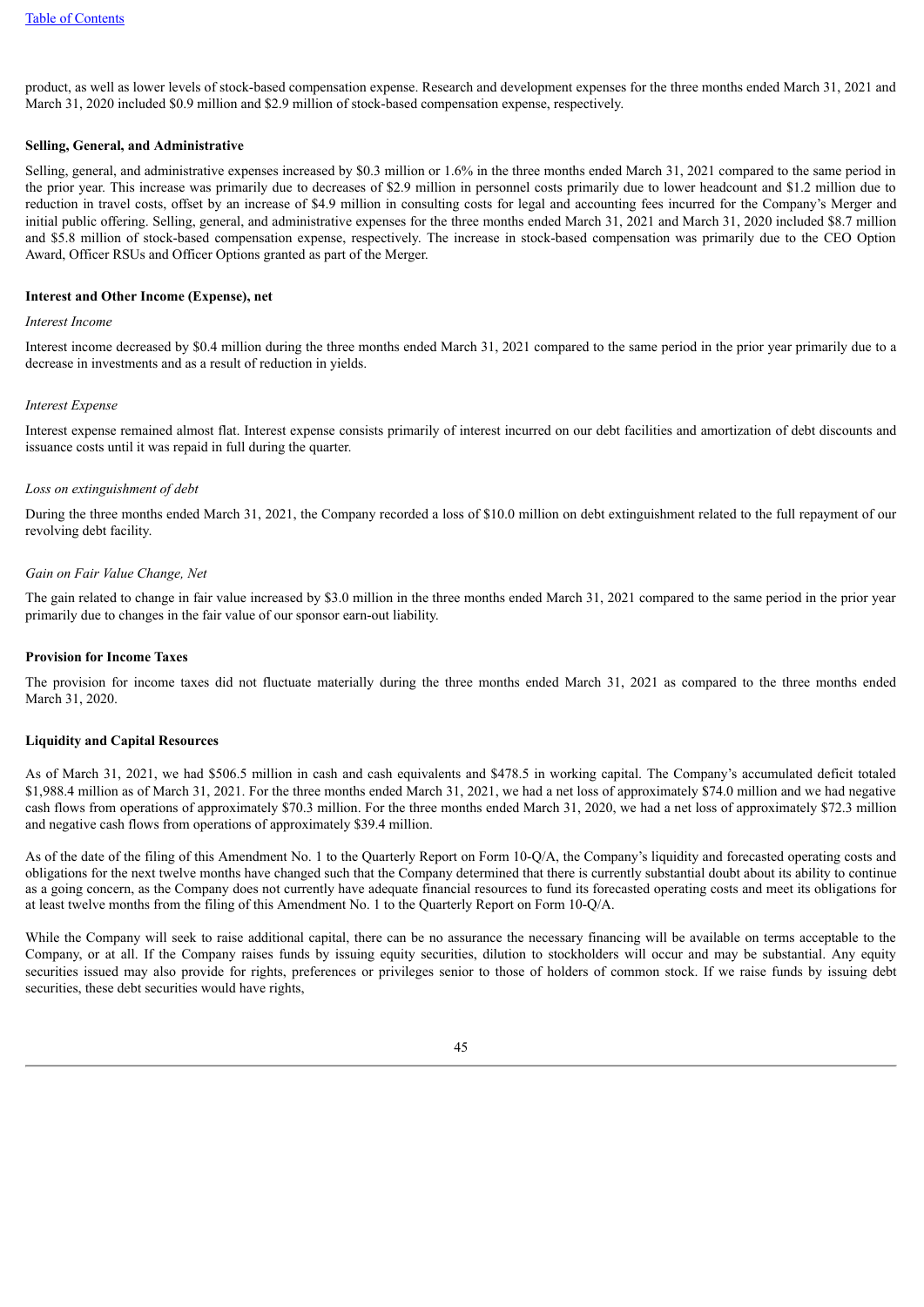preferences and privileges senior to those of preferred and common stockholders. The terms of debt securities or borrowings could impose significant restrictions on our operations and will increase the cost of capital due to interest payment requirements. The capital markets have in the past, and may in the future, experience periods of upheaval that could impact the availability and cost of equity and debt financing. In addition, recent and anticipated future increases in federal fund rates set by the Federal Reserve, which serve as a benchmark for rates on borrowing, will impact the cost of debt financing.

If we are unable to obtain adequate capital resources to fund operations, we would not be able to continue to operate our business pursuant to our current business plan, which would require us to modify our operations to reduce spending to a sustainable level by, among other things, delaying, scaling back or eliminating some or all of our ongoing or planned investments in corporate infrastructure, business development, sales and marketing, research and development and other activities, which could have a material adverse impact on our operations and our ability to increase revenues, or we or we may be forced to discontinue our operations entirely.

Our principal uses of cash in recent periods have been funding operations and investing in capital expenditures. Our future capital requirements will depend on many factors, including revenue growth rate, achieving profitability on our revenue contracts, the timing and the amount of cash received from customers, the expansion of sales and marketing activities, the timing and extent of spending to support research and development efforts, capital expenditures associated with our capacity expansion, the introduction of new products and the continuing market adoption of our products.

Our total current liabilities as of March 31, 2021 are \$53.3 million Our long term liabilities as of March 31, 2021 that will come due during the next 12 months from the date of the issuance of this Amendment No. 1. to the Quarterly Report on Form 10-Q/A include \$5.0 million in operating and capital lease payments, \$8.4 million in estimated settlements of warranty liabilities and \$0.7 million for the next semi-annual payment on our Term Loan.

As a result of the Merger in March 2021, we raised gross proceeds of \$815.2 million including the contribution of \$374.1 million of cash held in CF II's trust account from its initial public offering, net of redemption of CF II Class A Common Stock held by CF II's public stockholders of \$125.9 million, \$260.8 million of private investment in public equity ("PIPE") at \$10.00 per share of CF II's Class A Common Stock, and \$180.3 million of additional PIPE at \$11.25 per share of CF II's Class A Common Stock. In conjunction with the Merger, we repaid in full our revolving debt facility of \$276.8 million, including accrued interest and future interest through maturity of the notes of \$26.8 million. In April 2021, the Company terminated an industry facility operating lease with IDIG Crossroads I, LLC. The total future rental payments related to this terminated lease was \$19.5 million. Both the repayment of the debt facility and lease termination discussed above decreased our contractual obligations since December 31, 2020.

The Company has historically financed its operations through the issuance and sale of redeemable convertible preferred stock, the issuance of debt financing, the gross proceeds associated with the Merger and revenue generation from product sales. The Company's continued existence is dependent upon its ability to obtain additional financing, achieve production volumes such that our significant base operating costs are better absorbed, thus allowing for negotiation of profitable sales contracts, and generate sufficient cash flow to meet its obligations on a timely basis. The Company's business will require significant amounts of capital to sustain operations and the Company will need to make the investments it needs to execute its long-term business plans.

#### **Debt**

#### *Term Loan*

As of March 31, 2021, we had \$15.4 million outstanding under our term loan debt arrangement. On October 22, 2020, we entered into an amended and restated debt arrangement with the lender, which temporarily suspended the payments until June 30, 2022. Starting June 30, 2022, we are required to make semi-annual payments of \$0.7 million through June 30, 2032. As of March 31, 2021, the outstanding amount under this arrangement has been classified as a long term liability.

The debt arrangement required us to invest certain amounts in land, building and equipment and create a certain number of jobs. As of March 31, 2021, we had met the requirements. The debt arrangement, as amended, has customary affirmative and negative covenants. As of March 31, 2021, we were in compliance with all covenants.

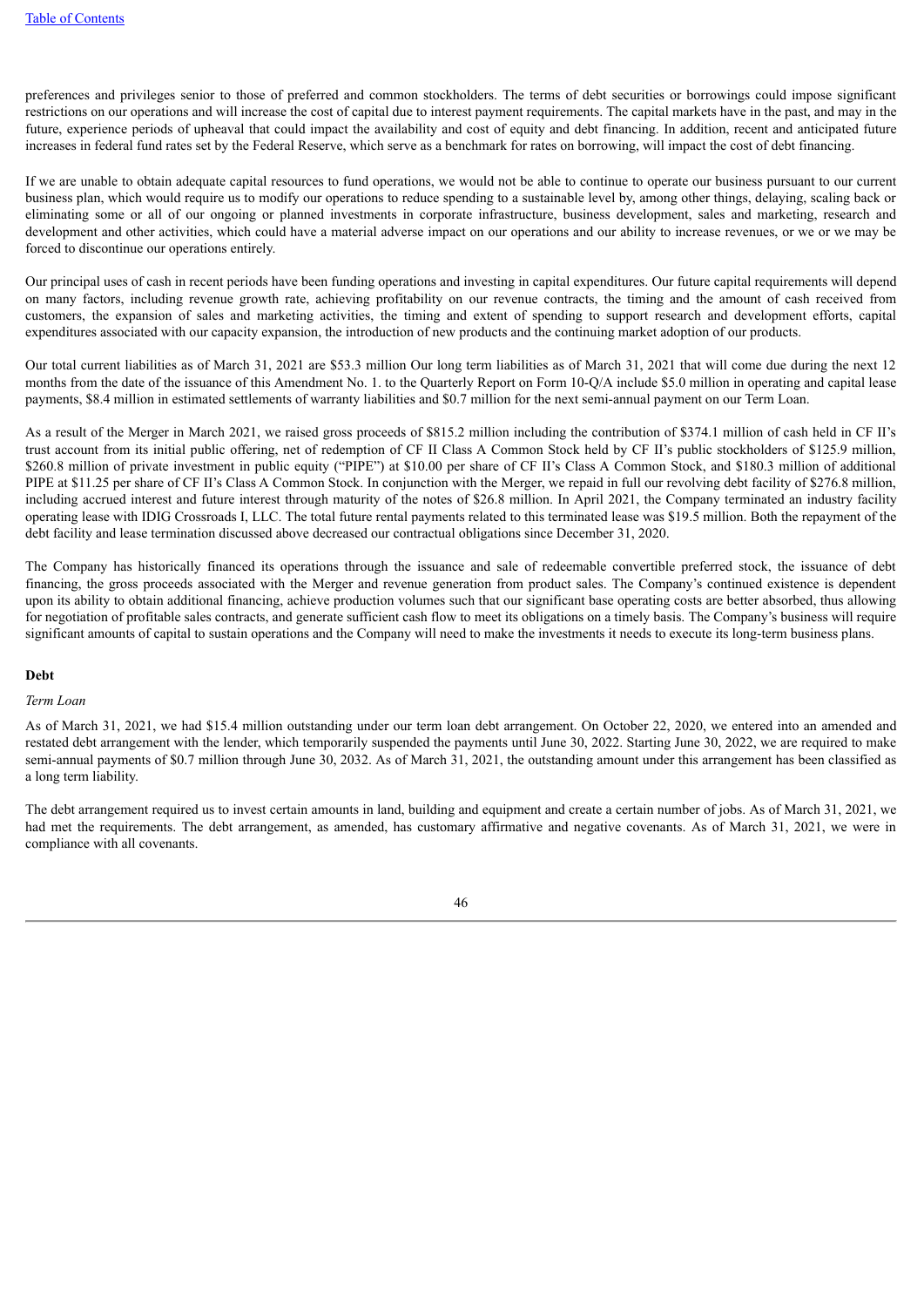#### **Cash Flows**

The following table provides a summary of cash flow data (in thousands):

|                                                     |           | <b>Three Months Ended</b><br>March 31. |  |  |
|-----------------------------------------------------|-----------|----------------------------------------|--|--|
|                                                     | 2021      | 2020                                   |  |  |
| Net cash used in operating activities               | (70, 338) | (39, 351)                              |  |  |
| Net cash (used in) provided by investing activities | (2,679)   | 13.511                                 |  |  |
| Net cash provided by (used in) financing activities | 516.245   | (4,814)                                |  |  |

#### *Cash Flows from Operating Activities*

Net cash used in operating activities was \$70.3 million for the three months ended March 31, 2021. The most significant component of our cash used during this period was a net loss of \$74.0 million adjusted for non-cash charges of \$10.5 million related to stock-based compensation, \$7.0 million related to depreciation and amortization, and loss on extinguishment of debt of \$10.0 million partially offset by \$7.4 million non-cash gain related to change in fair value of our sponsor earn-out liability and other derivative liabilities. This was increased by net cash outflows of \$16.9 million from changes in operating assets and liabilities. The net cash outflows from changes in operating assets and liabilities were primarily due to a decrease in accrued compensation, expenses and other liabilities of \$13.5 million, a \$4.7 million decrease in accounts payable due to timing of payments to our suppliers and an increase of \$0.3 million in other operating assets offset by a \$1.6 million increase in deferred revenue due to timing of satisfaction of our performance obligations relating to our revenue generating contracts with customers.

Net cash used in operating activities was \$39.4 million for the three months ended March 31, 2020. The most significant component of our cash used during this period was a net loss of \$72.3 million adjusted for non-cash charges of \$9.2 million related to stock-based compensation and \$6.6 million related to depreciation and amortization partially offset by \$4.4 million non-cash gain related to change in fair value of our redeemable convertible preferred stock warrant liability. This was offset by net cash inflows of \$21.0 million from changes in operating assets and liabilities. The net cash inflows from changes in operating assets and liabilities were primarily due to a \$22.8 million decrease in prepaid and other assets driven by \$22.5 million cash collected on a malpractice legal settlement from one of our former attorneys, a decrease of \$1.5 million in accounts receivable due to timing of collections, a decrease of \$0.8 million in inventory due to timing of material purchases offset by a decrease in accounts payable of \$3.0 million due to timing of payments to our suppliers, a decrease of \$0.7 million due to reduction in accrued compensation, expenses and other liabilities and a decrease in deferred revenue of \$0.4 million due to timing of satisfaction of our performance obligations relating to our revenue generating contracts with customers.

#### *Cash Flows from Investing Activities*

Net cash used in investing activities was \$2.7 million for the three months ended March 31, 2021 which was due to purchases of property, plant and equipment.

Net cash provided by investing activities was \$13.5 million for the three months ended March 31, 2020, which was primarily due to the proceeds from the maturity of short-term investments of \$32.9 million offset by purchases of property, plant and equipment of \$19.4 million primarily related to the expansion of our manufacturing facilities.

#### *Cash Flows from Financing Activities*

Net cash provided by financing activities was \$516.2 million for the three months ended March 31, 2021, which was primarily due to proceeds related to the reverse recapitalization and PIPE offering of \$773.5 million, net of transaction costs, partially offset by repayment in full of our revolving debt facility of \$257.5 million.

Net cash used in financing activities was \$4.8 million for the three months ended March 31, 2020, which was primarily due to proceeds from draws related to revolving debt facility of \$34.6 million as reduced by repayments of \$39.2 million under the same facility and payment of capital lease obligations of \$0.4 million.

#### **Off-Balance Sheet Arrangements**

During the periods presented, we did not have any off-balance sheet financing arrangements or any relationships with unconsolidated entities or financial partnerships, including entities sometimes referred to as structured finance or special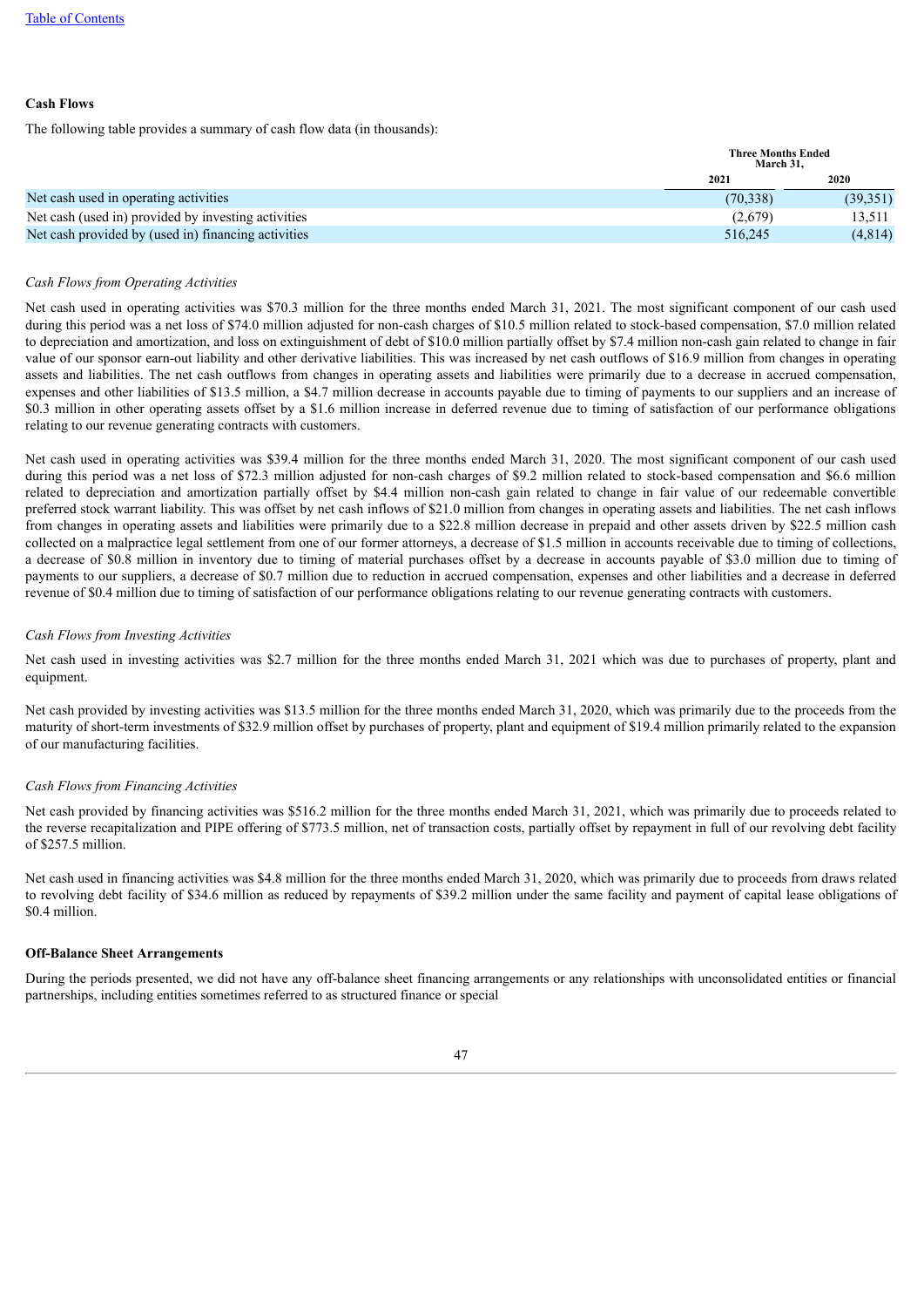purpose entities, that were established for the purpose of facilitating off-balance sheet arrangements or other contractually narrow or limited purposes.

# **Critical Accounting Policies and Estimates**

The preparation of financial statements and related disclosures in conformity generally accepted accounting principles in the United States of America ("U.S. GAAP") requires us to make judgments, assumptions, and estimates that affect the amounts reported in our condensed consolidated financial statements and accompanying notes. Note 1 of Notes to Consolidated Financial Statements in View's 2021 Annual Report on Form 10-K filed on June 15, 2022 describes the significant accounting policies and methods used in the preparation of these financial statements. The accounting policies described below are significantly affected by critical accounting estimates. Such accounting policies require significant judgments, assumptions, and estimates used in the preparation of the condensed consolidated financial statements, and actual results could differ materially from the amounts reported based on these policies.

The inputs into certain of our judgments, assumptions and estimates considered the economic implications of the COVID-19 pandemic on our critical and significant accounting estimates. The COVID-19 pandemic did not have a material impact on our significant judgments, assumptions and estimates that are reflected in our results for the three months ended March 31, 2021. As the COVID-19 pandemic continues to develop, many of our estimates could require increased judgment and carry a higher degree of variability and volatility. As events continue to evolve our estimates may change materially in future periods.

We believe the following accounting estimates to be most critical to the preparation of our condensed consolidated financial statements.

#### *Revenue Recognition*

We generate revenue from (i) the manufacturing and sale of IGUs that are coated on the inside with a proprietary technology and are designed and built to customer specifications that include sizes for specific windows, skylights, and doors in specified or designated areas of a building and (ii) selling the CSS, which includes electrical connections schema, sky sensors, window controllers and control panels with embedded software, cables and connectors that when combined with the IGUs enable the IGUs to tint. Also included in CSS is a commissioning service, in which the installed IGUs and CSS components are tested and tinting configurations are set by us.

Our contracts to provide IGUs includes multiple distinct IGUs. Our contracts to deliver CSS contain multiple performance obligations for each promise in the CSS arrangement.

Transaction price is allocated among the performance obligations in a manner that reflects the consideration that we expect to be entitled to for the promised goods or services based on standalone selling prices (SSP). Management judgment is required in determining SSP. SSP is estimated based on the price at which the performance obligation is sold separately. If the SSP is not observable through past transactions, we apply judgment to estimate it taking into consideration available information, such as internally approved pricing guidelines with respect to geographies, customer type, internal costs, and gross margin objectives, for the related performance obligations.

We recognize revenue upon transfer of control of promised goods or services in a contract with a customer in an amount that reflects the consideration we expect to receive in exchange for those products or services. We recognize revenue over time for our IGU performance obligations using cost-to-cost as the basis to measure progress toward satisfying the performance obligation. Management judgment is required to estimate both the total cost to produce and the progress towards completion. Changes in estimated costs to satisfy the IGU performance obligations and the related effect on revenue are recognized using a cumulative catch-up adjustment which recognizes in the current period the cumulative effect of the changes on current and prior periods based on a contract's progress towards fulfillment of the performance obligation.

# *Product Warranties*

In 2019, the Company identified a quality issue with certain material purchased from one of its suppliers utilized in the manufacturing of certain IGUs. The Company stopped using the affected materials upon identification in 2019. The Company has replaced and expects to continue to replace the affected IGUs related to this quality issue for the remainder of the period covered by the warranty. The Company developed a statistical model to analyze the risk of failure of the affected IGUs and predict the potential number of future failures that may occur during the remaining warranty period, as well as the timing of the expected failures. Management judgment is necessary to determine the distribution fit and covariates utilized in the statistical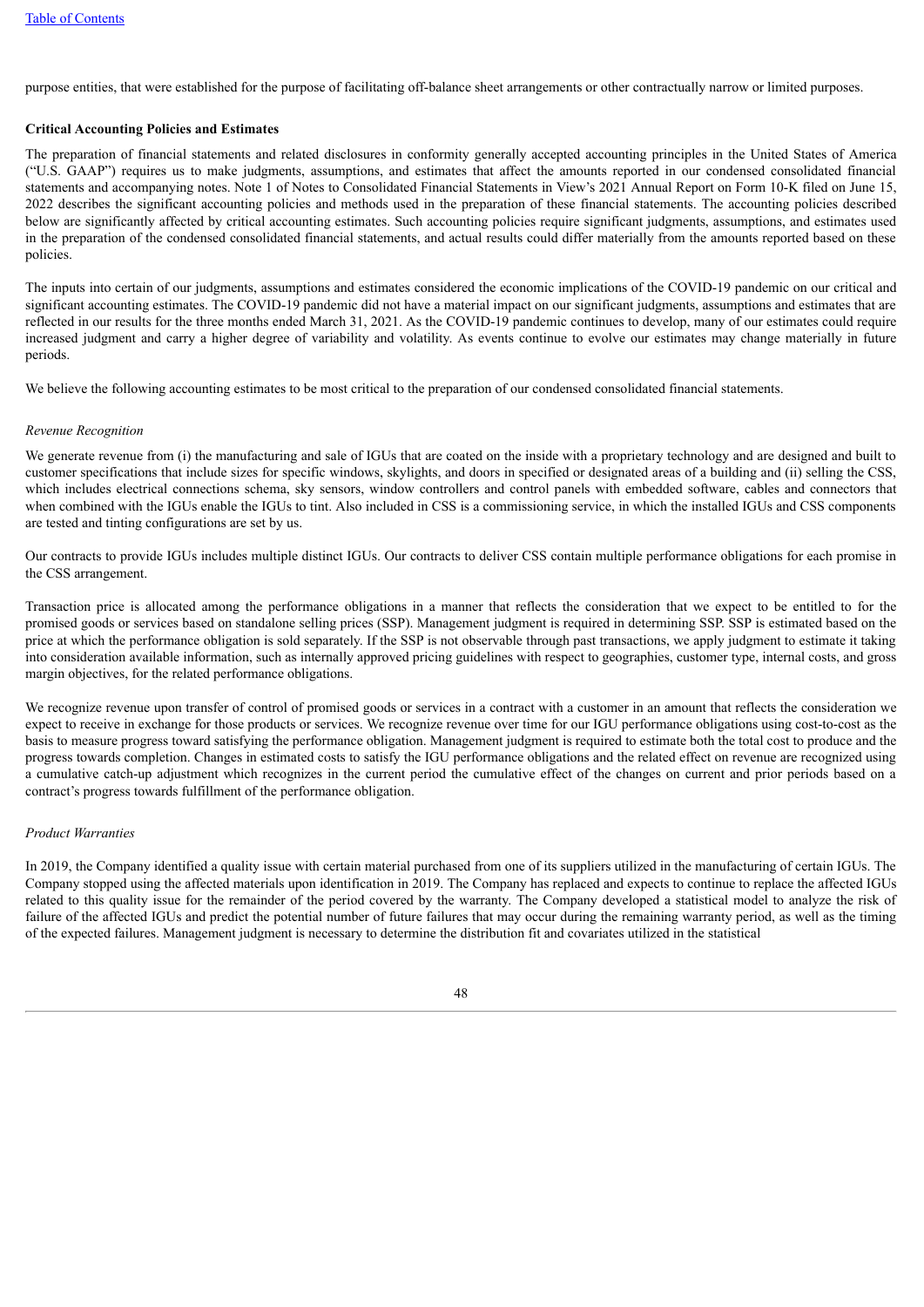model, as well as the relative tolerance to declare convergence. The statistical model considers the volume, data patterns, and other characteristics associated with the failed IGUs as well as the IGUs that had not yet failed as of each financial reporting period. These characteristics include, but are not limited to, time to failure, manufacture date, location of installation, and environmental factors (i.e., heat and humidity factors at installed location). Based on this analysis, the Company has recorded a specific warranty liability using the estimated number of affected IGUs expected to fail in the remaining warranty period and applying estimated costs the Company expects to incur to replace the IGUs based on warranty contractual terms and its customary business practices.

The Company monitors the cost to fulfill warranty obligations and may make revisions to its warranty liabilities if actual costs of product repair and replacement are significantly higher or lower than estimated. This warranty liability is based on estimates of failure rates and future replacement costs that are updated periodically, taking into consideration inputs such as changes in the number of failures compared with the Company's historical experience, and changes in the cost of servicing warranty claims. Management judgment is necessary to estimate the future cost of servicing warranty claims. This estimated cost includes the Company's expectations regarding future total cost of replacement, as well as fixed cost absorption as production increases. If estimated future costs are 10% higher than projected, the Company's warranty liability associated with these affected IGUs would be approximately \$4.1 million higher than that recorded as of March 31, 2021.

There is uncertainty inherent in the failure rate analysis and the projected costs to replace the defective products in future years, as such we evaluate warranty accruals on an ongoing basis and account for the effect of changes in estimates prospectively.

Considering the uncertainty inherent in the failure analysis, including the actual timing of the failures and the number of defective IGUs, as well as uncertainty regarding future supply chain costs and production volumes that may impact the projected costs to replace defective IGUs in future years, it is reasonably possible that the amount of costs to be incurred to replace the defective IGUs could be materially different from the estimate.

#### *Stock-Based Compensation*

We measure stock-based awards, including stock options, granted to employees and nonemployees based on the estimated fair value as of the grant date. The fair value of stock options are estimated using the Black- Scholes option pricing model, which requires the input of highly subjective assumptions, including the fair value of the underlying common stock, the expected term of the stock option, the expected volatility of the price of our common stock, risk-free interest rates, and the expected dividend yield of our common stock. Changes in the assumptions can materially affect the fair value and ultimately how much stock-based compensation expense is recognized. These inputs are subjective and generally require significant analysis and judgment to develop.

We recognize the fair value of each stock award on a straight-line basis over the requisite service period of the awards. Stock-based compensation expense is based on the value of the portion of stock-based awards that is ultimately expected to vest. As such, our stock-based compensation is reduced for the estimated forfeitures at the date of grant and revised, if necessary, in subsequent periods if actual forfeitures differ from those estimates.

The following table summarizes the weighted-average assumptions used in estimating the fair value of employee stock options granted during each of the periods presented:

|                           | Three Months Ended March 31, |                 |
|---------------------------|------------------------------|-----------------|
|                           | 2021                         | 2020            |
| Expected volatility       | 53.0%                        | 70%             |
| Expected terms (in years) | 6.0                          | 5.4-6.7         |
| Expected dividends        | $0\%$                        | 0%              |
| Risk-free rate            | $1.07\%$                     | $1.4\% - 1.8\%$ |

Expected volatility: As our common stock only recently became publicly traded, the expected volatility for our stock options was determined by using an average of historical volatilities of selected industry peers deemed to be comparable to our business corresponding to the expected term of the awards.

Expected term: The expected term represents the period these stock awards are expected to remain outstanding and is based on historical experience of similar awards, giving consideration to the contractual terms of the stock-based awards, vesting schedules, and expectations of future employee behavior.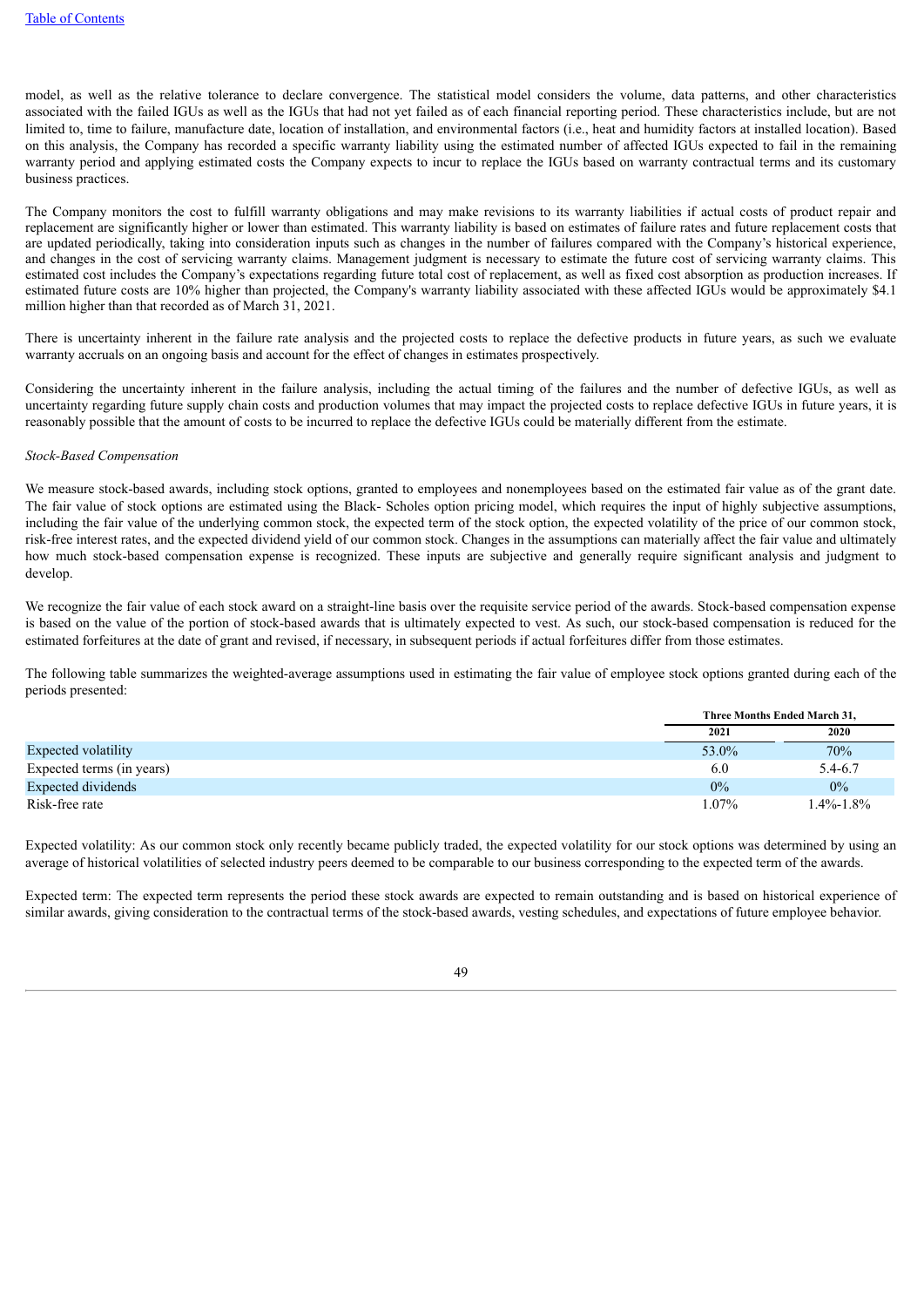Expected dividend yield: The expected dividend rate is zero as we currently have no history or expectation of declaring dividends on our common stock in the foreseeable future.

Risk-free interest rate: The risk-free interest rate is based on the U.S. Treasury yield curve in effect at the time of grant for zero-coupon U.S. Treasury notes with maturities corresponding to the expected term of the awards.

#### Common Stock Valuation

Prior to our common stock being publicly traded, the fair value of our common stock was historically determined by our board of directors with the assistance of management. In the absence of a public trading market for our common stock, on each grant date, we developed an estimate of the fair value of our common stock based on the information known on the date of grant, upon a review of any recent events and their potential impact on the estimated fair value per share of our, and in part on input from third-party valuations.

The fair value of our common stock was determined in accordance with the guidelines outlined in the American Institute of Certified Public Accountants Practice Aid, Valuation of Privately-Held-Company Equity Securities Issued as Compensation. The assumptions used to determine the estimated fair value of our common stock are based on numerous objective and subjective factors, combined with management's judgment, including:

- *• valuations of our common stock performed by independent third-party specialists;*
- the prices, rights, preferences, and privileges of our convertible preferred stock relative to those of our common stock;
- *• the prices paid for common or convertible preferred stock sold to third-party investors by us*
- *for shares repurchased by us in arm's-length transactions;*
- *• the lack of marketability inherent in our common stock;*
- *• our actual operating and financial performance;*
- *• our current business conditions and projections;*
- *• the hiring of key personnel and the experience of our management;*
- *• the history of the company and the introduction of new products;*
- *• our stage of development;*
- the likelihood of achieving a liquidity event, such as an initial public offering (IPO), a merger, or acquisition of our company given
- *• prevailing market conditions;*
- *• the operational and financial performance of comparable publicly traded companies; and*
- *• the U.S. and global capital market conditions and overall economic conditions.*

In valuing our common stock, the fair value of our business was determined using various valuation methods, including combinations of income and market approaches with input from management. The income approach estimates value based on the expectation of future cash flows that a company will generate. These future cash flows are discounted to their present values using a discount rate that is derived from an analysis of the cost of capital of comparable publicly traded companies in our industry or similar business operations as of each valuation date and is adjusted to reflect the risks inherent in our cash flows. The market approach estimates value based on a comparison of the subject company to comparable public companies in a similar line of business. From the comparable companies, a representative market value multiple is determined and then applied to the subject company's financial forecasts to estimate the value of the subject company. The valuation methodology also considers both actual transactions of the convertible preferred stock and expected liquidity values where appropriate.

#### CEO Option Award and Officer RSUs

The fair value of our market condition-based CEO Option Award and Officer RSUs and Options is determined using a Monte Carlo simulation model that utilizes significant assumptions, including volatility, expected term, risk free rate that determine the probability of satisfying the market condition stipulated in the award to calculate the fair value of the award. Significant judgment is required in determining the expected volatility of our common stock. Due to the limited history of trading of our common stock, we determined expected volatility based on a peer group of publicly traded companies.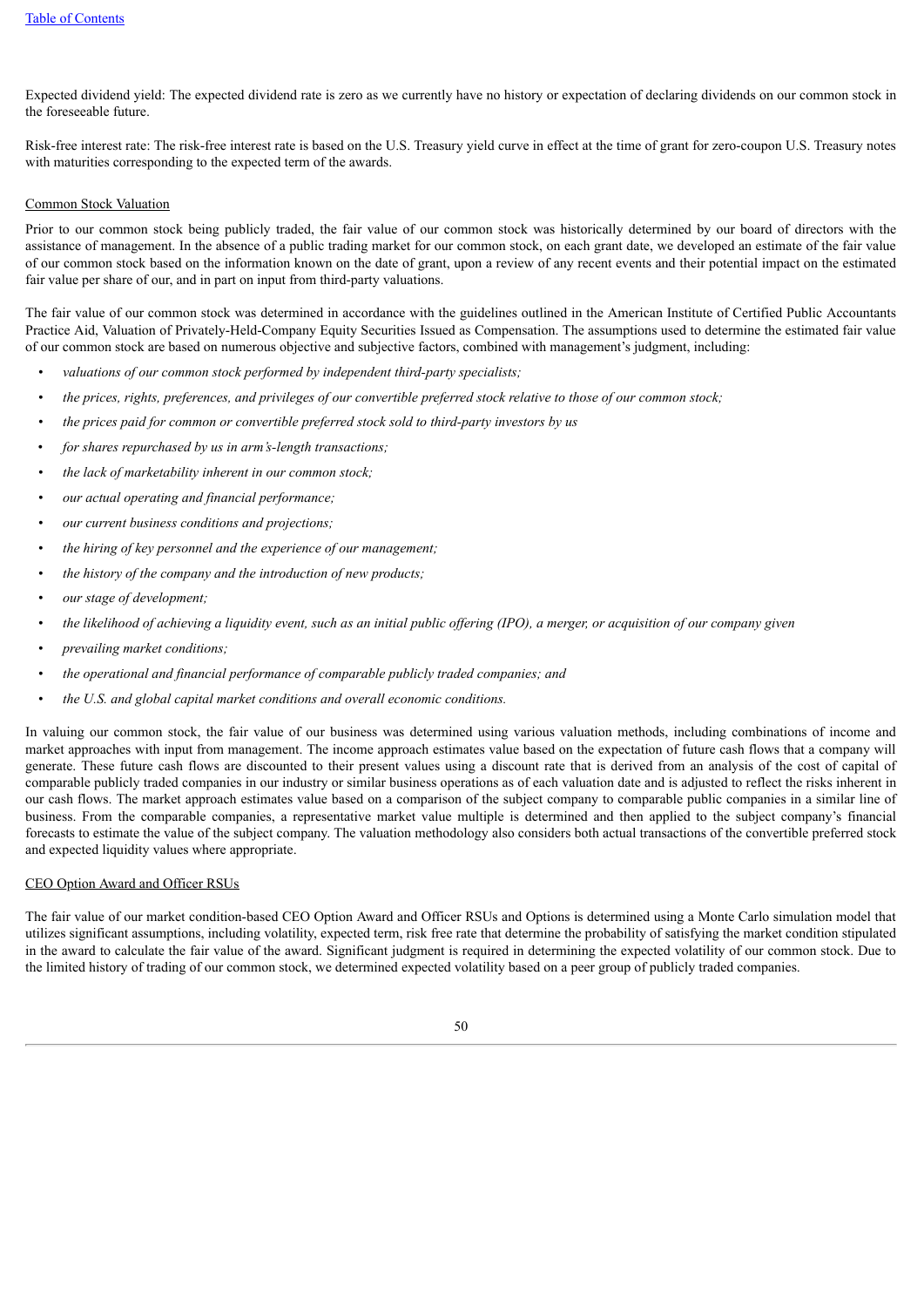Application of these approaches and methodologies involves the use of estimates, judgments, and assumptions that are highly complex and subjective, such as those regarding our expected future revenue, expenses, and future cash flows, discount rates, market multiples, the selection of comparable public companies, and the probability of and timing associated with possible future events. Changes in any or all of these estimates and assumptions or the relationships between those assumptions impact our valuations as of each valuation date and may have a material impact on the valuation of our common stock.

The following table summarizes the assumptions used in estimating the fair value of CEO Option Award, Officer RSUs and Options:

|                                    | <b>CEO Option</b><br>Award | <b>Officer RSUs</b> | <b>Officer Options</b> |
|------------------------------------|----------------------------|---------------------|------------------------|
| Expected stock price               | \$9.19                     | \$9.19              | \$9.19                 |
| Expected volatility                | 54.0%                      | 56.0%               | 53.0%                  |
| Risk-free rate                     | 1.59%                      | $0.60\%$            | 1.07%                  |
| Expected terms (in years)          | 10.0                       | 4.0                 | 6.0                    |
| <b>Expected dividends</b>          | $0\%$                      | $0\%$               | $0\%$                  |
| Discount for lack of marketability | 20%                        | n/a                 | n/a                    |

Following the completion of the Merger, the fair value of our common stock is now based on the closing price as reported on the date of grant on the primary stock exchange on which our common stock is traded.

# *Sponsor Earn-Out Liability*

We account for Sponsor Earn-Out shares as liability classified instruments because the earn-out triggering events that determine the number of Sponsor Earn-Out shares to be earned back by the Sponsor include events that are not solely indexed to the common stock of the Company. The fair value of this liability is determined using a Monte Carlo simulation model that utilizes significant assumptions, including volatility, expected term, risk free rate that determine the probability of achieving the earn-out conditions to calculate the fair value.

The following table summarizes the assumptions used in estimating the fair value of the Sponsor Earn-Out Shares at each of the relevant periods:

|                           | <b>March 31, 2021</b> | <b>March 8, 2021</b><br>(Closing Date) |
|---------------------------|-----------------------|----------------------------------------|
| Stock price               | \$7.40                | \$9.19                                 |
| Expected volatility       | 46.6%                 | 29.20%                                 |
| Risk free rate            | 0.92%                 | 0.86%                                  |
| Contractual term          | 4.9 years             | 5.0 years                              |
| <b>Expected dividends</b> | $0\%$                 | $0\%$                                  |

#### *Private Warrants*

We account for our Private Warrants as liability classified instruments due to provisions which make the settlement amounts dependent upon the characteristics of the holder of the warrant and since holder of the instrument is not an input into the pricing of a fixed-for-fixed option on equity shares, the Private Warrants are not considered indexed to the Company's stock and classified as a liability. The fair value of this liability is determined using the Black-Scholes option-pricing model that utilizes significant assumptions, including volatility, expected term, and risk free rate.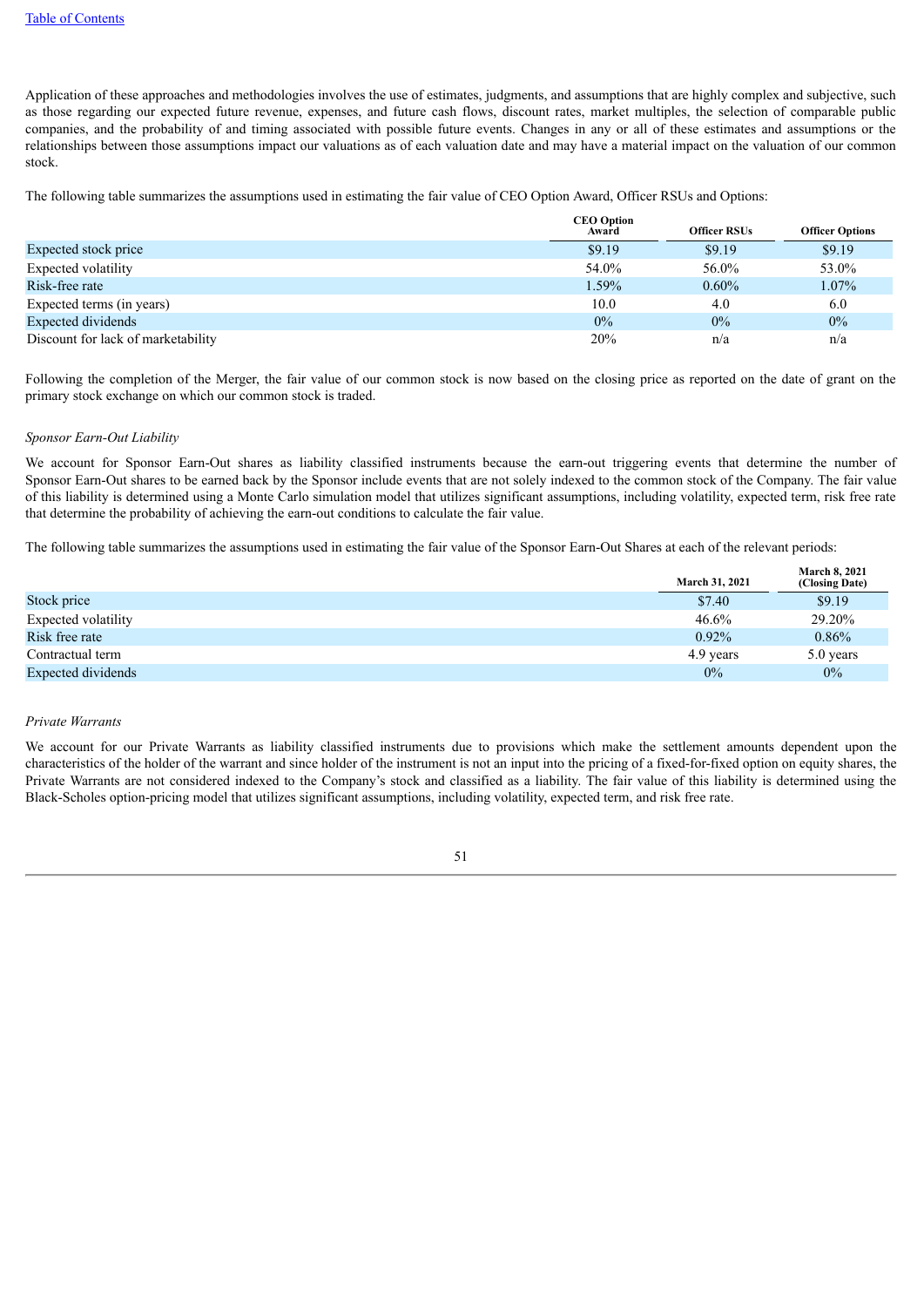The following table summarizes the assumptions used in estimating the fair value of the Private Warrants at each of the relevant periods:

|                     | March 31, 2021 | <b>March 8, 2021</b><br>(Closing Date) |
|---------------------|----------------|----------------------------------------|
| Stock price         | \$7.40         | \$9.19                                 |
| Expected volatility | 46.60%         | 29.20%                                 |
| Risk free rate      | 0.78%          | $0.73\%$                               |
| Expected term       | 4.4 years      | 4.5 years                              |
| Expected dividends  | $0\%$          | $0\%$                                  |

#### **Recent Accounting Pronouncements**

For a description of recent accounting pronouncements, including the expected dates of adoption and estimated effects, if any, on our condensed consolidated financial statements, see Part I, Item 1, Note 1, "Organization and Summary of Significant Accounting Policies," in our notes to condensed consolidated financial statements in this Form 10-Q/A.

#### <span id="page-52-0"></span>**Item 3. Quantitative and Qualitative Disclosures About Market Risk**

We are a smaller reporting company as defined by Rule 12b-2 of the Exchange Act and are not required to provide the information otherwise required under this item.

#### <span id="page-52-1"></span>**Item 4. Controls and Procedures**

This Quarterly Report includes the certifications of our Chief Executive Officer and Chief Financial Officer required by Rule 13a-14 of the Securities Exchange Act of 1934 (the "Exchange Act"). See Exhibits 31.1 and 31.2. This Item 4 includes information concerning the controls and control evaluations referred to in those certifications.

#### **Background**

As previously disclosed on August 16, 2021, the Audit Committee of the Company's Board of Directors initiated an independent investigation concerning the adequacy of the Company's previously reported warranty accrual (the "Investigation").

As a result of the Investigation, the Audit Committee concluded that (i) our previously reported liabilities associated with warranty-related obligations and the cost of revenue associated with the recognition of those liabilities were materially misstated, (ii) our now former Chief Financial Officer and certain former accounting staff negligently failed to properly record the liabilities for warranty-related obligations and cost of revenue, and (iii) our now former Chief Financial Officer and certain former accounting staff intentionally failed to disclose certain information to the Board of Directors and our external independent auditors regarding the applicable costs incurred and expected to be incurred in connection with the warranty-related obligations. In connection with these findings, our former Chief Financial Officer resigned. Given these findings, and as disclosed in the Explanatory Note and in Note 2 of the "Notes to the Condensed Consolidated Financial Statements" included in Part I, Item 1 of this Quarterly Report on Form 10-Q/A, we are restating our consolidated financial statements for the years ended December 31, 2020 and 2019 and unaudited quarterly financial information for the quarter ended March 31, 2021 and for each of the quarters in the year ended December 31, 2020 to correct misstatements associated with the Investigation. For additional information on the Investigation and the Audit Committee's findings, see the Explanatory Note.

#### **Evaluation of Disclosure Controls and Procedures**

Our disclosure controls and procedures (as defined in Rules  $13a-15(e)$  and  $15d-15(e)$  under the Exchange Act) are designed to ensure that information required to be disclosed in reports filed or submitted under the Exchange Act is recorded, processed, summarized, and reported within the time periods specified in SEC rules and forms and that such information is accumulated and communicated to management, including the Chief Executive Officer and the Chief Financial Officer, to allow timely decisions regarding required disclosures.

In connection with the preparation of this Amendment No. 1 to the Quarterly Report, management, under the supervision and with the participation of the Chief Executive Officer and Chief Financial Officer, conducted an evaluation of the effectiveness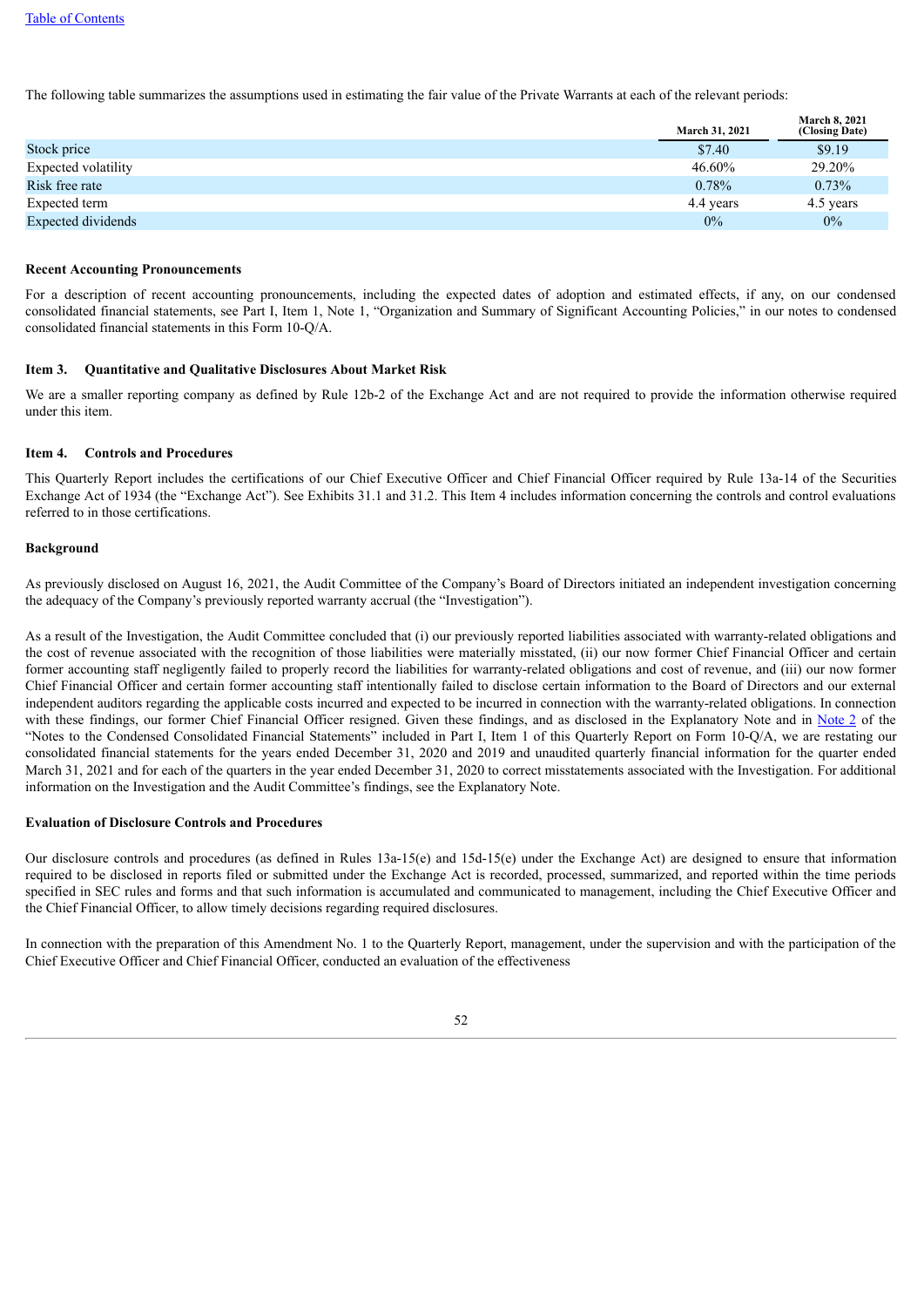of the design and operation of our disclosure controls and procedures as of March 31, 2021. Based on that evaluation, due to the material weaknesses in internal control over financial reporting described below, our Chief Executive Officer and Chief Financial Officer have concluded that our disclosure controls and procedures were not effective as of March 31, 2021. Nevertheless, based on a number of factors, including the completion of the Audit Committee's investigation, our internal review that identified the need to restate our previously issued financial statements and the performance of additional procedures by management designed to ensure the reliability of our financial reporting, we believe that the condensed consolidated financial statements in this Amendment No. 1 to the Quarterly Report fairly present, in all material respects, our financial position, results of operations and cash flows as of the dates, and for the periods, presented, in conformity with generally accepted accounting principles in the United States of America  $(^{\circ}GAAP")$ .

#### **Material Weaknesses in Internal Control Over Financial Reporting**

A material weakness is a deficiency, or a combination of deficiencies, in internal control over financial reporting, such that there is a reasonable possibility that a material misstatement of our annual or interim financial statements will not be prevented or detected on a timely basis.

Management identified material weaknesses in our internal control over financial reporting as of March 31, 2021, as follows:

- We did not design or maintain an effective internal control environment that meets our accounting and reporting requirements. Specifically, we did not have a sufficient complement of personnel with an appropriate degree of accounting knowledge and experience to appropriately analyze, record and disclose accounting matters commensurate with our accounting and reporting requirements and lacked related internal controls necessary to satisfy our accounting and financial reporting requirements. Additionally, we did not demonstrate a commitment to integrity and ethical values. These material weaknesses contributed to the following additional material weaknesses:
- We did not design or maintain effective controls in response to the risks of material misstatement, including designing and maintaining formal accounting policies, procedures, and controls over significant accounts and disclosures to achieve complete, accurate and timely financial accounting, reporting and disclosures, including with respect to revenue and receivables, inventory, equity and derivative liabilities, warrantyrelated obligations, leasing arrangements, property, plant, and equipment, stock-based compensation, and period-end financial reporting.
- We did not design or maintain effective controls over information technology ("IT") general controls for information systems that are relevant to the preparation of our financial statements. Specifically, we did not design or maintain: (i) program change management controls for financial systems relevant to our financial reporting to ensure that information technology program and data changes affecting financial IT applications and underlying accounting records are identified, tested, authorized and implemented appropriately; (ii) user access controls to ensure appropriate segregation of duties and that adequately restrict user and privileged access to financial applications, programs, and data to appropriate personnel; (iii) computer operations controls to ensure critical data interfaces between systems are appropriately identified and monitored, data backups are authorized and monitored, and restorations are tested; and (iv) testing and approval controls for program development to ensure that new software development is aligned with business and IT requirements.

The material weaknesses in our control environment, in our response to the risks of material misstatement, and in our warranty-related obligations process resulted in the need to restate our consolidated financial statements for the years ended December 31, 2020 and 2019, the unaudited quarterly financial information for the quarter ended March 31, 2021 and the unaudited quarterly financial information for each of the quarters in the year ended December 31, 2020. The other material weaknesses, with the exception of the IT deficiencies, resulted in adjustments to substantially all of our accounts and disclosures for the interim and annual periods related to 2018, 2019, 2020, and 2021. The IT deficiencies did not result in an adjustment to the financial statements; however, the deficiencies, when aggregated, could impact maintaining effective segregation of duties, as well as the effectiveness of IT-dependent controls (such as automated controls that address the risk of material misstatement to one or more assertions, along with the IT controls and underlying data that support the effectiveness of system-generated data and reports) that could result in misstatements potentially impacting all financial statement accounts and disclosures that would not be prevented or detected. Additionally, each of these material weaknesses could result in a misstatement of substantially all

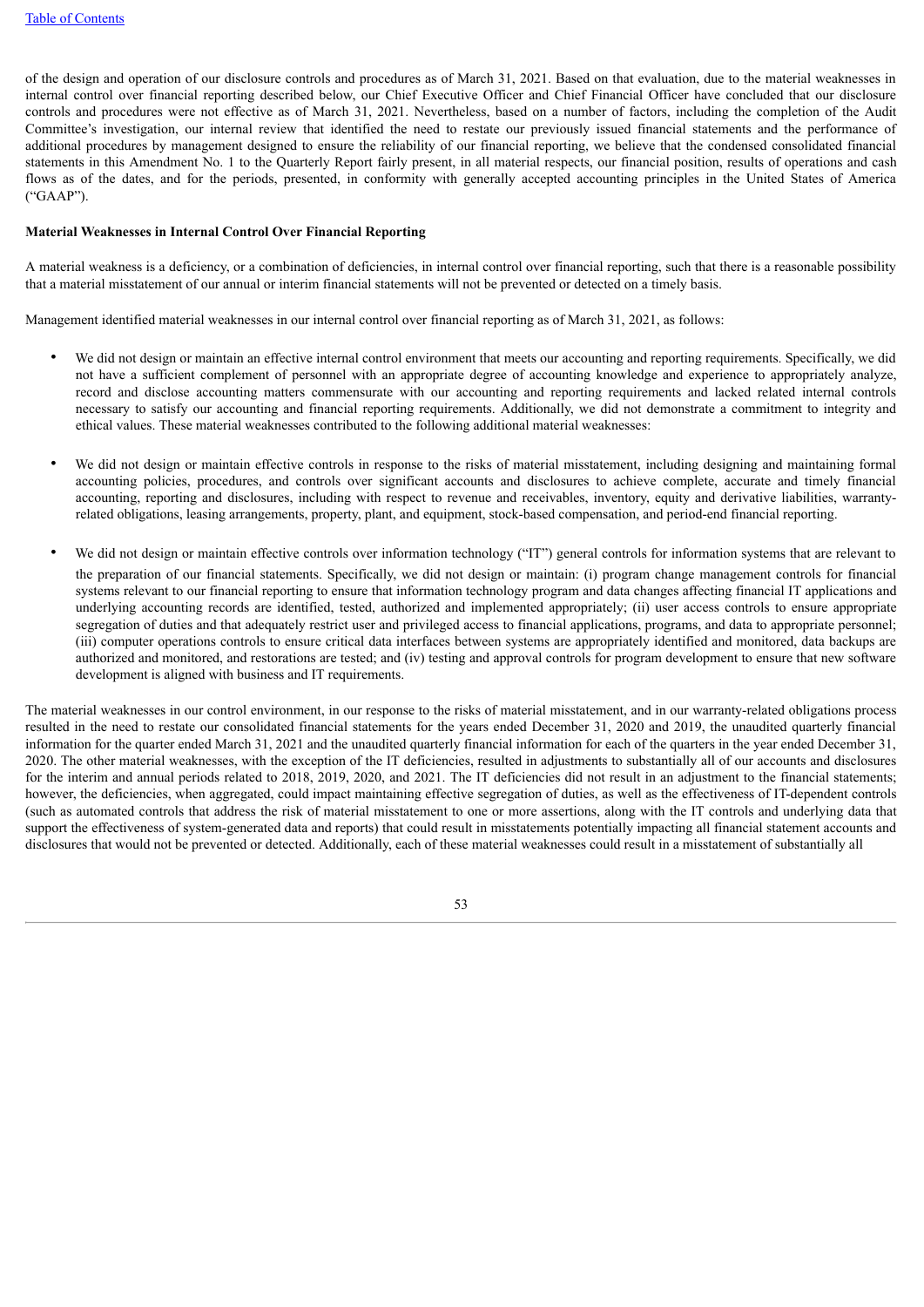of our account balances or disclosures that would result in a material misstatement to the annual or interim condensed consolidated financial statements that would not be prevented or detected.

#### **Remediation Plan**

With oversight from the Audit Committee and input from the Chair of the Board, management has begun designing and implementing changes in processes and controls to remediate the material weaknesses described above and to enhance our internal control over financial reporting as follows:

- We are in the process of designing and implementing new control activities in response to the risk of material misstatement for our significant business processes, including revenue and receivables, inventory, equity and derivative liabilities, warranty-related obligations, leasing arrangements, property, plant, and equipment, stock-based compensation and period-end financial reporting.
- With the assistance of an independent consultant, we are in the process of performing a comprehensive assessment of our financial reporting risk areas, associated review processes and other controls to achieve accurate and timely reporting, including with respect to:
	- warranty reserve accounting and accuracy of the accrual at each reporting period including the adequacy of the statistical model projecting future estimated failures and the costs; and
	- existing disclosure committee structure, practices and charter, and the adequacy of its internal controls and processes.
- With the assistance of the independent consultant, we performed a comprehensive review of the Company's existing technical accounting capabilities and resources in the accounting/finance function, noting that certain positions in the accounting organization currently filled with interim resources need to be filled on a permanent basis.
- Our new Chief Accounting Officer, who was hired in June 2021 with strong accounting expertise and audit experience, was appointed interim Chief Financial Officer on November 8, 2021 and permanent Chief Financial Officer on February 17, 2022.
- We created a position of Vice President for Internal Audit reporting directly to the Audit Committee, and are currently recruiting for this position.
- The Board amended our By-laws to separate the roles of the Chair of the Board and the CEO. In addition, it established the position of Executive Chair with the duties of the Chair of the Board as set forth in our By-laws to serve at the direction of the Board and to be filled by an individual with substantial public company experience, in order to assist our CEO and focus on strengthening our financial and accounting functions, including financial statement reporting. Harold Hughes filled the position of Executive Chair from November 8, 2021, until his resignation on February 22, 2022. On February 23, 2022, Toby Cosgrove was appointed independent Chair of the Board. Mr. Cosgrove in his capacity as Chair of the Board along with Mr. Gormly in his capacity as Chair of the Audit Committee and the other independent members of the board will continue to assist our CEO and management to strengthen our financial and accounting functions.
- Management has provided, and will continue to provide, periodic training to members of the accounting and finance function on appropriate auditor communications, the identification of improper accounting behavior, and the various means available to employees to report potential instances of improper accounting and unethical activities in an anonymous manner without consequences.
- Management will continue its efforts to establish or enhance specific processes and controls to provide reasonable assurance with respect to the accuracy and integrity of financial reporting. These efforts include: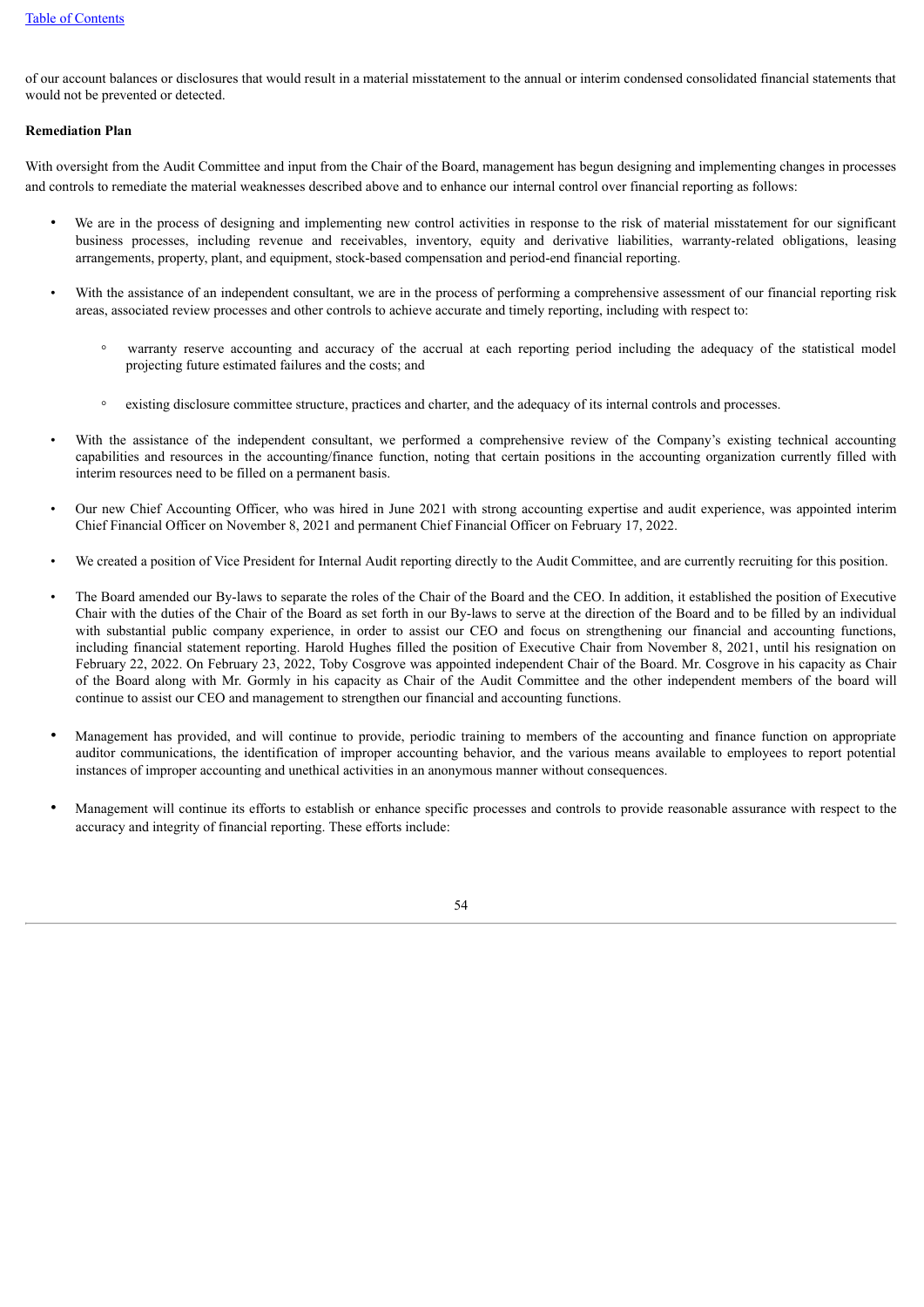- Centralization of the development, oversight, and monitoring of accounting policies and standardized processes in all critical accounting areas, including areas involving management judgment and discretion;
- Implementation and clarification of specific accounting and finance policies, applicable worldwide, regarding the establishment, increase, and release of accrued liability and other balance sheet reserve accounts;
- Creation of a revenue recognition accounting resource function to coordinate complex revenue recognition matters and to provide oversight and guidance on the design of controls and processes to enhance and standardize revenue recognition accounting procedures;
- Improving the processes and procedures around the completion and review of quarterly sub-certification letters, in which our various business and finance leaders make full and complete representations concerning, and assume accountability for, the accuracy and integrity of their submitted financial results; and
- Enhancing the development, communication, and monitoring of processes and controls to ensure that appropriate account reconciliations are performed, documented, and reviewed as part of standardized procedures.
- Management will invest in the design and implementation of additional and enhanced information technology systems and user applications commensurate with the complexity of our business and financial reporting requirements. It is expected that these investments will improve the reliability of our financial reporting by reducing the need for manual processes, subjective assumptions, and management discretion; by reducing the opportunities for errors and omissions; and by decreasing reliance on manual controls to detect and correct accounting and financial reporting inaccuracies.
- Management will reemphasize our communications to all employees regarding the availability of our Ethics Hotline, through which employees at all levels can anonymously submit information or express concerns regarding accounting, financial reporting, or other irregularities they have become aware of or have observed. In addition, these communications will emphasize the existence and availability of other reporting avenues or forums for all employees, such as their management chain, their Human Resources representatives, the Legal Department, and direct contact with our Chief Financial Officer or the Audit Committee.

We believe the remediation measures described above will remediate the control deficiencies we have identified and strengthen our internal control over financial reporting. While these remediation measures are a critical priority, the design and implementation of control enhancements, and the continued execution of these enhancements, will take time to fully remediate all identified material weaknesses. We are committed to continuing to improve our internal control processes and will continue to diligently and vigorously review our financial reporting controls and procedures.

# **Changes in Internal Control Over Financial Reporting**

<span id="page-55-0"></span>There were no changes during the quarter ended March 31, 2021 in our internal control over financial reporting (as such term is defined in the Exchange Act) that have materially affected, or are reasonably likely to materially affect, our internal control over financial reporting.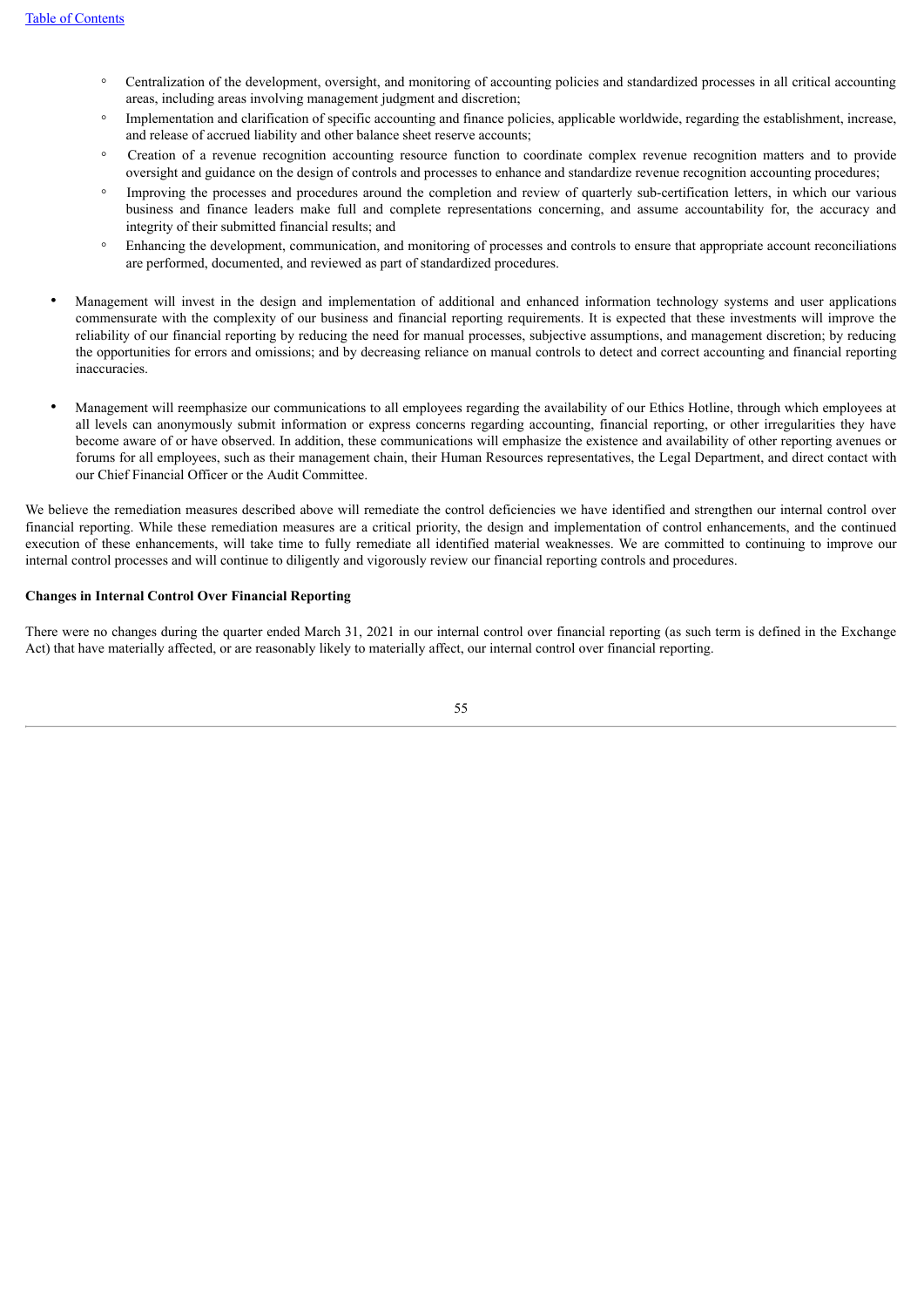# <span id="page-56-0"></span>**PART II. OTHER INFORMATION**

#### **Item 1. Legal Proceedings**

From time to time, we are subject to claims, litigation, internal or governmental investigations, including those related to labor and employment, contracts, intellectual property, environmental, regulatory compliance, commercial matters and other related matters, some of which allege substantial monetary damages and claims. Please refer to Part I, Item 3. "Legal Proceedings" of the Company's 2021 Annual Report on Form 10-K, filed June 15, 2022 for additional information.

#### <span id="page-56-1"></span>**Item 1A. Risk Factors**

Please refer to Part I, Item 1A. "Risk Factors" of the Company's 2021 Annual Report on Form 10-K, filed June 15, 2022 for the material risk factors affecting our business operations and financial condition. Any of the risk factors included therein could result in a significant or material adverse effect on our results of operations or financial condition. Additional risk factors not presently known to us or that we currently deem immaterial may also impair our business or results of operations. The risks included in Part I, Item 1A. "Risk Factors" of the Company's 2021 Annual Report on Form 10-K, filed June 15, 2022 should be read in conjunction with the unaudited condensed consolidated financial statements and notes to the financial statements included elsewhere in this Form 10-Q/A.

#### <span id="page-56-2"></span>**Item 2. Unregistered Sales of Equity Securities and Use of Proceeds from Registered Securities**

On March 8, 2021 (the "Closing Date"), View, Inc., a Delaware corporation (f/k/a CF Finance Acquisition Corp. II ("CF II")) (the "Company" or "View"), consummated the previously announced merger pursuant to an Agreement and Plan of Merger, dated November 30, 2020 (as amended, modified or waived from time to time, the "Merger Agreement"), by and among CF II, PVMS Merger Sub, Inc., a Delaware corporation and wholly-owned subsidiary of CF II ("Merger Sub"), and View Operating Corporation, a Delaware corporation (f/k/a View, Inc.) ("Legacy View").

Pursuant to the Merger Agreement, a business combination between the Company and Legacy View was effected through the merger of Merger Sub with and into Legacy View, with Legacy View surviving as the surviving company and as a wholly-owned subsidiary of CF II (the "Merger" and, collectively with the other transactions described in the Merger Agreement, the "Transactions"). On the Closing Date, the Company changed its name from CF Finance Acquisition Corp. II to View, Inc. and Legacy View changed its name from View, Inc. to View Operating Corporation.

In connection with the special meeting of the stockholders of CF II held on March 5, 2021 (the "Special Meeting") and the Merger, holders of 12,587,893 shares of Company Class A common stock, par value \$0.0001 per share (the "Class A Common Stock"), exercised their right to redeem their shares for cash at a redemption price of \$10.00 per share, for an aggregate redemption amount of approximately \$125.88 million.

On March 8, 2021, at the effective time of the Merger (the "Effective Time"), and subject to (and except as specifically provided by) the terms of the Merger Agreement, each share of Legacy View common stock, par value \$0.0001 per share and each share of Legacy View preferred stock, par value \$0.0001 per share, that was issued and outstanding immediately prior to the Effective Time, was automatically cancelled and ceased to exist in exchange for 0.02325 shares (the "Exchange Ratio") of Class A Common Stock for each share of Legacy View common stock and Legacy View preferred stock, without interest, subject to rounding up such fractional shares of each holder to the nearest whole share of Class A Common Stock (after aggregating all fractional shares of Class A Common Stock that otherwise would be received by such holder).

At the Effective Time, each share of Merger Sub common stock outstanding immediately prior to the Effective Time, automatically and without any required action on the part of any holder or beneficiary thereof, was converted into and exchanged for one validly issued, fully paid and nonassessable share of Legacy View common stock.

At the Effective Time, each option to purchase shares of Legacy View common stock that was outstanding immediately prior to the Effective Time, whether vested or unvested, was assumed by the Company and converted into an option to purchase that number of shares of Class A Common Stock equal to the product (rounded down to the nearest whole number) of (a) the number of shares of Legacy View common stock subject to the Legacy View option immediately prior to the Effective Time multiplied by (b) the Exchange Ratio. Such assumed option shall have a per share exercise price for each share of Class A Common Stock issuable upon exercise of the assumed option equal to the quotient (rounded up to the nearest whole cent) obtained by dividing (i) the exercise price per share of Legacy View common stock subject to such Legacy View option immediately prior to the Effective Time by (ii) the Exchange Ratio. Except as specifically provided in the Merger Agreement, following the Effective Time, each assumed option is governed by the same terms and conditions (including vesting and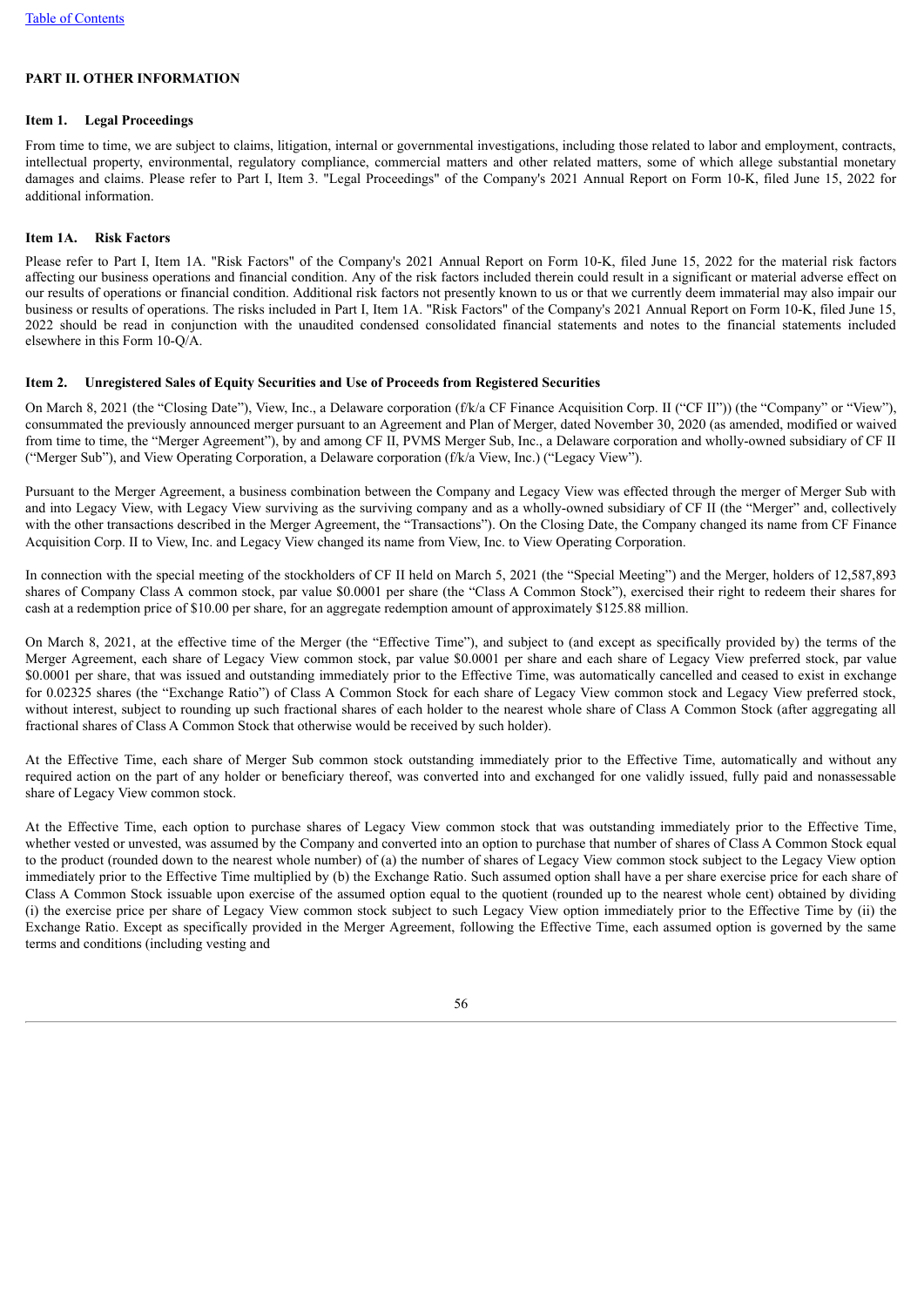exercisability terms) as were applicable to the corresponding former Legacy View option immediately prior to the Effective Time.

At the Effective Time, each Legacy View warrant that was outstanding immediately prior to the Effective Time was assumed by the Company and converted into an assumed warrant exercisable for that number of shares of Class A Common Stock equal to the product (rounded down to the nearest whole number) of (a) the number of shares of Legacy View capital stock subject to the Legacy View warrant immediately prior to the Effective Time multiplied by (b) the Exchange Ratio. Such assumed warrant shall have a per share exercise price for each share of Class A Common Stock issuable upon exercise of the assumed warrant shall be equal to the quotient (rounded up to the nearest whole cent) obtained by dividing (i) the exercise price per share of Legacy View capital stock subject to the Legacy View warrant immediately prior to the Effective Time by (ii) the Exchange Ratio. Except as specifically provided in the Merger Agreement, following the Effective Time, each assumed warrant shall continue to be governed by the same terms and conditions (including vesting and exercisability terms) as were applicable to the corresponding former Legacy View warrant immediately prior to the Effective Time.

At the Effective Time, the Sponsor subjected 4,970,000 of its shares of Class B Common Stock (the "Sponsor Earn-Out Shares") to vesting and potential forfeiture (and related transfer restrictions) after the Closing based on a five year post-Closing earnout, with (a) 50% of the Sponsor Earn-Out Shares being released if the stock price of Class A Common Stock exceeds \$12.50 for 5 out of any 10 trading days, (b) 25% of the Sponsor Earn-Out Shares being released if the stock price of Class A Common Stock exceeds \$15.00 for 5 out of any 10 trading days and (c) 25% of the Sponsor Earn-Out Shares being released if the stock price of Class A Common Stock exceeds \$20.00 for 5 out of any 10 trading days, in each case, subject to early release for a Combined Entity sale, change of control or going private transaction or delisting after the Effective Time.

Following the Effective Time, View granted 12,500,000 performance-based restricted stock units for shares of Class A Common Stock of the Company (the "Officer RSUs") and 5,000,000 options to purchase Class A Common Stock of the Company (the "Officer Options" and together with the Officer RSUs, the "Officer Earnout Awards") to View's executive officers. The Officer RSUs are subject to both time and market based vesting conditions. The Officer RSUs time vest over a four-year period with 25% to vest on the twelve-month anniversary of the Closing and the remaining 75% to vest on a monthly basis over the following thirty-six months, subject to the following market-based vesting. 50% of the Officer RSUs granted to each executive officer will only vest if the share price hurdle of \$15.00 is achieved and the remaining 50% of such Officer RSUs will vest if the share price hurdle of \$20.00 is achieved. The Officer Options time vest over a four-year period with 25% to vest on the twelve-month anniversary of the Closing and the remaining 75% will vest on a monthly basis over the following thirty-six months. For further details about the Officer Earnout Awards, see "2021 Equity Incentive Plan Proposal — New Plan Benefits" beginning on page 176 of the proxy statement/prospectus.

Following the Effective Time, View granted a nonqualified stock option award to its CEO to purchase 25,000,000 shares of Class A Common Stock of the Company at an exercise price of \$10.00 per share ("CEO Option Award"), which will vest in ten equal tranches upon the achievement of certain stock price hurdles as specified for each tranche, subject to the CEO's continued employment. For further details about the CEO Option Award, see "CEO Incentive Plan Proposal — New Plan Benefits" beginning on page 182 of the proxy statement/prospectus.

As of the opening of trading on March 9, 2021, the Class A Common Stock and warrants of View, Inc. (f/k/a CF Finance Acquisition Corp. II), began trading on the Nasdaq Stock Market ("Nasdaq") as "VIEW" and "VIEWW", respectively.

As previously disclosed, on November 30, 2020, CF II entered into separate Subscription Agreements with a number of subscribers (each an "Initial Subscriber"), pursuant to which the Initial Subscribers agreed to purchase, and CF II agreed to sell to the Initial Subscribers, an aggregate of up to 30,000,000 shares of Class A Common Stock (the "Initial PIPE Shares"), for a purchase price of \$10.00 per share, and on January 11, 2021, CF II entered into a Subscription Agreement with an additional subscriber (the "Additional Subscriber" and together with the Initial Subscribers, the "PIPE Subscribers"), pursuant to which the Additional Subscriber agreed to purchase, and CF II agreed to sell to the Additional Subscriber, up to 17,777,778 shares of Class A Common Stock (the "Additional PIPE Shares" and together with the Initial PIPE Shares, the "PIPE Shares"). The closing of the sale of the PIPE Shares pursuant to the Subscription Agreements was contingent upon, among other customary closing conditions, including the substantially concurrent closing of the Merger (the "Closing"). On March 8, 2021, substantially concurrently with the Closing, the sale of the PIPE Shares was consummated, pursuant to which (after taking into account open market purchases by the Initial Subscribers and the 9.85% cap applicable to the Additional Subscriber), the Initial Subscribers purchased an aggregate of 26,078,242 shares of Class A Common Stock and the Additional Subscriber purchased 16,024,914 shares of Class A Common Stock, for total gross proceeds to the Company of approximately \$441.1 million.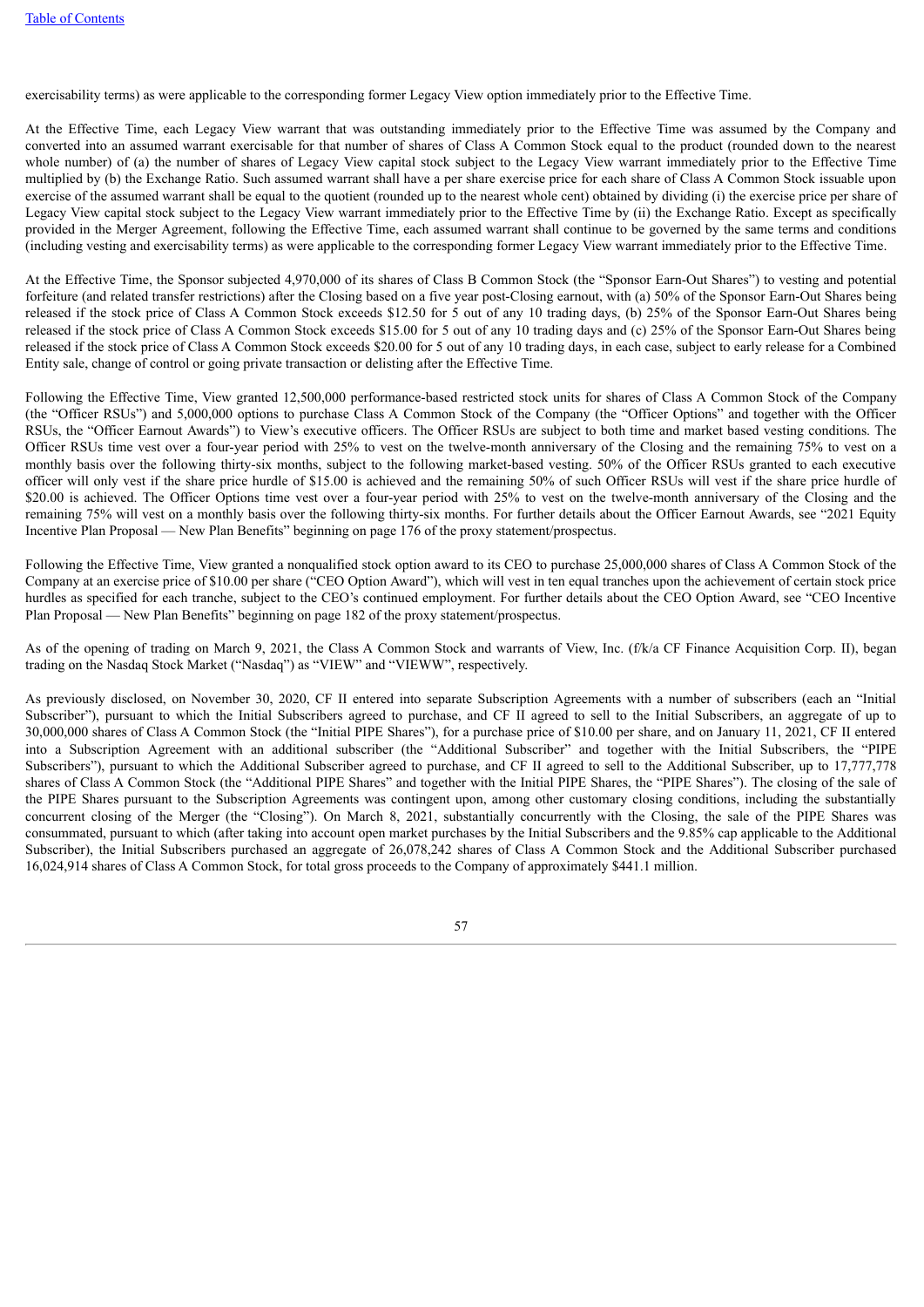The securities issued in connection with the PIPE Subscription Agreements have not been registered under the Securities Act of 1933, as amended (the "Securities Act") in reliance on the exemption from registration provided by Section  $4(a)(2)$  of the Securities Act.

# <span id="page-58-0"></span>**Item 3. Defaults Upon Senior Securities**

<span id="page-58-1"></span>None.

**Item 4. Mine Safety Disclosures**

<span id="page-58-2"></span>None.

# **Item 5. Other Information**

<span id="page-58-3"></span>None.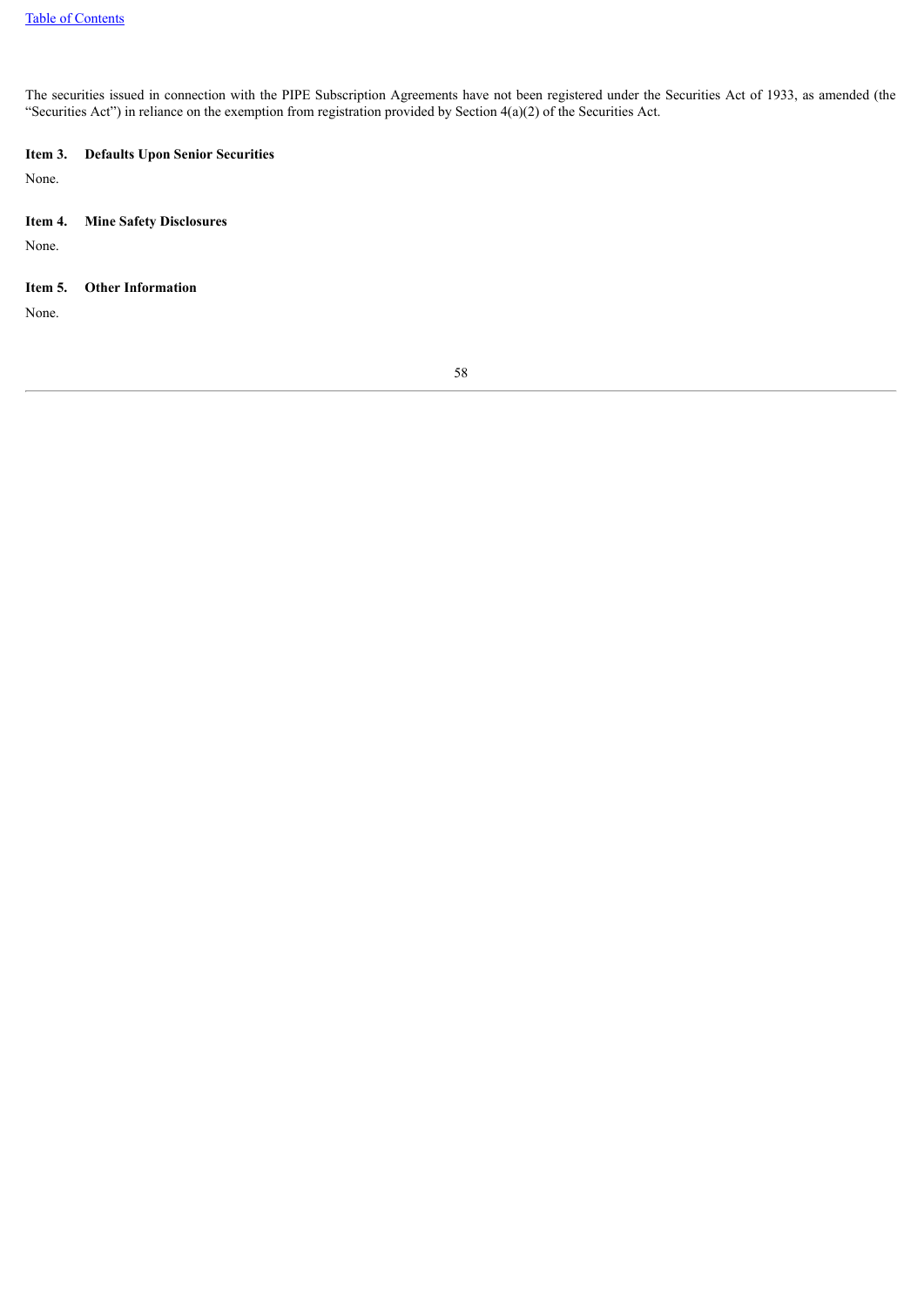|       | Item 6. Exhibits |                                                                                                                                                                                                                                                                                                        |
|-------|------------------|--------------------------------------------------------------------------------------------------------------------------------------------------------------------------------------------------------------------------------------------------------------------------------------------------------|
|       | Exhibit No.      | Description                                                                                                                                                                                                                                                                                            |
| 2.1   |                  | Agreement and Plan of Merger, dated as of November 30, 2020, by and among CF Finance Acquisition Corp. II, PVMS<br>Merger Sub, Inc., and View, Inc. (incorporated by reference to Exhibit 2.1 to CF Finance Acquisition Corp. II's Form S-4/A,<br>filed with the SEC on February 11, 2021).            |
| 3.1   |                  | <u>Amended and Restated Certificate of Incorporation of View, Inc. (incorporated by reference to Exhibit 3.3 of the Company's</u><br>Form 8-K, filed with the SEC on March 12, 2021).                                                                                                                  |
| 3.2   |                  | Amended and Restated Bylaws of View, Inc. (incorporated by reference to Exhibit 3.5 to the Company's Form 8-K, filed with<br>the SEC on March $12$ , $20\overline{2}1$ ).                                                                                                                              |
| 4.1   |                  | Warrant Agreement, dated August 26, 2020, by and between Continental Stock Transfer & Trust Company and CF Finance<br>Acquisition Corp. II (incorporated by reference to Exhibit 4.1 to CF Finance Acquisition Corp. II's Form 8-K, filed with the<br>$SE\hat{C}$ on September 1, 2020).               |
| 4.2   |                  | Specimen Warrant Certificate (incorporated by reference to Exhibit 4.3 to CF Finance Acquisition Corp. II's Registration<br>Statement on Form S-1, filed with the SEC on August 14, 2020).                                                                                                             |
| 10.1  |                  | Form of Subscription Agreement, by and between CF Finance Acquisition Corp. II and the undersigned subscriber thereto<br>(incorporated by reference to Exhibit 10.1 to CF Finance Acquisition Corp. II's Form S-4/A, filed with the SEC on<br>February 11, 2021).                                      |
| 10.2  |                  | Subscription Agreement, by and between CF Finance Acquisition Corp. II and the Subscriber named therein (incorporated by reference to Exhibit 10.1 to CF Finance Acquisition Corp. II's Form 8-K, filed with the SEC on Januar                                                                         |
| 10.3  |                  | Form of Lock-Up Agreement, by and among CF Finance Acquisition Corp. II, View, Inc. and the undersigned holder thereto<br>(incorporated by reference to Exhibit 10.4 to CF Finance Acquisition Corp. II's Form S-4/A, filed with the SEC on<br>February 11, 2021).                                     |
| 10.4  |                  | Registration Rights Agreement, by and among CF Finance Acquisition Corp. II and the undersigned investors listed thereto<br>(incorporated by reference to Exhibit 10.5 to CF Finance Acquisition Corp. II's Form S-4/A, filed with the SEC on<br>February 11, 2021).                                   |
| 10.5  |                  | First Amendment to Registration Rights Agreement, by and among CF Finance Acquisition Corp. II, CF Finance Holdings II,<br>LLC and the undersigned investors listed thereto (incorporated by reference to Exhibit 10.5 to the Company's Form 8-K, filed<br>with the SEC on March 12, 2021).            |
| 10.6  |                  | Sponsor Support Agreement, dated as of November 30, 2020, by and among CF Finance Acquisition Corp. II, CF Finance<br>Holdings II, LLC, and View, Inc. (incorporated by reference to Exhibit 10.3 to CF Finance Acquisition Corp. II's Form S-4/A,<br><u>filed with the SEC on February 11, 2021).</u> |
| 10.7  |                  | Form of Director Indemnification Agreement, by and between View, Inc. and the undersigned director thereto (incorporated by<br>reference to Exhibit 10.8 to CF Finance Acquisition Corp. II's Form S-4, filed with the SEC on December 23, 2020).                                                      |
| 10.8  |                  | 2021 Equity Incentive Plan (incorporated by reference to Exhibit 10.6 to the Company's Form 8-K, filed with the SEC on<br><u>March 12, 2021).</u>                                                                                                                                                      |
| 10.9  |                  | 2021 Chief Executive Officer Incentive Plan (incorporated by reference to Exhibit 10.7 to the Company's Form 8-K, filed with<br>the SEC on March 12, 2021).                                                                                                                                            |
| 10.10 |                  | Form of Executive Officer Employment Agreement, by and between View, Inc. and the undersigned executive officer thereto<br>(incorporated by reference to Exhibit 10.9 to CF Finance Acquisition Corp. II's Form S-4, filed with the SEC on December 23.<br>2020).                                      |
| 10.11 |                  | Employment Agreement, dated November 21, 2018, by and between View. Inc. and Rao Mulpuri (incorporated by reference to<br>Exhibit 10.10 to CF Finance Acquisition Corp. II's Form S-4, filed with the SEC on December 23, 2020).                                                                       |
|       |                  |                                                                                                                                                                                                                                                                                                        |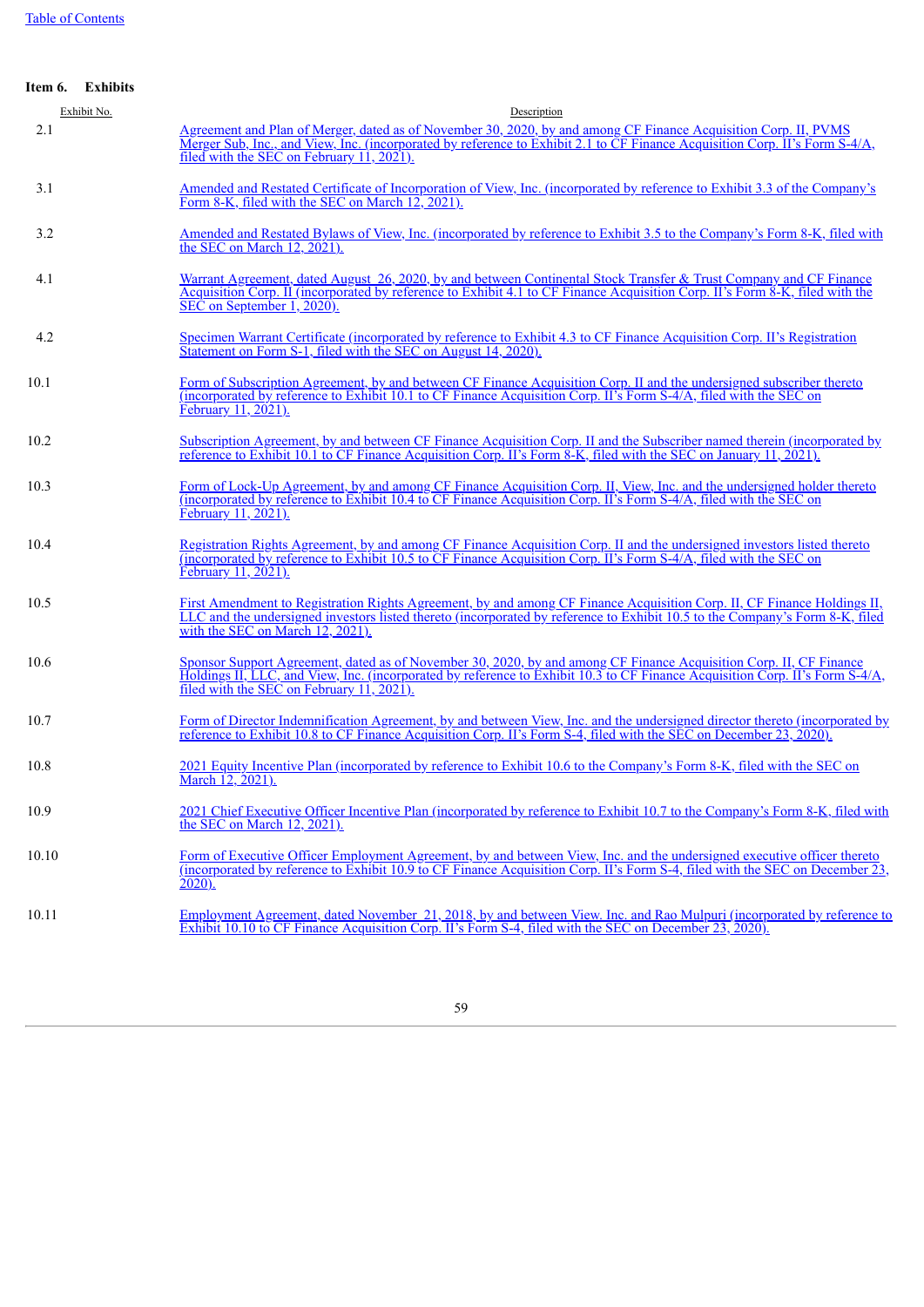| Exhibit No.  | Description                                                                                                                                                                                                                                                                                           |
|--------------|-------------------------------------------------------------------------------------------------------------------------------------------------------------------------------------------------------------------------------------------------------------------------------------------------------|
| 10.12        | Industrial Lease Agreement, dated May 31, 2012, by and between Soladigm, Inc. and Bryan Family Partnership II, LTD<br>(incorporated by reference to Exhibit 10.13 to CF Finance Acquisition Corp. II's Form S-4/A, filed with the SEC on January<br>$26, 2021$ ).                                     |
| 10.13        | First Amendment to Industrial Lease Agreement, dated October 7, 2014, by and between View, Inc. and 195 S. Milpitas<br>Boulevard, LLC (incorporated by reference to Exhibit 10.14 to CF Finance Acquisition Corp. II's Form S-4/A, filed with the<br>SEC on January 26, 2021).                        |
| 10.14        | Second Amendment to Industrial Lease Agreement, dated October 2, 2017, by and between View, Inc. and Jefferson Fields,<br>LLC (incorporated by reference to Exhibit 10.15 to CF Finance Acquisition Corp. II's Form S-4/A, filed with the SEC on<br>January 26, 2021).                                |
| 10.15        | Industrial Lease Agreement, dated July 30, 2010, by and between Soladigm, Inc. and Industrial Developments International,<br>Inc. (incorporated by reference to Exhibit 10.16 to CF Finance Acquisition Corp. II's Form S-4/A, filed with the SEC on<br>January 26, 2021).                            |
| 10.16        | First Amendment To Industrial Lease Agreement, dated September 10, 2015, by and between View, Inc. and Industrial North<br>American Properties XI, LLC (incorporated by reference to Exhibit 10.17 to CF Finance Acquisition Corp. II's Form S-4/A,<br>filed with the SEC on January $26$ , $2021$ ). |
| 10.17        | Second Amendment to Industrial Lease Agreement, dated March 1, 2018, by and between View, Inc. and Industrial North<br>American Properties XI, LLC (incorporated by reference to Exhibit 10.18 to CF Finance Acquisition Corp. II's Form S-4/A,<br>filed with the SEC on January 26, 2021).           |
| $10.18+$     | Form of Stockholder Voting Agreement, by and among CF Finance Acquisition Corp. II and certain stockholders of View, Inc.<br>(incorporated by reference to Exhibit 10.2 to CF Finance Acquisition Corp. II's Form S-4/A, filed with the SEC on<br>February 11, 2021).                                 |
| $31.1*$      | Certification of the Principal Executive Officer Pursuant to Rules 13a-14(a) and 15d-14(a) under the Securities Exchange Act<br>of 1934, as adopted pursuant to Section 302 of the Sarbanes-Oxley Act of 2002.                                                                                        |
| $31.2*$      | Certification of the Principal Financial Officer Pursuant to Rules 13a-14(a) and 15d-14(a) under the Securities Exchange Act of<br>1934, as adopted pursuant to Section 302 of the Sarbanes-Oxley Act of 2002                                                                                         |
| $32.1**$     | Certification of the Principal Executive Officer Pursuant to 18 U.S.C. Section 1350, as adopted pursuant to Section 906 of the<br>Sarbanes-Oxley Act of 2002.                                                                                                                                         |
| $32.2**$     | Certification of the Principal Financial Officer Pursuant to 18 U.S.C. Section 1350, as adopted pursuant to Section 906 of the<br>Sarbanes-Oxley Act of 2002.                                                                                                                                         |
| 101.INS      | Inline XBRL Instance Document – the instance document does not appear in the Interactive Data File because its XBRL tags<br>are embedded within the Inline XBRL document.                                                                                                                             |
| 101.SCH XBRL | Inline XBRL Taxonomy Extension Schema                                                                                                                                                                                                                                                                 |
| 101.CAL      | Inline XBRL Taxonomy Extension Calculation Linkbase                                                                                                                                                                                                                                                   |
| 101.DEF      | Inline XBRL Taxonomy Extension Definition Linkbase                                                                                                                                                                                                                                                    |
| 101.LAB      | Inline XBRL Taxonomy Extension Label Linkbase Document                                                                                                                                                                                                                                                |
| 101.PRE      | Inline XBRL Taxonomy Extension Presentation Linkbase                                                                                                                                                                                                                                                  |
| 104          | Cover Page Interactive Data File, formatted in Inline XBRL, contained in Exhibit 101 attachments                                                                                                                                                                                                      |

\* Filed herewith

\*\* Furnished herewith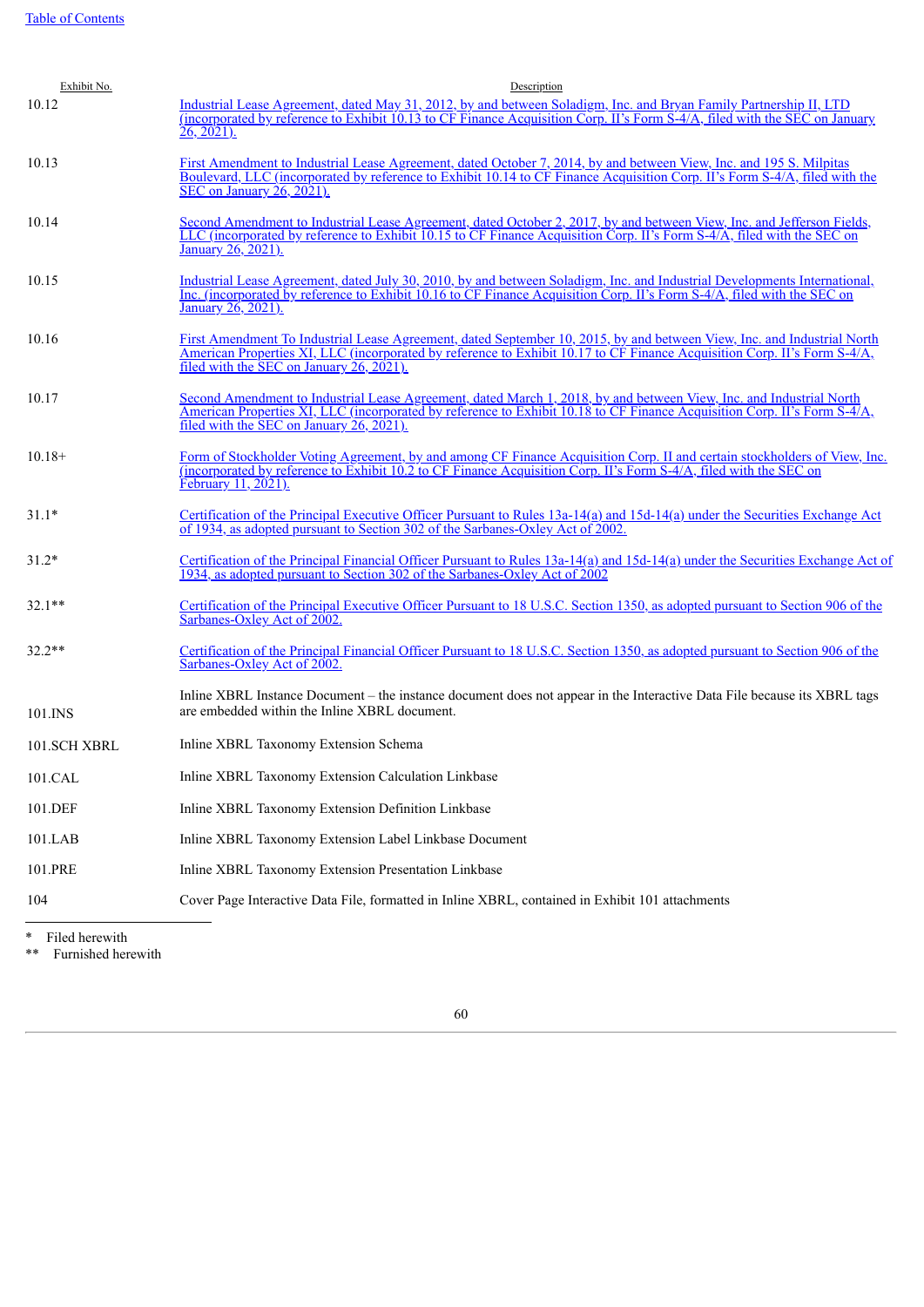<span id="page-61-0"></span>+ Certain schedules to this Exhibit have been omitted in accordance with Item 601(b)(2) of Regulation S-K. View hereby agrees to furnish supplementally a copy of all omitted schedules to the SEC upon request; however, the Registrant may request confidential treatment of omitted schedules to the SEC upon request; however, the Registrant may request confiden items.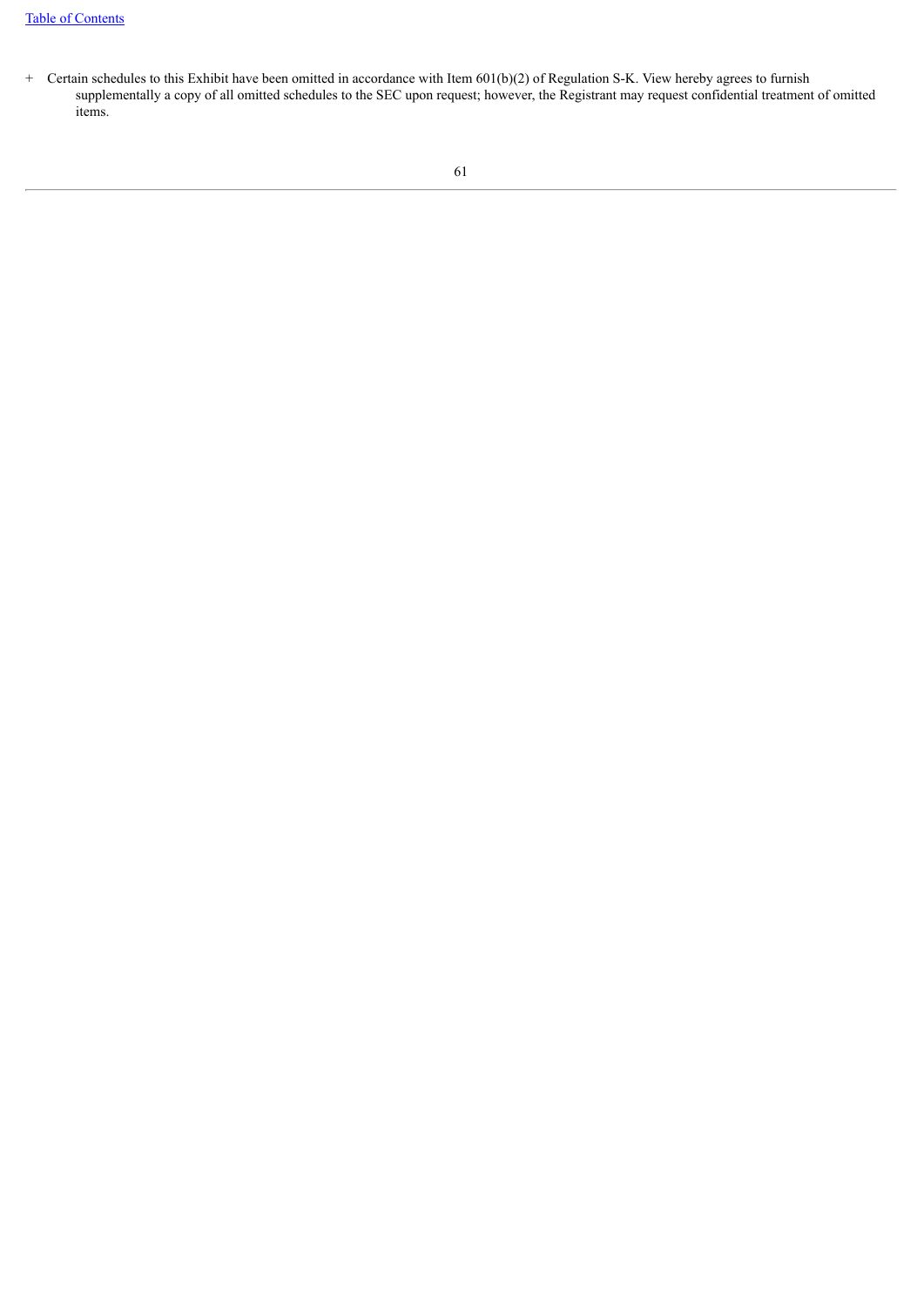# **Signatures**

Pursuant to the requirements of the Securities Exchange Act of 1934, the registrant has duly caused this report to be signed on its behalf by the undersigned thereunto duly authorized.

Date: June 15, 2022

Date: June 15, 2022

**View, Inc.**

/s/ Rao Mulpuri

Name: Rao Mulpuri Title: Chief Executive Officer (Principal Executive Officer)

/s/ Amy Reeves

Name: Amy Reeves Title: Chief Financial Officer (Principal Financial and Accounting Officer)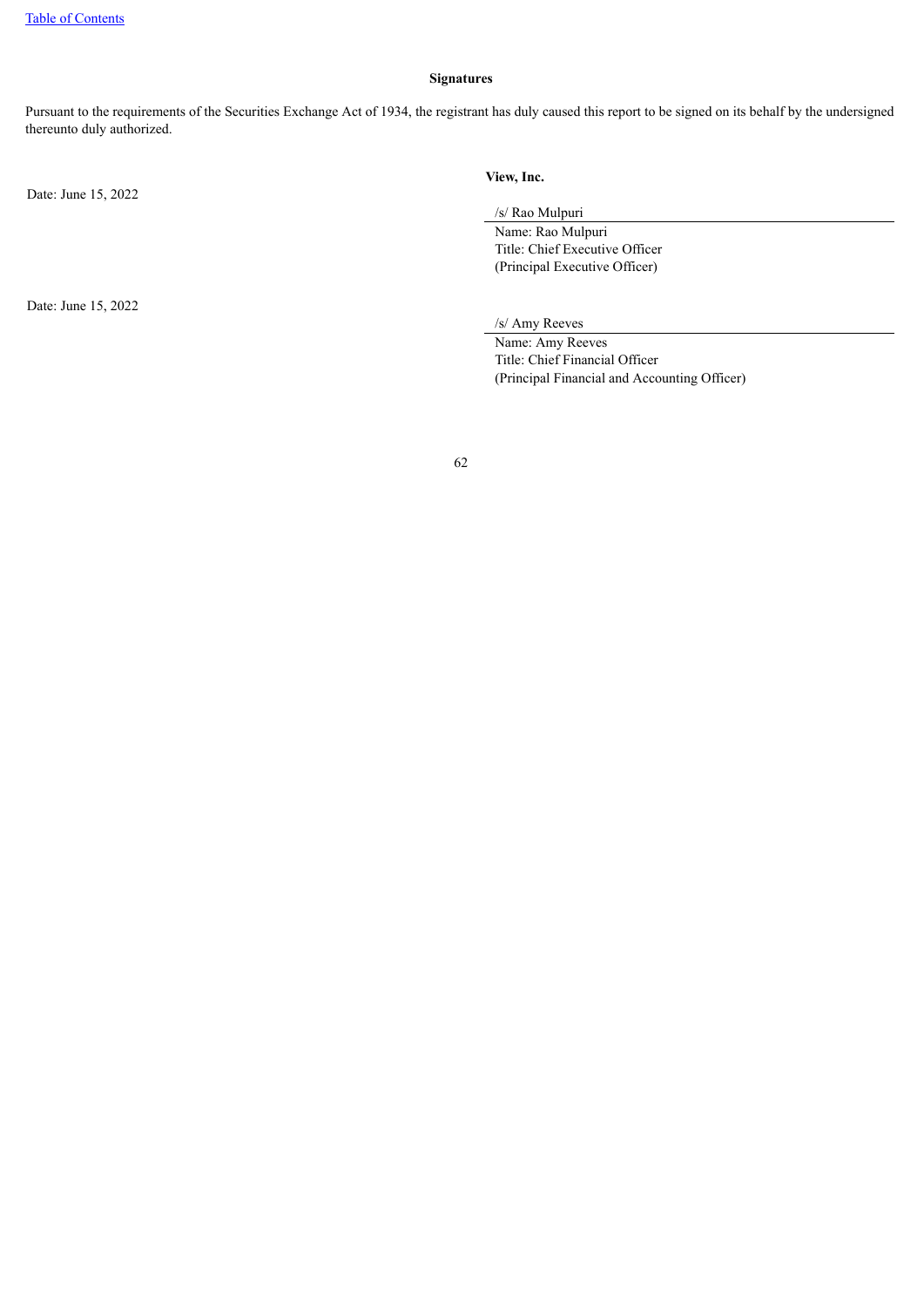# **CERTIFICATION PURSUANT TO RULES 13a-14(a) AND 15d-14(a) UNDER THE SECURITIES EXCHANGE ACT OF 1934, AS ADOPTED PURSUANT TO SECTION 302 OF THE SARBANES-OXLEY ACT OF 2002**

<span id="page-63-0"></span>I, Rao Mulpuri, certify that:

- 1. I have reviewed this Amendment No. 1 to the Quarterly Report on Form 10-Q/A of View, Inc.;
- 2. Based on my knowledge, this report does not contain any untrue statement of a material fact or omit to state a material fact necessary to make the statements made, in light of the circumstances under which such statements were made, not misleading with respect to the period covered by this report;
- 3. Based on my knowledge, the financial statements, and other financial information included in this report, fairly present in all material respects the financial condition, results of operations and cash flows of the registrant as of, and for, the periods presented in this report;
- 4. The registrant's other certifying officer and I are responsible for establishing and maintaining disclosure controls and procedures (as defined in Exchange Act Rules 13a-15(e) and 15d-15(e)) for the registrant and have:
	- a. Designed such disclosure controls and procedures, or caused such disclosure controls and procedures to be designed under our supervision, to ensure that material information relating to the registrant, including its consolidated subsidiaries, is made known to us by others within those entities, particularly during the period in which this report is being prepared;
	- b. [Paragraph intentionally omitted in accordance with SEC Release Nos. 34-47986 and 34-54942];
	- c. Evaluated the effectiveness of the registrant's disclosure controls and procedures and presented in this report our conclusions about the effectiveness of the disclosure controls and procedures, as of the end of the period covered by this report based on such evaluation; and
	- d. Disclosed in this report any change in the registrant's internal control over financial reporting that occurred during the registrant's most recent fiscal quarter (the registrant's fourth fiscal quarter in the case of an annual report) that has materially affected, or is reasonably likely to materially affect, the registrant's internal control over financial reporting; and
- 5. The registrant's other certifying officer and I have disclosed, based on our most recent evaluation of internal control over financial reporting, to the registrant's auditors and the audit committee of the registrant's board of directors (or persons performing the equivalent functions):
	- a. All significant deficiencies and material weaknesses in the design or operation of internal control over financial reporting which are reasonably likely to adversely affect the registrant's ability to record, process, summarize and report financial information; and
	- b. Any fraud, whether or not material, that involves management or other employees who have a significant role in the registrant's internal control over financial reporting.

Date: June 15, 2022

/s/ Rao Mulpuri

Name: Rao Mulpuri Title: Chief Executive Officer (Principal Executive Officer)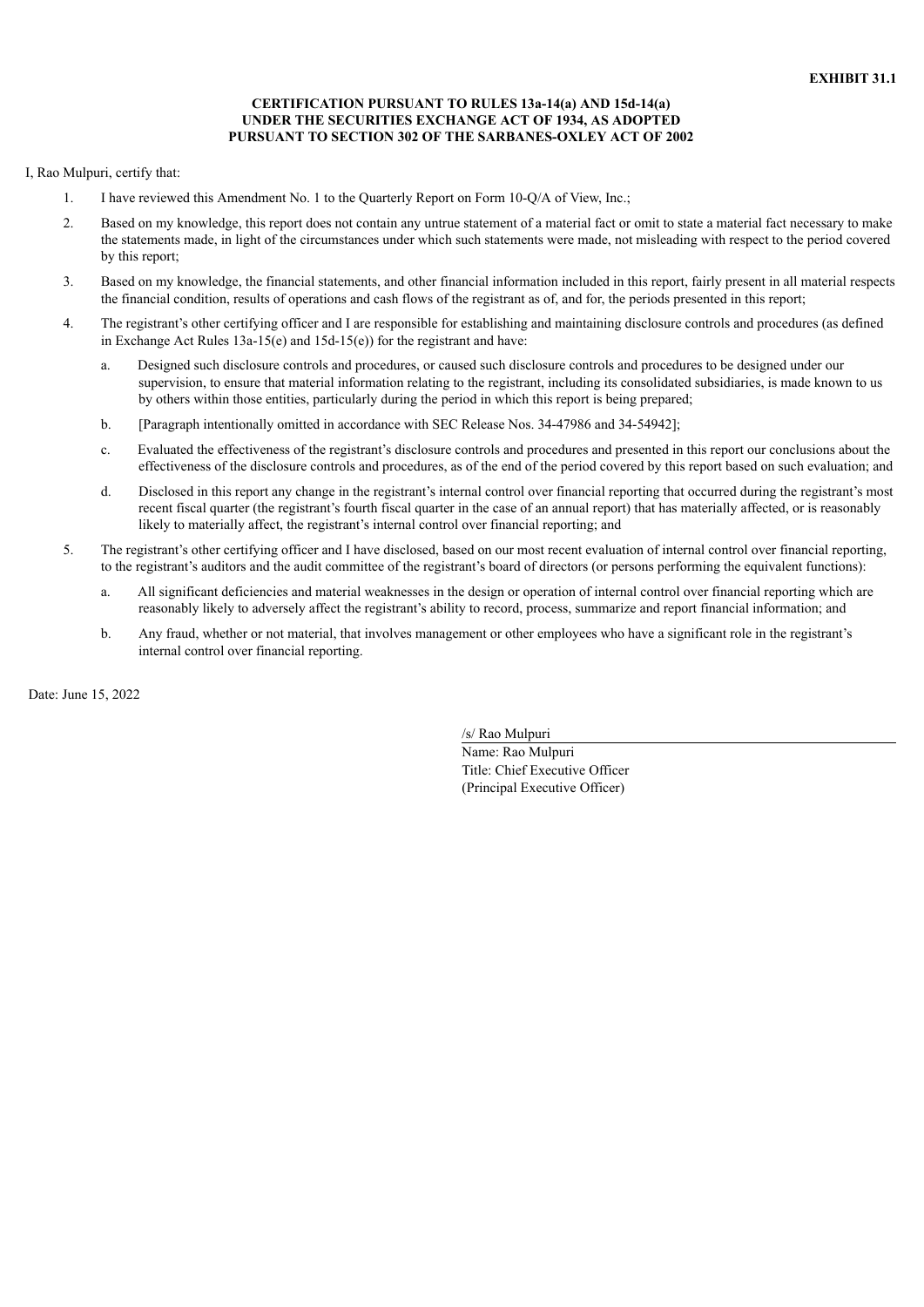# **CERTIFICATION PURSUANT TO RULES 13a-14(a) AND 15d-14(a) UNDER THE SECURITIES EXCHANGE ACT OF 1934, AS ADOPTED PURSUANT TO SECTION 302 OF THE SARBANES-OXLEY ACT OF 2002**

# <span id="page-64-0"></span>I, Amy Reeves, certify that:

- 1. I have reviewed this Amendment No. 1 to the Quarterly Report on Form 10-Q/A of View, Inc.;
- 2. Based on my knowledge, this report does not contain any untrue statement of a material fact or omit to state a material fact necessary to make the statements made, in light of the circumstances under which such statements were made, not misleading with respect to the period covered by this report;
- 3. Based on my knowledge, the financial statements, and other financial information included in this report, fairly present in all material respects the financial condition, results of operations and cash flows of the registrant as of, and for, the periods presented in this report;
- 4. The registrant's other certifying officer and I are responsible for establishing and maintaining disclosure controls and procedures (as defined in Exchange Act Rules 13a-15(e) and 15d-15(e)) for the registrant and have:
	- a. Designed such disclosure controls and procedures, or caused such disclosure controls and procedures to be designed under our supervision, to ensure that material information relating to the registrant, including its consolidated subsidiaries, is made known to us by others within those entities, particularly during the period in which this report is being prepared;
	- b. [Paragraph intentionally omitted in accordance with SEC Release Nos. 34-47986 and 34-54942];
	- c. Evaluated the effectiveness of the registrant's disclosure controls and procedures and presented in this report our conclusions about the effectiveness of the disclosure controls and procedures, as of the end of the period covered by this report based on such evaluation; and
	- d. Disclosed in this report any change in the registrant's internal control over financial reporting that occurred during the registrant's most recent fiscal quarter (the registrant's fourth fiscal quarter in the case of an annual report) that has materially affected, or is reasonably likely to materially affect, the registrant's internal control over financial reporting; and
- 5. The registrant's other certifying officer and I have disclosed, based on our most recent evaluation of internal control over financial reporting, to the registrant's auditors and the audit committee of the registrant's board of directors (or persons performing the equivalent functions):
	- a. All significant deficiencies and material weaknesses in the design or operation of internal control over financial reporting which are reasonably likely to adversely affect the registrant's ability to record, process, summarize and report financial information; and
	- b. Any fraud, whether or not material, that involves management or other employees who have a significant role in the registrant's internal control over financial reporting.

Date: June 15, 2022

/s/ Amy Reeves

Name: Amy Reeves Chief Financial Officer (Principal Financial and Accounting Officer)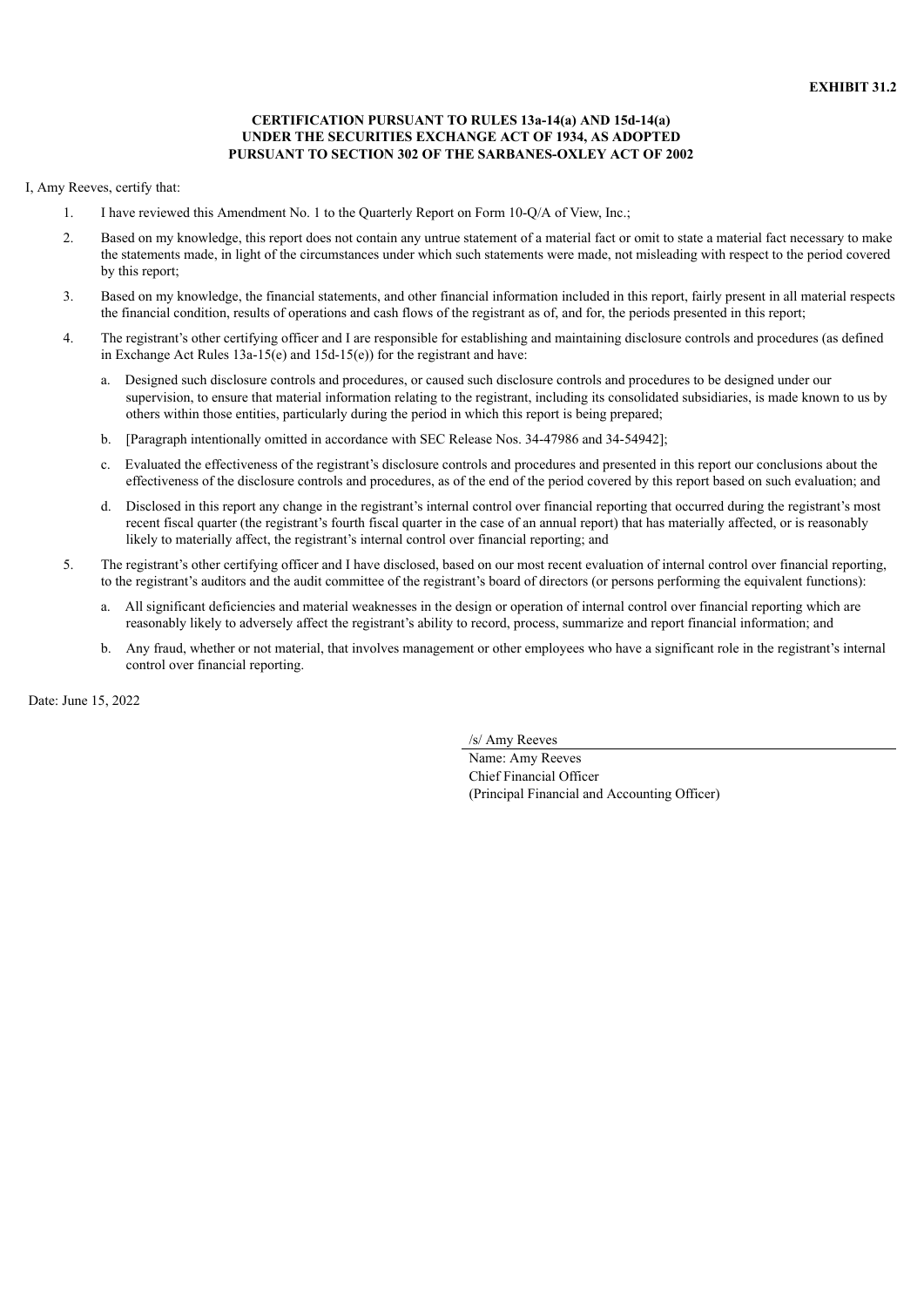# **CERTIFICATION PURSUANT TO 18 U.S.C. SECTION 1350, AS ADOPTED PURSUANT TO SECTION 906 OF THE SARBANES-OXLEY ACT OF 2002**

<span id="page-65-0"></span>In connection with the Amendment No. 1 to the Quarterly Report of View, Inc. (the "Company") on Form 10-Q/A for the period ended March 31, 2021, as filed with the Securities and Exchange Commission on the date hereof (the "Report"), I, Rao Mulpuri, Chief Executive Officer of the Company, certify, pursuant to 18 U.S.C. Section 1350, as adopted pursuant to Section 906 of the Sarbanes-Oxley Act of 2002, that, to my knowledge:

- 1. the Report fully complies with the requirements of Section 13(a) or 15(d) of the Securities Exchange Act of 1934; and
- 2. the information contained in the Report fairly presents, in all material respects, the financial condition and results of operations of the Company.

Date: June 15, 2022

/s/ Rao Mulpuri

Name: Rao Mulpuri Title: Chief Executive Officer (Principal Executive Officer)